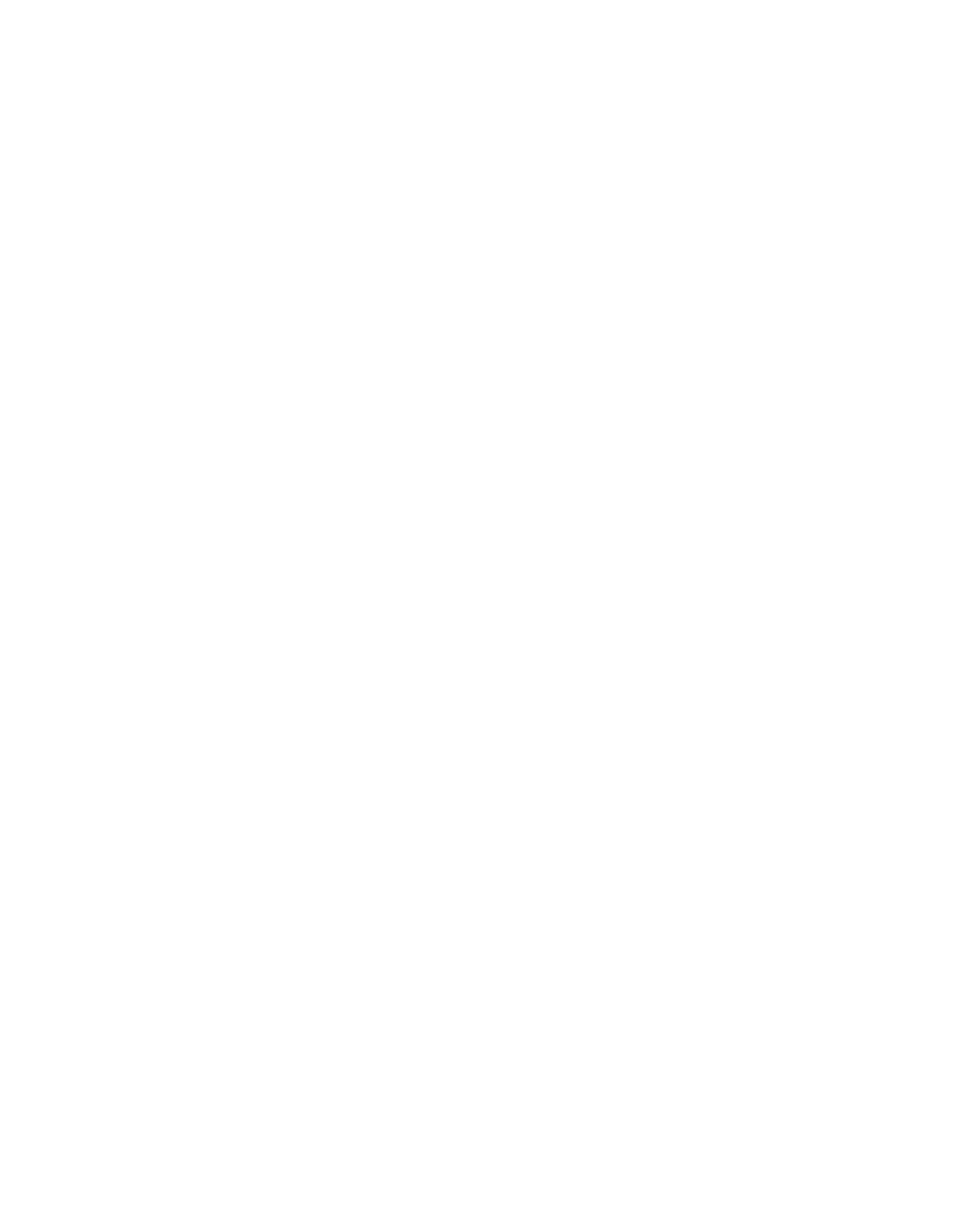# **Contents**

| $\mathbf{1}$   |                   | <b>Source Code management</b>                                                                                                     | 3              |
|----------------|-------------------|-----------------------------------------------------------------------------------------------------------------------------------|----------------|
|                | 1.1               |                                                                                                                                   | $\overline{3}$ |
|                | 1.2               |                                                                                                                                   | 3              |
|                | 1.3               |                                                                                                                                   | $\overline{4}$ |
|                | 1.4               |                                                                                                                                   | 5              |
|                | 1.5               | Unit testing (and functional testing) $\dots \dots \dots \dots \dots \dots \dots \dots \dots \dots \dots \dots \dots \dots \dots$ | 8              |
| $\overline{2}$ |                   | 11<br><b>Coding standards</b>                                                                                                     |                |
|                | 2.1               | 11                                                                                                                                |                |
|                | 2.2               | 11                                                                                                                                |                |
|                | 2.3               | 12                                                                                                                                |                |
|                | 2.4               | 14                                                                                                                                |                |
|                | 2.5               | 14                                                                                                                                |                |
|                | 2.6               | 15                                                                                                                                |                |
|                |                   |                                                                                                                                   |                |
| $\mathbf{3}$   |                   | 17<br><b>Developer API</b>                                                                                                        |                |
|                | 3.1               | 17                                                                                                                                |                |
|                | 3.2               | 21                                                                                                                                |                |
|                | 3.3               | 35                                                                                                                                |                |
|                | 3.4               | 46                                                                                                                                |                |
|                | 3.5               | 48                                                                                                                                |                |
|                | 3.6               | 54                                                                                                                                |                |
|                | 3.7               | 56                                                                                                                                |                |
|                | 3.8               | 59                                                                                                                                |                |
|                | 3.9               | 62                                                                                                                                |                |
|                | 3.10              | 64                                                                                                                                |                |
|                |                   |                                                                                                                                   |                |
| 4              | <b>Checklists</b> | 67                                                                                                                                |                |
|                | 4.1               | 67                                                                                                                                |                |
|                | 4.2               | 68                                                                                                                                |                |
| 5              | <b>Plugins</b>    | 69                                                                                                                                |                |
|                | 5.1               | 69                                                                                                                                |                |
|                | 5.2               | 71                                                                                                                                |                |
|                | 5.3               | 76                                                                                                                                |                |
|                | 5.4               | 78                                                                                                                                |                |
|                | 5.5               | 81                                                                                                                                |                |
|                |                   |                                                                                                                                   |                |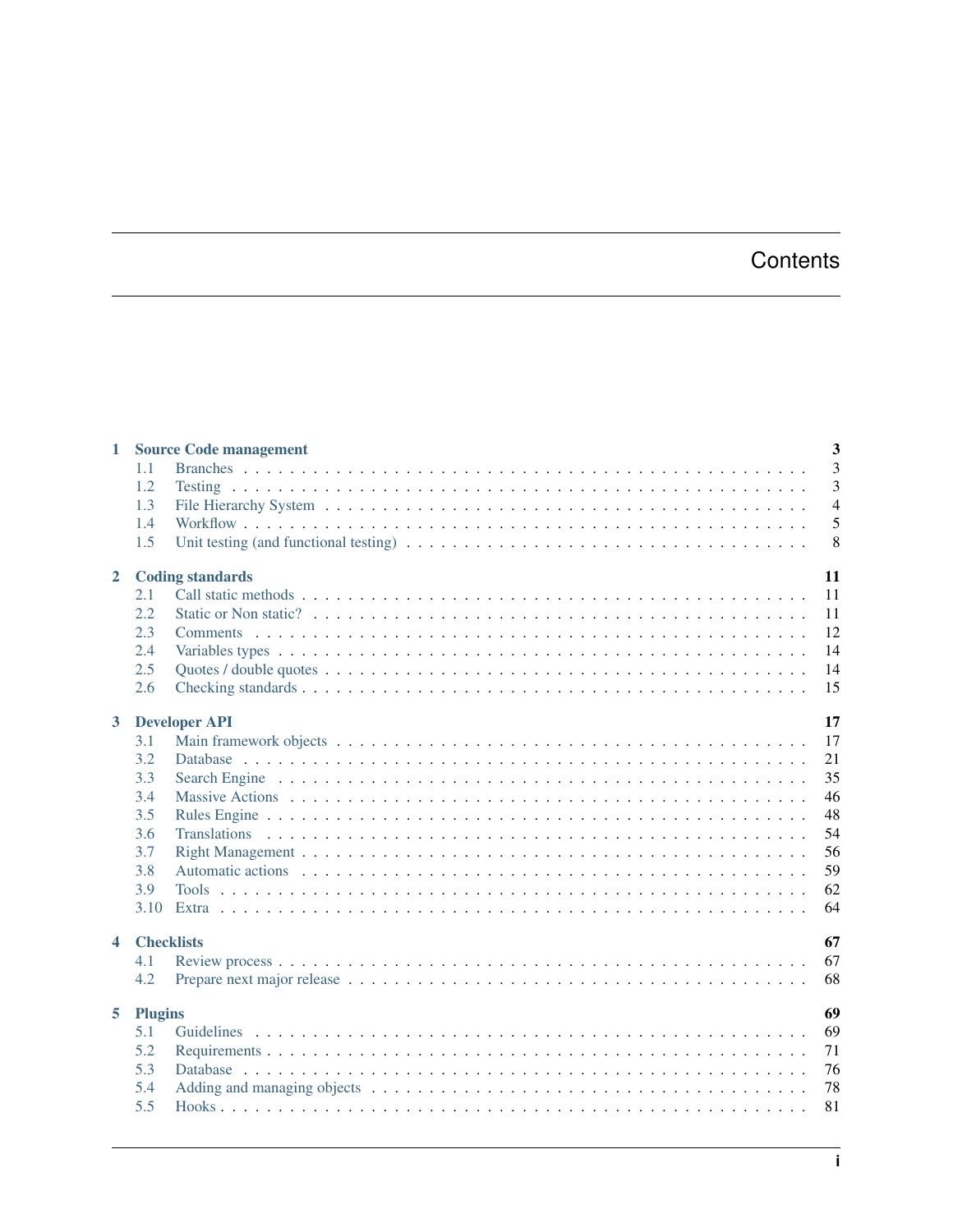| 56                 |     |  |
|--------------------|-----|--|
|                    |     |  |
| 5.8                |     |  |
| 59                 |     |  |
|                    |     |  |
| <b>6</b> Packaging | 105 |  |
| 6.1                |     |  |
| 6.2                |     |  |
| 6.3                |     |  |
| 6.4                |     |  |
| 6.5                |     |  |
| 6.6                |     |  |
| 6.7                |     |  |
| 6.8                |     |  |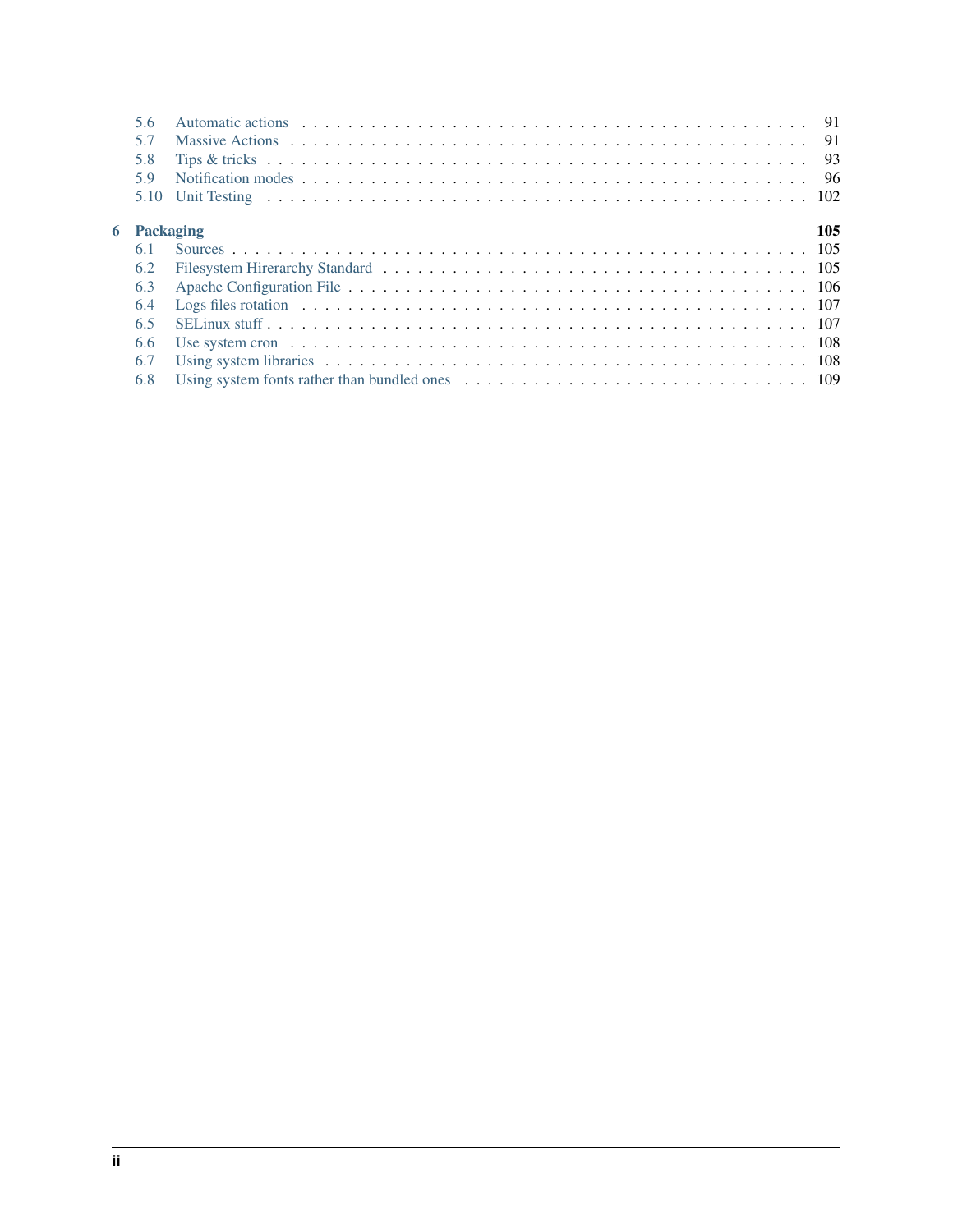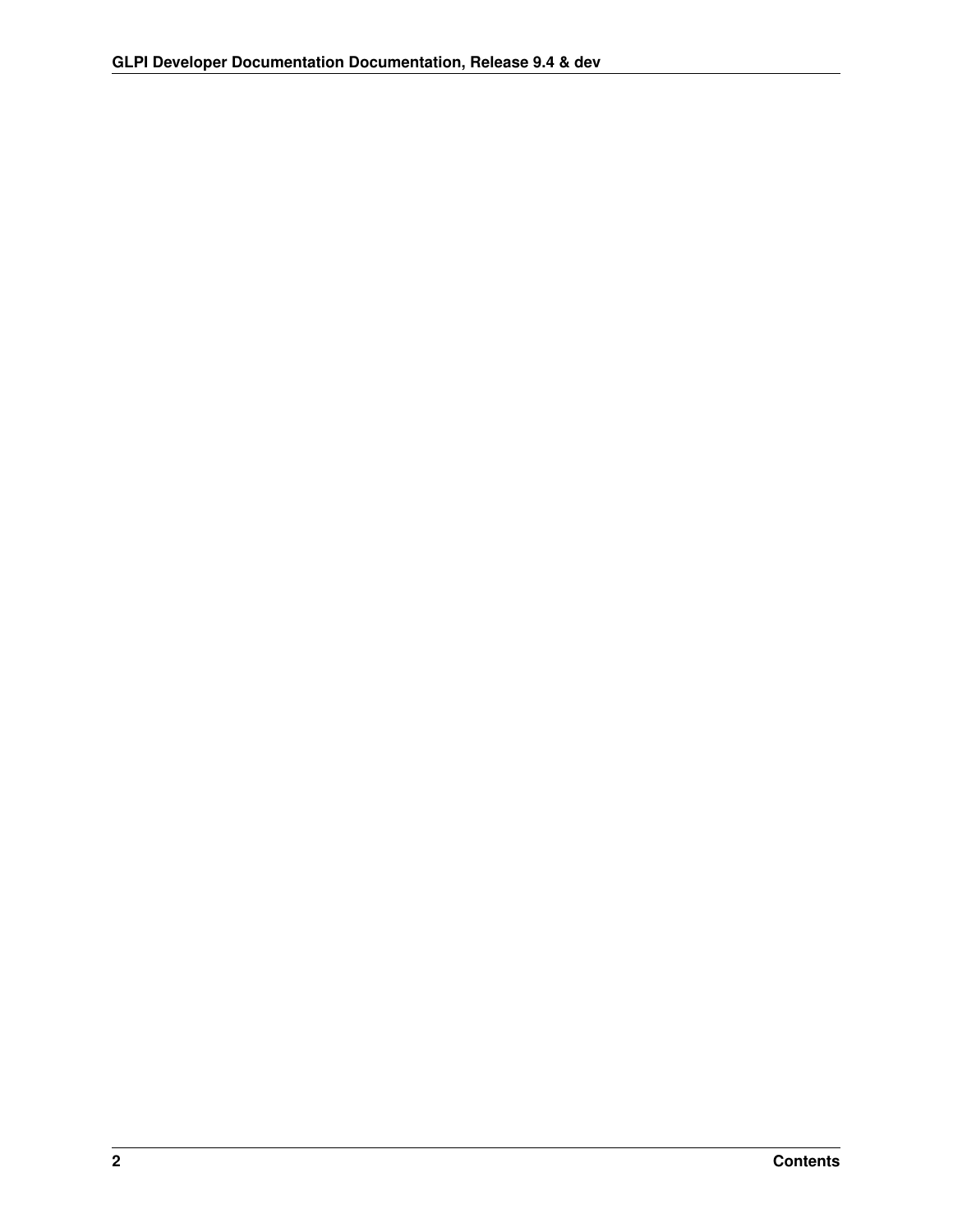# CHAPTER 1

# Source Code management

<span id="page-6-0"></span>GLPI source code management is handled by [GIT](https://en.wikipedia.org/wiki/Git) and hosted on [GitHub.](https://github.com/glpi-project/glpi)

In order to contribute to the source code, you will have to know a few things about Git and the development model we follow.

# <span id="page-6-1"></span>**1.1 Branches**

On the Git repository, you will find several existing branches:

- *main* (Previously named *master*) contains the next major release source code,
- *xx/bugfixes* contains the next minor release source code,
- you should not care about all other branches that may exists, they should have been deleted right now.

The *main* branch is where new features are added. This code is reputed as non stable.

The *xx/bugfixes* branches is where bugs are fixed. This code is reputed as *stable*.

Those branches are created when any major version is released. At the time I wrote these lines, latest stable version is *9.1* so the current bugfix branch is *9.1/bugfixes*. As old versions are not supported, old bugfixes branches will not be changed at all; while they're still existing.

# <span id="page-6-2"></span>**1.2 Testing**

There are more and more unit tests in GLPI; we use the [atoum unit tests framework.](http://atoum.org)

Every proposal must contains unit tests; for new features as well as bugfixes. For the bugfixes; this is not a strict requirement if this is part of code that is not tested at all yet. See the *[unit testing section](#page-11-0)* at the bottom of the page.

Anyways, existing unit tests may never be broken, if you made a change that breaks something, check your code, or change the unit tests, but fix that! ;)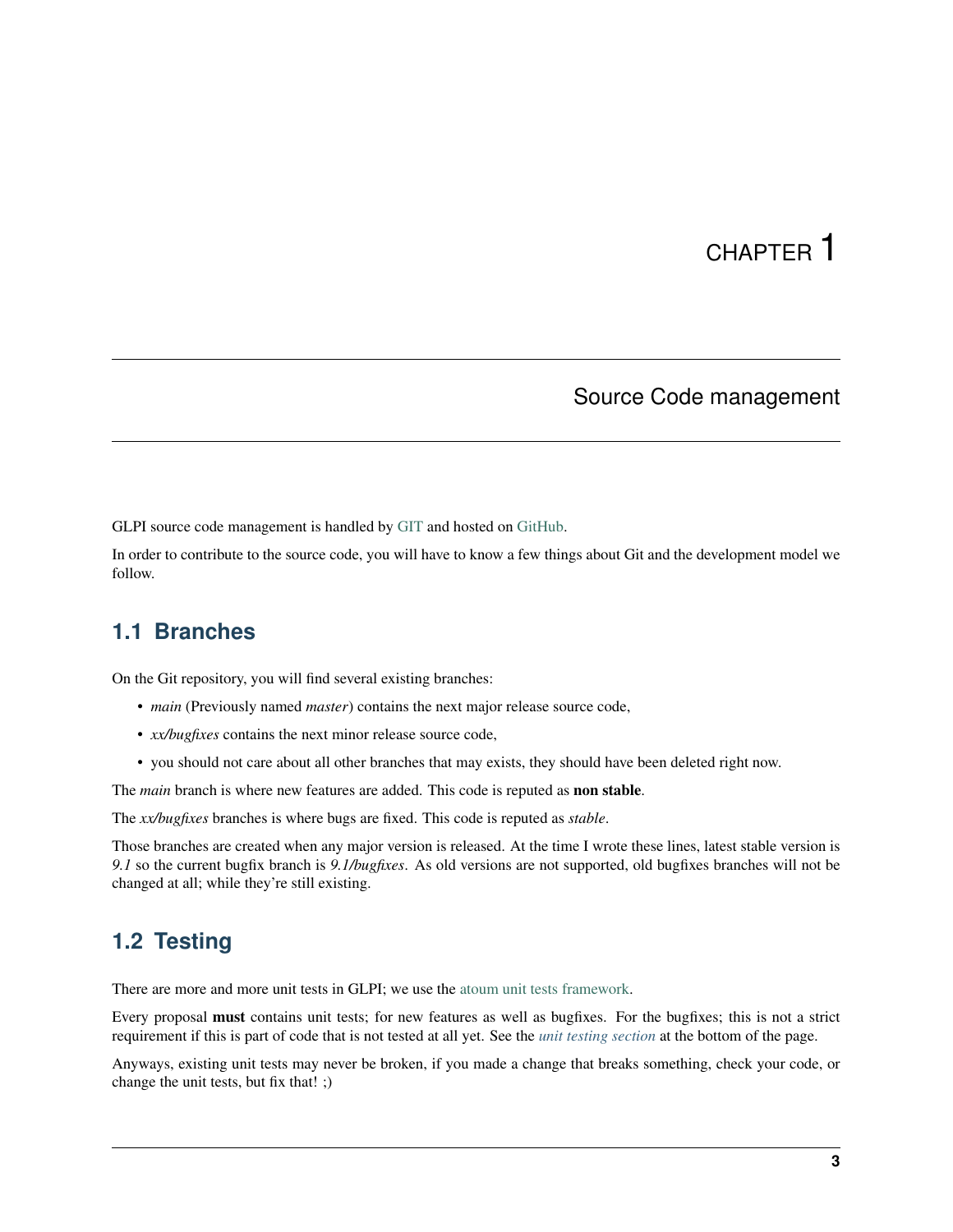# <span id="page-7-0"></span>**1.3 File Hierarchy System**

Note: This lists current files and directories listed in the source code of GLPI. Some files are not part of distribued archives.

This is a brieve description of GLPI main folders and files:

- *.tx*: Transifex configuration
- *ajax*
	- *\*.php*: Ajax components
- *files* Files written by GLPI or plugins (documents, session files, log files, ...)
- *front*
	- *\*.php*: Front components (all displayed pages)
- *config* (only populated once installed)
	- *config\_db.php*: Database configuration file
	- *local\_define.php*: Optional file to override some constants definitions (see inc/define.php)
- $\bullet$   $\Box$   $_{CSS}$ 
	- *. . .* : CSS stylesheets
	- *\*.css*: CSS stylesheets
- $\bullet$   $\blacksquare$  *inc* 
	- *\*.php*: Classes, functions and definitions
- *install*
	- *mysql*: MariaDB/MySQL schemas
	- *\*.php*: upgrades scripts and installer
- $\bullet$   $\blacksquare$  *js* 
	- *\*.js*: Javascript files
- *lib*
	- *. . .* : external Javascript libraries
- *locales*
	- *glpi.pot*: Gettext's POT file
	- *\*.po*: Gettext's translations
	- *\*.mo*: Gettext's compiled translations
- *pics*
	- *\*.\**: pictures and icons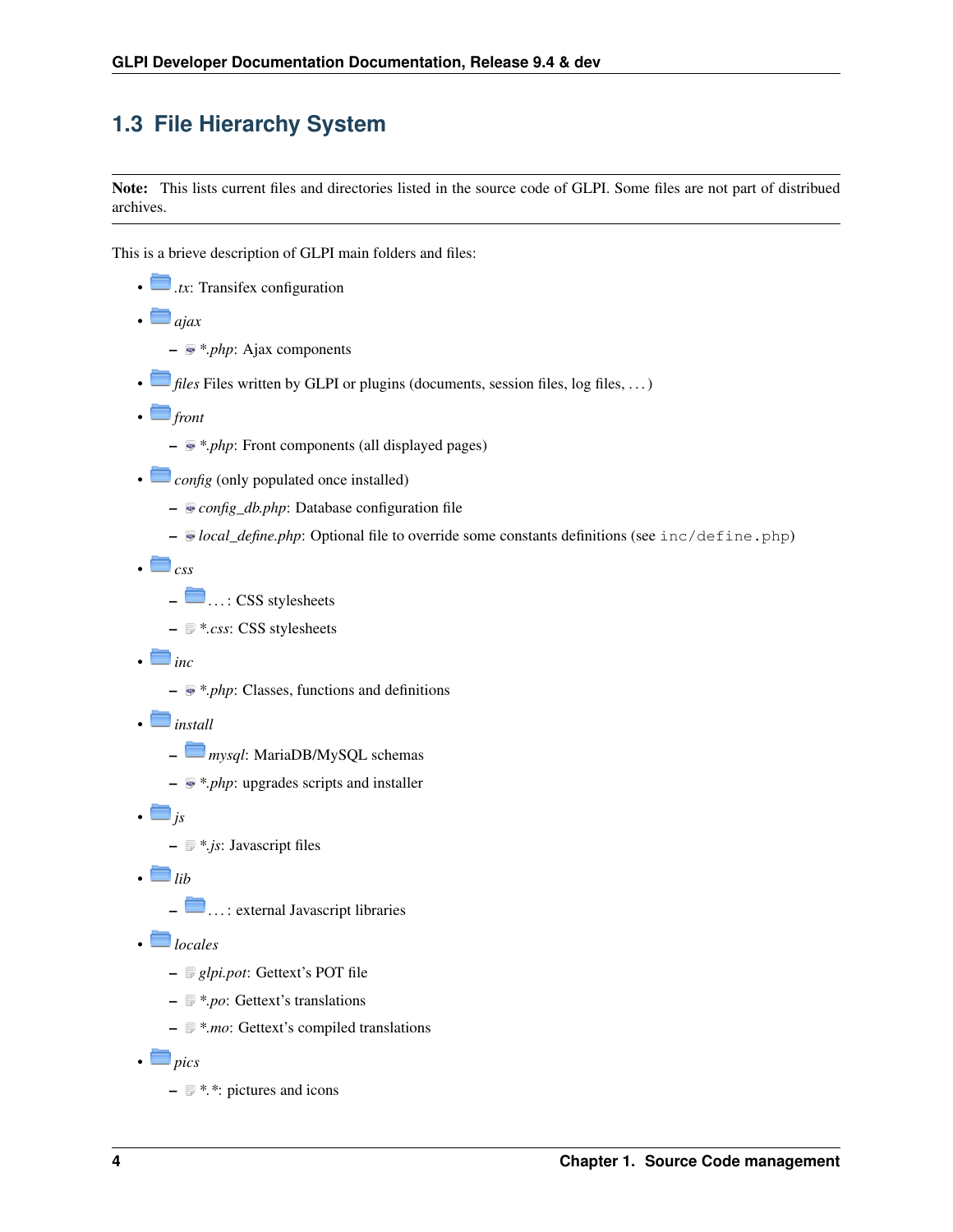- *plugins*:
	- *. . .* : where all plugins lends
- *scripts*: various scripts which can be used in crontabs for example
- *tests*: unit and integration tests
- $\Box$  *tools*: a bunch of tools
- *vendor*: third party libs installed from composer (see composer.json below)
- *.gitignore*: Git ignore list
- *.htaccess*: Some convenient apache rules (all are commented)
- *.travis.yml*: Travis-CI configuration file
- *apirest.php*: REST API main entry point
- *apirest.md*: REST API documentation
- *apixmlrpc.php*: XMLRPC API main entry point
- *AUTHORS.txt*: list of GLPI authors
- *CHANGELOG.md*: Changes
- *composer.json*: Definition of third party libraries [\(see composer website\)](https://getcomposer.org)
- *COPYING.txt*: Licence
- *index.php*: main application entry point
- *phpunit.xml.dist*: unit testing configuration file
- *README.md*: well... a README ;)
- *status.php*: get GLPI status for monitoring purposes

# <span id="page-8-0"></span>**1.4 Workflow**

# **1.4.1 In short. . .**

In a short form, here is the workflow we'll follow:

- [create a ticket](https://github.com/glpi-project/glpi/issues/new)
- fork, create a specific branch, and hack
- open a PR (Pull Request)

Each bug will be fixed in a branch that came from the correct *bugfixes* branch. Once merged into the requested branch, developer must report the fixes in the *main*; with a simple cherry-pick for simple cases, or opening another pull request if changes are huge.

Each feature will be hacked in a branch that came from *main*, and will be merged back to *main*.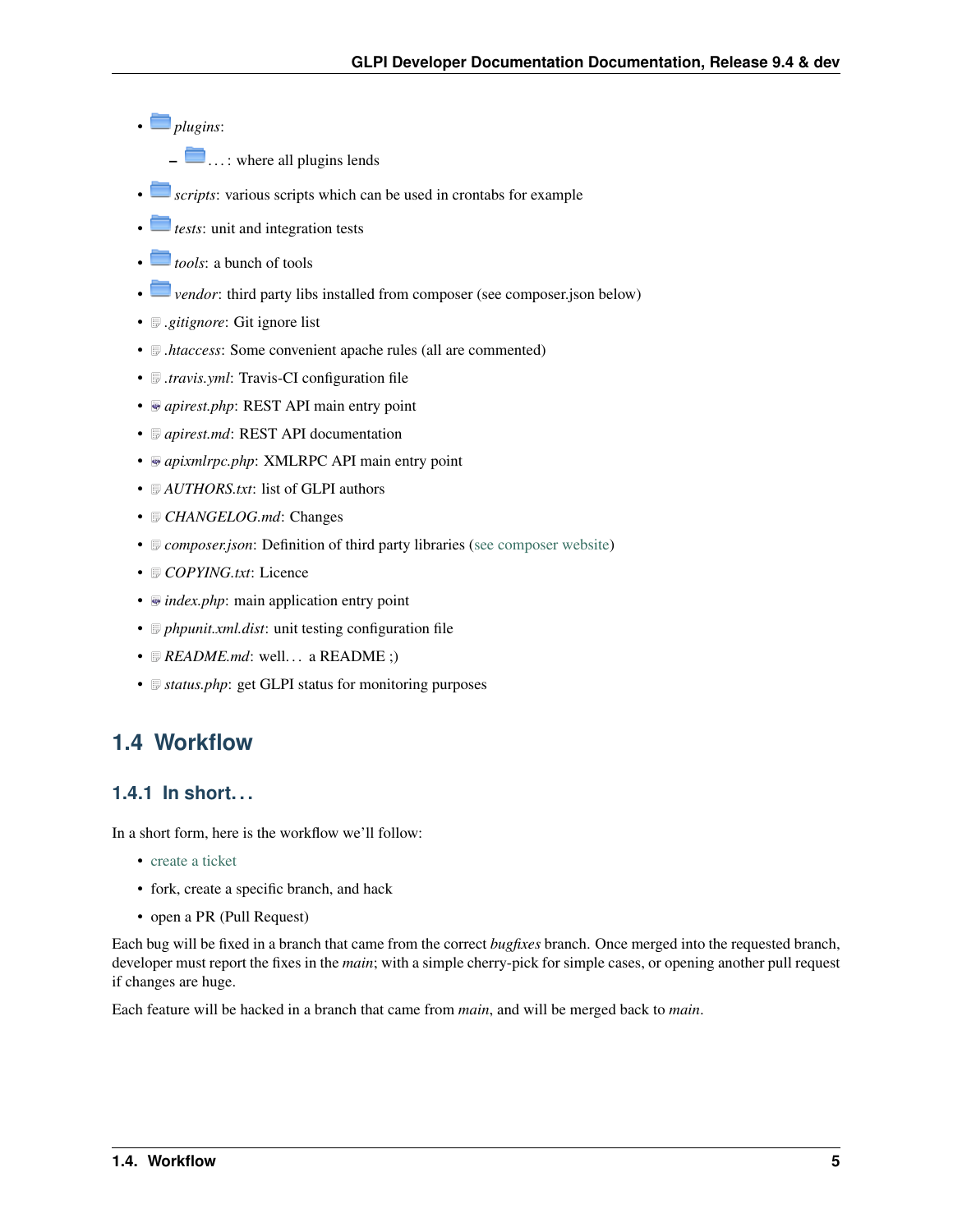# **1.4.2 General**

Most of the times, when you'll want to contribute to the project, you'll have to retrieve the code and change it before you can report upstream. Note that I will detail here the basic command line instructions to get things working; but of course, you'll find equivalents in your favorite Git GUI/tool/whatever ;)

Just work with a:

\$ git clone https://github.com/glpi-project/glpi.git

A directory named  $q \ln i$  will bre created where you've issued the clone.

Then - if you did not already - you will have to create a fork of the repository on your github account; using the *Fork* button from the [GLPI's Github page.](https://github.com/glpi-project/glpi/) This will take a few moments, and you will have a repository created, *{you user name}/glpi - forked from glpi-project/glpi*.

Add your fork as a remote from the cloned directory:

\$ git remote add my\_fork https://github.com/{your user name}/glpi.git

You can replace  $my\_fork$  with what you want but *origin* (just remember it); and you will find your fork URL from the Github UI.

A basic good practice using Git is to create a branch for everything you want to do; we'll talk about that in the sections below. Just keep in mind that you will publish your branches on you fork, so you can propose your changes.

When you open a new pull request, it will be reviewed by one or more member of the community. If you're asked to make some changes, just commit again on your local branch, push it, and you're done; the pull request will be automatically updated.

Note: It's up to you to manage your fork; and keep it up to date. I'll advice you to keep original branches (such as main or x.y/bugfixes) pointing on the upstream repository.

Tha way, you'll just have to update the branch from the main repository before doing anything.

## **1.4.3 Bugs**

If you find a bug in the current stable release, you'll have to work on the *bugfixes* branch; and, as we've said already, create a specific branch to work on. You may name your branch explicitely like *9.1/fix-sthing* or to reference an existing issue *9.1/fix-1234*; just prefix it with *{version}/fix-*.

Generally, the very first step for a bug is to be [filled in a ticket.](https://github.com/glpi-project/glpi/issues)

From the clone directory:

```
$ git checkout -b 9.1/bugfixes origin/9.1/bugfixes
$ git branch 9.1/fix-bad-api-callback
$ git co 9.1/fix-bad-api-callback
```
At this point, you're working on an only local branch named *9.1/fix-api-callback*. You can now work to solve the issue, and commit (as frequently as you want).

At the end, you will want to get your changes back to the project. So, just push the branch to your fork remote:

```
$ git push -u my_fork 9.1/fix-api-callback
```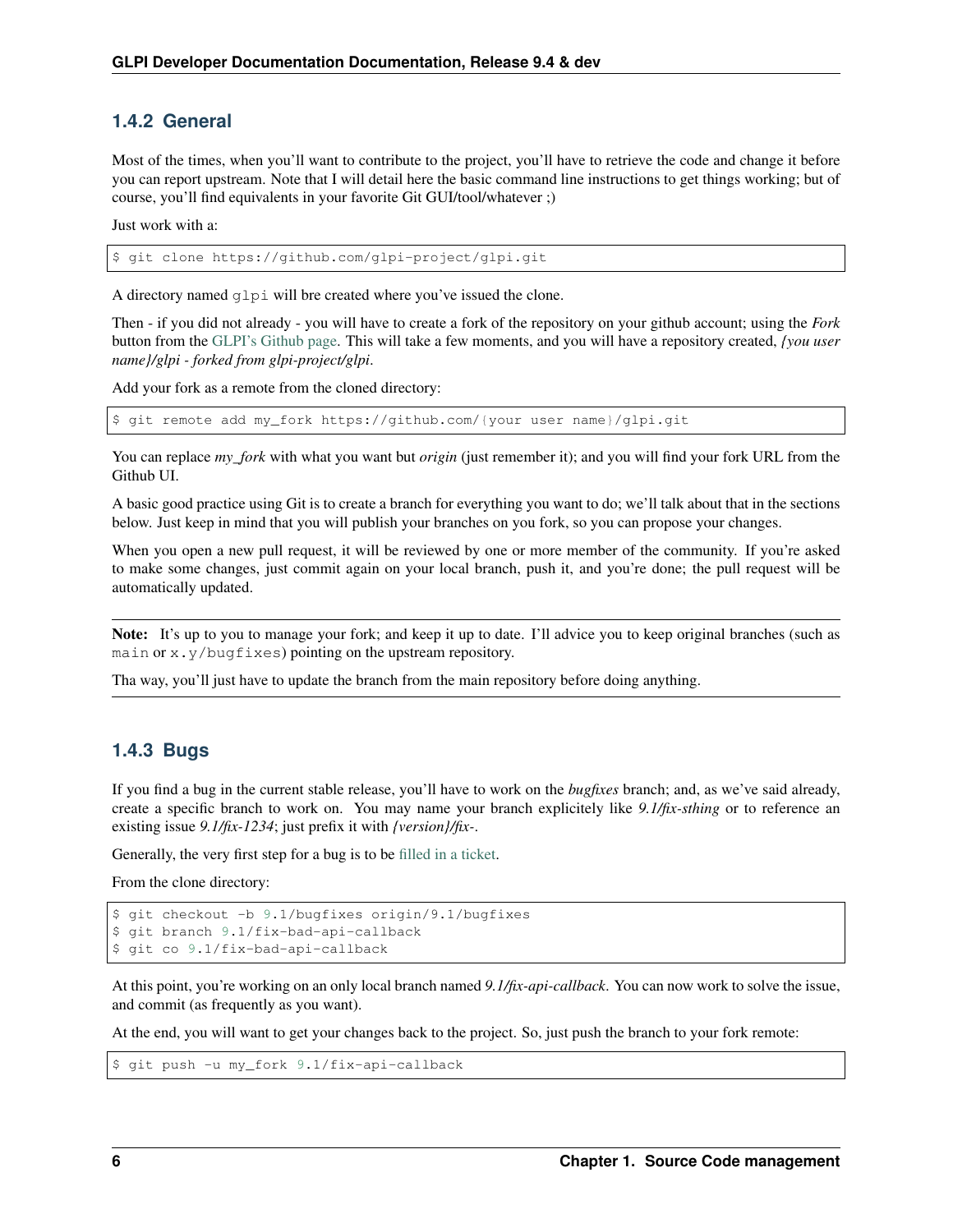Last step is to create a PR to get your changes back to the project. You'll find the button to do this visiting your fork or even main project github page.

Just remember here we're working on some bugfix, that should reach the *bugfixes* branch; the PR creation will probably propose you to merge against the *main* branch; and maybe will tell you they are conflicts, or many commits you do not know about. . . Just set the base branch to the correct bugfixes and that should be good.

# **1.4.4 Features**

Before doing any work on any feature, mays sure it has been discussed by the community. Open - if it does not exists yet - a ticket with your detailled proposition. Fo technical features, you can work directly on github; but for work proposals, you should take a look at our [feature proposal platform.](http://glpi.userecho.com/)

If you want to add a new feature, you will have to work on the *main* branch, and create a local branch with the name you want, prefixed with *feature/*.

From the clone directory:

```
$ git branch feautre/my-killer-feature
$ git co feature/my-killler feature
```
You'll notice we do no change branch on the first step; that is just because *main* is the default branch, and therefore the one you'll be set on just after cloning. At this point, you're working on an only local branch named *feature/mykiller-feature*. You can now work and commit (as frequently as you want).

At the end, you will want to get your changes back to the project. So, just push the branch on your fork remote:

```
$ git push -u my_fork feature/my-killer-feature
```
# **1.4.5 Commit messages**

There are several good practices regarding commit messages, but this is quite simple:

- the commit message may refer an existing ticket if any,
	- just make a simple reference to a ticket with keywords like refs  $#1234$  or see  $#1234$ ",
	- automatically close a ticket when commit will be merged back with keywords like closes #1234 or fixes #1234,
- the first line of the commit should be as short and as concise as possible
- if you want or have to provide details, let a blank line after the first commit line, and go on. Please avoid very long lines (some conventions talks about 80 characters maximum per line, to keep it lisible).

## **1.4.6 Third party libraries**

Third party libraries are handled using the [composer tool.](http://getcomposer.org)

To install existing dependencies, just install composer from their website or from your distribution repositories and then run:

\$ composer install

To add a new library, you will probably found the command line on the library documentation, something like: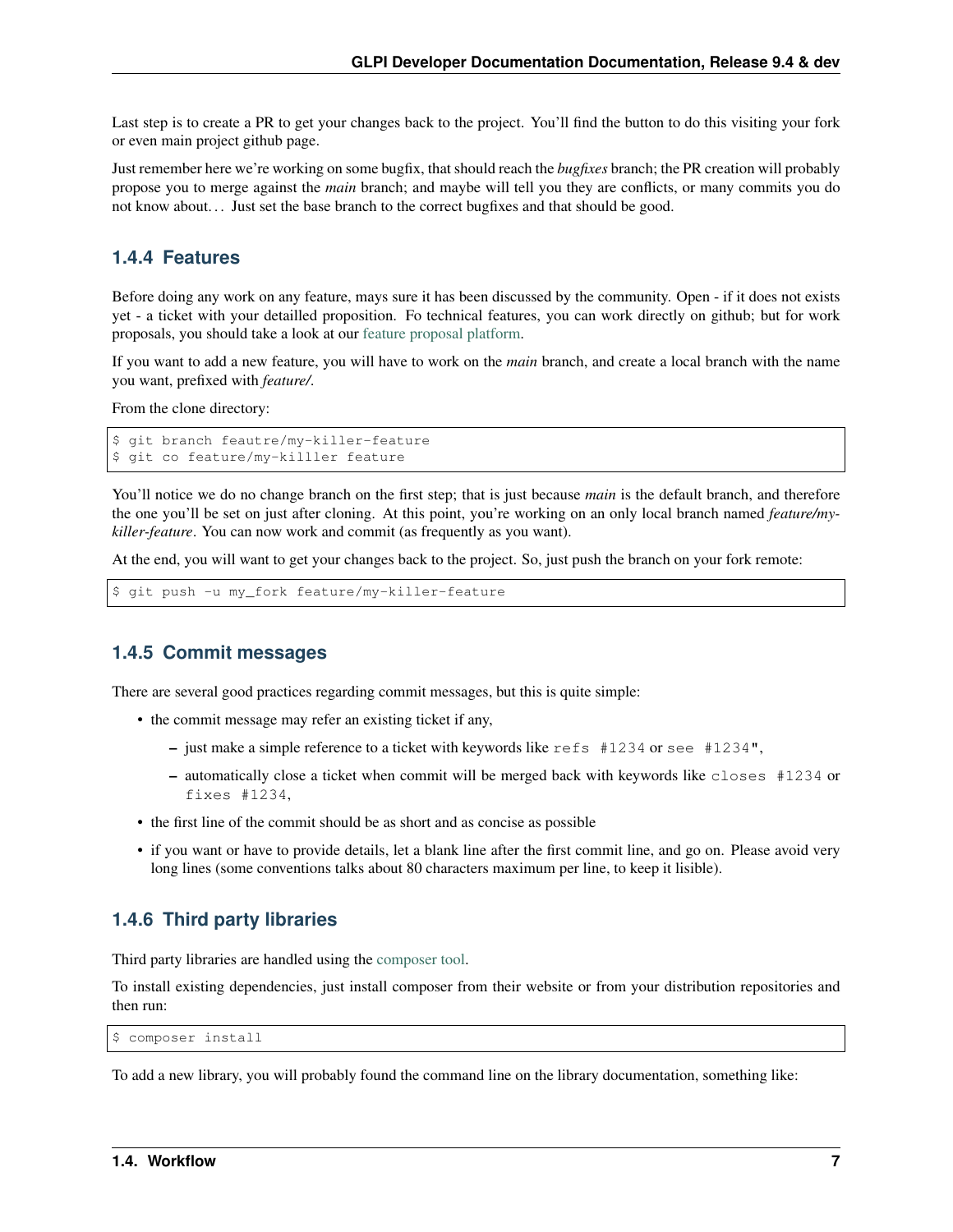\$ composer require libauthor/libname

# <span id="page-11-0"></span>**1.5 Unit testing (and functional testing)**

Note: A note for the purists... In GLPI, there are both unit and functional tests; without real distinction ;-)

We use the [atoum unit tests framework](http://atoum.org) for PHP tests; see [GLPI website if you wonder why.](http://glpi-project.org/spip.php?breve375) *atoum*'s documentation in available at: <http://docs.atoum.org>

For JavaScript tests, GLPI uses the Jest testing framework. It's documentation can be found at: [https://devdocs.io/jest/.](https://devdocs.io/jest/)

Warning: With *atoum*, test class **must** refer to an existing class of the project! This means that your test class must have the same name and relative namespace as an existing class.]

# **1.5.1 Tests isolation**

PHP tests must be run in an isolated environment. By default, *atoum* use a concurrent mode; that launches tests in a multi-threaded environment. While it is possible to bypass this; this should not be done See [http://docs.atoum.org/en/](http://docs.atoum.org/en/latest/engine.html) [latest/engine.html.](http://docs.atoum.org/en/latest/engine.html)

For technical reasons (mainly because of the huge session usage), GLPI PHP unit tests are actually limited to one only thread while running the whole suite; but while developing, the behavior should only be changed if this is really needed.

For JavaScript tests, Jest is able to run multiple tests in parallel as long as they are in different *spec* files since they don't interact with database data or a server. This behavior is the default.

# **1.5.2 Type hitting**

Unlike PHPUnit, *atoum* is very strict on type hitting. This really makes sense; but often in GLPI types are not what we should expect (for example, we often get a string and not an integer from counting methods).

# **1.5.3 Database**

This section is in reference to PHP tests only. JavaScript tests do not interact with a database or a GLPI server.

Each class that tests something in database must inherit from \DbTestCase. This class provides some helpers (like login() or setEntity() method); and it also does some preparation and cleanup.

Each CommonDBTM object added in the database with its add () method will be automatically deleted after the test method. If you always want to get a new object type created, you can use beforeTestMethod() or setUp() methods.

**Warning:** If you use  $setUp()$  method, do not forget to call  $parent::setUp()!$ 

Some bootstrapped data are provided (will be inserted on the first test run); they can be used to check defaults behaviors or make queries, but you should **never change those data!** This lend to unpredictable further tests results.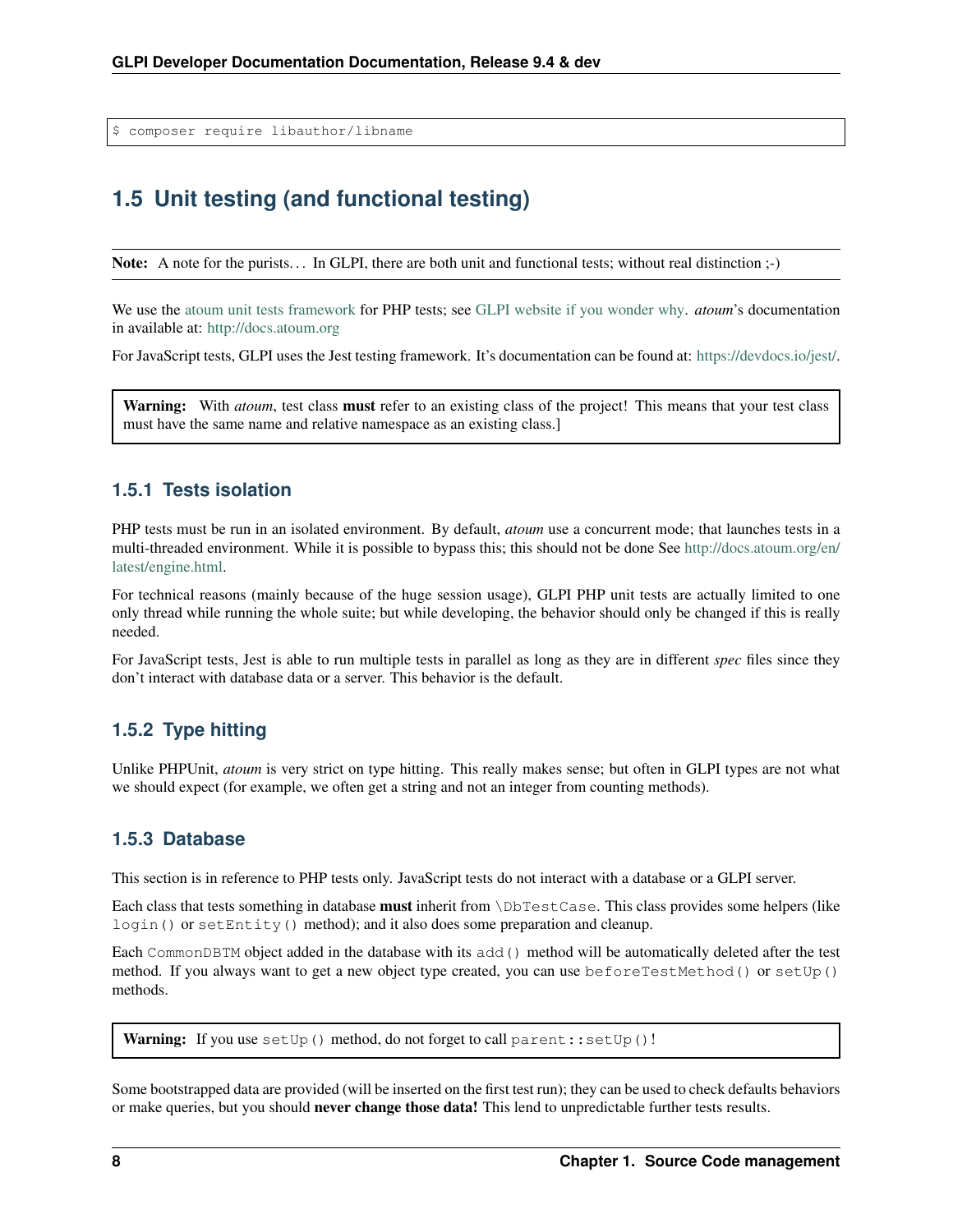## **1.5.4 Variables declaration**

When you use a property that has not been declared, you will have errors that may be quite difficult to understand. Just remember to always declare property you use!

```
<?php
class MyClass extends atoum {
  private $myprop;
   public function testMethod() {
      $this->myprop = 'foo'; //<-- error here if missing "private $myprop"
   }
}
```
#### **1.5.5 Launch tests**

You can install *atoum* from composer (just run composer install from GLPI directory) or even system wide.

There are two directories for tests:

- tests/units for main core tests;
- tests/api for API tests.

You can choose to run tests on a whole directory, or on any file (+ on a specific method). You have to specify a bootstrap file each time:

```
$ atoum -bf tests/bootstrap.php -mcn 1 -d tests/units/
[\ldots]$ atoum -bf tests/bootstrap.php -f tests/units/Html.php
[...]
$ atoum -bf tests/bootstrap.php -f tests/functionnal/Ticket.php -m
˓→tests\units\Ticket::testTechAcls
```
If you want to run the API tests suite, you need to run a development server:

php -S localhost:8088 tests/router.php &>/dev/null &

Running *atoum* without any arguments will show you the possible options. Most important are:

- -bf to set bootstrap file,
- $-d$  to run tests located in a whole directory,
- $\bullet$  -f to run tests on a standalone file,
- -m to run tests on a specific method (-f must also be defined),
- $-\text{delay}$  to get extra informations when something goes wrong,
- -mcn limit number of concurrent runs. This is unfortunately mandatory running the whole test suite right now :/,
- -ncc do not generate code coverage,
- --php to change PHP executable to use,
- $\bullet$  -1 loop mode.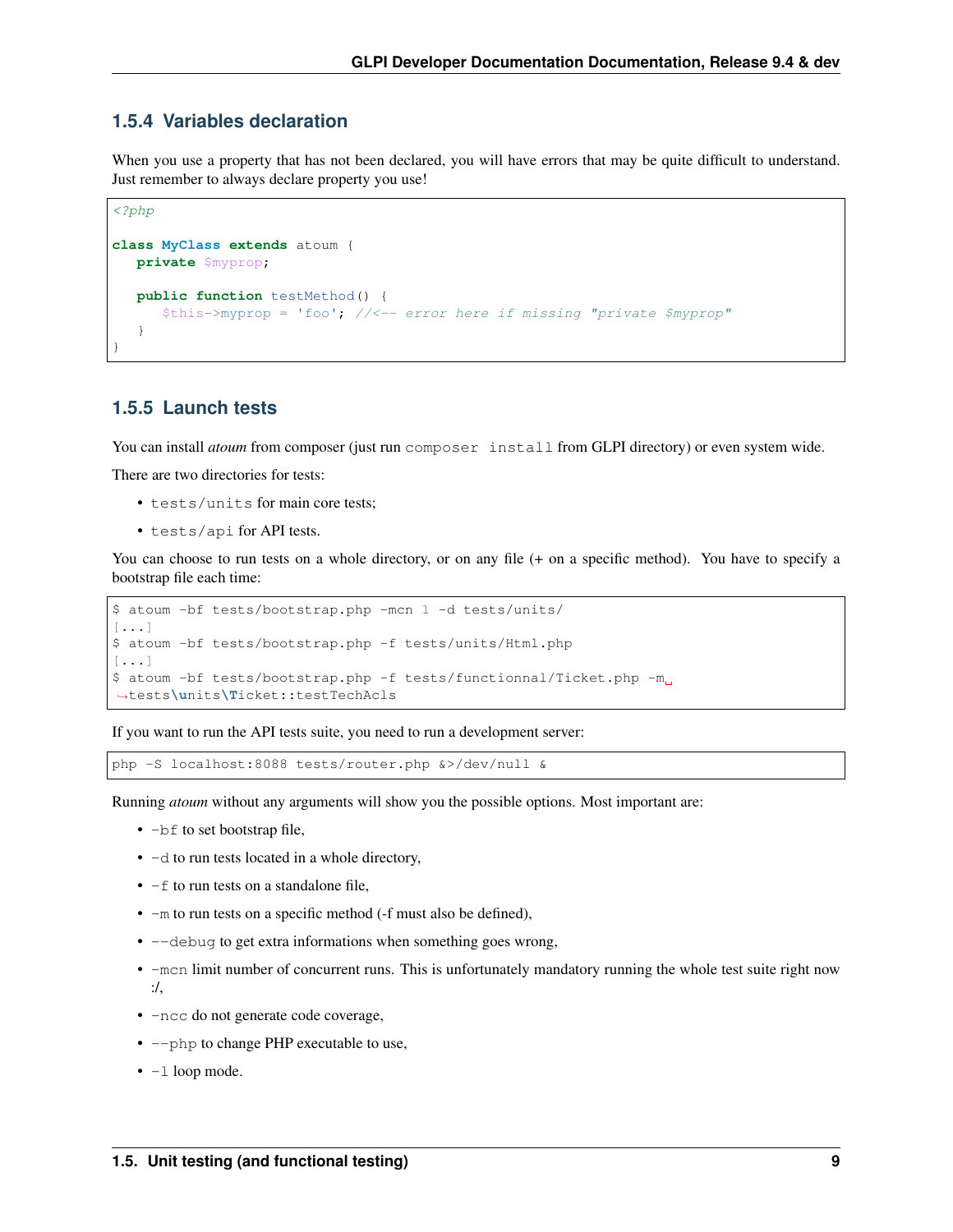Note that if you do not use the *-ncc* switch; coverage will be generated in the *tests/code-coverage/* directory.

To run the JavaScript unit tests, simply run *npm test* in a terminal from the root of the GLPI folder. Currently, there is only a single "project" set up for Jest so this command will run all tests.

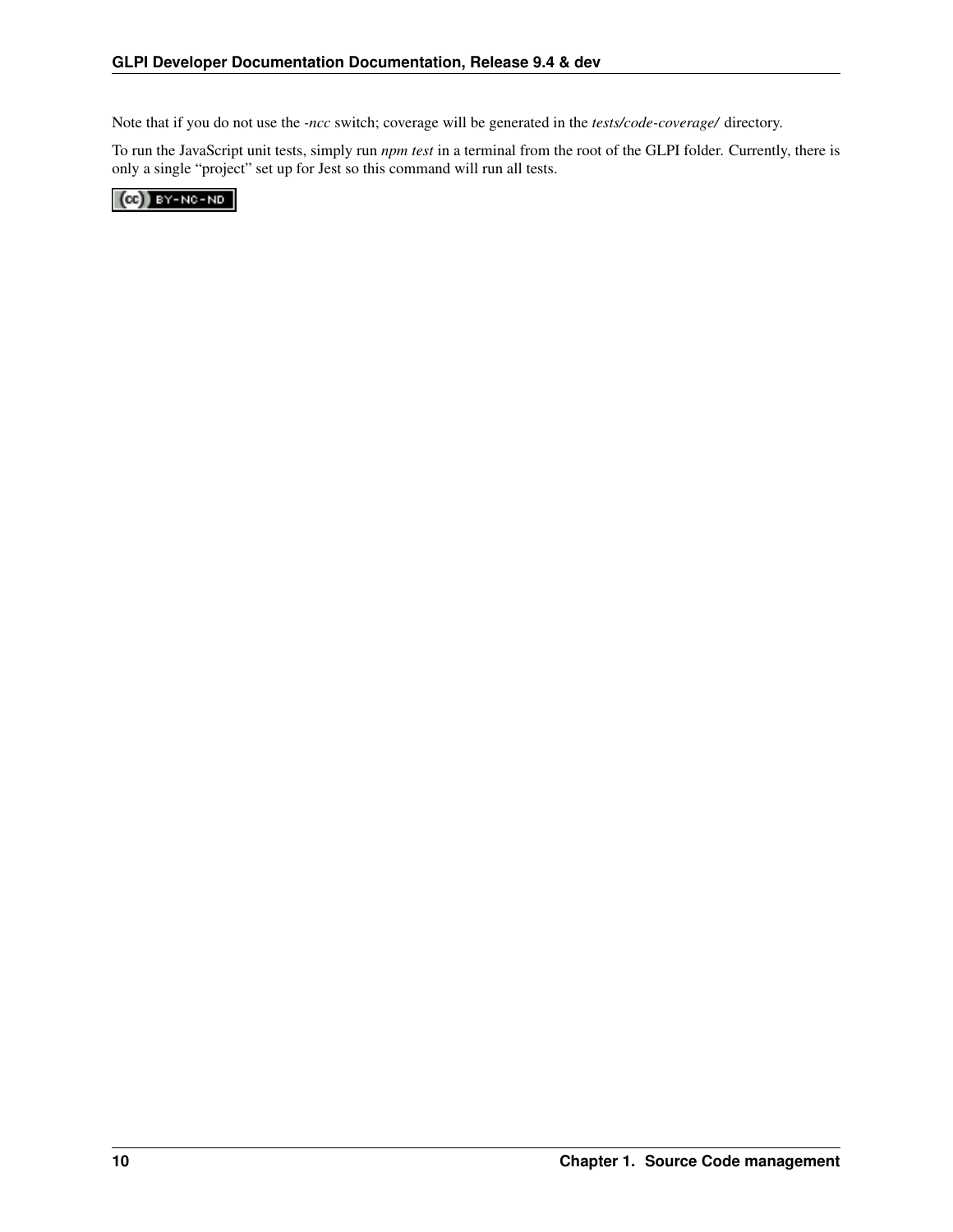# CHAPTER 2

# Coding standards

<span id="page-14-0"></span>As of GLPI 10, we rely on [PSR-12](https://www.php-fig.org/psr/psr-12/) for coding standards.

# <span id="page-14-1"></span>**2.1 Call static methods**

| Function location | How to call            |
|-------------------|------------------------|
| class itself      | self::theMethod()      |
| parent class      | parent::theMethod()    |
| another class     | ClassName::theMethod() |

# <span id="page-14-2"></span>**2.2 Static or Non static?**

Some methods in the source code as [declared as static;](http://php.net/manual/fr/language.oop5.static.php) some are not.

For sure, you cannot make static calls on a non static method. In order to call such a method, you will have to get an object instance, and the call the method on it:

```
<?php
$object = new MyObject();
$object->nonStaticMethod();
```
It may be different calling static classes. In that case; you can either:

- call statically the method from the object; like MyObject::staticMethod(),
- call statically the method from an object instance; like  $\delta$ object::staticMethod(),
- call non statically the method from an object instance; like  $\frac{1}{2}$  object->staticMethod().
- use [late static building;](http://php.net/manual/en/language.oop5.late-static-bindings.php) like static:: staticMethod().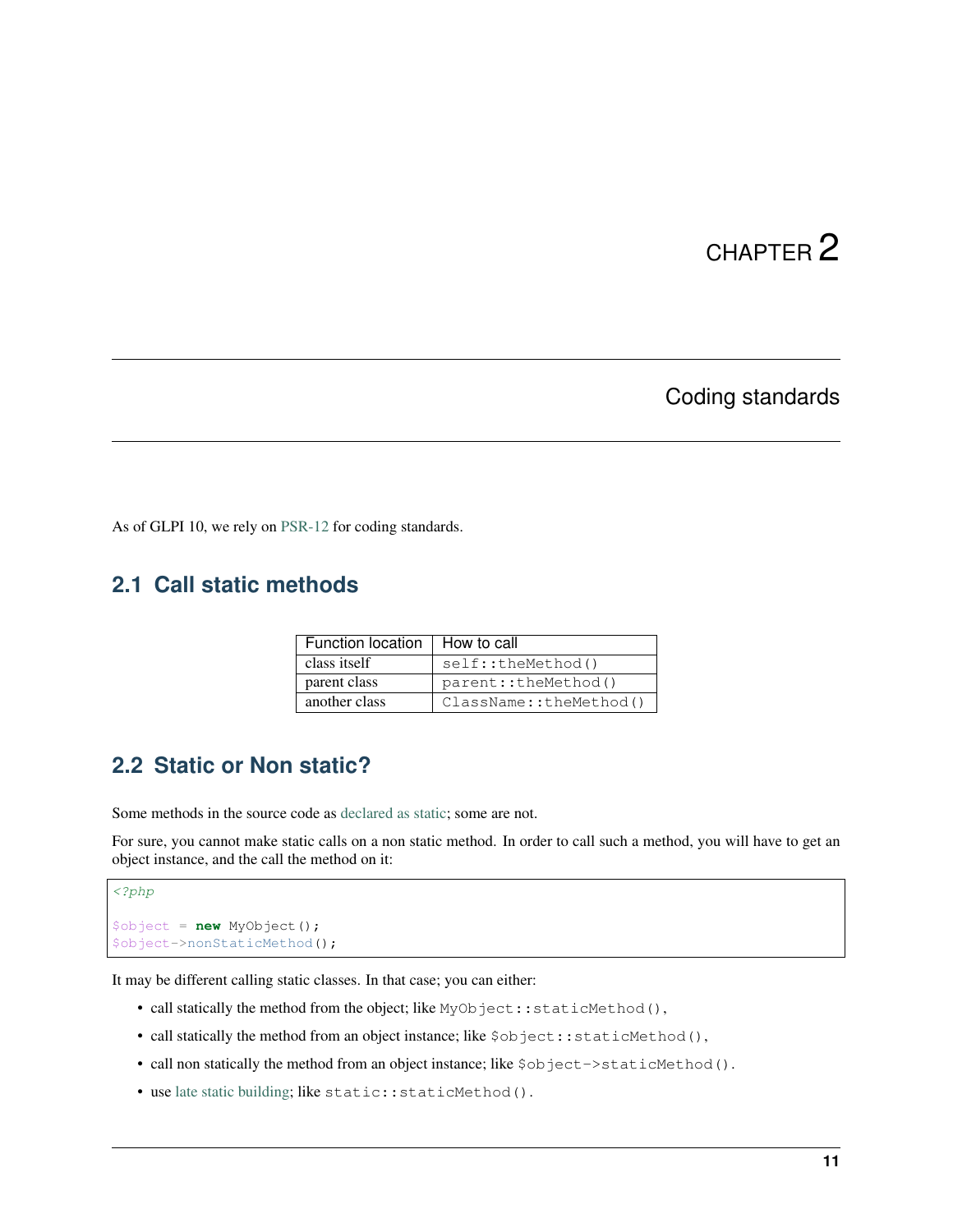When you do not have any object instance yet; the first solution is probably the best one. No need to instanciate an object to just call a static method from it.

On the other hand; if you already have an object instance; you should better use any of the solution but the late static binding. That way; you will save performances since this way to go do have a cost.

# <span id="page-15-0"></span>**2.3 Comments**

To be more visible, don't put inline block comments into  $/ * * /$  but comment each line with  $/ /.$  Put docblocks comments into  $/*$  \* \* /.

Each function or method must be documented, as well as all its parameters (see *[Variables types](#page-17-0)* below), and its return.

For each method or function documentation, you'll need at least to have a description, the version it was introduced, the parameters list, the return type; each blocks separated with a blank line. As an example, for a void function:

```
<?php
/**
* Describe what the method does. Be concise :)
 *
 * You may want to add some more words about what the function
 * does, if needed. This is optionnal, but you can be more
 * descriptive here:
 * - it does something
 * - and also something else
 * - but it doesn't make coffee, unfortunately.
 *
 * @since 9.2
 *
 * @param string $param A parameter, for something
 * @param boolean $other_param Another parameter
 *
 * @return void
 */
function myMethod($param, $other_param) {
  //[...]
}
```
Some other informations way be added; if the function requires it.

Refer to the [PHPDocumentor website](https://phpdoc.org/docs/latest) to get more informations on documentation.

Please follow the order defined below:

- 1. Description,
- 2. Long description, if any,
- 3. *@deprecated*.
- 4. *@since*,
- 5. *@var*,
- 6. *@param*,
- 7. *@return*,
- 8. *@see*,
- 9. *@throw*,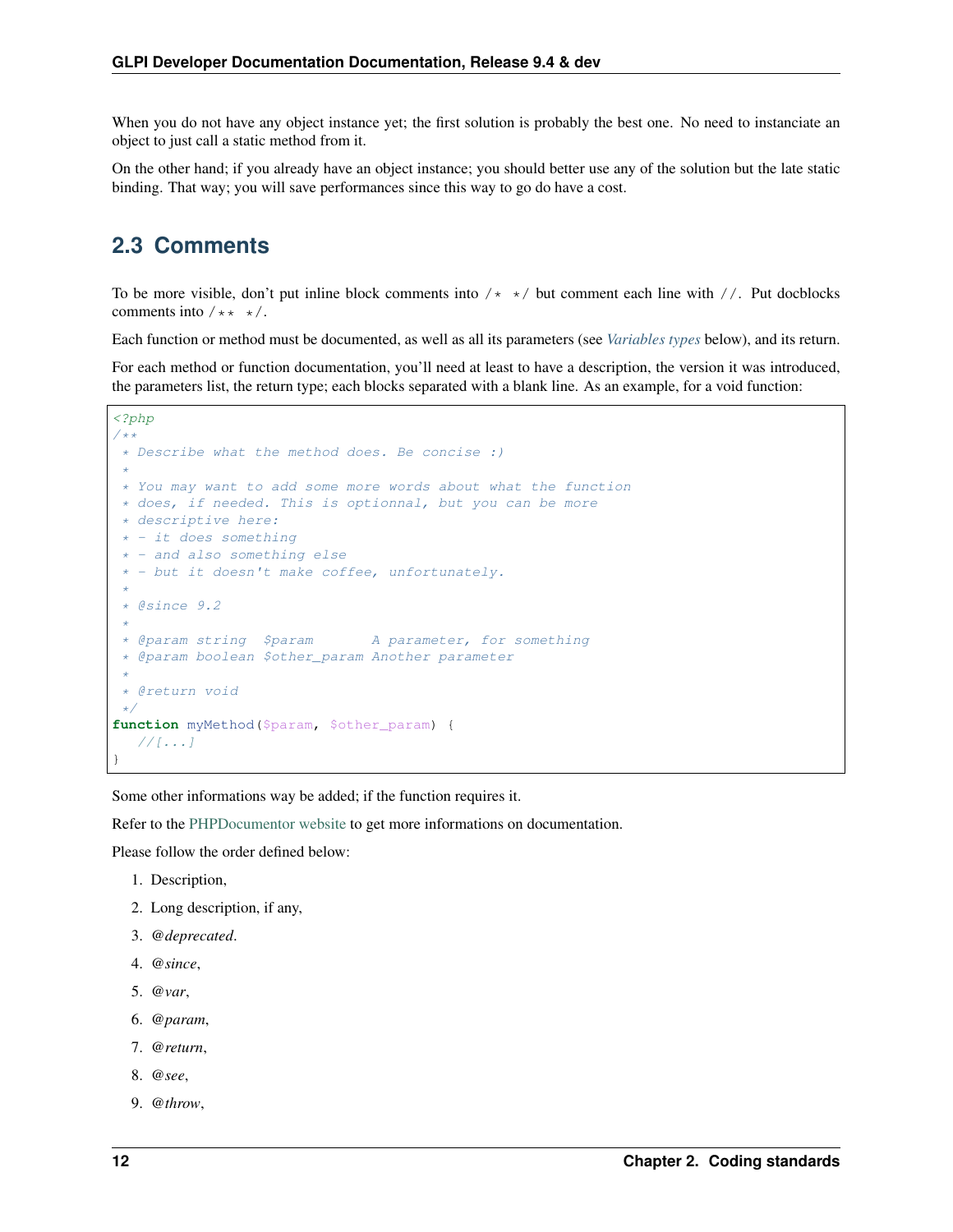10. *@todo*,

## **2.3.1 Parameters documentation**

Each parameter must be documented in its own line, begining with the @param tag, followed by the *[Variables types](#page-17-0)*, followed by the param name (\$param), and finally with the description itself. If your parameter can be of different types, you can list them separated with a  $\vert$  or you can use the mixed type; it's up to you!

All parameters names and description must be aligned vertically on the longest (plu one character); see the above example.

## **2.3.2 Override method: @inheritDoc? @see? docblock? no docblock?**

There are many question regarding the way to document a child method in a child class.

Many editors use the {@inheritDoc} tag without anything else. This is wrong. This *inline* tag is confusing for many users; for more details, see the [PHPDocumentor documentation about it.](https://www.phpdoc.org/docs/latest/guides/inheritance.html#the-inheritdoc-tag) This tag usage is not forbidden, but make sure to use it properly, or just avoid it. An usage exemple:

```
<?php
abstract class MyClass {
   /**
    * This is the documentation block for the curent method.
    * It does something.
    *
    * @param string $sthing Something to send to the method
    *
    * @return string
    */
   abstract public function myMethod($sthing);
}
class MyChildClass extends MyClass {
   /*** {@inheritDoc} Something is done differently for a reason.
    *
    * @param string $sthing Something to send to the method
    *
    * @return string
    */
   public function myMethod($sthing) {
      [...]
   }
```
Something we can see quite often is just the usage of the @see tag to make reference to the parent method. This is wrong. The @see tag is designed to reference another method that would help to understand this one; not to make a reference to its parent (you can also take a look at [PHPDocumentor documentation about it\)](https://www.phpdoc.org/docs/latest/references/phpdoc/tags/see.html). While generating, parent class and methods are automaticaly discovered; a link to the parent will be automatically added. An usage example:

```
<?php
/**
* Adds something
 *
 * @param string $type Type of thing
```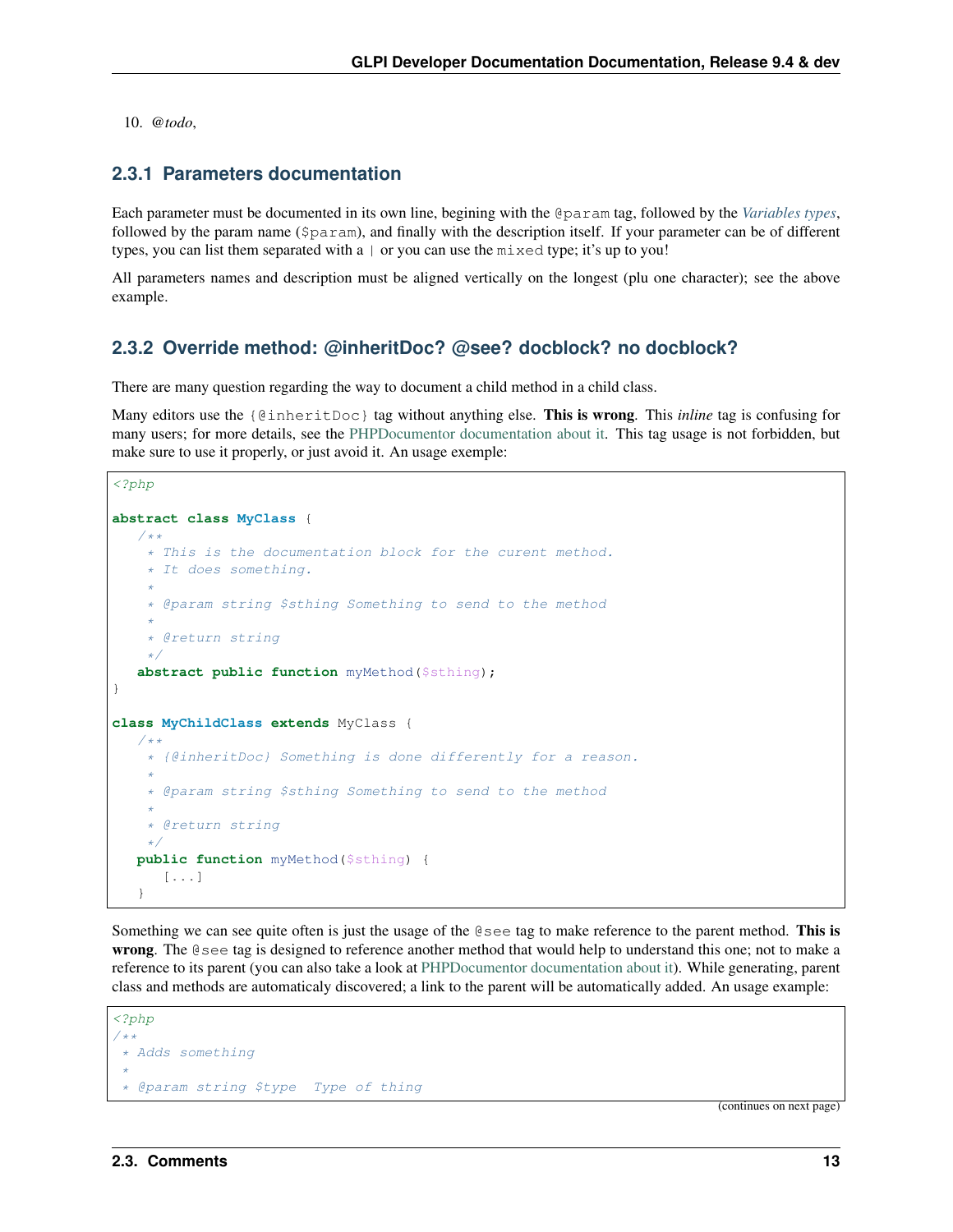(continued from previous page)

```
* @param string $value The value
 *
 * @return boolean
 */
public function add($type, $value) {
   // [...]
}
/ * ** Adds myType entry
 *
 * @param string $value The value
 *
 * @return boolean
 * @see add()
 */
public function addMyType($value) {
   return $this->addType('myType', $value);
}
```
Finally, should I add a docblock, or nothing?

PHPDocumentor and various tools will just use parent docblock verbatim if nothing is specified on child methods. So, if the child method acts just as its parent (extending an abstract class, or some super class like CommonGLPI or CommonDBTM); you may just omit the docblock entirely. The alternative is to copy paste parent docblock entirely; but that way, it would be required to change all children docblocks when parent if changed.

# <span id="page-17-0"></span>**2.4 Variables types**

Variables types for use in DocBlocks for Doxygen:

| Type     | Description                                             |  |
|----------|---------------------------------------------------------|--|
| mixed    | A variable with undefined (or multiple) type            |  |
| integer  | Integer type variable (whole number)                    |  |
| float    | Float type (point number)                               |  |
| boolean  | Logical type (true or false)                            |  |
| string   | String type (any value in $" " or "$ )                  |  |
| array    | Array type                                              |  |
| object   | Object type                                             |  |
| resource | Resource type (as returned from mysql_connect function) |  |

In addition to the above, you may use any valid types from [PHPStan.](https://phpstan.org/writing-php-code/phpdoc-types)

Inserting comment in source code for doxygen. Result : full doc for variables, functions, classes. . .

# <span id="page-17-1"></span>**2.5 Quotes / double quotes**

- You must use single quotes for indexes, constants declaration, translations, . . .
- Use double quote in translated strings
- When you have to use tabulation character ( $\setminus t$ ), carriage return ( $\setminus n$ ) and so on, you should use double quotes.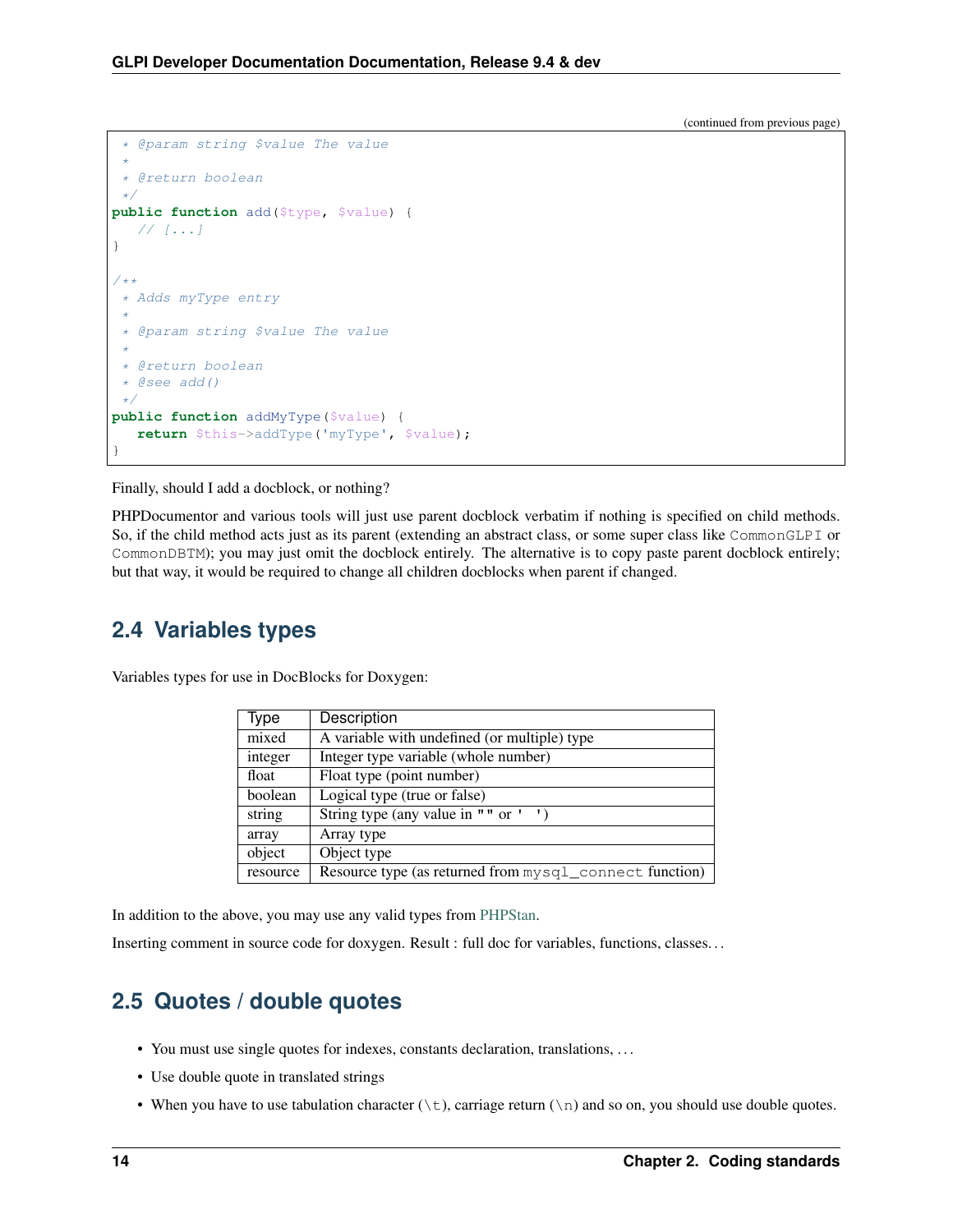• For performances reasons since PHP7, you may avoid strings concatenation.

Examples:

}

```
<?php
//for that one, you should use double, but this is at your option...
\text{Sa} = \text{``foo''};
//use double quotes here, for $foo to be interpreted
// \Rightarrow with double quotes, \sin^{-1} be "Hello bar" if \sin^{-1} stor
// => with single quotes, \frac{1}{2} will be "Hello \frac{1}{2}foo"
$a = "Hello $foo";//use single quotes for array keys
$tab = ['lastname' => 'john',
   'firstname' => 'doe'
];
//Do not use concatenation to optimize PHP7
//note that you cannot use functions call in {}
\hat{s}a = "Hello / $tab['firstname']}/";//single quote translations
$str = ('My string to translate');
//Double quote for special characters
$html = "<p>One paragraph</p>\n<p>Another one</p>";
//single quote cases
switch ($a) {
   case 'foo' : //use single quote here
      ...
   case 'bar' :
      ...
```
# <span id="page-18-0"></span>**2.6 Checking standards**

In order to check standards are respected, we provide a defaut configuration for [PHP CodeSniffer](http://pear.php.net/package/PHP_CodeSniffer) rules. From the GLPI directory, just run:

If the above command does not provide any output, then, all is OK :)

An example error output would looks like:

```
phpcs .
FILE: /var/www/webapps/glpi/tests/HtmlTest.php
----------------------------------------------------------------------
FOUND 3 ERRORS AFFECTING 3 LINES
----------------------------------------------------------------------
40 | ERROR | [x] Line indented incorrectly; expected 4 spaces, found
   | | 3
59 | ERROR | [x] Line indented incorrectly; expected 4 spaces, found
  | | 3
```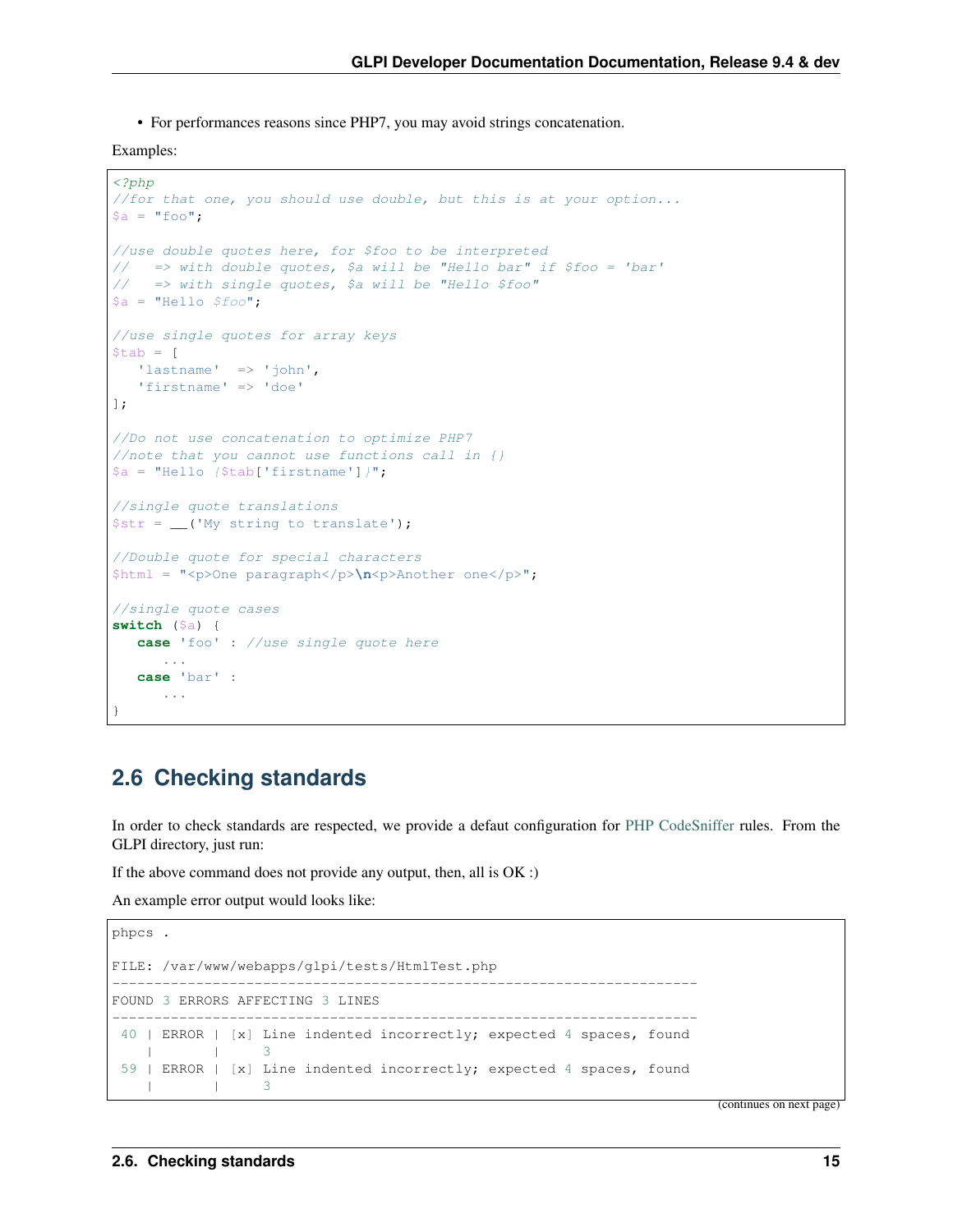(continued from previous page)

```
64 | ERROR | [x] Line indented incorrectly; expected 4 spaces, found
  | | 3
```
To automatically fix most of the issues, use *phpcbf*, it will per default rely on default configuration:

 $(G)$  BY-NC-ND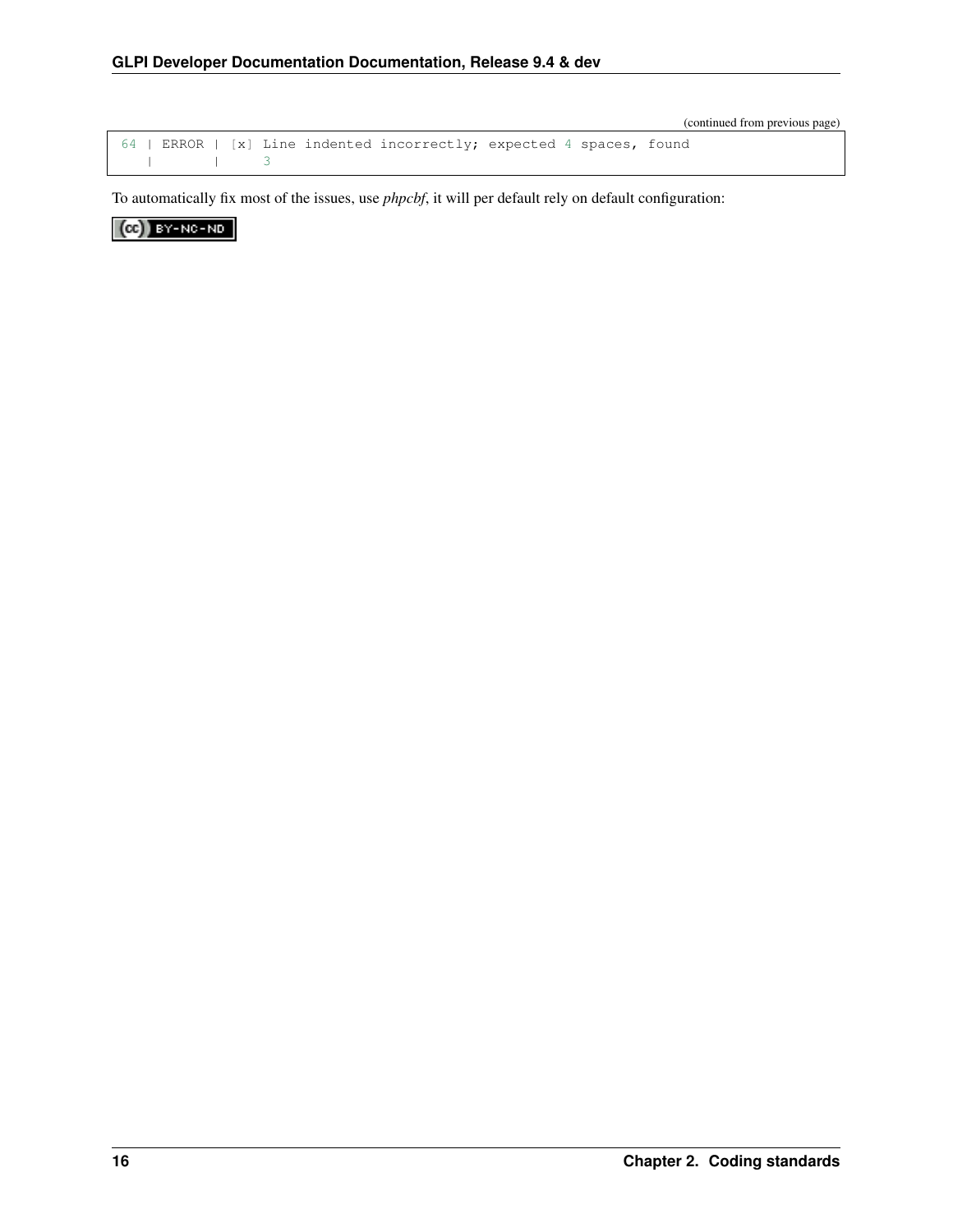# CHAPTER 3

# Developer API

<span id="page-20-0"></span>Apart from the current documentation, you can also check the [full PHP documentation of GLPI](https://forge.glpi-project.org/apidoc/) (generated with [apigen\)](http://www.apigen.org/).

# <span id="page-20-1"></span>**3.1 Main framework objects**

GLPI contains numerous classes; but there are a few common objects you'd have to know about. All GLPI classes are in the inc directory.

## <span id="page-20-2"></span>**3.1.1 CommonGLPI**

This is the main GLPI object, most of GLPI or Plugins class inherit from this one, directly or not. The class is in the inc/commonglpi.class.php file.

This object will help you to:

- manage item type name,
- manage item tabs,
- manage item menu,
- do some display,
- get URLs (form, search, ...),

 $\bullet$  . . .

See the [full API documentation for CommonGLPI object](https://forge.glpi-project.org/apidoc/class-CommonGLPI.html) for a complete list of methods provided.

# <span id="page-20-3"></span>**3.1.2 CommonDBTM**

This is an object to manage any database stuff; it of course inherits from *[CommonGLPI](#page-20-2)*. The class is in the inc/ commondbtm.class.php file.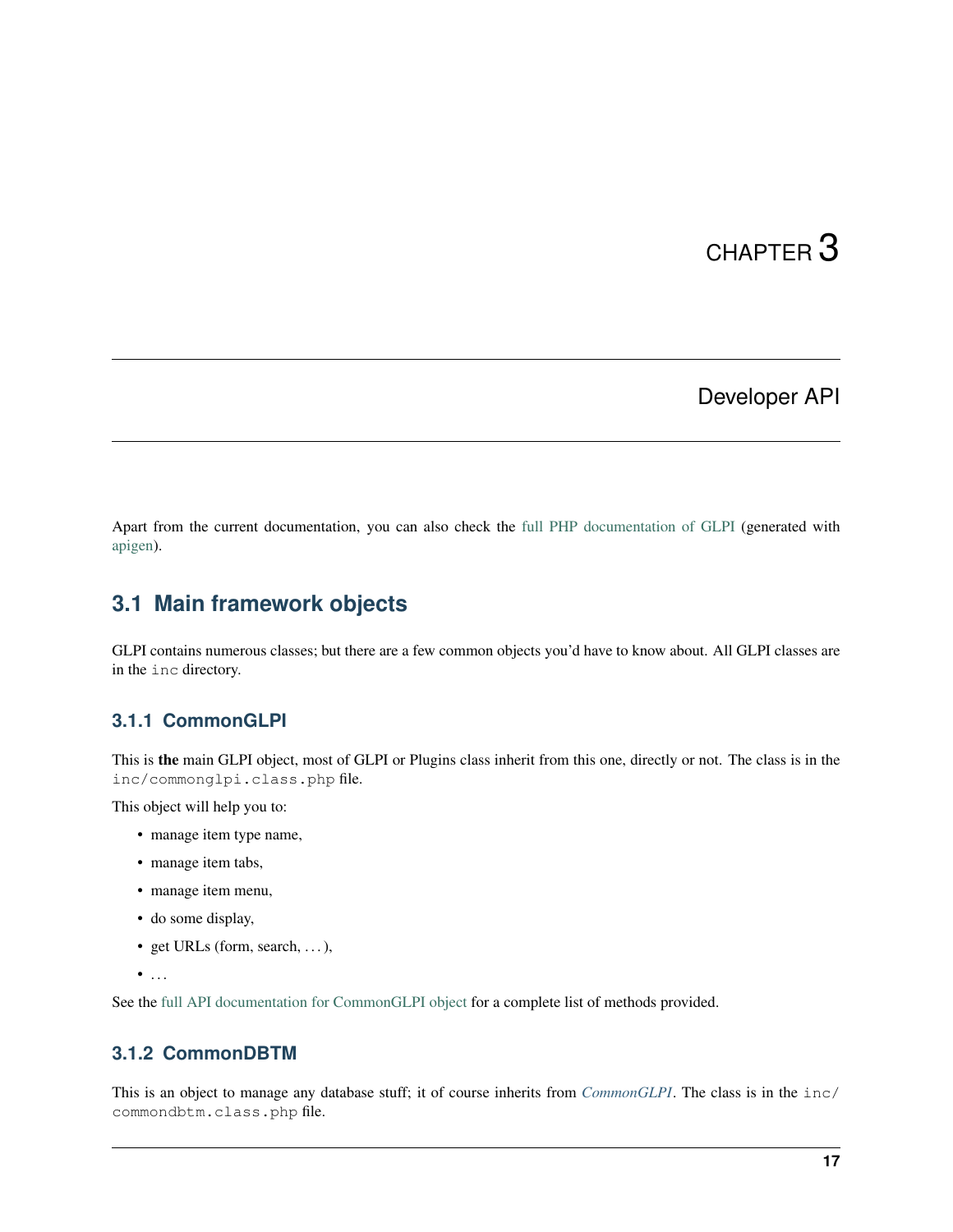It aims to manage database persistence and tables for all objects; and will help you to:

- add, update or delete database rows,
- load a row from the database,
- get table informations (name, indexes, relations, . . . )
- $\bullet$  ...

The CommonDBTM object provides several of the *[available hooks](#page-84-0)*.

See the [full API documentation for CommonDBTM object](https://forge.glpi-project.org/apidoc/class-CommonDBTM.html) for a complete list of methods provided.

## <span id="page-21-0"></span>**3.1.3 CommonDropdown**

This class aims to manage dropdown (lists) database stuff. It inherits from *[CommonDBTM](#page-20-3)*. The class is in the inc/ commondropdown.class.php file.

It will help you to:

- manage the list,
- import data,
- $\bullet$  ...

See the [full API documentation for CommonDropdown object](https://forge.glpi-project.org/apidoc/class-CommonDropdown.html) for a complete list of methods provided.

## <span id="page-21-1"></span>**3.1.4 CommonTreeDropdown**

This class aims to manage tree lists database stuff. It inherits from *[CommonDropdown](#page-21-0)*. The class is in the inc/ commontreedropdown.class.php file.

It will mainly help you to manage the tree apsect of a dropdown (parents, children, and so on).

See the [full API documentation for CommonTreeDropdown object](https://forge.glpi-project.org/apidoc/class-CommonTreeDropdown.html) for a complete list of methods provided.

## **3.1.5 CommonImplicitTreeDropdown**

This class manages tree lists that cannot be managed by the user. It inherits from *[CommonTreeDropdown](#page-21-1)*. The class is in the inc/commonimplicittreedropdown.class.php file.

See the [full API documentation for CommonTreeDropdown object](https://forge.glpi-project.org/apidoc/class-CommonTreeDropdown.html) for a complete list of methods provided.

## **3.1.6 CommonDBVisible**

This class helps with visibility management. It inherits from *[CommonDBTM](#page-20-3)*. The class is in the inc/ commondbvisible.class.php file.

It provides methods to:

- know if the user can view item,
- get dropdown parameters,
- $\bullet$  ...

See the [full API documentation for CommonDBVisible object](https://forge.glpi-project.org/apidoc/class-CommonDBVisible.html) for a complete list of methods provided.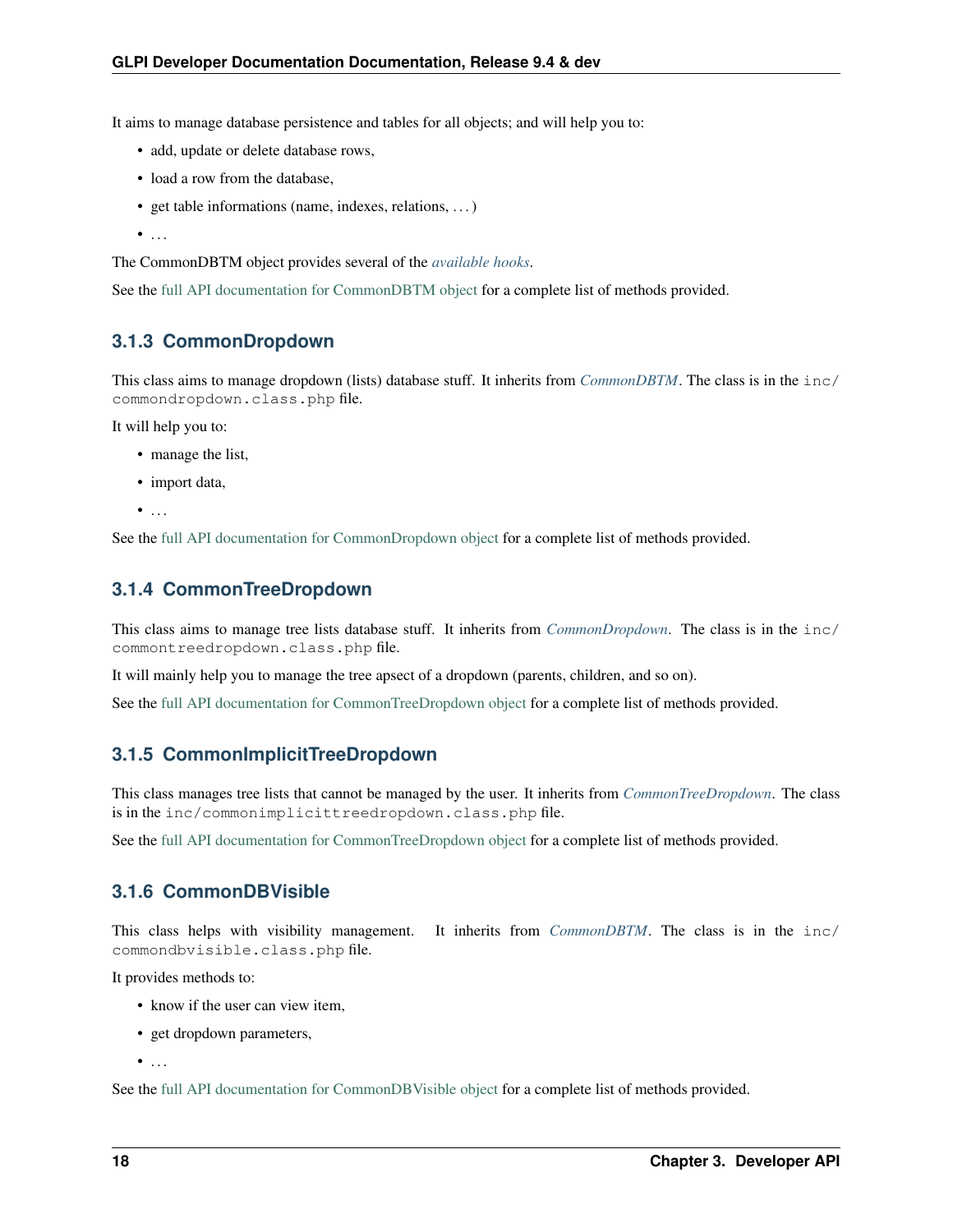# <span id="page-22-2"></span>**3.1.7 CommonDBConnexity**

This class factorizes database relation and inheritance stuff. It inherits from *[CommonDBTM](#page-20-3)*. The class is in the inc/ commondbconnexity.class.php file.

It is not designed to be used directly, see *[CommonDBChild](#page-22-0)* and *[CommonDBRelation](#page-22-1)*.

See the [full API documentation for CommonDBConnexity object](https://forge.glpi-project.org/apidoc/class-CommonDBConnexity.html) for a complete list of methods provided.

# <span id="page-22-0"></span>**3.1.8 CommonDBChild**

This class manages simple relations. It inherits from *[CommonDBConnexity](#page-22-2)*. The class is in the inc/ commondbchild.class.php file.

This object will help you to define and manage parent/child relations.

See the [full API documentation for CommonDBChild object](https://forge.glpi-project.org/apidoc/class-CommonDBChild.html) for a complete list of methods provided.

# <span id="page-22-1"></span>**3.1.9 CommonDBRelation**

This class manages relations. It inherits from *[CommonDBConnexity](#page-22-2)*. The class is in the inc/ commondbrelation.class.php file.

Unlike *[CommonDBChild](#page-22-0)*; it is designed to declare more *[complex relations; as defined in the database model](#page-26-0)*. This is therefore more complex thant just using a simple relation; but it also offers many more possibilities.

In order to setup a complex relation, you'll have to define several properties, such as:

- \$itemtype 1 and \$itemtype 2; to set both itm types used;
- \$items\_id\_1 and \$items\_id\_2; to set field id name.

Other properties let you configure how to deal with entites inheritance, ACLs; what to log on each part on several actions, and so on.

The object will also help you to:

- get search options and query,
- find rights in ACLs list,
- handle massive actions,
- $\bullet$  ...

See the [full API documentation for CommonDBRelation object](https://forge.glpi-project.org/apidoc/class-CommonDBRelation.html) for a complete list of methods provided.

## **3.1.10 CommonDevice**

This class factorizes common requirements on devices. It inherits from *[CommonDropdown](#page-21-0)*. The class is in the inc/ commondevice.class.php file.

It will help you to:

- import devices,
- handle menus,
- do some display,

 $\bullet$  ...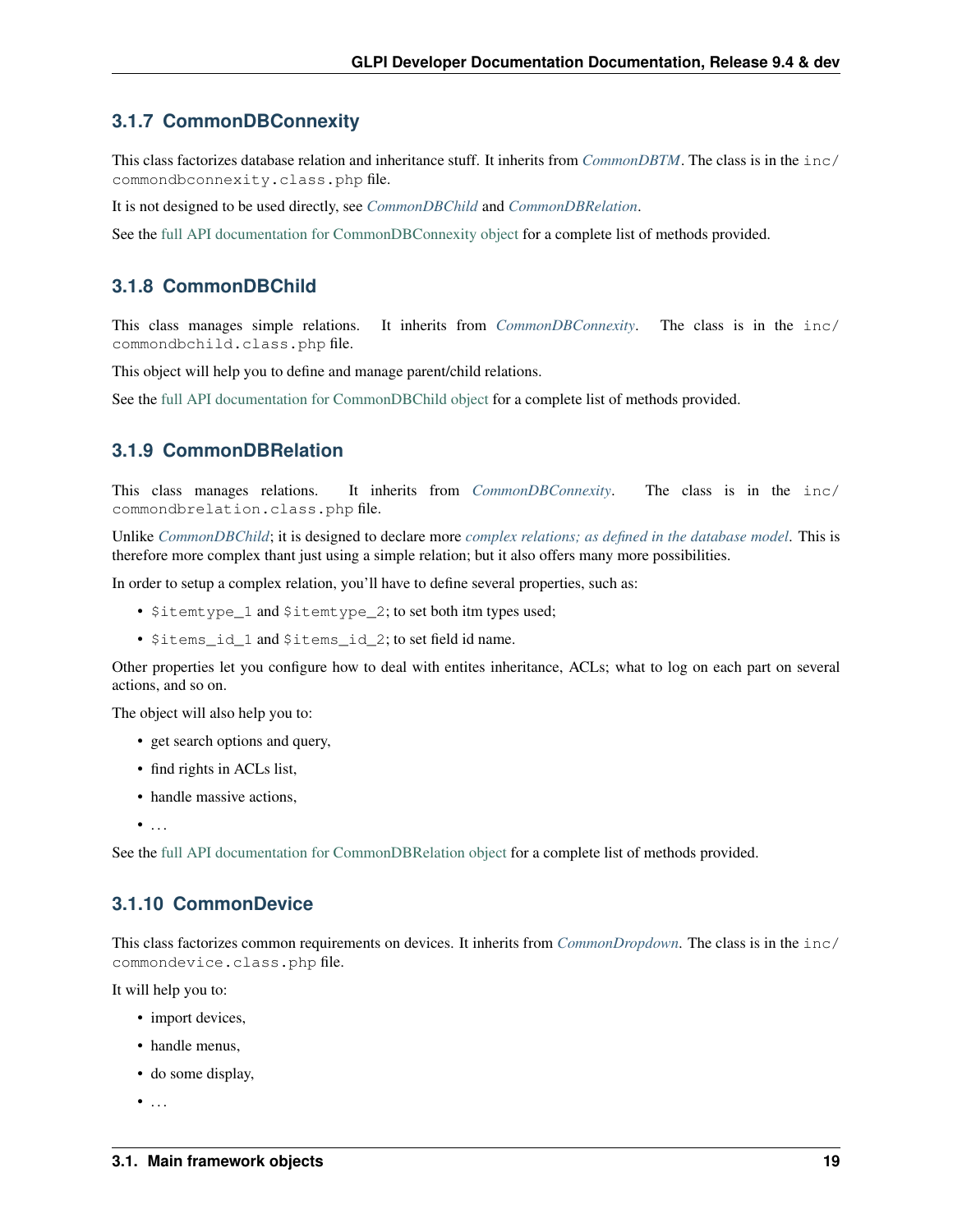See the [full API documentation for CommonDevice object](https://forge.glpi-project.org/apidoc/class-CommonDevice.html) for a complete list of methods provided.

# **3.1.11 Common ITIL objects**

All common ITIL objects will help you with [ITIL](https://en.wikipedia.org/wiki/ITIL) objects management (Tickets, Changes, Problems).

## **CommonITILObject**

Handle ITIL objects. It inherits from *[CommonDBTM](#page-20-3)*. The class is in the inc/commonitilobject.class.php file.

It will help you to:

- get users, suppliers, groups, . . .
- count them,
- get objects for users, technicians, suppliers, ...
- get status,
- $\bullet$  ...

See the [full API documentation for CommonITILObject object](https://forge.glpi-project.org/apidoc/class-CommonITILObject.html) for a complete list of methods provided.

## **CommonITILActor**

Handle ITIL actors. It inherits from *[CommonDBRelation](#page-22-1)*. The class is in the inc/commonitilactor.class. php file.

It will help you to:

- get actors,
- show notifications,
- get ACLs,
- $\bullet$  ...

See the [full API documentation for CommonITILActor object](https://forge.glpi-project.org/apidoc/class-CommonITILActor.html) for a complete list of methods provided.

#### **CommonITILCost**

Handle ITIL costs. It inherits from *[CommonDBChild](#page-22-0)*. The class is in the inc/commonitilcost.class.php file.

It will help you to:

- get item cost,
- do some display,
- $\bullet$  . . . .

See the [full API documentation for CommonITILCost object](https://forge.glpi-project.org/apidoc/class-CommonITILCost.html) for a complete list of methods provided.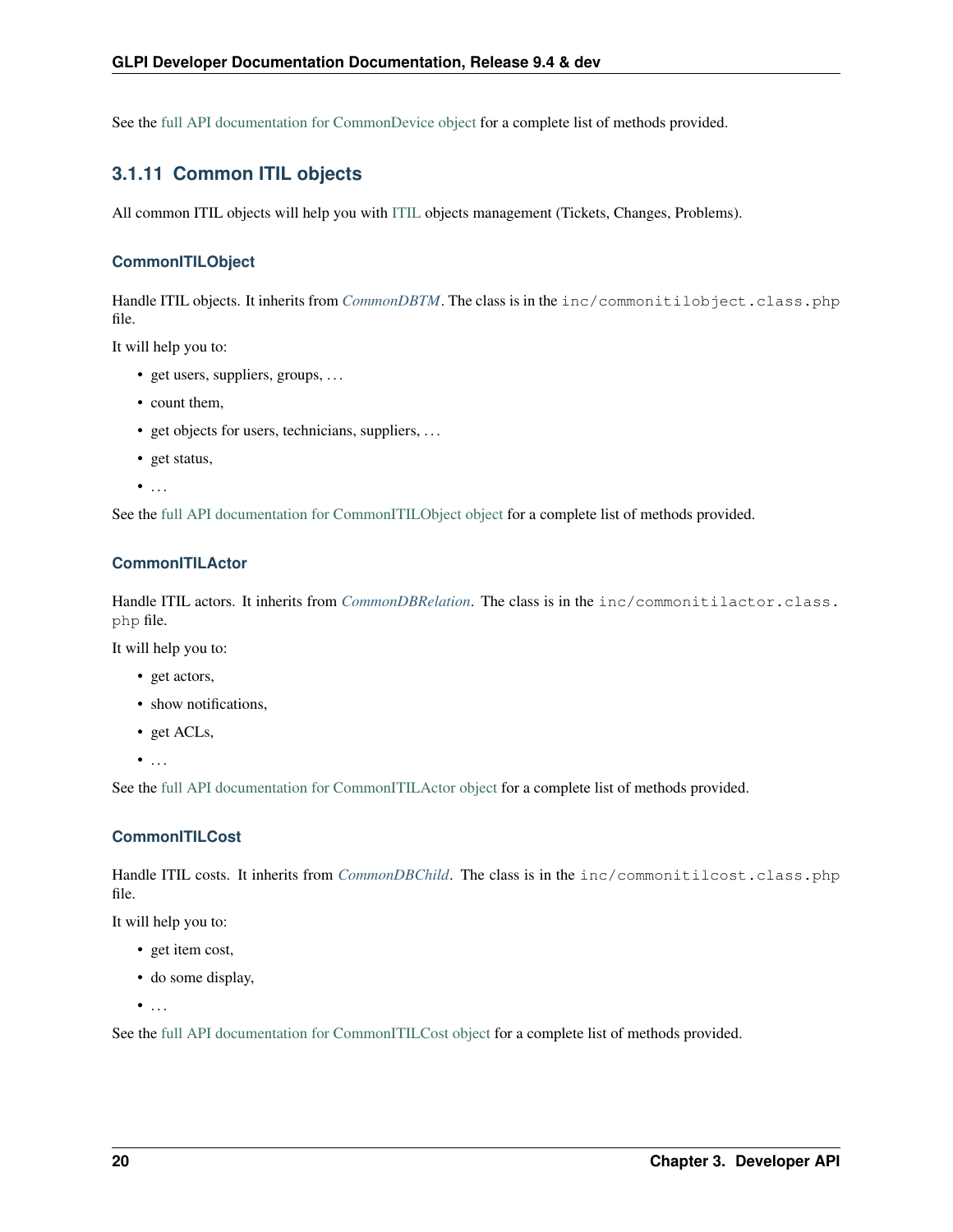## **CommonITILTask**

Handle ITIL tasks. It inherits from *[CommonDBTM](#page-20-3)*. The class is in the inc/commonitiltask.class.php file. It will help you to:

- manage tasks ACLs,
- do some display,
- get search options,
- $\bullet$  ...

See the [full API documentation for CommonITILTask object](https://forge.glpi-project.org/apidoc/class-CommonITILTask.html) for a complete list of methods provided.

## **CommonITILValidation**

Handle ITIL validation process. It inherits from *[CommonDBChild](#page-22-0)*. The class is in the inc/ commonitilvalidation.class.php file.

It will help you to:

- mange ACLs,
- get and set status,
- get counts,
- do some display,
- $\bullet$  ...

See the [full API documentation for CommonITILValidation object](https://forge.glpi-project.org/apidoc/class-CommonITILValidation.html) for a complete list of methods provided.

## $(c\mathbf{c})$  BY-NC-ND

# <span id="page-24-0"></span>**3.2 Database**

# **3.2.1 Database model**

Current GLPI database contains more than 250 tables; the goal of the current documentation is to help you to understand the logic of the project, not to detail each table and possibility.

As on every database, there are tables, relations between them (more or less complex), some relations have descriptions stored in a another table, some tables way be linked with themselves. . . Well, it's quite common :) Let's start with a simple example: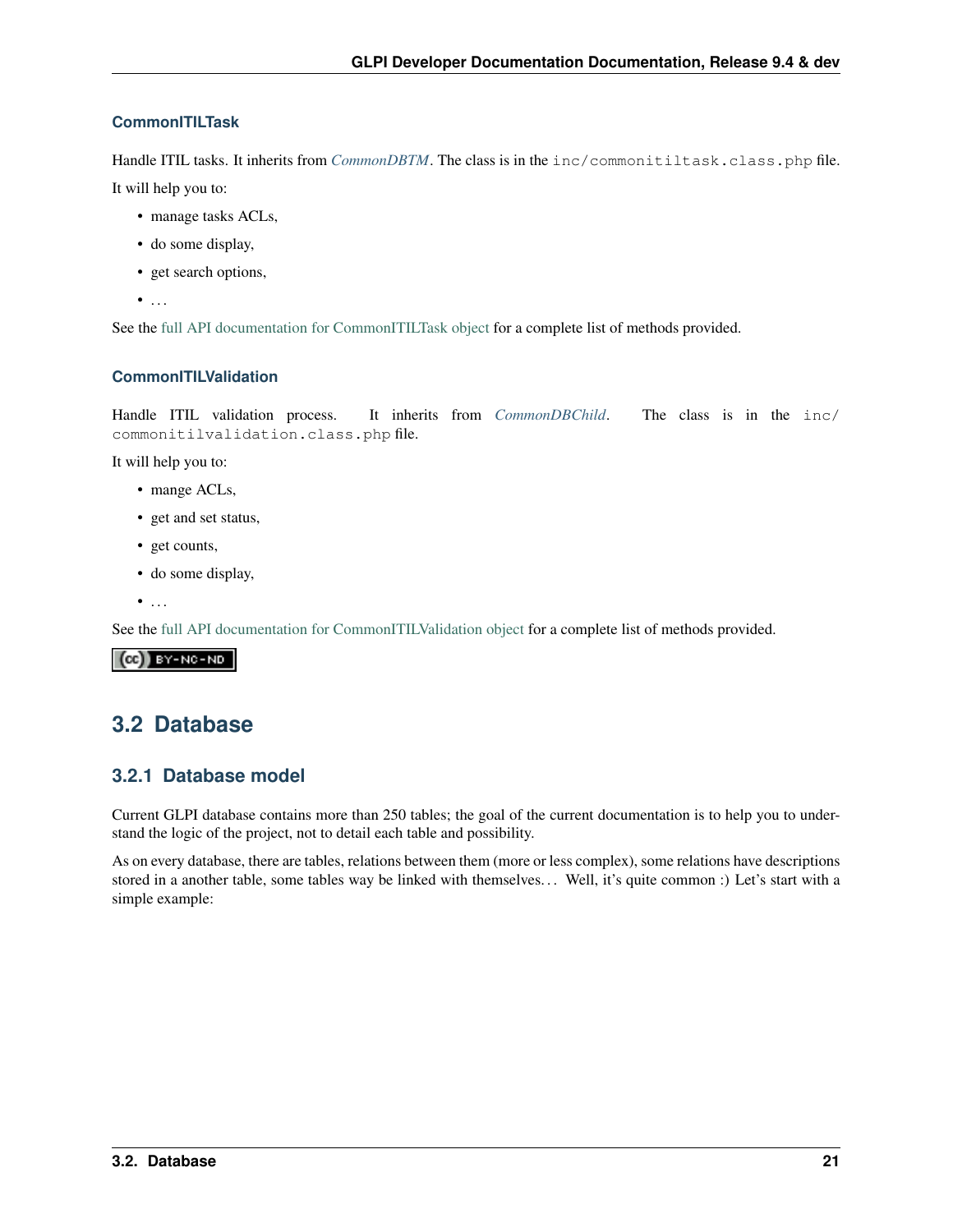

What we can see here:

- computers are directly linked to operating systems, operating systems versions, operating systems architectures, . . . ,
- computers are linked to memories, processors and monitors using a relation table (which in that case permit to link those components to other items than a computer),
- memories have a type.

As stated in the above note, this is far from complete; but this is quite representative of the whole database schema.

#### **Resultsets**

All resultsets sent back from GLPI database should always be associative arrays.

#### **Naming conventions**

All tables and fields names are lower case and follows the same logic. If you do not respect that; GLPI will fail to find relevant informations.

#### **Tables**

Tables names are linked with PHP classes names; they are all prefixed with  $q \ln p$  , and class name is set to plural. Plugins tables must be prefixed by  $qlpipl_pluqin$ ; followed by the plugin name, another dash, and then pluralized class name.

A few examples: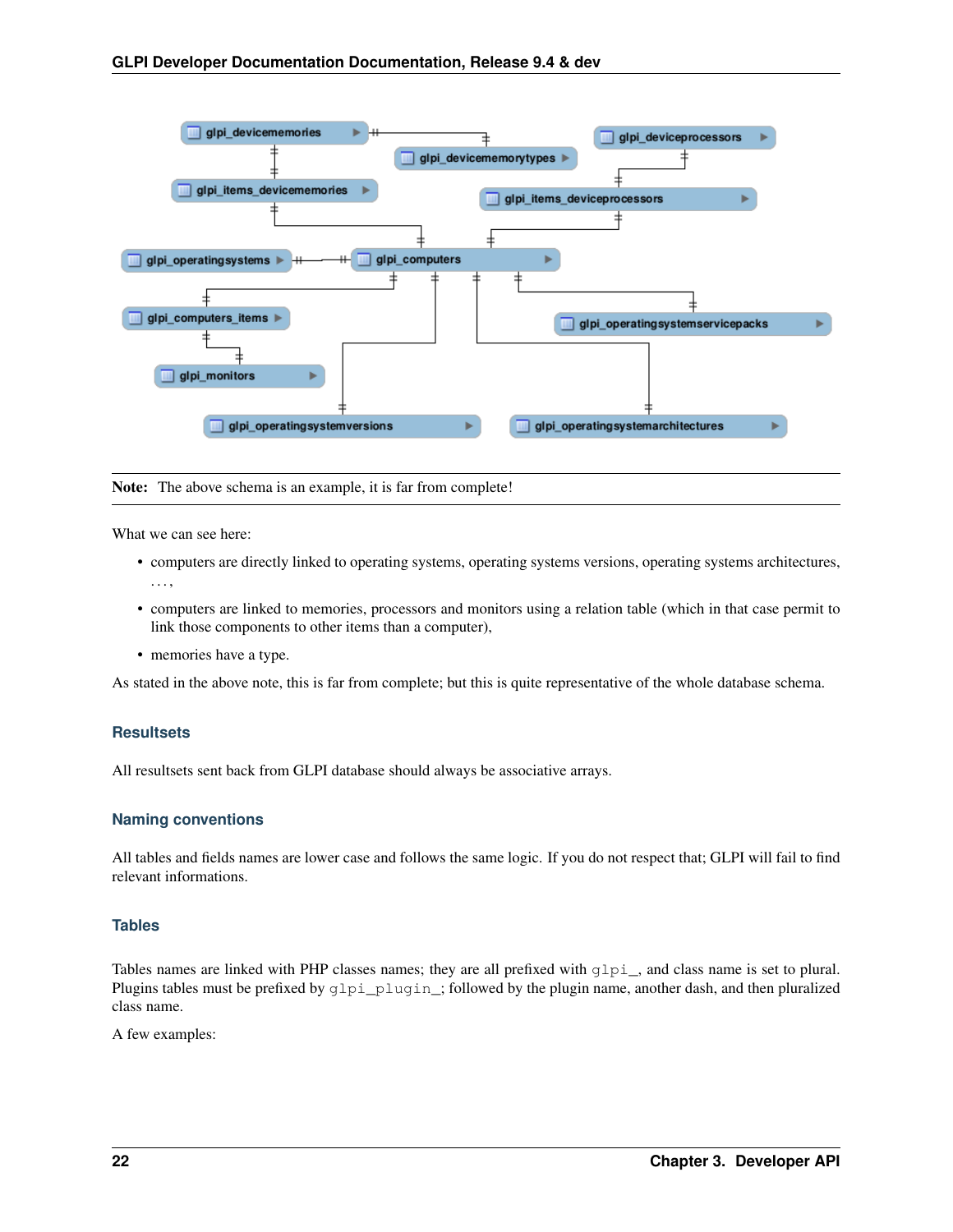| PHP class name       | Table name                   |
|----------------------|------------------------------|
| Computer             | qlpi_computers               |
| Ticket               | glpi_tickets                 |
| ITILCategory         | glpi_itilcategories          |
| PluginExampleProfile | glpi_plugin_example_profiles |

#### **Fields**

Warning: Each table must have an auto-incremented primary key named id.

Field naming is mostly up to you; exept for identifiers and foreign keys. Just keep clear and concise!

To add a foreign key field; just use the foreign table name without  $glpi_prefik$ , and add  $_id$  suffix.

Warning: Even if adding a foreign key in a table should be perfectly correct; this is not the usual way things are done in GLPI, see *[Make relations](#page-26-0)* to know more.

A few examples:

| Table name                   | Foreign key field name     |
|------------------------------|----------------------------|
| glpi_computers               | computers id               |
| glpi tickets                 | tickets id                 |
| glpi_itilcategories          | itilcategories id          |
| glpi_plugin_example_profiles | plugin_example_profiles_id |

#### <span id="page-26-0"></span>**Make relations**

On most cases, you may want to made possible to link many different items to something else. Let's say you want to make possible to link a *Computer*, a *Printer* or a *Phone* to a *Memory* component. You should add foreign keys in items tables; but on something as huge as GLPI, it maybe not a good idea.

Instead, create a relation table, that will reference the memory component along with a item id and a type, as for example:

```
CREATE TABLE `glpi_items_devicememories` (
   `id` int(11) NOT NULL AUTO_INCREMENT,
   `items_id` int(11) NOT NULL DEFAULT '0',
   `itemtype` varchar(255) COLLATE utf8_unicode_ci DEFAULT NULL,
   `devicememories_id` int(11) NOT NULL DEFAULT '0',
  PRIMARY KEY (`id`),
  KEY `items_id` (`items_id`),
  KEY `devicememories_id` (`devicememories_id`),
  KEY `itemtype` (`itemtype`,`items_id`),
) ENGINE=MyISAM DEFAULT CHARSET=utf8 COLLATE=utf8_unicode_ci;
```
Again, this is a very simplified example of what already exists in the database, but you got the point ;)

In this example, itemtype would be Computer, Printer or Phone; items\_id the id of the related item.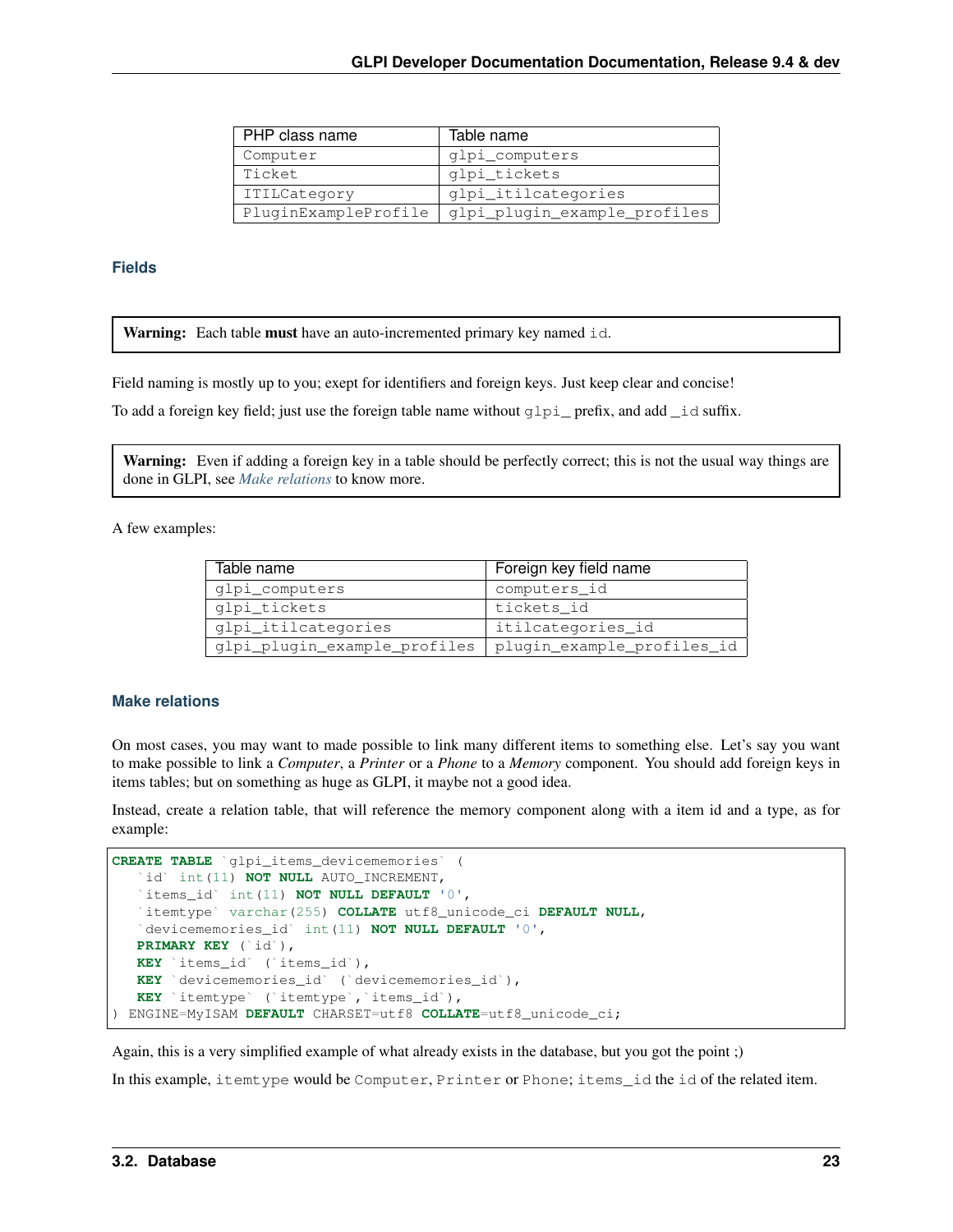#### **Indexes**

In order to get correct performances querying database, you'll have to take care of setting some indexes. It's a nonsense to add indexes on every fields in the database; but some of them must be defined:

- foreign key fields;
- fields that are very often used (for example fields like is\_visible, itemtype, . . . ),
- primary keys;

You should just use the field name as key name.

 $(c)$  BY-NC-ND

## **3.2.2 Querying**

GLPI framework provides a simple request generator:

- without having to write SQL
- without having to quote table and field name
- without having to take care of freeing resources
- iterable
- countable

### **Basic usage**

```
<?php
foreach ($DB->request(...) as $id => $row) {
   //... work on each row ...
}
$req = $DB->request(...);
if (\text{row} = \text{Spec} > \text{next}))// ... work on a single row
}
$req = $DB->request(...);
if (count($req)) {
  // ... work on result
}
```
#### **Arguments**

The request method takes two arguments:

- *table name(s)*: a *string* or an *array* of *string* (optional when given as FROM option)
- *option(s)*: *array* of options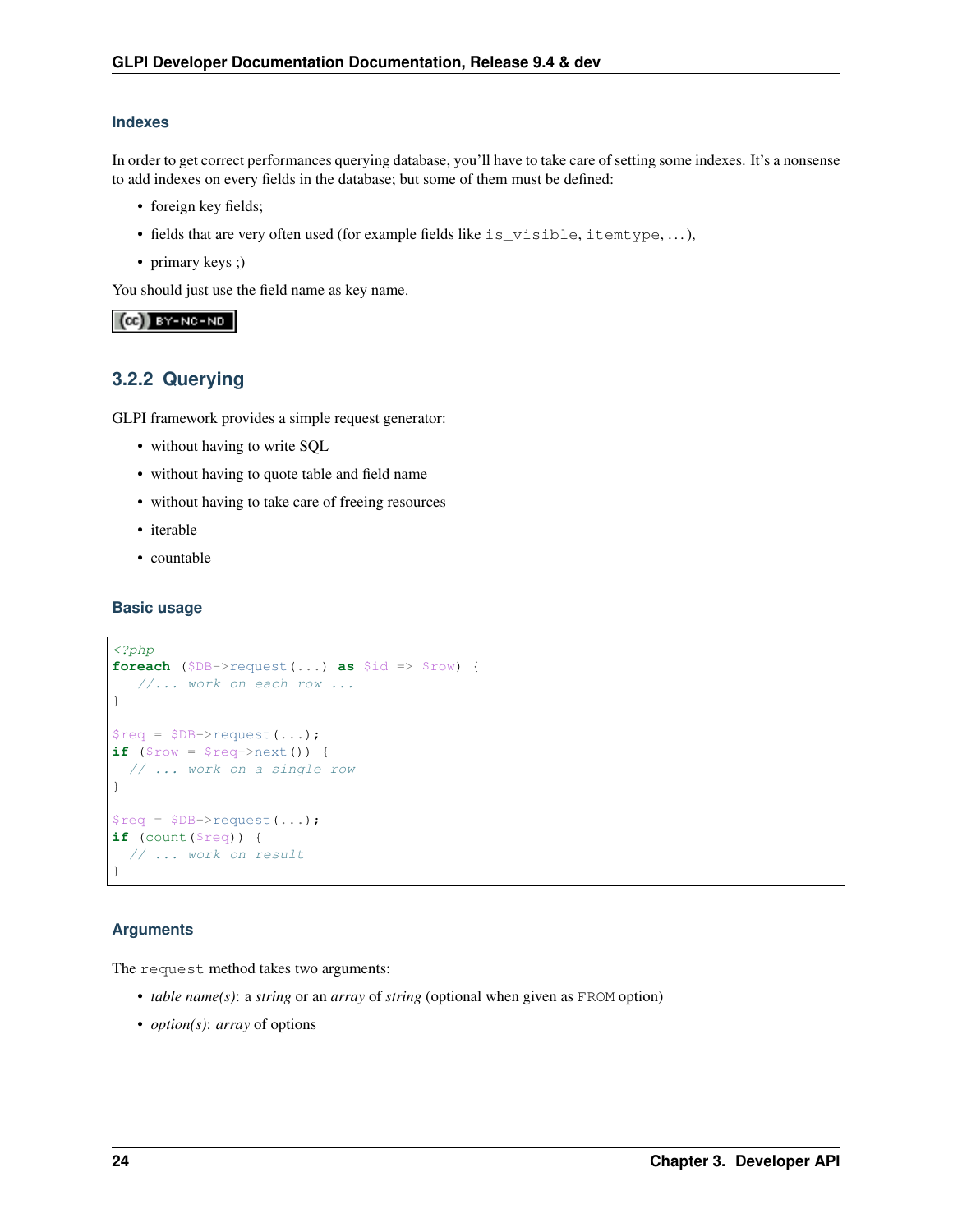#### **Giving full SQL statement**

If the only option is a full SQL statement, it will be used. This usage is deprecated, and should be avoid when possible.

Note: To make a database query that could not be done using recommanded way (calling SQL functions such as NOW(), ADD\_DATE(), ... for example), you can do:

```
<?php
$DB->request('SELECT id FROM glpi_users WHERE end_date > NOW()');
```
## **Without option**

In this case, all the data from the selected table is iterated:

```
\langle?php
$DB->request(['FROM' => 'glpi_computers']);
// => SELECT * FROM `glpi_computers`
$DB->request('glpi_computers');
// => SELECT * FROM `glpi_computers`
```
#### **Fields selection**

You can use either the SELECT or FIELDS options, an additional DISTINCT option might be specified.

#### Note: Changed in version 9.5.0.

Using DISTINCT FIELDS or SELECT DISTINCT options is deprecated.

```
<?php
$DB->request(['SELECT' => 'id', 'FROM' => 'glpi_computers']);
// => SELECT `id` FROM `glpi_computers`
$DB->request('glpi_computers', ['FIELDS' => 'id']);
// => SELECT `id` FROM `glpi_computers`
$DB->request(['SELECT' => 'name', 'DISTINCT' => true, 'FROM' => 'glpi_computers']);
// => SELECT DISTINCT `name` FROM `glpi_computers`
$DB->request('glpi_computers', ['FIELDS' => 'name', 'DISTINCT' => true]);
// => SELECT DISTINCT `name` FROM `glpi_computers`
```
The fields array can also contain per table sub-array:

```
<?php$DB->request('glpi_computers', ['FIELDS' => ['glpi_computers' => ['id', 'name']]]);
// => SELECT `glpi_computers`.`id`, `glpi_computers`.`name` FROM `glpi_computers`"
```
#### **Using JOINs**

You need to use criteria, usually a FKEY to describe how to join the tables.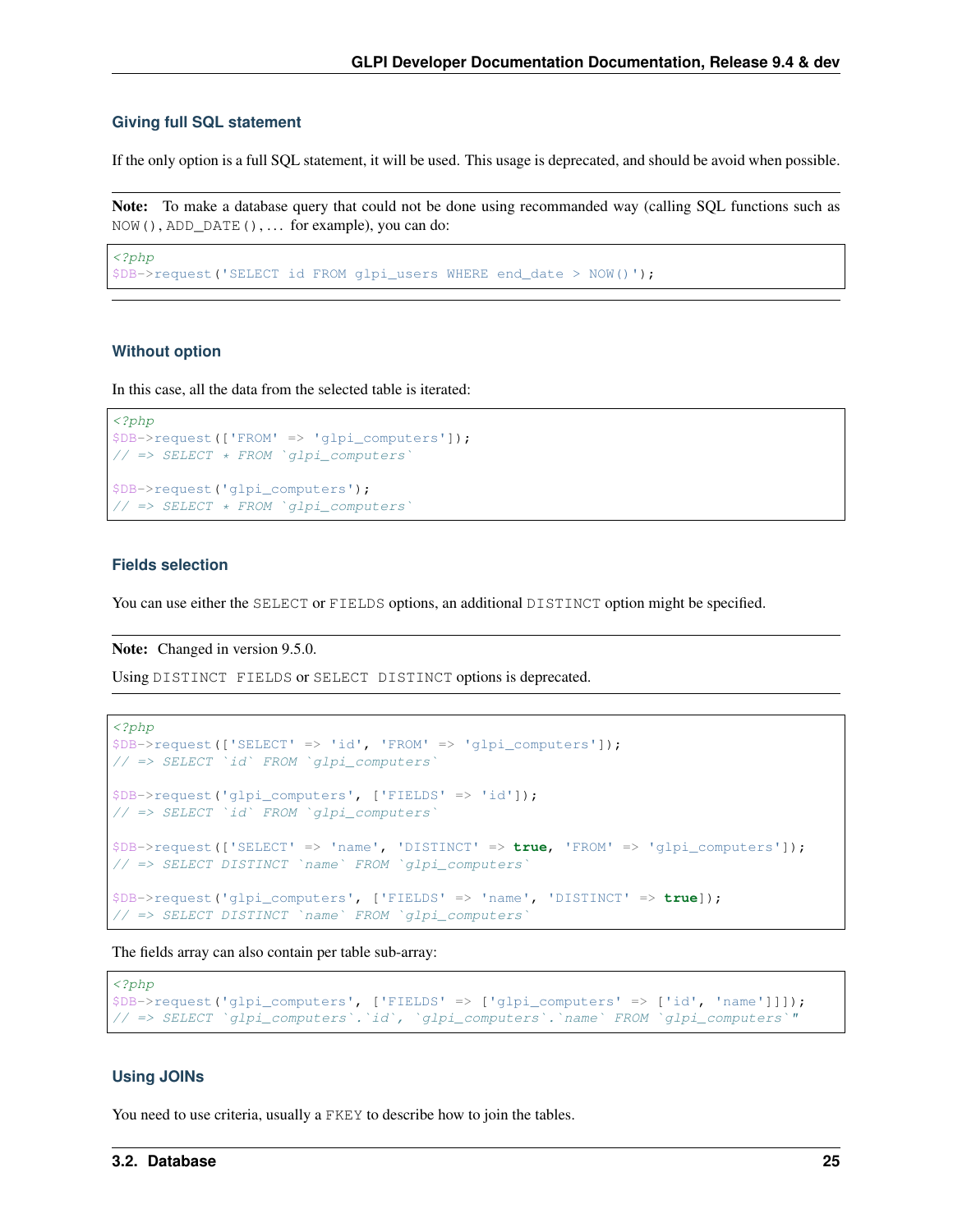Note: New in version 9.3.1.

The ON keyword can aslo be used as an alias of FKEY.

#### **Multiple tables, native join**

You need to use criteria, usually a FKEY (or the ON equivalent), to describe how to join the tables:

```
<?php
$DB->request(['FROM' => ['glpi_computers', 'glpi_computerdisks'],
               'FKEY' => ['glpi_computers'=>'id',
                            'glpi_computerdisks'=>'computer_id']]);
$DB->request(['glpi_computers', 'glpi_computerdisks'],
              ['FKEY' => ['glpi_computers'=>'id',
                            'glpi_computerdisks'=>'computer_id']]);
// => SELECT * FROM `glpi_computers`, `glpi_computerdisks`
          WHERE \quad \text{qlpi\_computers'} \quad id \quad = \quad \text{qlpi\_computer disks'} \quad \text{computer_id'}
```
#### **Left join**

Using the LEFT JOIN option, with some criteria, usually a FKEY (or the ON equivalent):

```
<?php
$DB->request(['FROM' => 'glpi_computers',
              'LEFT JOIN' => ['glpi_computerdisks' => ['FKEY' => ['glpi_computers'
\rightarrow => 'id',
                                                                      'glpi_computerdisks
\leftrightarrow' => 'computer_id']]]]);
// => SELECT * FROM `glpi_computers`
// LEFT JOIN `glpi_computerdisks`
           ON (`glpi\_computers`.)`id` = `glpi\_computerdisks`.)`computer_id')
```
#### **Inner join**

Using the INNER JOIN option, with some criteria, usually a FKEY (or the ON equivalent):

```
<?php
$DB->request(['FROM' => 'glpi_computers',
              'INNER JOIN' => ['glpi_computerdisks' => ['FKEY' => ['glpi_computers'
\leftrightarrow => 'id',
                                                                       'glpi_computerdisks
\rightarrow' => 'computer_id']]]]);
// => SELECT * FROM `glpi_computers`
// INNER JOIN `glpi_computerdisks`
           // ON (`glpi_computers`.`id` = `glpi_computerdisks`.`computer_id`)
```
#### **Right join**

Using the RIGHT JOIN option, with some criteria, usually a FKEY (or the ON equivalent):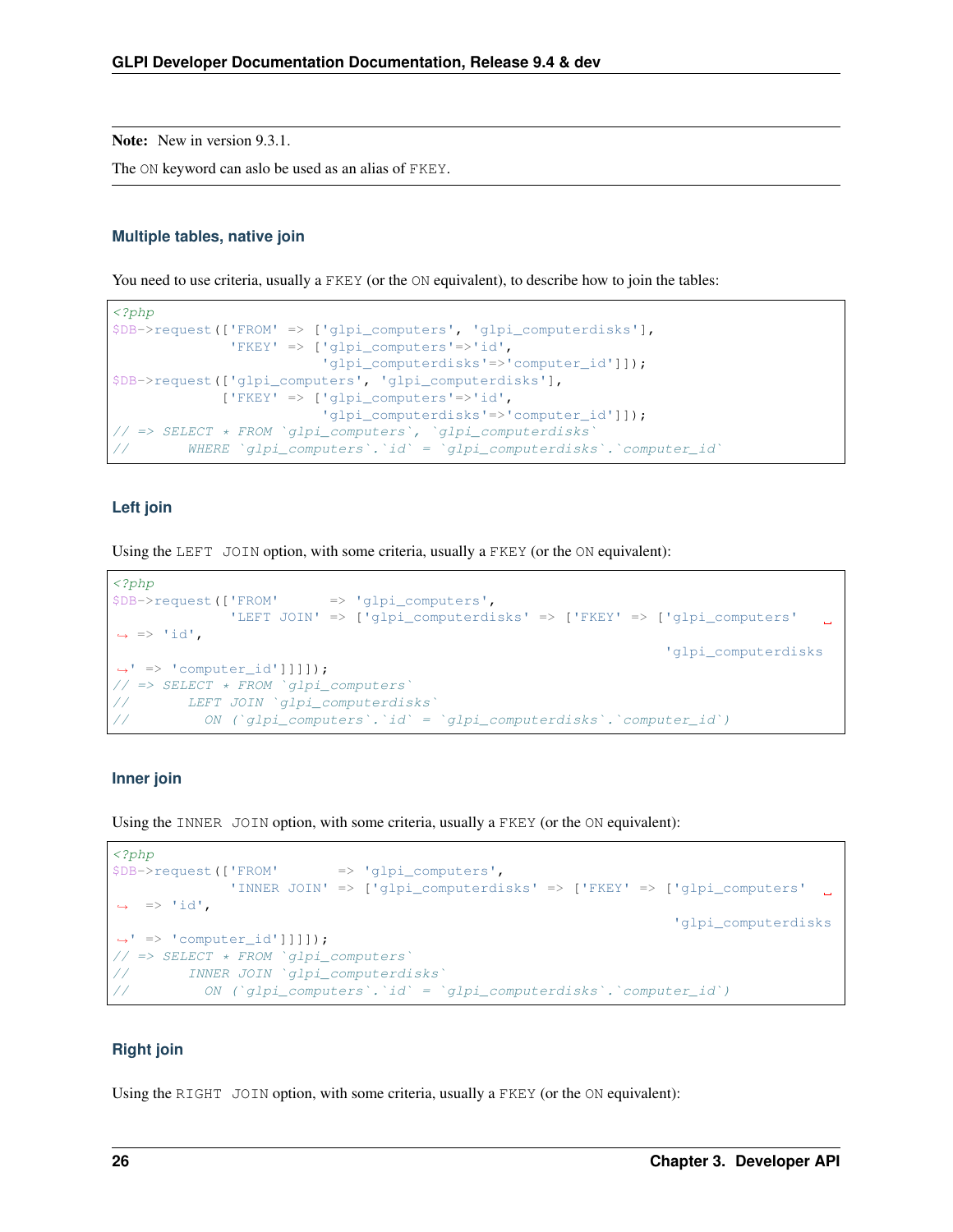```
<?php
$DB->request(['FROM' => 'glpi_computers',
              'RIGHT JOIN' => ['glpi_computerdisks' => ['FKEY' => ['glpi_computers'
\leftrightarrow => 'id',
                                                                    'glpi_computerdisks
\rightarrow' => 'computer_id']]]]);
// => SELECT * FROM `glpi_computers`
// RIGHT JOIN `glpi_computerdisks`
// ON (`glpi_computers`.`id` = `glpi_computerdisks`.`computer_id`)
```
#### **Join criterion**

New in version 9.3.1.

It is also possible to add an extra criterion for any *JOIN* clause. You have to pass an array with first key equal to AND or OR and any iterator valid criterion:

```
<?php
$DB->request([
  'FROM' => 'glpi_computers',
   'INNER JOIN' => [
      'glpi_computerdisks' => [
         'FKEY' => [
            'glpi_computers' => 'id',
            'glpi_computerdisks' => 'computer_id',
            ['OR' \Rightarrow ['glpi\_computers.field' \Rightarrow ['>'', 42]]]]
      ]
   ]
]);
// => SELECT * FROM `glpi_computers`<br>//     INNER JOIN `glpi_computerdi
         INNER JOIN `qlpi_computerdisks`
// ON (`glpi_computers`.`id` = `glpi_computerdisks`.`computer_id` OR
// `glpi_computers`.`field` > '42'
// )
```
#### **UNION queries**

New in version 9.4.0.

An union query is an object, which contains an array of *[Sub queries](#page-33-0)*. You just have to give a list of Subqueries you have already prepared, or arrays of parameters that will be used to build them.

```
<?php
$sub1 = new \QuerySubQuery([
  'SELECT' => 'field1 AS myfield',
   'FROM' => 'table1'
]);
$sub2 = new \QuerySubQuery([
   'SELECT' => 'field2 AS myfield',
  'FROM' => 'table2'
]);
$union = new \QueryUnion([$sub1, $sub2]);
$DB->request([
```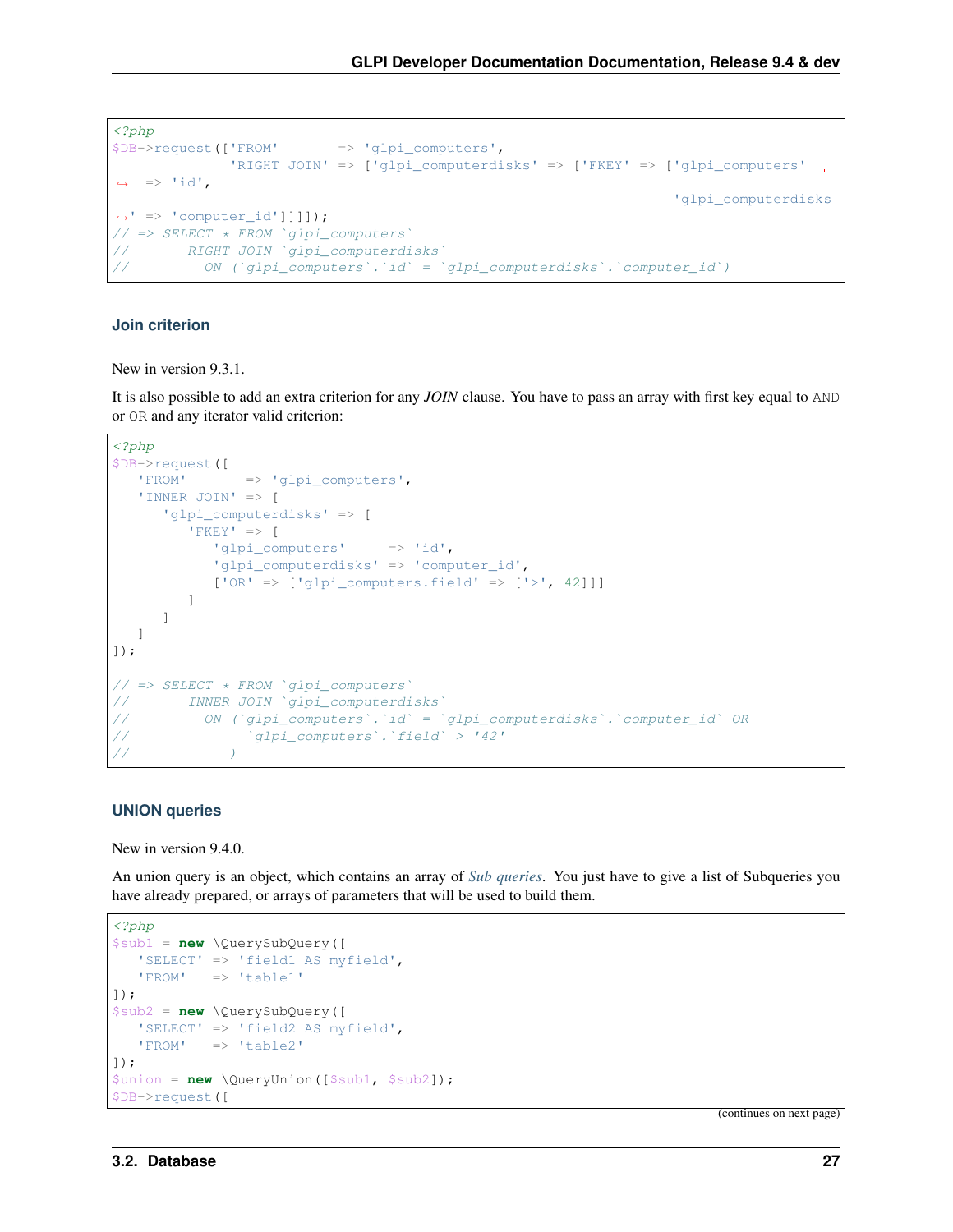(continued from previous page)

```
'FROM' => $union
]);
// => SELECT * FROM (
     // SELECT `field1` AS `myfield` FROM `table1`
// UNION ALL
// SELECT `field2` AS `myfield` FROM `table2`
\frac{1}{2}
```
As you can see on the above example, a UNION ALL query is built. If you want your results to be deduplicated, (standard UNION):

```
<?php
//...
//passing true as second argument will activate deduplication.
$union = new \QueryUnion([$sub1, $sub2], true);
//...
```
Warning: Keep in mind that deduplicate a UNION query may have a huge cost on database server.

Most of the time, you can issue a UNION ALL and dedup in the code.

#### **Counting**

Using the COUNT option:

```
<?php
$DB->request(['FROM' => 'glpi_computers', 'COUNT' => 'cpt']);
// => SELECT COUNT(*) AS cpt FROM `glpi_computers`
```
#### **Grouping**

Using the GROUPBY option, which contains a field name or an array of field names.

```
<?php
$DB->request(['FROM' => 'glpi_computers', 'GROUPBY' => 'name']);
// => SELECT * FROM `glpi_computers` GROUP BY `name`
$DB->request('glpi_computers', ['GROUPBY' => ['name', 'states_id']]);
// => SELECT * FROM `glpi_computers` GROUP BY `name`, `states_id`
```
#### **Order**

Using the ORDER option, with value a field or an array of fields. Field name can also contains ASC or DESC suffix.

```
<?php
$DB->request(['FROM' => 'glpi_computers', 'ORDER' => 'name']);
// \Rightarrow SELECT * FROM `qlpi_computers` ORDER BY `name`
$DB->request('glpi_computers', ['ORDER' => ['date_mod DESC', 'name ASC']]);
// => SELECT * FROM `glpi_computers` ORDER BY `date_mod` DESC, `name` ASC
```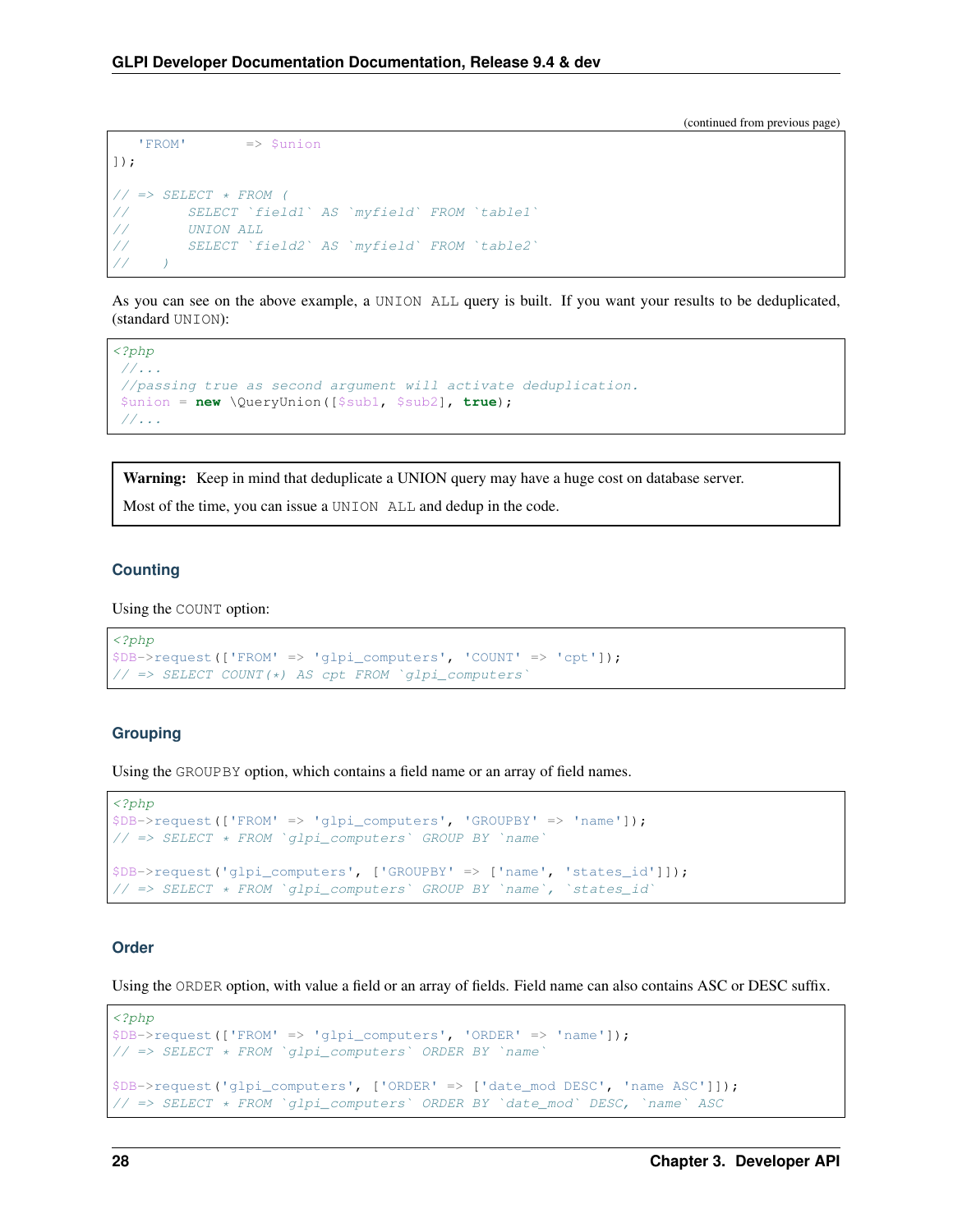#### **Request pager**

Using the START and LIMIT options:

```
<?php
$DB->request('glpi_computers', ['START' => 5, 'LIMIT' => 10]);
// => SELECT * FROM `glpi_computers` LIMIT 10 OFFSET 5"
```
### <span id="page-32-0"></span>**Criteria**

Other option are considered as an array of criteria (implicit logicical AND)

The WHERE can also be used for legibility.

#### **Simple criteria**

A field name and its wanted value:

```
<?php
$DB->request(['FROM' => 'glpi_computers', 'WHERE' => ['is_deleted' => 0]]);
// \Rightarrow SELECT * FROM 'glpi\_computers' WHERE 'is\_deleted' = 0$DB->request('glpi_computers', ['is_deleted' => 0,
                                 'name' => 'for']);
// => SELECT * FROM `qlpi\_computers` WHERE 'is_deleted' = 0 AND `name' = 'foo'$DB->request('glpi_computers', ['users_id' => [1,5,7]]);
\frac{1}{1} => SELECT * FROM `qlpi_computers` WHERE `users_id` IN (1, 5, 7)
```
#### **Logical OR, AND, NOT**

Using the OR, AND, or NOT option with an array of criteria:

```
<?php
$DB->request('qlpicompress', ['OR' =&>['is deleted' =&>['o,']'name' => 'for'll;
// => SELECT * FROM `glpi_computers` WHERE (`is_deleted` = 0 OR `name` = 'foo')"
$DB->request('qlpi\_computers', ['NOT' =&>['id' =&>[1,2,7]]]);\frac{1}{2} => SELECT * FROM `qlpi_computers` WHERE NOT (`id` IN (1, 2, 7))
```
Using a more complex expression with AND and OR:

```
\langle ?php \rangle$DB->request('glpi_computers', ['is_deleted' => 0,
   ['OR' => ['name' => 'foo', 'otherserial' => 'otherunique']],
    ['OR' \Rightarrow ['locations_id' \Rightarrow 1, 'serial' \Rightarrow 'unique']]]);
// => SELECT * FROM `glpi_computers` WHERE `is_deleted` = '0' AND ((`name` = 'foo' OR
˓→`otherserial` = 'otherunique')) AND ((`locations_id` = '1' OR `serial` = 'unique'))
```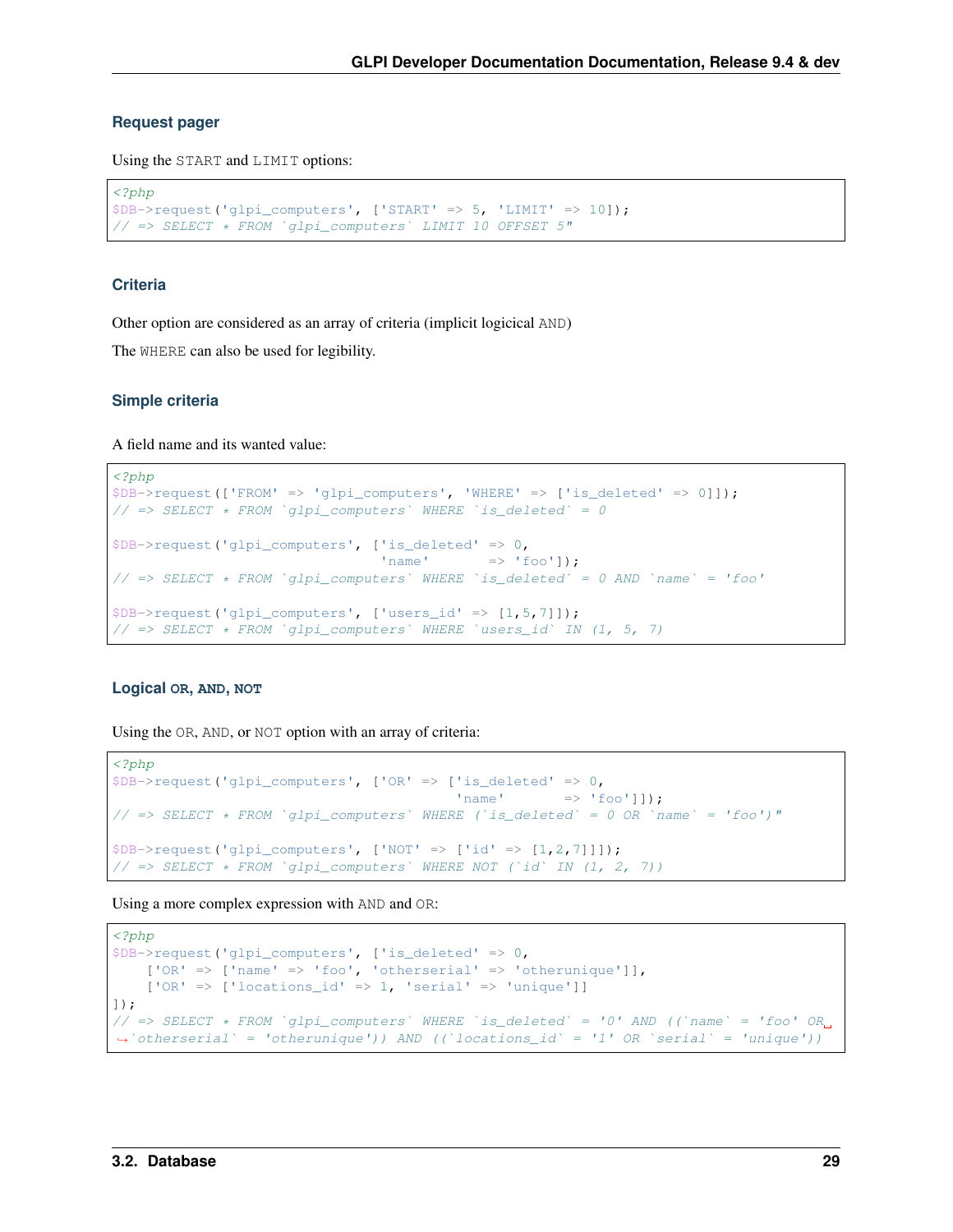#### **Operators**

Default operator is =, but other operators can be used, by giving an array containing operator and value.

```
<?php
$DB->request('glpi_computers', ['date_mod' => ['>' , '2016-10-01']]);
// => SELECT * FROM `glpi_computers` WHERE `date_mod` > '2016-10-01'
$DB->request('glpi_computers', ['name' => ['LIKE' , 'pc00%']]);
// => SELECT * FROM `glpi_computers` WHERE `name` LIKE 'pc00%'
```
Known operators are  $=$ ,  $!=$ ,  $\lt$ ,  $\lt$   $=$ ,  $\gt$ ,  $\gt$ ,  $\gt$ ,  $\gt$ ,  $\gt$ ,  $\gt$ ,  $\gt$ ,  $\gt$ ,  $\gt$ ,  $\gt$ ,  $\gt$ ,  $\gt$ ,  $\gt$ ,  $\gt$ ,  $\gt$ ,  $\gt$ ,  $\gt$ ,  $\gt$ ,  $\gt$ ,  $\gt$ ,  $\gt$ ,  $\gt$ ,  $\gt$ ,  $\gt$ ,  $\gt$ ,  $\gt$ ,  $\gt$ ,  $\gt$ ,  $\gt$ , (BITWISE OR).

#### **Aliases**

You can use SQL aliases (SQL AS keyword). To achieve that, just write the alias you want on the table name or the field name; then use it in your parameters:

```
<?php
$DB->request('glpi_computers AS c');
// \Rightarrow SELECT \cdot FROM \cdot qlpi\_computers \cdot AS \cdot c$DB->request(['SELECT' => 'field AS f', 'FROM' => 'glpi_computers AS c']);
\ell => SELECT `field` AS `f` FROM `qlpi_computers` AS `c`
```
#### **Aggregate functions**

New in version 9.3.1.

You can use some aggregation SQL functions on fields: COUNT, SUM, AVG, MIN and MAX are supported. Just set the function as the key in your fields array:

```
<?php
$DB->request(['SELECT' => ['COUNT' => 'field', 'bar'], 'FROM' => 'glpi_computers',
\rightarrow 'GROUPBY' \Rightarrow 'field']);
// => SELECT COUNT(`field`), `bar` FROM `glpi_computers` GROUP BY `field`
$DB->request(['SELECT' => ['bar', 'SUM' => 'amount AS total'], 'FROM' => 'glpi_
˓→computers', 'GROUPBY' => 'amount']);
// => SELECT `bar`, SUM(`amount`) AS `total` FROM `glpi_computers` GROUP BY `amount`
```
#### <span id="page-33-0"></span>**Sub queries**

New in version 9.3.1.

You can use subqueries, using the specific *QuerySubQuery* class. It takes two arguments: the first is an array of criteria to get the query built, and the second is an optional operator to use. Allowed operators are the same than documented below plus *IN* and *NOT IN*. Default operator is *IN*.

```
<?php
$sub_query = new \QuerySubQuery([
```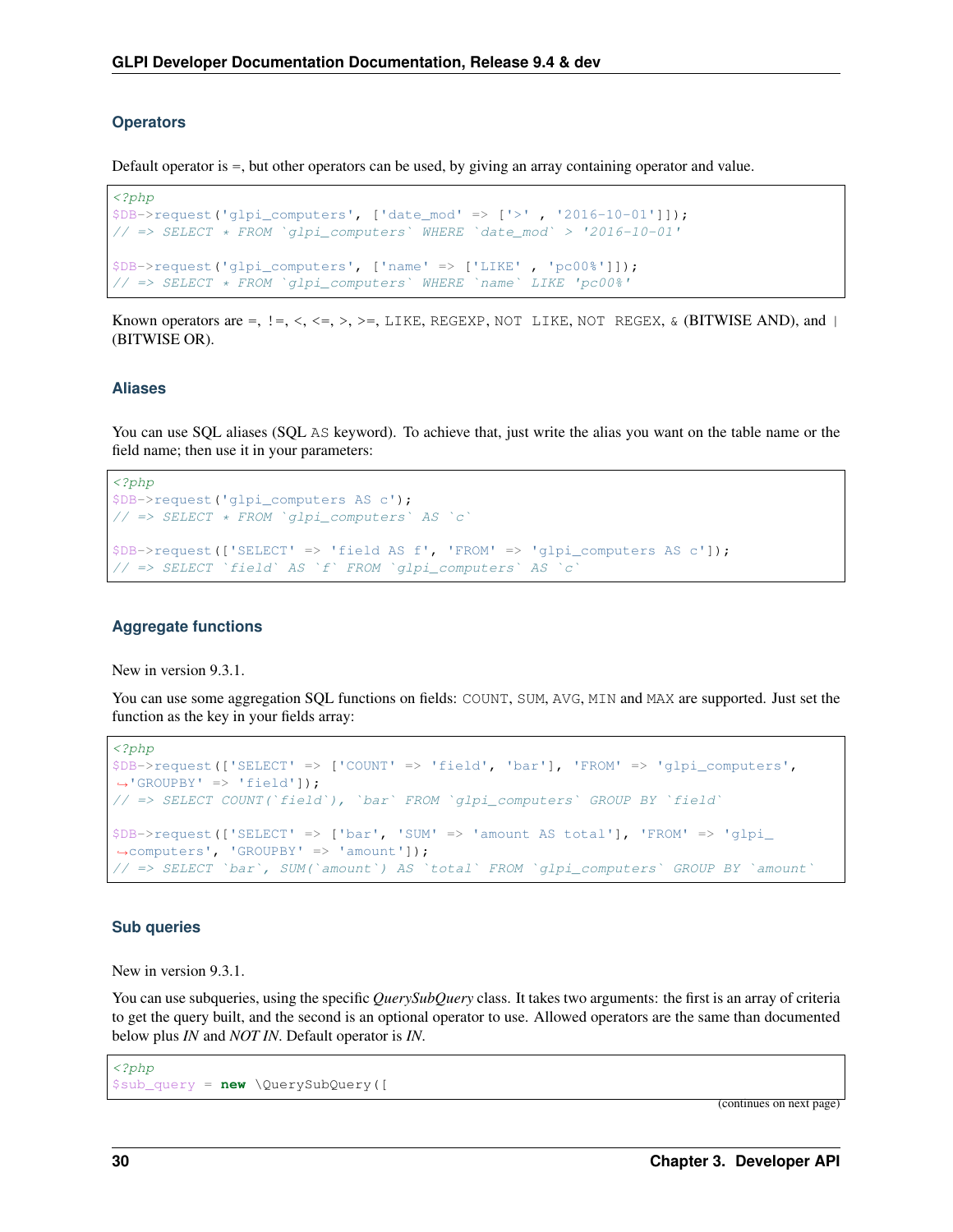(continued from previous page)

```
'SELECT' => 'id',
   'FROM' => 'subtable',
   'WHERE' => \Gamma'subfield' => 'subvalue'
   ]
]);
$DB->request(['FROM' => 'glpi_computers', 'WHERE' => ['field' => $sub_query]]);
// => SELECT * FROM `glpi_computers` WHERE `field` IN (SELECT `id` FROM `subtable`_
˓→WHERE `subfield` = 'subvalue')
$sub_query = new \QuerySubQuery([
  'SELECT' => 'id',
  'FROM' => 'subtable',
  'WHERE' => \lceil'subfield' => 'subvalue'
   ]
]);
$DB->request(['FROM' => 'glpi_computers', 'WHERE' => ['NOT' => ['field' => $sub_
\rightarrowquery]]]);
// => SELECT * FROM `glpi_computers` WHERE NOT `field` IN (SELECT `id` FROM
˓→`subtable` WHERE `subfield` = 'subvalue')
$sub_query = new \QuerySubQuery([
   'SELECT' => 'id',
   'FROM' => 'subtable',
   ' WHERE ' => \lceil'subfield' => 'subvalue'
  ]
], 'myalias');
$DB->request(['FROM' => 'glpi_computers', 'SELECT' => [$sub_query, 'id']]);
// => SELECT (SELECT `id` FROM `subtable` WHERE `subfield` = 'subvalue') AS `myalias`,
˓→ id FROM `glpi_computers`
```
#### **What if iterator does not provide what I'm looking for?**

Even if we do our best to get as many things as possible implemented in the iterator, there are several things that are missing. . . Consider for example you want to use the SQL *NOW()* function, or want to use a value based on another field: there is no native way to achieve that.

Right now, there is a *QueryExpression* class that would permit to do such things on values (an not on fields since it is not possible to use a class instance as an array key).

Warning: The *QueryExpression* class will pass raw SQL. You are in charge to escape name and values you use into it!

For example, to use the SQL *NOW()* function:

```
<?php
$DB->request([
  'FROM' => 'my_table',
   'WHERE' => \Gamma'date_end' => ['>', new \QueryExpression('NOW()')]
   ]
```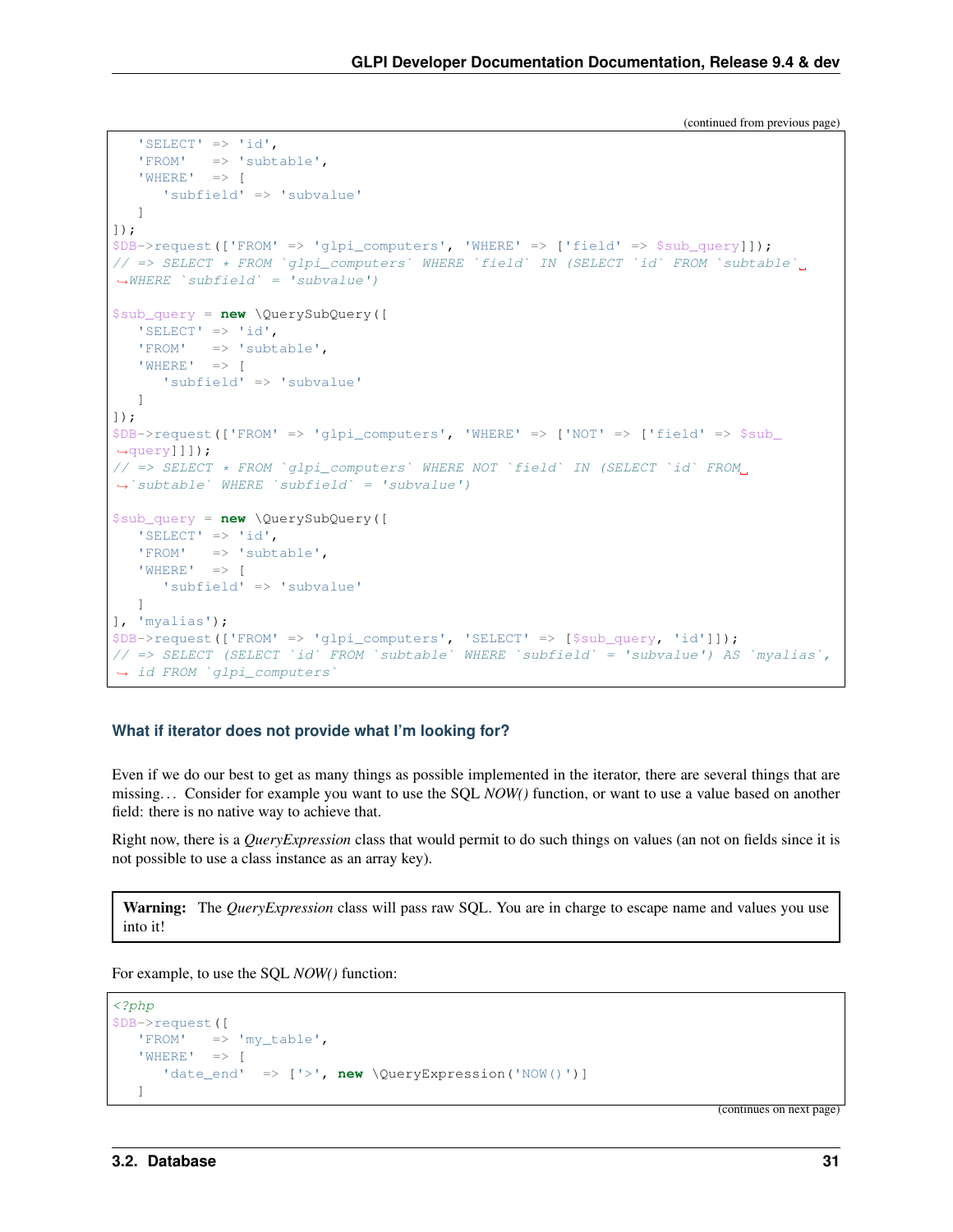(continued from previous page)

```
]);
// SELECT * FROM `my_table` WHERE `date_end` > NOW()
```
Another example with a field value:

```
<?php
$DB->request([
   'FROM' => 'my_table',
   'WHERE' \Rightarrow [
      'field' => new \QueryExpression(DBmysql::quoteName('other_field'))
   ]
]);
// SELECT * FROM `my_table` WHERE `field` = `other_field`
```
New in version 9.3.1.

You can also use some function or non supported stuff on field part by using a *RAW* entry in the query:

```
<?php
$DB->request([
  'FROM' => 'my_table',
   'WHERE' => ['RAW' => \lceil'LOWER(' . DBmysql::quoteName('field') . ')' => strtolower('Value')
     ]
   ]
]);
// SELECT * FROM `my_table` WHERE LOWER(`field`) = 'value'
```
 $(G)$  BY-NC-ND

# **3.2.3 Updating**

New in version 9.3.

Just as SQL *SELECT* queries, you should avoid plain SQL and use methods provided by the famework from the [DB](https://forge.glpi-project.org/apidoc/class-DBmysql.html) [object.](https://forge.glpi-project.org/apidoc/class-DBmysql.html)

#### **General**

Escaping of data is currently provided automatically by the framework for all data passed from *GET* or *POST*; you do not have to take care of them (this will change in a future version). You have to take care of escaping data when you use values that came from elsewhere.

The *WHERE* part of *UPDATE* and *DELETE* methods uses the same *[criteria capabilities](#page-32-0)* than *SELECT* queries.

#### **Inserting a row**

You can insert a row in the database using the [insert\(\) method:](https://forge.glpi-project.org/apidoc/class-DBmysql.html#_insert)

#### <?php

\$DB->insert(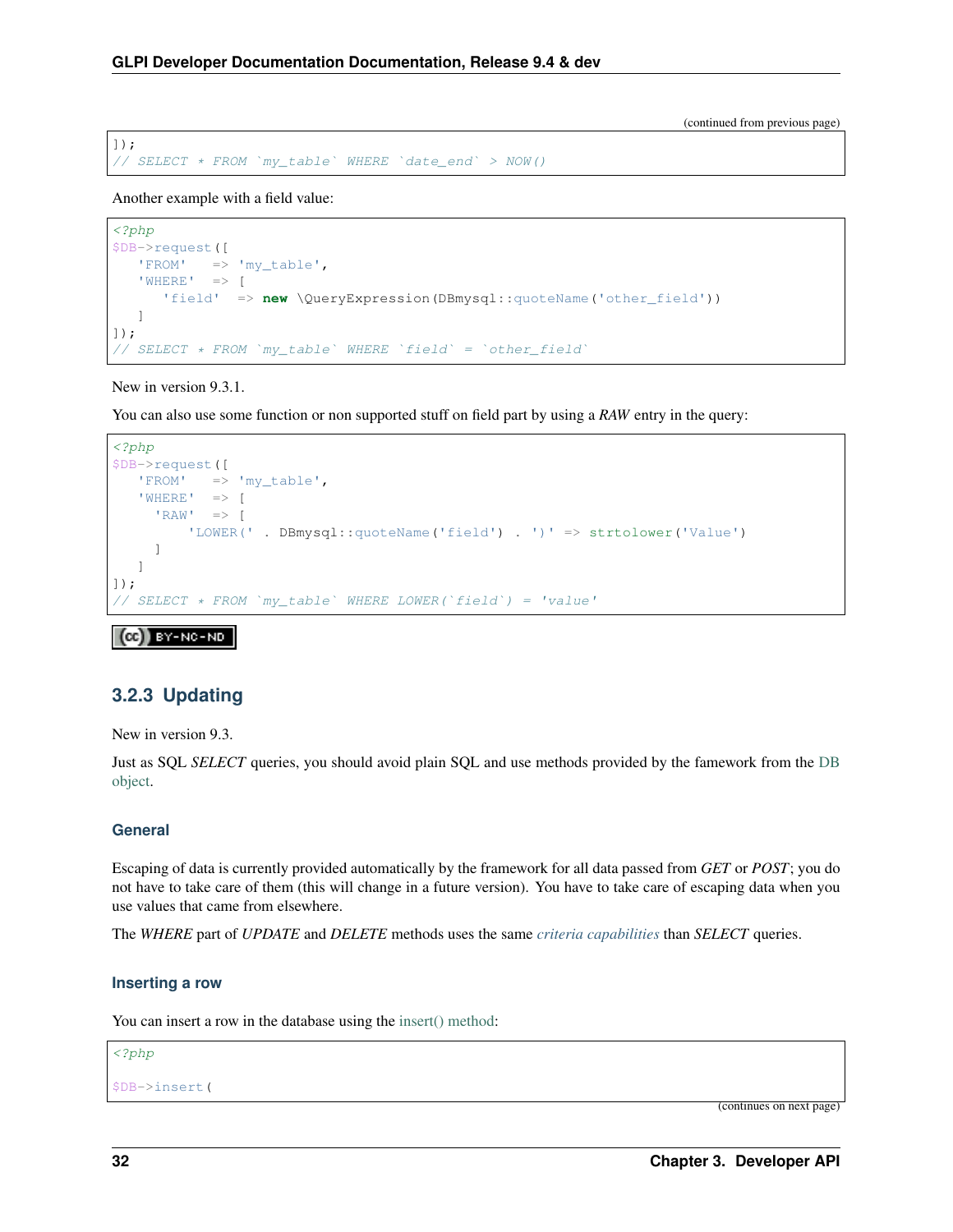```
'glpi_my_table', [
                    \Rightarrow 'My value',
      'other_field' => 'Other value'
   ]
);
// => INSERT INTO `glpi_my_table` (`a_field`, `other_field`) VALUES ('My value',
˓→Other value)
```
An [insertOrDie\(\) method](https://forge.glpi-project.org/apidoc/class-DBmysql.html#_insertOrDie) is also provided.

### **Updating a row**

You can update rows in the database using the [update\(\) method:](https://forge.glpi-project.org/apidoc/class-DBmysql.html#_update)

```
<?php
$DB->update(
  'glpi_my_table', [
      'a_field' => 'My value',
      'other_field' => 'Other value'
  ], [
      'id' => 42]
);
// => UPDATE `glpi_my_table` SET `a_field` = 'My value', `other_field` = 'Other value
ightharpoonup' WHERE `id` = 42
```
An [updateOrDie\(\) method](https://forge.glpi-project.org/apidoc/class-DBmysql.html#_updateOrDie) is also provided.

#### New in version 9.3.1.

When issuing an *UPDATE* query, you can use an *ORDER* and/or a *LIMIT* clause along with the where (which remains mandatory). In order to achieve that, use an indexed array with appropriate keys:

```
<?php
$DB->update(
   'my_table', [
       'my_field' => 'my value'
   ], [
       'WHERE' \Rightarrow ['field' \Rightarrow 'value'],
       'ORDER' => ['date DESC', 'id ASC'],
       'LIMIT' \Rightarrow 1
   ]
);
```
#### **Removing a row**

You can remove rows from the database using the [delete\(\) method:](https://forge.glpi-project.org/apidoc/class-DBmysql.html#_delete)

```
<?php$DB->delete(
   'glpi_my_table', [
       'id' \Rightarrow 42
```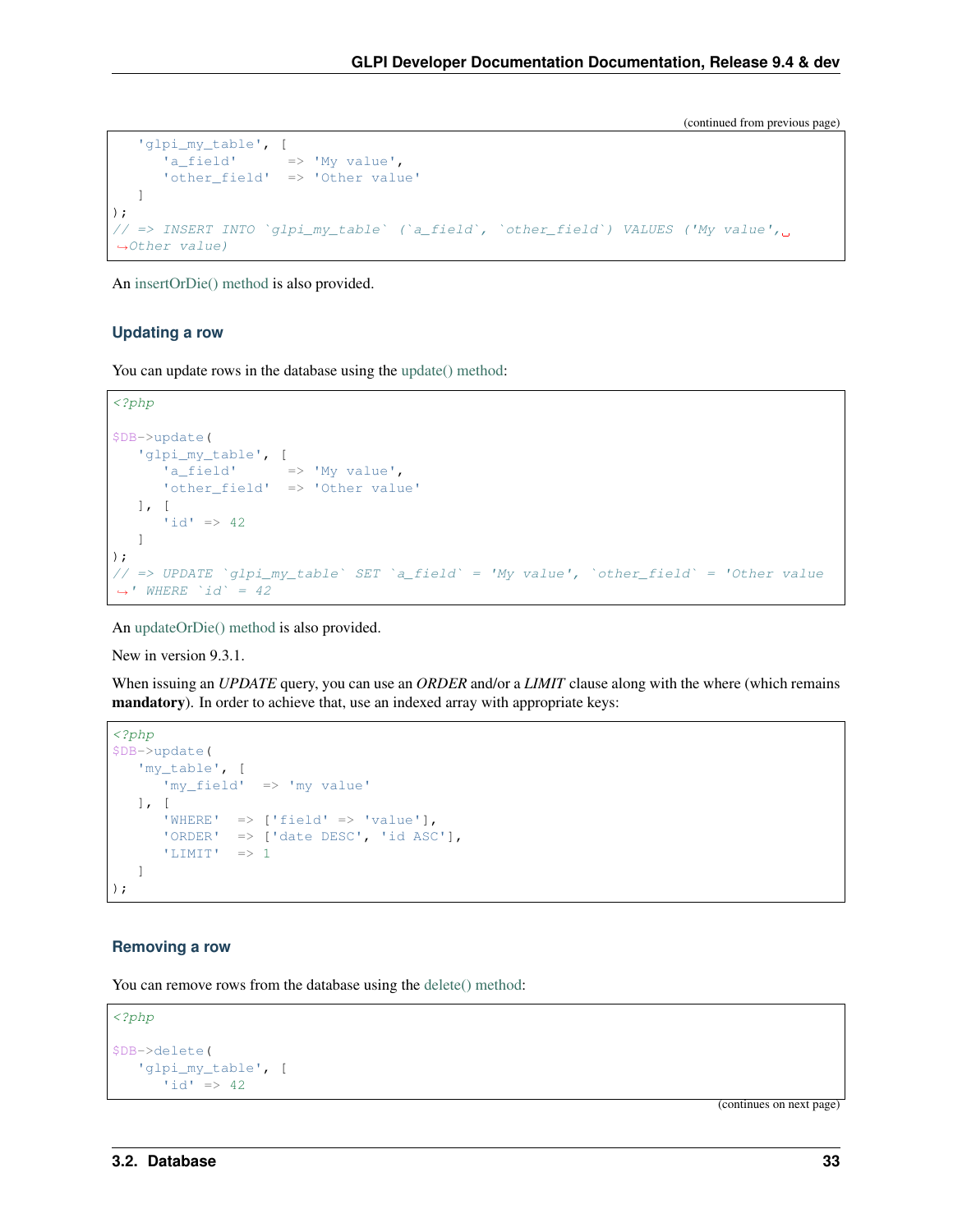```
]
);
// => DELETE FROM 'glpi_m y_table' WHERE 'id' = 42
```
#### **Use prepared statements**

On some cases, you may want to use prepared statements to improve performances. In order to achieve that, you will have to create a query with some parameters (not named, since mysqli does not supports named parameters), then to prepare it, and finally to bind parameters and execute the statement.

Let's see an example with an insert statement:

```
<?php
$insert_query = $DB->buildInsert(
  'my_table', [
      'field' => new Queryparam(),
      'other' => new Queryparam()
   ]
);
// => INSERT INTO `glpi_my_table` (`field`, `other`) VALUES (?, ?)
$stmt = $DB->prepare($insert_query);
foreach ($data as $row) {
   $stmt->bind_params(
      'ss',
     $row['field'],
     $row['other']
   );
   $stmt->execute();
}
```
Just like the *buildInsert()* method used here, *buildUpdate* and *buildDelete* methods are available. They take exactly the same arguments as "non build" methods.

Note: Note the use of the *Queryparam* object. This is used for the builder to be aware you are not passing a value, but a parameter (that must not be escaped nor quoted).

Preparing a *SELECT* query is a bit different:

```
<?php
$it = new DBmysqlIterator();
$it->buildQuery([
   'FROM' => 'my_table',
   'WHERE' => ['something' => new Queryparam(),
     'foo' => 'bar'
]);
$query = $it->getSql();
// => SELECT FROM `my table` WHERE `something` = ? AND `foo` = 'bar'
$stmt = $DB->prepare($query);
// [...]
```
### $(c)$  BY-NC-ND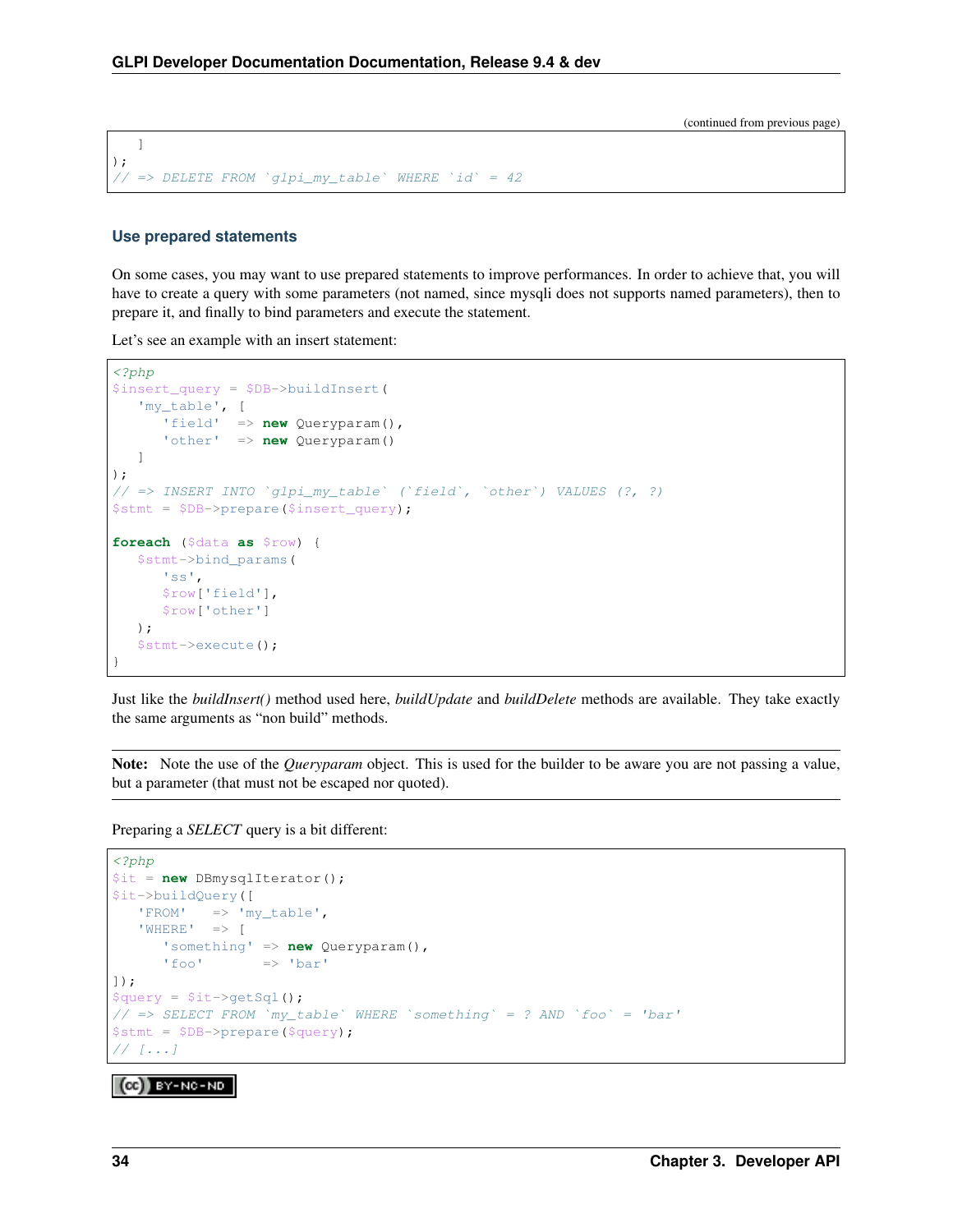#### $\left(\mathrm{cc}\right)$  BY-NC-ND

## <span id="page-38-0"></span>**3.3 Search Engine**

## **3.3.1 Goal**

The [Search class](https://forge.glpi-project.org/apidoc/class-Search.html) aims to provide a multi-criteria Search engine for GLPI Itemtypes.

It includes some short-cuts functions:

- show(): displays the complete search page.
- showGenericSearch(): displays only the multi-criteria form.
- showList(): displays only the resulting list.
- getDatas(): return an array of raw data.
- manageParams(): complete the \$\_GET values with the \$\_SESSION values.

The show function parse the \$\_GET values (calling manageParams()) passed by the page to retrieve the criteria and construct the SQL query. For showList function, *[parameters](#page-39-0)* can be passed in the second argument.

The itemtype classes can define a set of *[search options](#page-40-0)* to configure which columns could be queried, how they can be accessed and displayed, etc..

#### Todo:

- datafields option
- difference between searchunit and delay\_unit
- dropdown translations
- giveItem
- export
- fulltext search

### **Examples**

To display the search engine with its default options (criteria form, pager, list):

```
<?php$itemtype = 'Computer';
Search::show($itemtype);
```
If you want to display only the multi-criteria form (with some additional options):

```
<?php
$itemtype = 'Computer';
$p = ['addhidden' => [ // some hidden inputs added to the criteria form
      'hidden_input' => 'OK'
  ],
   'actionname' => 'preview', // change the submit button name
```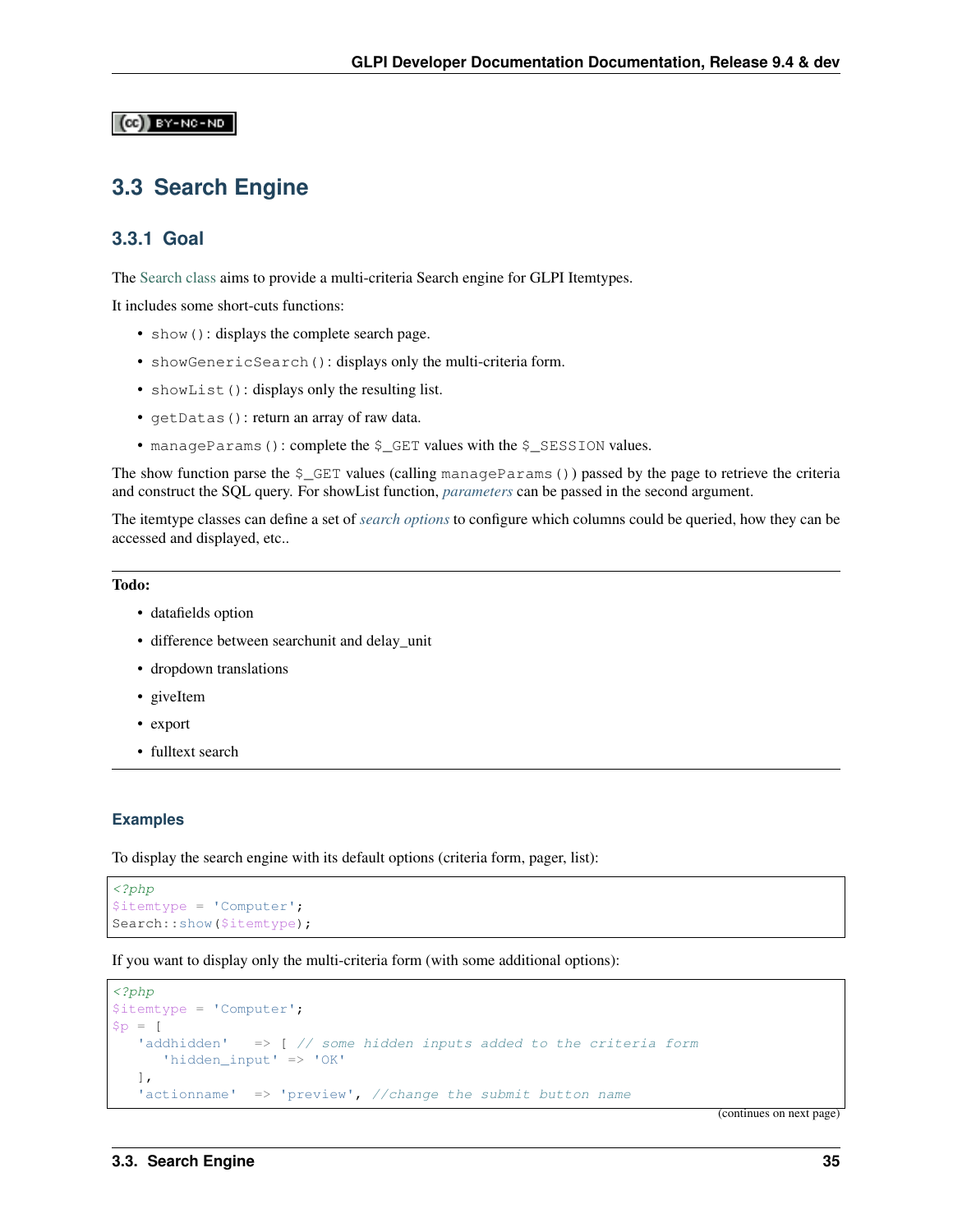```
'actionvalue' => ('Preview'), //change the submit button label
];
Search::showGenericSearch($itemtype, $p);
```
If you want to display only a list without the criteria form:

```
<?php
// display a list of users with entity = 'Root entity'
$itemtype = 'User';
$p = ['start' \Rightarrow 0, \qquad \qquad // start with first item (index 0)
    'is_deleted' => 0, \qquad\qquad // item is not deleted
    'sort' \Rightarrow 1, \qquad // sort by name
   'sort' \Rightarrow 1, // sort by name<br>'order' \Rightarrow 'DESC' // sort direction
   'reset' => 'reset', // reset search flag
   'criteria' => [
       [
          'field' => 80, // field index in search options
          'searchtype' => 'equals', // type of search
          'value' \Rightarrow 0, // value to search
      ],
   ],
];
Search::showList($itemtype, $p);
```
## <span id="page-39-0"></span>**3.3.2 GET Parameters**

| Add criterion  | Add metacriterion                                  |                                    |                     |                                                                                    |                                            |              |                                            |                               |                         |
|----------------|----------------------------------------------------|------------------------------------|---------------------|------------------------------------------------------------------------------------|--------------------------------------------|--------------|--------------------------------------------|-------------------------------|-------------------------|
| e.<br>$\equiv$ | Characteristics - Type v<br>۰<br>$AND \rightarrow$ | Characteristics - Operating system | $\rightarrow$       | İs<br>Laptop<br>$\mathbf{v}$<br><b>is</b><br>$Linux \quad \forall$<br>$\mathbf{v}$ | $\mathbf{v}$<br><b>Criteria</b>            |              | <b>Search</b>                              | $*$ $*$                       |                         |
| $\overline{ }$ | <b>AND</b><br>Software<br>$\mathbf{v}$<br>--       | $\;$                               | - Name $\sqrt{ }$   | $is \sqrt{v}$<br>firefox                                                           | <b>Metacriteria</b><br>$\mathbf{v}$<br>--- |              |                                            |                               |                         |
| <b>Actions</b> | Display (number of items)<br>link                  | $50 - v$<br>field<br>itemtype      | $\epsilon$<br>面○    | searchtype<br>value                                                                | Current page in landscape PDF $\forall$    |              | From 1 to 50 of 79                         | $>$ $\times$                  |                         |
| <b>A</b> Name  | <b>Entity</b>                                      | <b>Status</b>                      | <b>Manufacturer</b> | <b>Serial number</b>                                                               | <b>Type</b>                                | <b>Model</b> | <b>Operating system</b><br><b>Location</b> | Last<br>update<br>- Processor | <b>Components</b><br>ID |

Note: GLPI saves in \$\_SESSION['glpisearch'][\$itemtype] the last set of parameters for the current itemtype for each search query. It is automatically restored on a new search if no reset, criteria or metacriteria is defined.

Here is the list of possible keys which could be passed to control the search engine. All are optionals.

<span id="page-39-1"></span>**criteria** An multi-dimensional array of criterion to filter the search. Each criterion array must provide:

- link: one of *AND*, *OR*, *AND NOT* or *OR NOT* logical operators, optional for first element,
- field: id of the *[searchoption](#page-40-0)*,
- searchtype: type of search, one of:
	- contains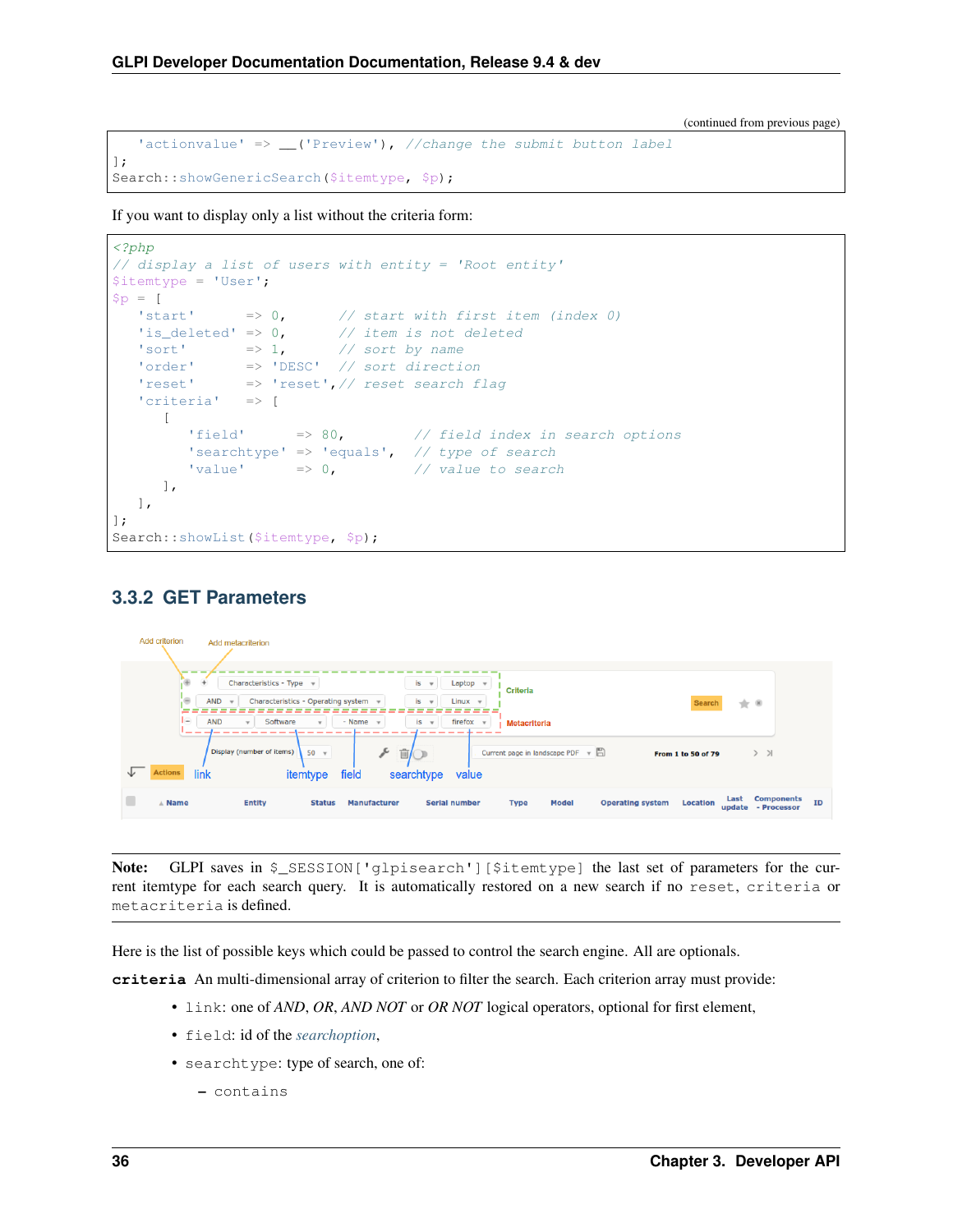- equals
- notequals
- lessthan
- morethan
- under
- notunder
- value: the value to search

Note: In order to find the field id you want, you may take a loook at the *[getsearchoptions.php tool script](#page-66-0)*.

**metacriteria** Very similar to *[criteria parameter](#page-39-1)* but permits to search in the *[search options](#page-40-0)* of an itemtype linked to the current (the softwares of a computer, for example).

Not all itemtype can be linked, see [the getMetaItemtypeAvailable\(\) method of the Search class](https://forge.glpi-project.org/apidoc/class-Search.html#_getMetaItemtypeAvailable) to know which ones could be.

The parameter need the same keys as criteria plus one additional:

• *itemtype*: second itemtype to link.

**sort** id of the searchoption to sort by.

**order** Either ASC for ending sorting or DESC for ending sorting.

**start** An integer to indicate the start point of pagination (SQL OFFSET).

**is\_deleted** A boolean for display trash-bin.

**reset** A boolean to reset saved search parameters, see note below.

### <span id="page-40-0"></span>**3.3.3 Search options**

Each itemtype can define a set of options to represent the columns which can be queried/displayed by the search engine. Each option is identified by an unique integer (we must avoid conflict).

Changed in version 9.2: Searchoptions array has been completely rewritten; mainly to catch duplicates and add a unit test to prevent future issues.

To permit the use of both old and new syntaxes; a new method has been created, getSearchOptionsNew(). Old syntax is still valid (but do not permit to catch dups).

The format has changed, but not the possible options and their values!

```
<?php
function getSearchOptionsNew() {
  $tab = [];$tab[] = ['id' \Rightarrow 'common',
     'name' \Rightarrow _('Characteristics')
  ];
  $tab[] = ['id' \Rightarrow '1',
     'table' \Rightarrow self::getTable(),
```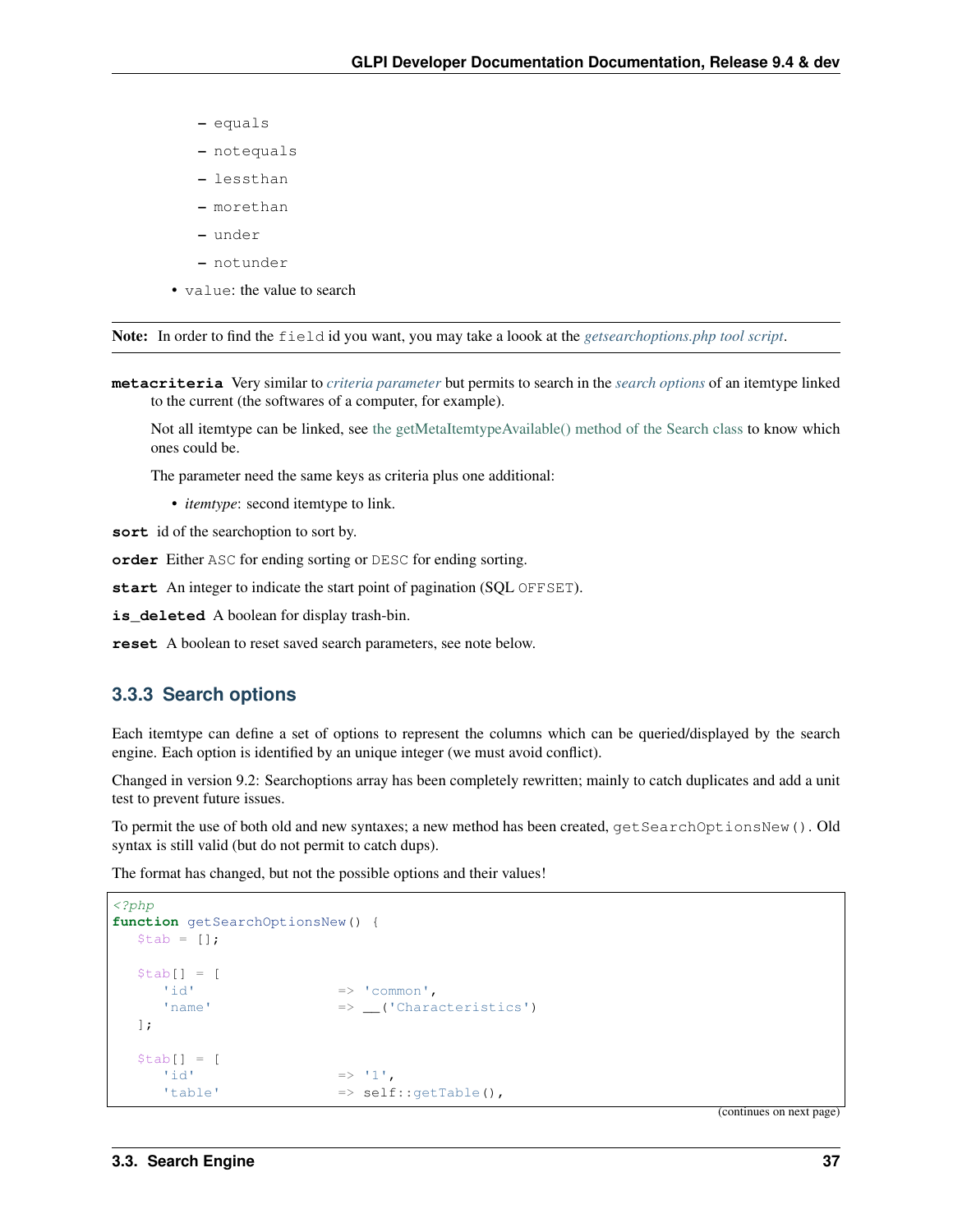```
'field' \Rightarrow 'name',
        \frac{1}{\text{name}}<br>
\frac{1}{\text{datatype}} => \frac{1}{\text{itemlink}}.
                                  'datatype' => 'itemlink',
        'massiveaction' => false
   ];
    ...
   return $tab;
}
```
Note: For reference, the old way to write the same search options was:

```
<?php
function getSearchOptions() {
  $tab = array();
  $tab['common'] = _('Characteristics');
  $tab[1]['table'] = self::getTable();
  $tab[1]['field'] = 'name';
  $tab[1] ['name'] = ('Name');
  $tab[1]['datatype'] = 'itemlink';
  $tab[1]['massiveaction'] = false;
  ...
  return $tab;
}
```
Each option must define the following keys:

**table** The SQL table where the field key can be found.

**field** The SQL column to query.

**name** A label used to display the *search option* in the search pages (like header for example).

Optionally, it can defined the following keys:

**linkfield** Foreign key used to join to the current itemtype table. If not empty, standard massive action (update feature) for this *search option* will be impossible

searchtype

A string or an array containing forced search type:

- equals (may force use of field instead of id when adding searchequalsonfield option)
- contains

**forcegroupby** A boolean to force group by on this *search option*

**splititems** Use <hr> instead of <br> to split grouped items

**usehaving** Use HAVING SQL clause instead of WHERE in SQL query

**massiveaction** Set to false to disable the massive actions for this *search option*.

**nosort** Set to true to disable sorting with this *search option*.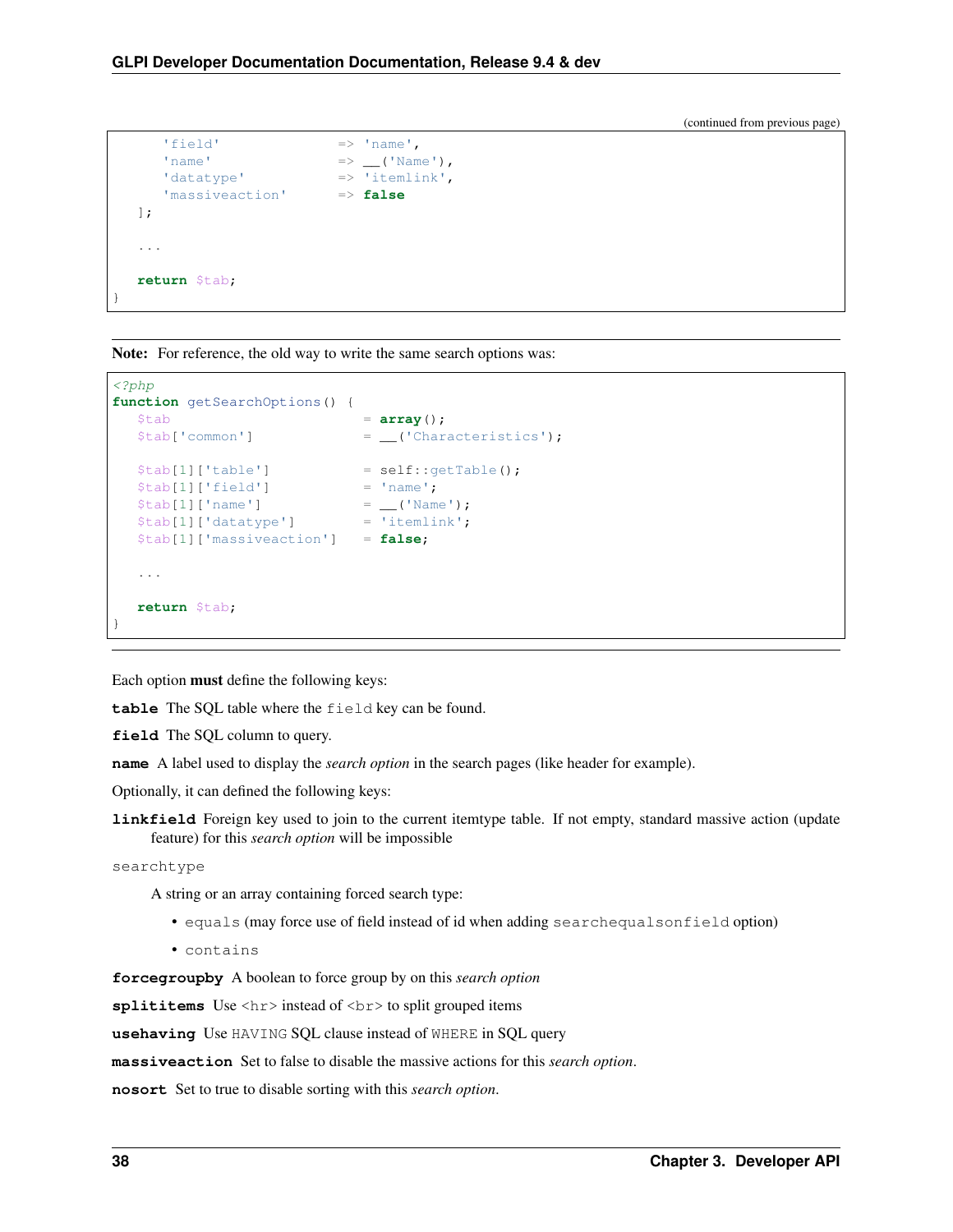**nosearch** Set to true to disable searching in this *search option*.

**nodisplay** Set to true to disable displaying this *search option*.

**joinparams** Defines how the SQL join must be done. See *[paragraph on joinparams](#page-42-0)* below.

- **additionalfields** An array for additional fields to add in the SELECT clause. For example: 'additionalfields' => ['id', 'content', 'status']
- **datatype** Define how the *search option* will be displayed and if a control need to be used for modification (ex: datepicker for date) and affect the *searchtype* dropdown. *optional parameters* are added to the base array of the *search option* to control more exactly the datatype.

See the *[datatype paragraph](#page-43-0)* below.

### <span id="page-42-0"></span>**Join parameters**

To define join parameters, you can use one or more of the following:

beforejoin

Define which tables must be joined to access the field.

The array contains table key and may contain an additional joinparams. In case of nested before join, we start the SOL join from the last dimension.

Example:

```
<?php
[
   'beforejoin' => [
      'table' => 'mytable',
      'joinparams' => [
         'beforejoin' \Rightarrow [...]
      ]
  ]
]
```
jointype

Define the join type:

• empty for a standard jointype::

REFTABLE.`#linkfield#` = NEWTABLE.`id`

• child for a child table::

```
REFTABLE.`id` = NEWTABLE.`#linkfield#`
```
• itemtype item for links using itemtype and items id fields in new table::

```
REFTABLE.`id` = NEWTABLE.`items_id`
AND NEWTABLE.`itemtype` = '#ref_table_itemtype#'
```
• itemtype\_item\_revert (since 9.2.1) for links using itemtype and items\_id fields in ref table::

```
NEWTABLE.`id` = REFTABLE.`items_id`
AND REFTABLE.`itemtype` = '#new_table_itemtype#'
```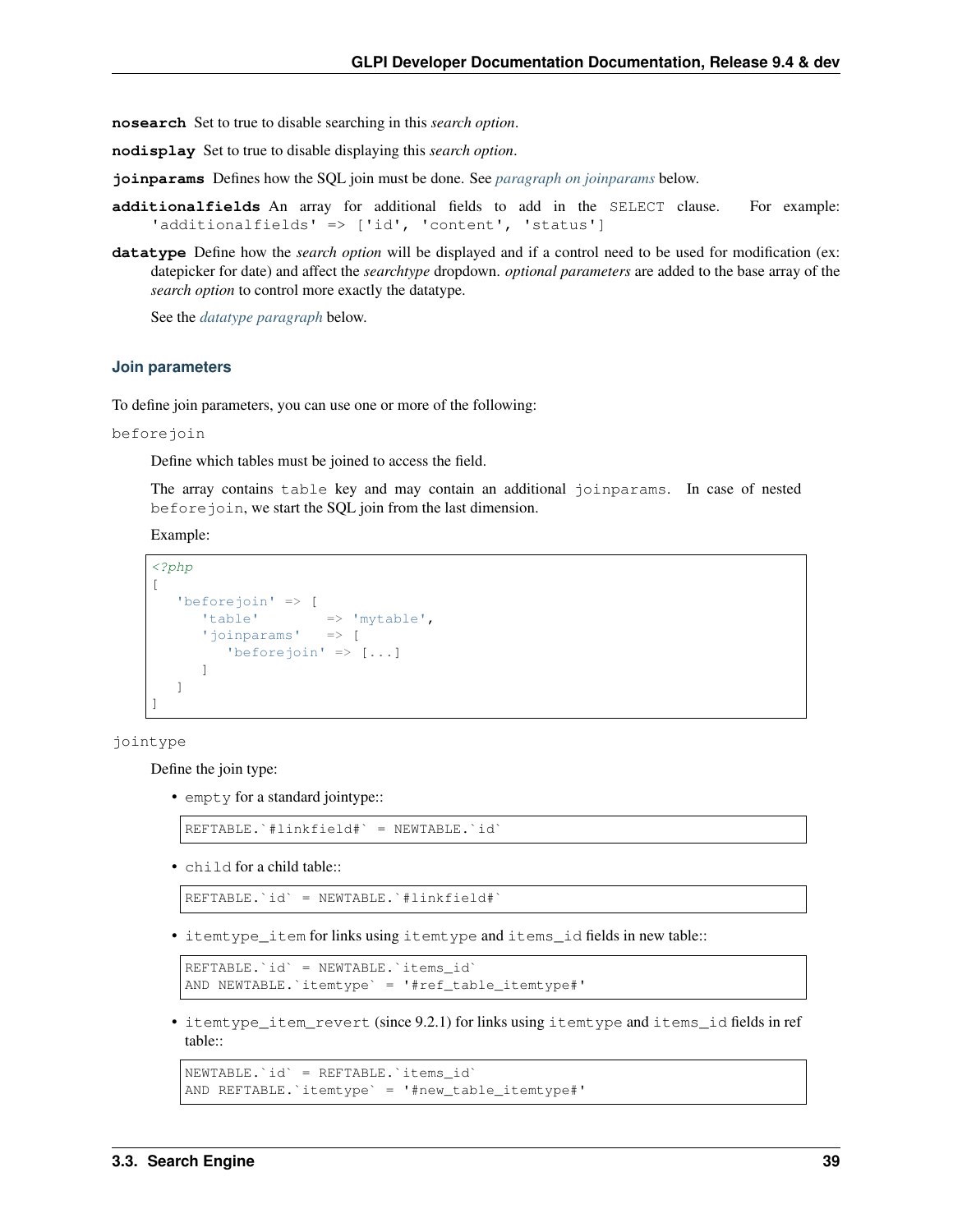• mainitemtype\_mainitem same as itemtype\_item but using mainitemtype and mainitems id fields::

```
REFTABLE.`id` = NEWTABLE.`mainitems_id`
AND NEWTABLE.`mainitemtype` = 'new table itemtype'
```
• itemtypeonly same as itemtype\_item jointype but without linking id::

```
NEWTABLE.`itemtype` = '#new_table_itemtype#'
```
• item\_item for table used to link two similar items: glpi\_tickets\_tickets for example: link fields are standardfk\_1 and standardfk\_2::

```
REFTABLE.`id` = NEWTABLE.`#fk_for_new_table#_1`
OR REFTABLE.`id` = NEWTABLE.`#fk_for_new_table#_2`
```
• item\_item\_revert same as item\_item and child jointypes::

```
NEWTABLE.`id` = REFTABLE.`#fk_for_new_table#_1`
OR NEWTABLE.`id` = REFTABLE.`#fk_for_new_table#_2`
```
condition

Additional condition to add to the standard link.

Use NEWTABLE or REFTABLE tag to use the table names.

Changed in version 9.4.

An array of parameters used to build a *WHERE* clause from *[GLPI querying facilities](#page-27-0)*. Was previously only a string.

nolink

Set to true to indicate the current join does not link to the previous join/from (nested joinparams)

#### <span id="page-43-0"></span>**Data types**

Available datatypes for search are:

date

Available parameters (all optional):

- searchunit: one of [MySQL DATE\\_ADD unit,](https://dev.mysql.com/doc/refman/5.5/en/date-and-time-functions.html#function_date-add) default to MONTH
- maybefuture: display datepicker with future date selection, defaults to false
- emptylabel: string to display in case of null value

#### datetime

Available parameters (all optional) are the same as date.

```
date_delay
```
Date with a delay in month (end\_warranty, end\_date).

Available parameters (all optional) are the same as date and:

- datafields: array of data fields that would be used.
	- datafields[1]: the date field,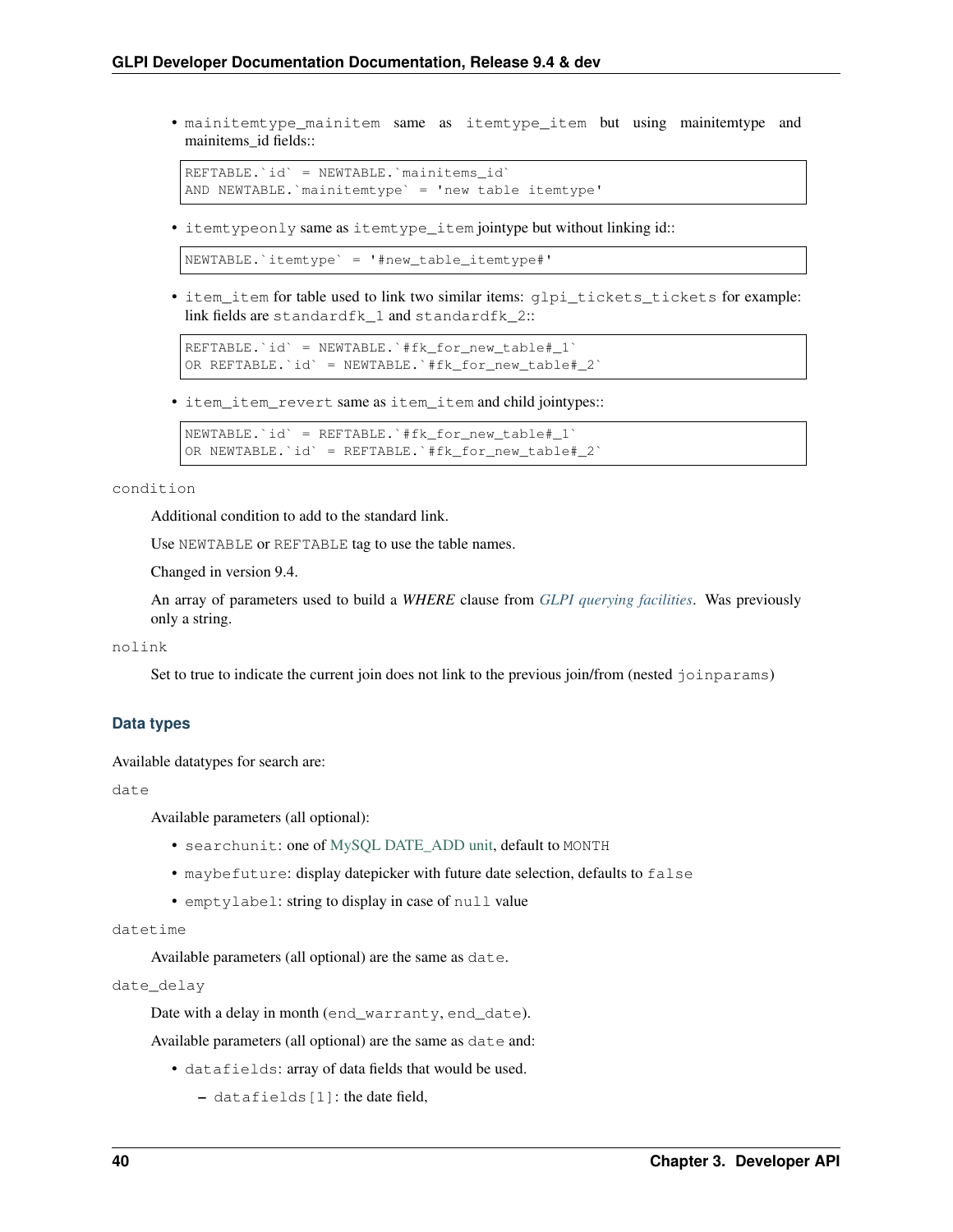- datafields[2]: the delay field,
- datafields[2]: ?

• delay\_unit: one of [MySQL DATE\\_ADD unit,](https://dev.mysql.com/doc/refman/5.5/en/date-and-time-functions.html#function_date-add) default to MONTH

#### timestamp

Use Dropdown::showTimeStamp() for modification

Available parameters (all optional):

• withseconds: boolean (false by default)

#### weblink

Any URL

#### email

Any email adress

#### color

Use Html::showColorField() for modification

#### text

Simple text

### string

Use a rich text editor for modification

#### ip

Any IP adress

#### mac

Available parameters (all optional):

• htmltext: boolean, escape the value (false by default)

#### number

Use a Dropdown::showNumber() for modification (in case of equals searchtype). For contains searchtype, you can use *<* and *>* prefix in value.

#### Available parameters (all optional):

- width: html attribute passed to Dropdown::showNumber()
- min: minimum value (default 0)
- max: maximum value (default 100)
- step: step for select (default 1)
- toadd: array of values to add a the beginning of the dropdown

#### integer

Alias for numbe

#### count

Same as number but count the number of item in the table

decimal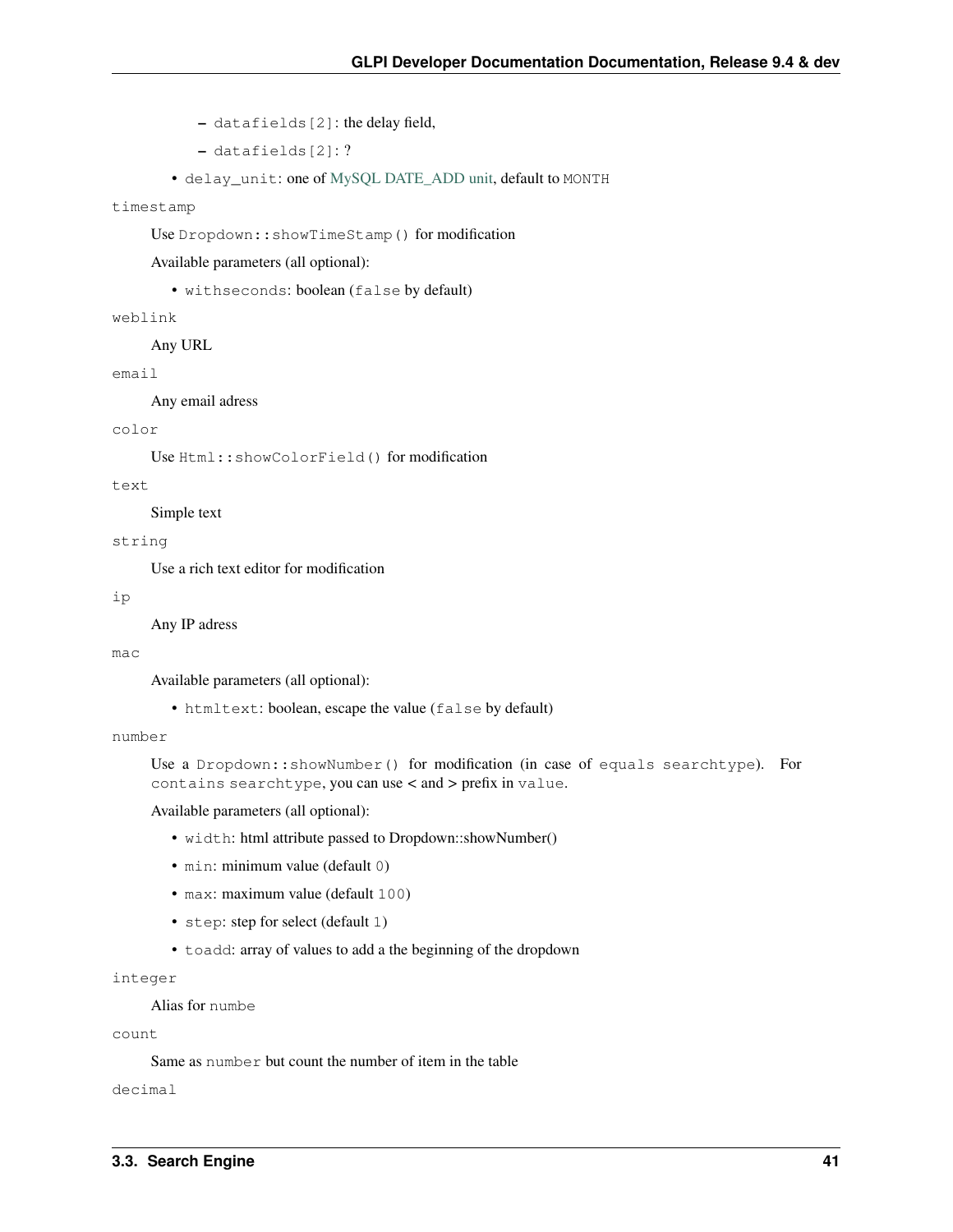Same as number but formatted with decimal

#### bool

Use Dropdown::showYesNo() for modification

#### itemlink

#### Create a link to the item

#### itemtypename

Use Dropdown::showItemTypes() for modification

#### Available parameters (all optional) to define available itemtypes:

- itemtype\_list: one of [\\$CFG\\_GLPI\["unicity\\_types"\]](https://github.com/glpi-project/glpi/blob/9.1.2/config/define.php#L166)
- types: array containing available types

#### language

Use Dropdown::showLanguages() for modification

Available parameters (all optional):

• display\_emptychoice: display an empty choice (-------)

#### right

Use Profile::dropdownRights() for modification

Available parameters (all optional):

- nonone: hide none choice ? (defaults to false)
- noread: hide read choice ? (defaults to false)
- nowrite: hide write choice ? (defaults to false)

#### dropdown

Use Itemtype::dropdown() for modification. Dropdown may have several additional parameters depending of dropdown type : right for user one for example

#### specific

If not any of the previous options matches the way you want to display your field, you can use this datatype. See *[specific search options](#page-45-0)* paragraph for implementation.

### <span id="page-45-0"></span>**Specific search options**

You may want to control how to select and display your field in a searchoption. You need to set 'datatype' => 'specific' in your search option and declare these methods in your class:

**getSpecificValueToDisplay** Define how to display the field in the list.

Parameters:

- \$field: column name, it matches the 'field' key of your searchoptions
- \$values: all the values of the current row (for select)
- \$options: will contains these keys:
	- html,
	- searchopt: the current full searchoption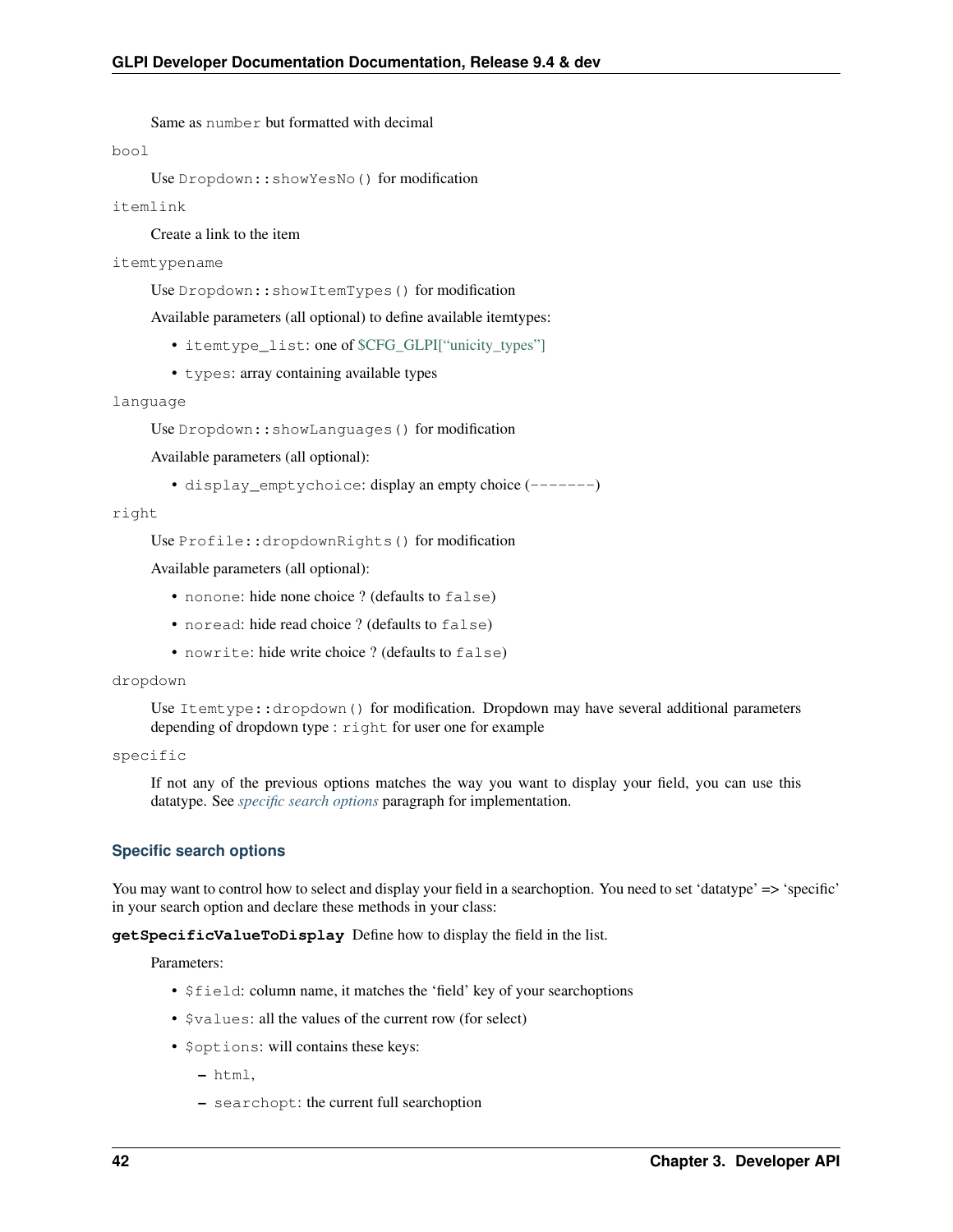getSpecificValueToSelect

Define how to display the field input in the criteria form and massive action.

Parameters:

- \$field: column name, it matches the 'field' key of your searchoptions
- $\gamma$ values: the current criteria value passed in \$ GET parameters
- \$name: the html attribute name for the input to display
- \$options: this array may vary strongly in function of the searchoption or from the massiveaction or criteria display. Check the corresponding files:
	- [searchoptionvalue.php](https://github.com/glpi-project/glpi/blob/ee667a059eb9c9a57c6b3ae8309e51ca99a5eeaf/ajax/searchoptionvalue.php#L128)
	- [massiveaction.class.php](https://github.com/glpi-project/glpi/blob/ee667a059eb9c9a57c6b3ae8309e51ca99a5eeaf/inc/massiveaction.class.php#L881)

Simplified example extracted from [CommonItilObject Class](https://forge.glpi-project.org/apidoc/class-CommonITILObject.html) for qlpi\_tickets.status field:

```
<?php
function getSearchOptionsMain() {
  $tab = [];
   ...
  $tab[] = ['id' \implies '12',
     'table' => $this->getTable(),
     'field' => 'status',
     'name' \implies ('Status'),
     'searchtype' => 'equals',
      'datatype' => 'specific'
  ];
   ...
  return $tab;
}
static function getSpecificValueToDisplay($field, $values, array $options=array()) {
   if (!is_array($values)) {
     $values = array($field => $values);
   }
  switch ($field) {
     case 'status':
        return self::getStatus($values[$field]);
      ...
   }
  return parent::getSpecificValueToDisplay($field, $values, $options);
}
static function getSpecificValueToSelect($field, $name='', $values='', array
˓→$options=array()) {
  if (!is_array($values)) {
```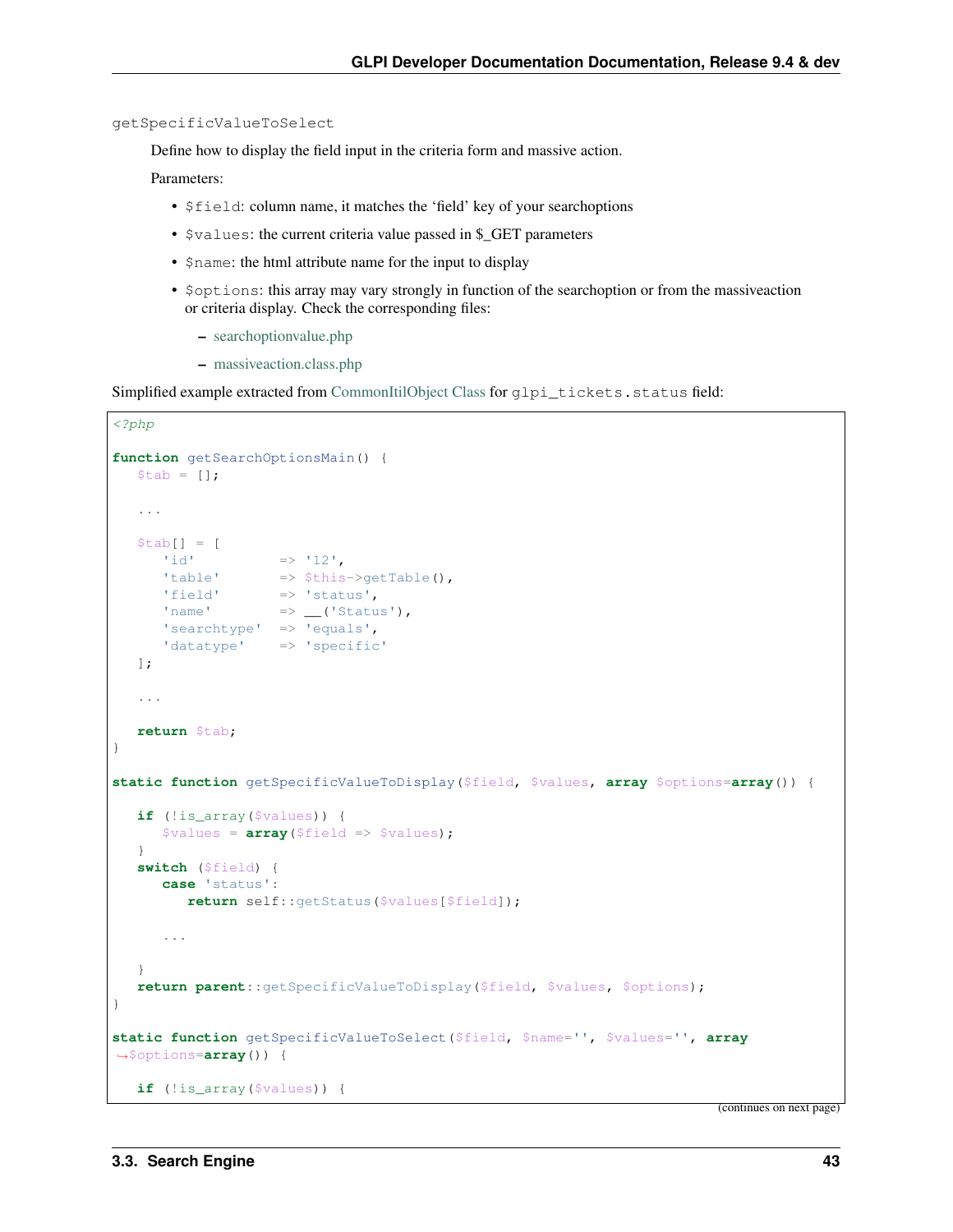```
$values = array($field => $values);
  }
  $options['display'] = false;
  switch ($field) {
     case 'status' :
        $options['name'] = $name;
        $options['value'] = $values[$field];
        return self::dropdownStatus($options);
      ...
  }
  return parent::getSpecificValueToSelect($field, $name, $values, $options);
}
```
## **3.3.4 Default Select/Where/Join**

The search class implements three methods which add some stuff to SQL queries before the searchoptions computation. For some itemtype, we need to filter the query or additional fields to it. For example, filtering the tickets you cannot view if you do not have the proper rights.

GLPI will automatically call predefined methods you can rely on from your plugin hook.php file.

### **addDefaultSelect**

See [addDefaultSelect\(\) method documentation](https://forge.glpi-project.org/apidoc/class-Search.html#_addDefaultSelect)

And in the plugin hook.php file:

```
<?php
function plugin_mypluginname_addDefaultSelect($itemtype) {
   switch ($type) {
      case 'MyItemtype':
         return "`mytable`.`myfield` = 'myvalue' AS MYNAME, ";
   }
   return '';
}
```
### **addDefaultWhere**

See [addDefaultWhere\(\) method documentation](https://forge.glpi-project.org/apidoc/class-Search.html#_addDefaultWhere)

And in the plugin hook.php file:

```
<?php
function plugin_mypluginname_addDefaultJoin($itemtype, $ref_table, &$already_link_
˓→tables) {
   switch ($itemtype) {
      case 'MyItemtype':
         return Search::addLeftJoin(
            $itemtype,
            $ref_table,
            $already_link_tables,
```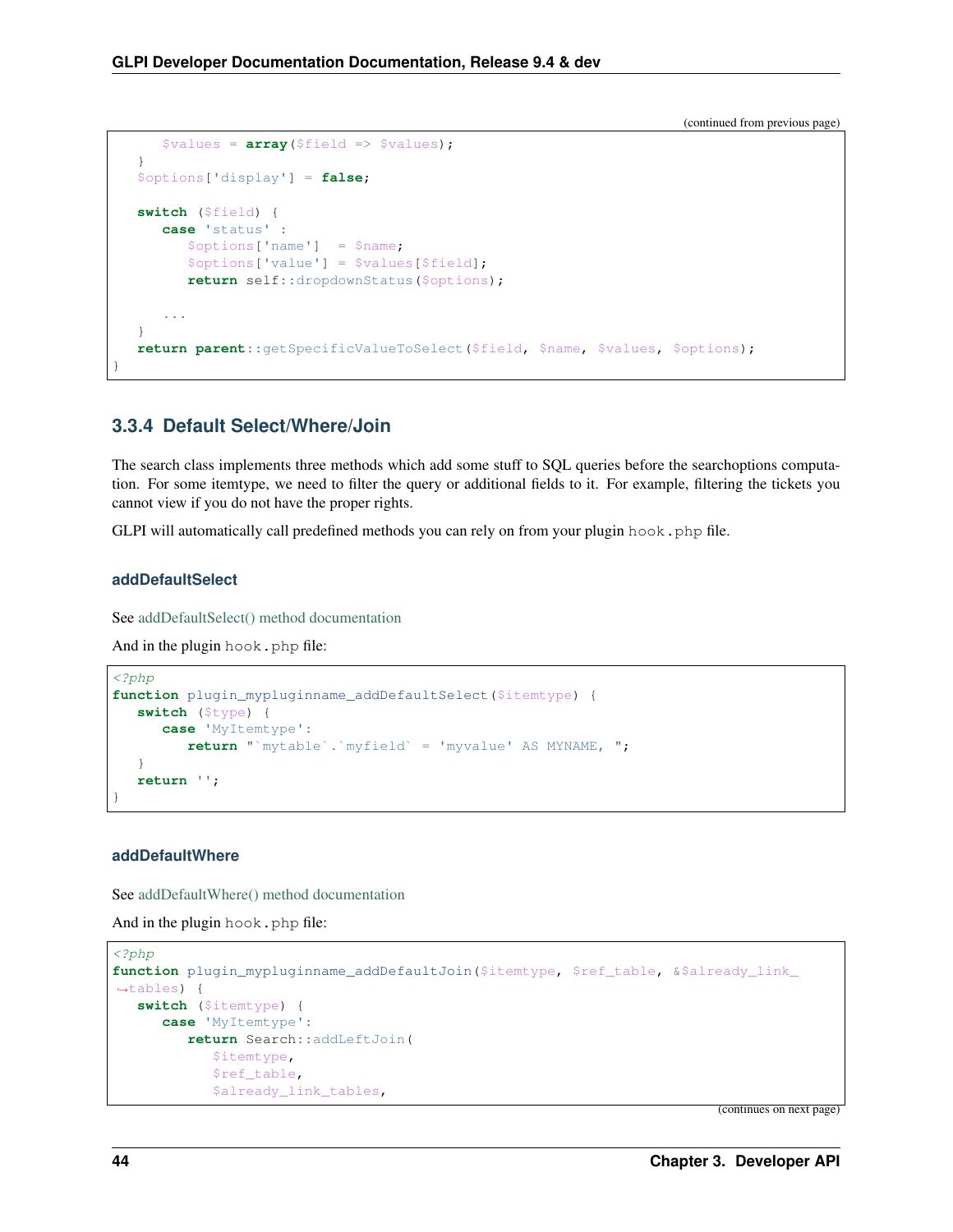```
'newtable',
          'linkfield'
       );
}
return '';
```
### **addDefaultJoin**

}

See [addDefaultJoin\(\) method documentation](https://forge.glpi-project.org/apidoc/class-Search.html#_addDefaultJoin)

And in the plugin hook.php file:

```
<?php
function plugin_mypluginname_addDefaultWhere($itemtype) {
   switch ($itemtype) {
      case 'MyItemtype':
         return " `mytable`.`myfield` = 'myvalue' ";
   }
   return '';
}
```
## **3.3.5 Bookmarks**

The glpi\_boomarks table stores a list of search queries for the users and permit to retrieve them.

The query field contains an url query construct from *[parameters](#page-39-0)* with [http\\_build\\_query](http://php.net/manual/en/function.http-build-query.php) PHP function.

## **3.3.6 Display Preferences**

The glpi\_displaypreferences table stores the list of default columns which need to be displayed to a user for an itemtype.

A set of preferences can be *personal* or *global* (users\_id = 0). If a user does not have any personal preferences for an itemtype, the search engine will use the global preferences.

## $\left(\begin{matrix} 0 & 0 \\ 0 & 0 \end{matrix}\right)$  BY-NC-ND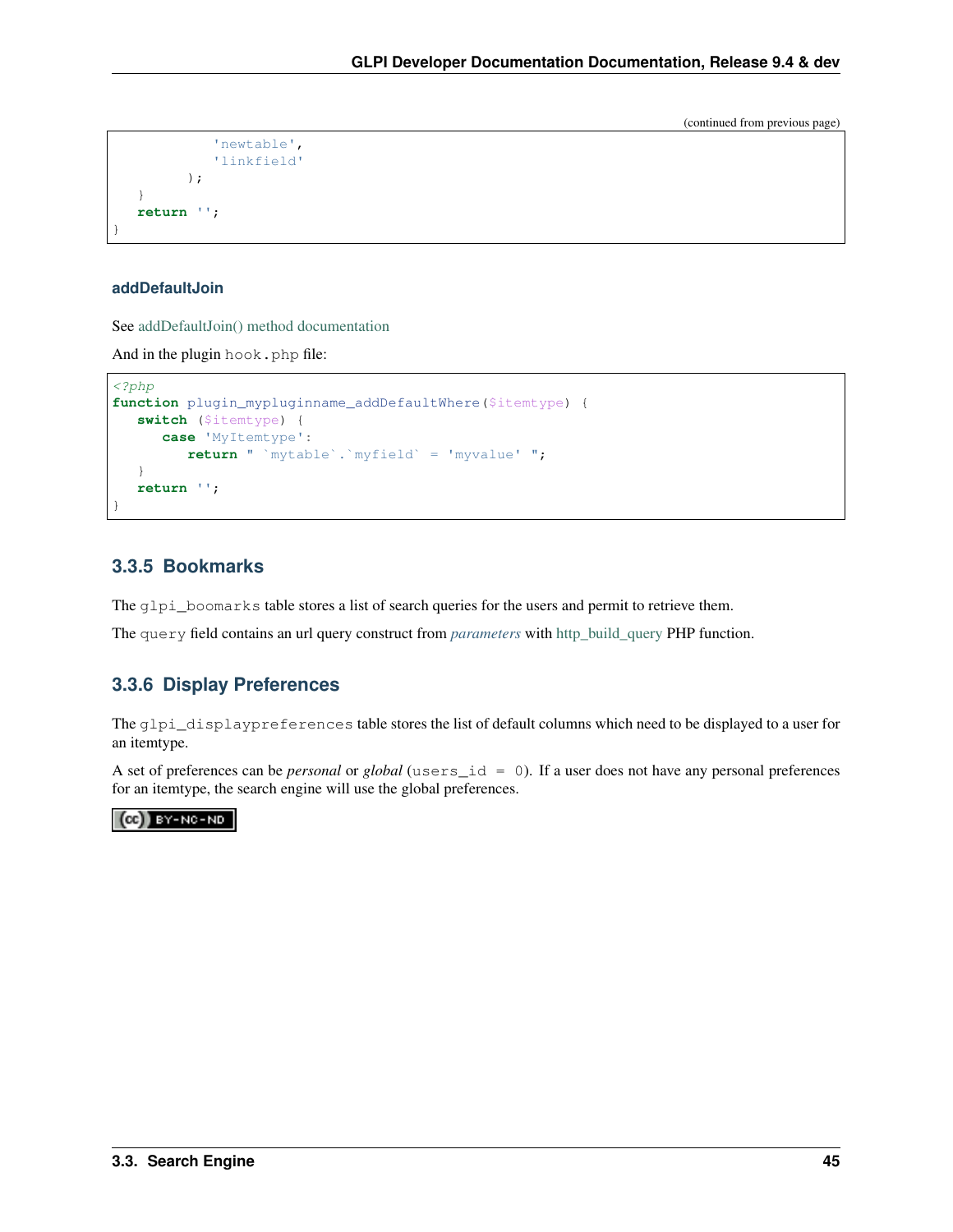## **3.4 Massive Actions**

| <b>Actions</b>    |               |
|-------------------|---------------|
|                   | <b>△ Name</b> |
| 0/2011            |               |
| 0/2011            |               |
| <b>ASUS MS236</b> |               |
| <b>ASUS MS236</b> |               |

## **3.4.1 Goals**

Add to itemtypes *[search lists](#page-38-0)*:

- a checkbox before each item,
- a checkbox to select all items checkboxes,
- an *Actions* button to apply modifications to each selected items.

## **3.4.2 Update item's fields**

The first option of the Actions button is Update. It permits to modify the fields content of the selected items.

The list of fields displayed in the sub list depends on the *[Search options](#page-40-0)* of the current itemtype. By default, all *[Search options](#page-40-0)* are automatically displayed in this list. To forbid this display for one field, you must define the key massiveaction to false in the *[Search options](#page-40-0)* declaration, example:

```
<?php
$tab[] = ['id' \Rightarrow '1',
  'table' => self::getTable(),
  'field' => 'name',
   'name' \implies _('Name'),
   'datatype' => 'itemlink',
  'massiveaction' => false // <- NO MASSIVE ACTION
];
```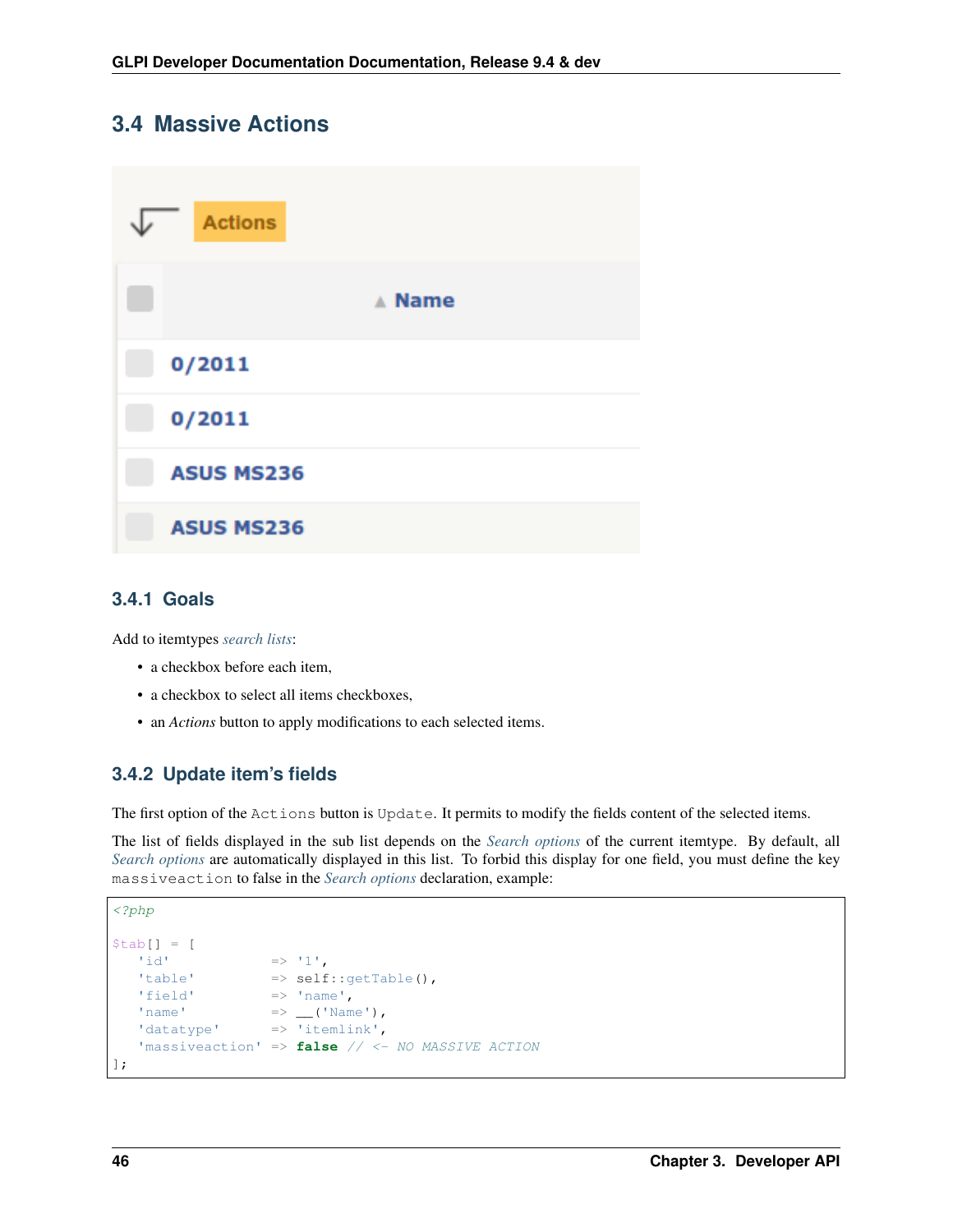## **3.4.3 Specific massive actions**

After the Update entry, we can declare additional specific massive actions for our current itemtype.

First, we need declare in our class a getSpecificMassiveActions method containing our massive action definitions:

```
<?php
...
function getSpecificMassiveActions($checkitem=NULL) {
  $actions = parent::getSpecificMassiveActions($checkitem);
   // add a single massive action
   \text{Sclass} = \text{\_Class};
   $action_key = "myaction_key";
   $action_label = "My new massive action";
   $actions[$class.MassiveAction::CLASS_ACTION_SEPARATOR.$action_key] = $action_label;
   return $actions;
}
```
A single declaration is defined by these parts:

- a classname
- a separator: always MassiveAction::CLASS\_ACTION\_SEPARATOR
- a key
- and a label

We can have multiple actions for the same class, and we may target different class from our current object.

Next, to display the form of our definitions, we need to declare a showMassiveActionsSubForm method:

```
<?php
...
static function showMassiveActionsSubForm(MassiveAction $ma) {
   switch ($ma->getAction()) {
      case 'myaction_key':
         echo __("fill the input");
         echo Html::input('myinput');
         echo Html::submit(__('Do it'), array('name' => 'massiveaction'))."</span>";
         break;
   }
   return parent::showMassiveActionsSubForm($ma);
}
```
Finally, to process our definition, we need a processMassiveActionsForOneItemtype method:

<?php

...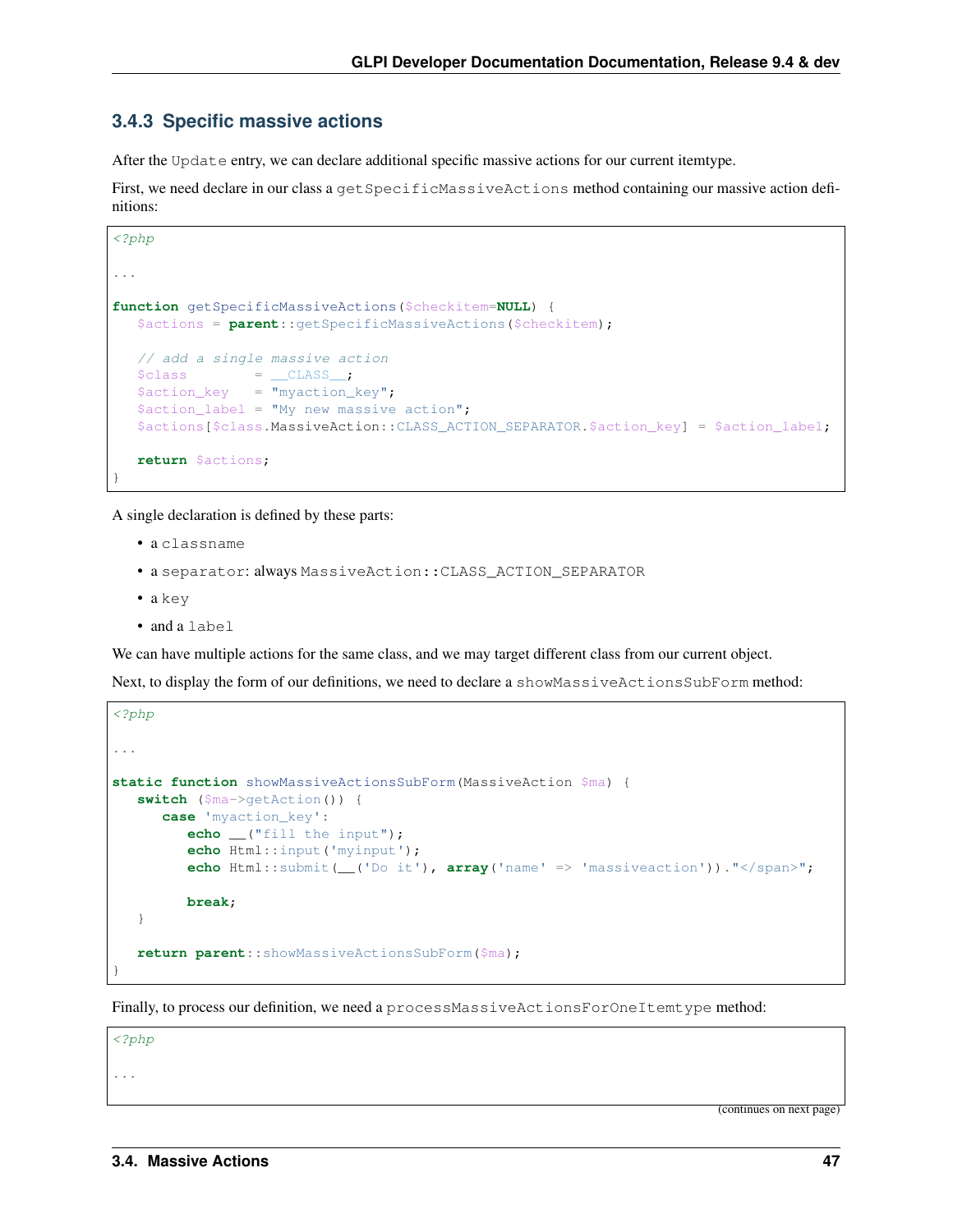```
static function processMassiveActionsForOneItemtype(MassiveAction $ma, CommonDBTM
˓→$item,
                                                     array $ids) {
  switch ($ma->getAction()) {
      case 'myaction_key':
         $input = $ma->getInput();
         foreach ($ids as $id) {
            if ($item->getFromDB($id)
                && $item->doIt($input)) {
               $ma->itemDone($item->getType(), $id, MassiveAction::ACTION_OK);
            } else {
               $ma->itemDone($item->getType(), $id, MassiveAction::ACTION_KO);
               $ma->addMessage(__("Something went wrong"));
            }
         }
         return;
   }
   parent::processMassiveActionsForOneItemtype($ma, $item, $ids);
}
```
Besides an instance of [MassiveAction](https://forge.glpi-project.org/apidoc/class-MassiveAction.html) class \$ma, we have also an instance of the current itemtype \$item and the list of selected id ``\$ids.

In this method, we could use some optional utility functions from the MassiveAction \$ma object supplied in parameter :

- itemDone, indicates the result of the current  $\frac{1}{2}d$ , see [constants of MassiveAction class.](https://forge.glpi-project.org/apidoc/class-MassiveAction.html#constants) If we miss this call, the current \$id will still be considered as OK.
- addMessage, a string to send to the user for explaining the result when processing the current \$id

```
(CC) BY-NC-ND
```
## **3.5 Rules Engine**

GLPI provide a set of tools to implements a rule engine which take criteria in input and output actions. criteria and actions are defined by the user (and/or predefined at the GLPI installation).

Here is the list of base rules set provided in a staple GLPI:

- ruleimportentity: rules for assigning an item to an entity,
- ruleimportcomputer: rules for import and link computers,
- rulemailcollector: rules for assigning a ticket created through a mails receiver,
- ruleright: authorizations assignment rules,
- rulesoftwarecategory: rules for assigning a category to software,
- ruleticket: business rules for ticket.

Plugin could add their own set of rules.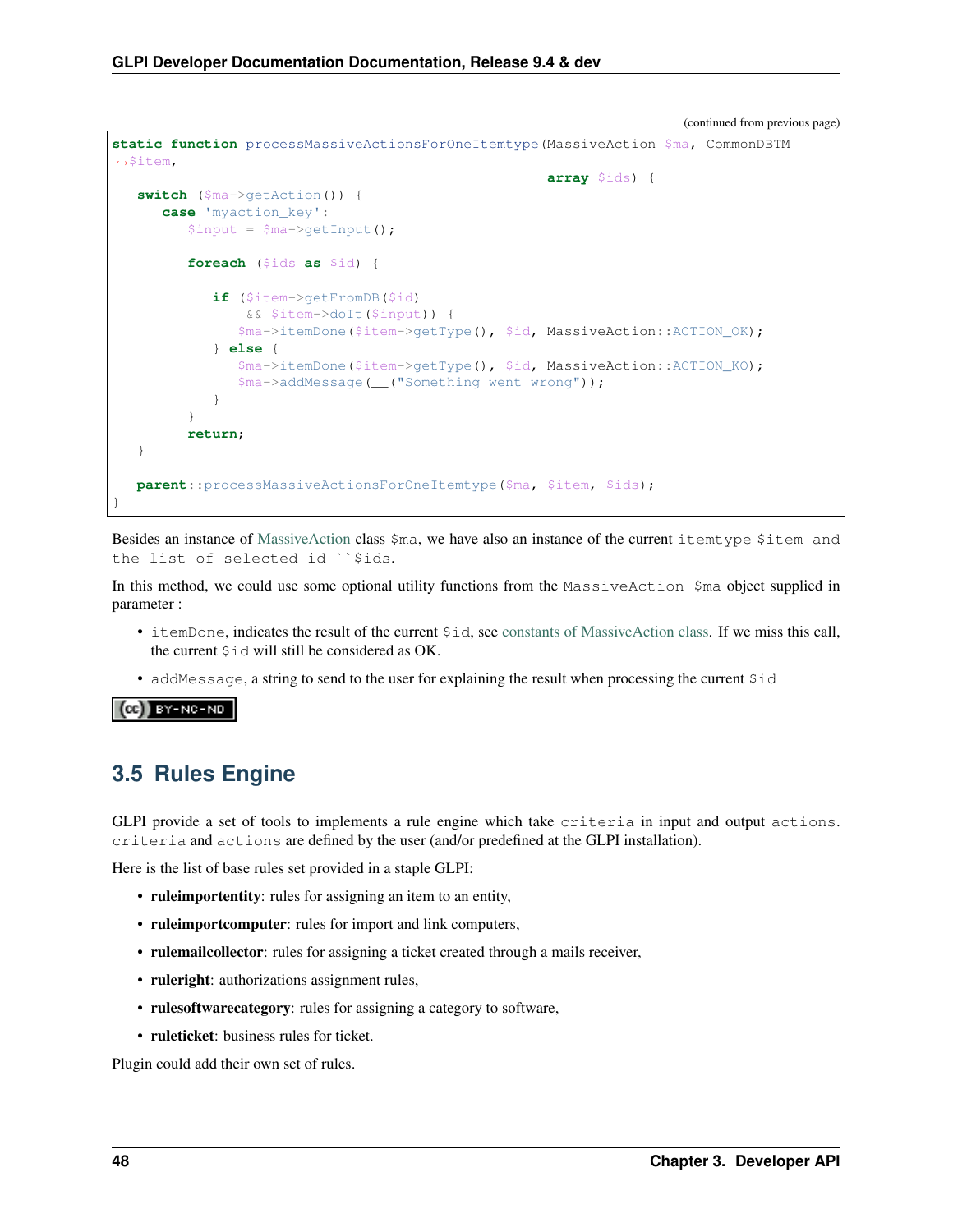## **3.5.1 Classes**

A rules system is represented by these base classes:

• [Rule class](https://forge.glpi-project.org/apidoc/class-Rule.html)

Parent class for all Rule\* classes. This class represents a single rule (matching a line in glpi\_rules table) and include test, process, display for an instance.

• [RuleCollection class](https://forge.glpi-project.org/apidoc/class-RuleCollection.html)

Parent class for all Rule\*Collection classes.

This class represents the whole collection of rules for a sub type (matching all line in glpi\_rules table for this sub\_type) and includes some method to process, duplicate, test and display the full collection.

• [RuleCriteria class](https://forge.glpi-project.org/apidoc/class-RuleCriteria.html)

This class permits to manipulate a single criteria (matching a line in  $q1pi_T$ ulecriterias table) and include methods to display and match input values.

• [RuleAction class](https://forge.glpi-project.org/apidoc/class-RuleAction.html)

This class permits to manipulate a single action (matching a line in glpi\_ruleactions table) and include methods to display and process output values.

And for each sub\_type of rule:

• [RuleSubtype class](https://forge.glpi-project.org/apidoc/class-RuleSubtype.html)

Define the specificity of the sub  $t_y$  type rule like list of criteria and actions or how to display specific parts.

• [RuleSubtypeCollection class](https://forge.glpi-project.org/apidoc/class-RuleSubtypeCollection.html)

Define the specificity of the sub-type rule collection like the preparation of input and the tests results.

## **3.5.2 Database Model**

Here is the list of important tables / fields for rules:

• glpi\_rules:

All rules for all sub\_types are inserted here.

- sub\_type: the type of the rule (ruleticket, ruleright, etc),
- ranking: the order of execution in the collection,
- match: define the link between the rule's criteria. Can be AND or OR,
- uuid: unique id for the rule, useful for import/export in xml,
- condition: addition condition for the sub\_type (only used by ruleticket for defining the trigger of the collection on add and/or update of a ticket).
- glpi\_rulecriterias:

Store all criteria for all rules.

- rules\_id: the foreign key for glpi\_rules,
- criteria: one of the key defined in the [RuleSubtype::getCriterias\(\)](https://forge.glpi-project.org/apidoc/class-RuleTicket.html#_getCriterias) method,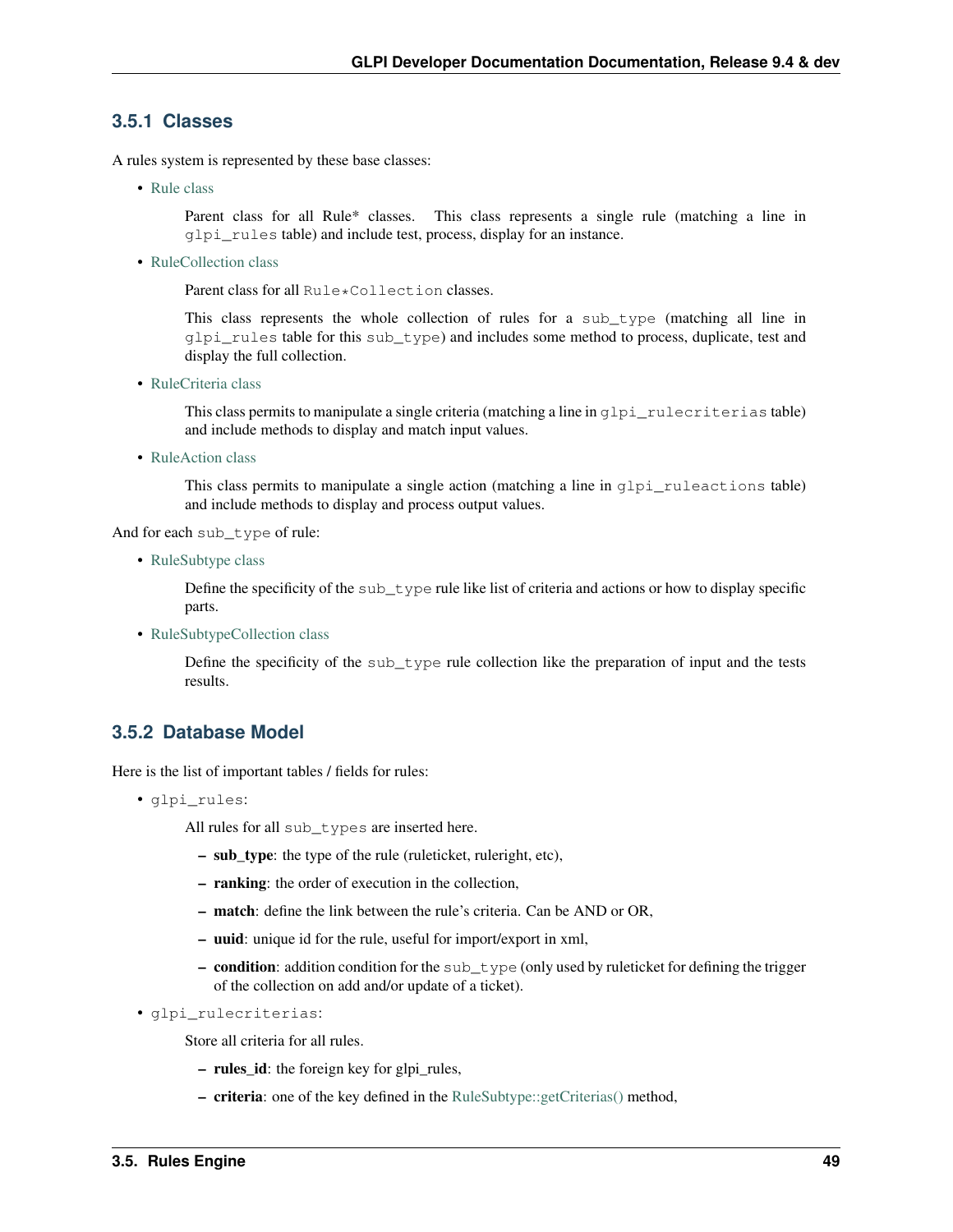- condition: an integer matching the constant set in [Rule class constants,](https://forge.glpi-project.org/apidoc/class-Rule.html#constants)
- pattern: the direct value or regex to compare to the criteria.
- glpi\_ruleactions:

Store all actions for all rules.

- rules id: the foreign key for glpi rules,
- action\_type: the type of action to apply on the input. See [RuleAction::getActions\(\),](https://forge.glpi-project.org/apidoc/class-RuleAction.html#_getActions)
- field: the field to alter by the current action. See keys definition in [RuleSubtype::getActions\(\),](https://forge.glpi-project.org/apidoc/class-RuleTicket.html#_getActions)
- value: the value to apply in the field.

## **3.5.3 Add a new Rule class**

Here is the minimal setup to have a working set. You need to add the following classes for describing you new sub\_type.

• inc/rulemytype.class.php

## <?php

```
class RuleMytype extends Rule {
   // optional right to apply to this rule type (default: 'config'), see Rights,
˓→management.
   static $rightname = 'rule_mytype';
    // define a label to display in interface titles
   function getTitle() {
       return __('My rule type name');
    }
    // return an array of criteria
   function getCriterias() {
       $criterias = [
           '_users_id_requester' => [
               'field' => 'name',
               'name' \implies ('Requester'),
                'table' => 'glpi_users',
                'type' => 'dropdown',
           ],
            'GROUPS' \Rightarrow [
               'table' => 'glpi_groups',
                'field' => 'completename',
               'name' \implies sprintf(_('%1$s: %2$s'), _('User'),
                                     \lfloor ('Group'));
               'linkfield' => '',
               'type' => 'dropdown',
               'virtual' => true,
                'id' => 'groups',
           \frac{1}{2}...
```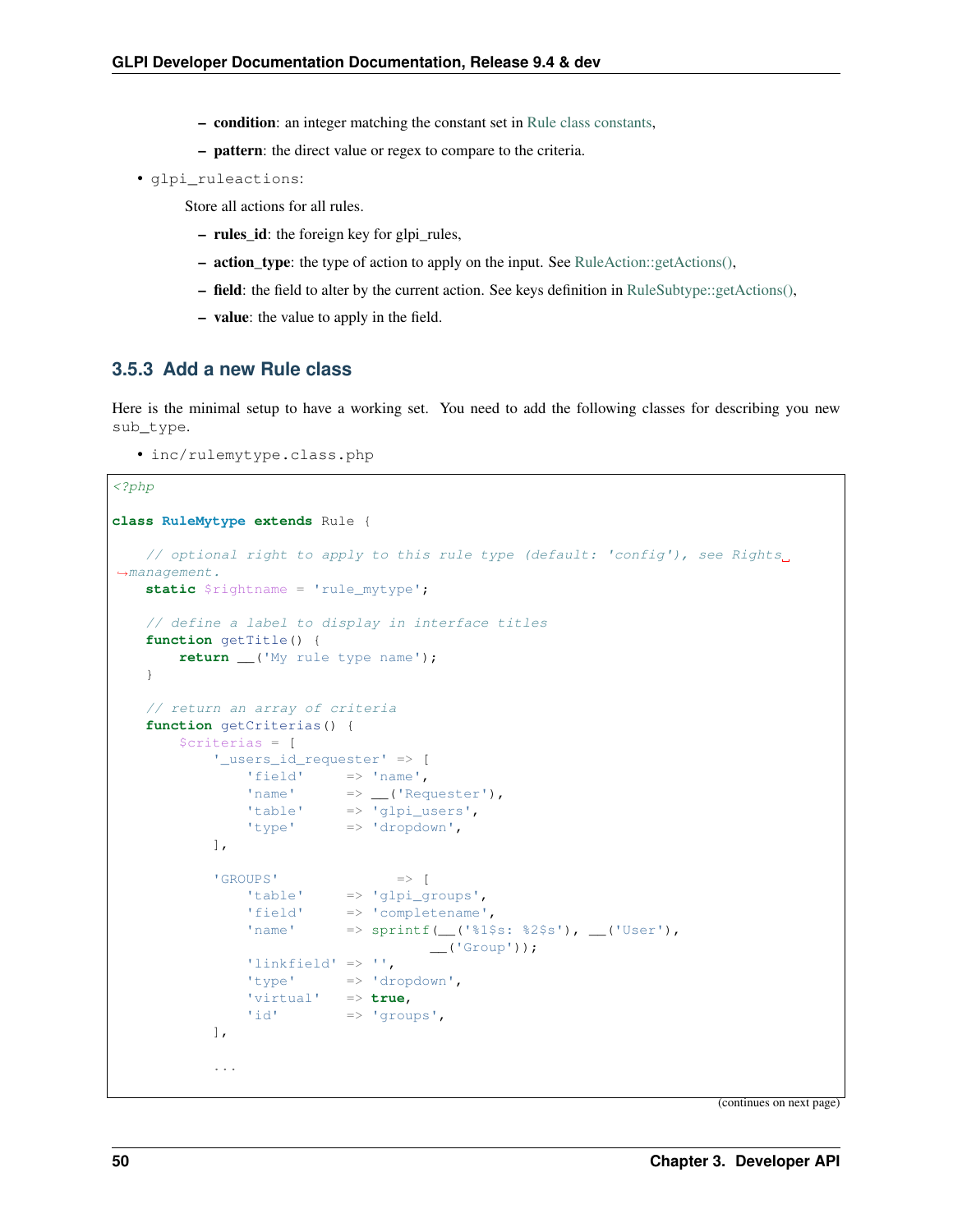```
];
      $criterias['GROUPS']['table'] = 'glpi_groups';
      $criterias['GROUPS']['field'] = 'completename';
      \text{S}\text{criterias} ['GROUPS']['name'] = sprintf(_('%1$s: %2$s'), _
ightharpoonup ('User'),
                                                          __('Group'));
      $criterias['GROUPS']['linkfield'] = '';
      $criterias['GROUPS']['type'] = 'dropdown';
      $criterias['GROUPS']['virtual'] = true;
      $criterias['GROUPS']['id'] = 'groups';
      return $criterias;
   }
   // return an array of actions
   function getActions() {
      $actions = ['entities_id' => [
              'name' \Rightarrow ('Entity'),
              'type' => 'dropdown',
              'table' => 'glpi_entities',
          \frac{1}{2},
          ...
      ];
      return $actions;
   }
}
```
• inc/rulemytypecollection.class.php

```
<?php
class RuleMytypeCollection extends RuleCollection {
   // a rule collection can process all rules for the input or stop
   //after a single match with its criteria (default false)
   public $stop_on_first_match = true;
   // optional right to apply to this rule type (default: 'config'),
    //see Rights management.
   static $rightname = 'rule_mytype';
    // menu key to use with Html::header in front page.
   public $menu_option = 'myruletype';
   // define a label to display in interface titles
   function getTitle() {
       return return __('My rule type name');
    }
   // if we need to change the input of the object before passing
   //it to the criteria.
    // Example if the input couldn't directly contains a criteria
    //and we need to compute it before (GROUP)
```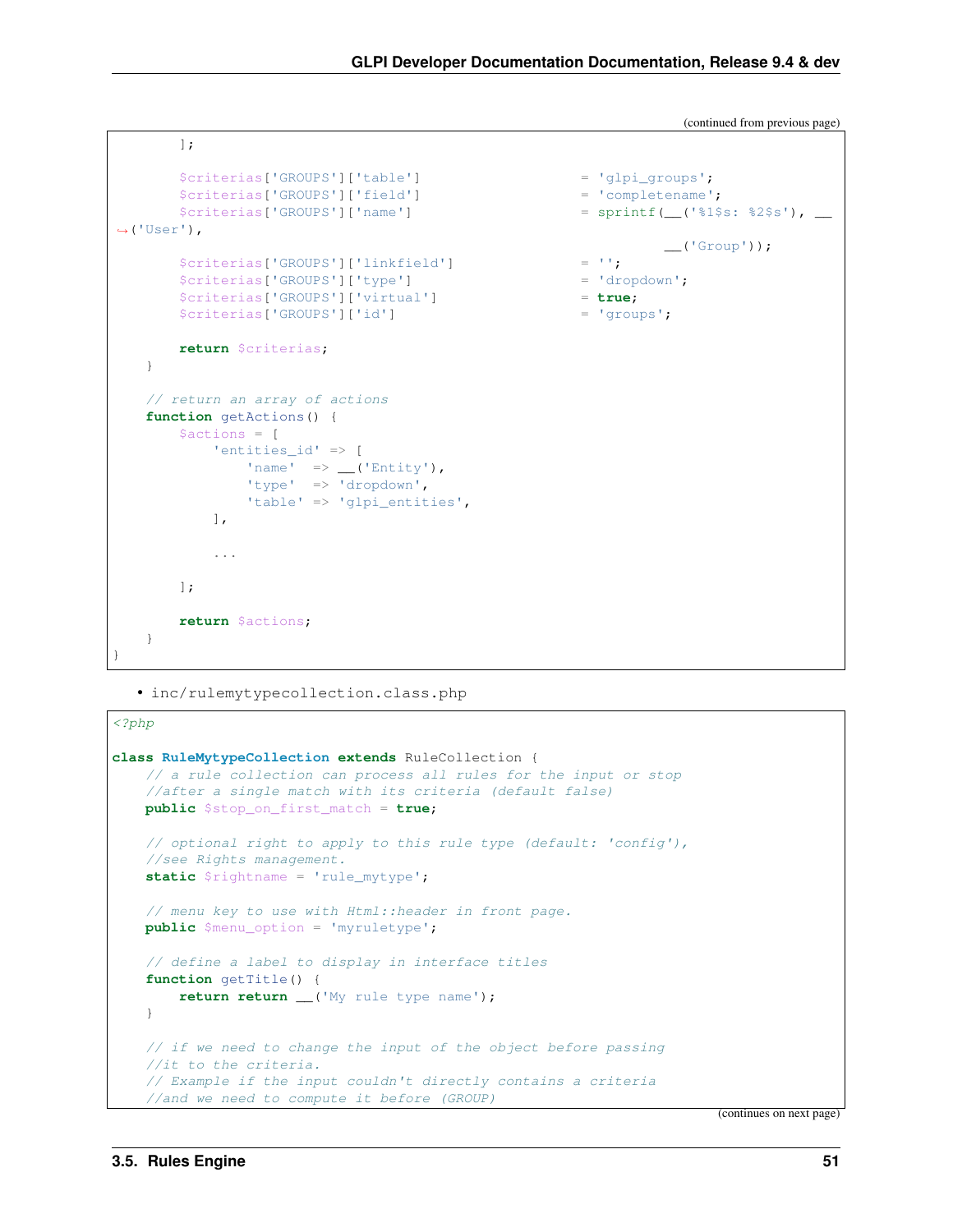```
function prepareInputDataForProcess($input, $params) {
        $input['_users_id_requester'] = $params['_users_id_requester'];
       $fields = $this->getFieldsToLookFor();
        //Add all user's groups
       if (in_array('groups', $fields)) {
            foreach (Group_User::getUserGroups($input['_users_id_requester']) as
˓→$group) {
                $input['GROUPS'][] = $group['id'];
                }
           }
        }
        ...
       return $input;
    }
}
```
You need to also add the following php files for list and form:

```
• front/rulemytype.php
```

```
<?php
include ('../inc/includes.php');
$rulecollection = new RuleMytypeCollection($_SESSION['glpiactive_entity']);
include (GLPI_ROOT . "/front/rule.common.php");
```
• front/rulemytype.form.php

```
<?phpinclude ('../inc/includes.php');
$rulecollection = new RuleMytypeCollection($_SESSION['glpiactive_entity']);
include (GLPI_ROOT . "/front/rule.common.form.php");
```
And add the rulecollection in \$CFG\_GLPI (Only for Core rules):

• inc/define.php

```
<?php
 ...
 $CFG_GLPI["rulecollections_types"] = [
  'RuleImportEntityCollection',
   'RuleImportComputerCollection',
   'RuleMailCollectorCollection',
   'RuleRightCollection',
   'RuleSoftwareCategoryCollection',
   'RuleTicketCollection',
   'RuleMytypeCollection' // <-- My type is added here
];
```
Plugin instead must declare it in *[their init function](#page-74-0)*:

• plugin/myplugin/setup.php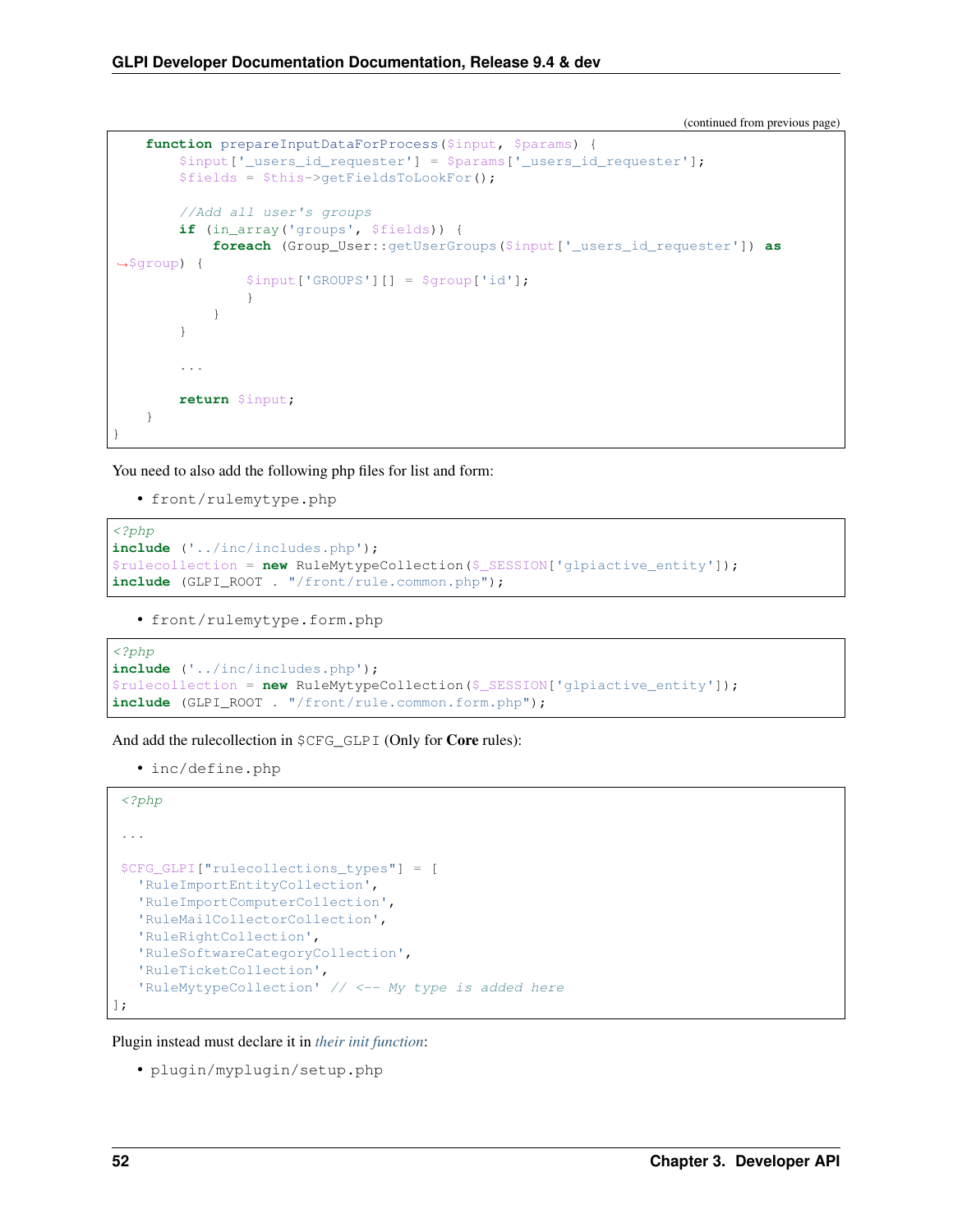```
<?php
   function plugin_init_myplugin() {
        ...
       $Plugin->registerClass(
          'PluginMypluginRuleMytypeCollection',
           ['rulecollections_types' => true]
       );
        ...
   }
```
## **3.5.4 Apply a rule collection**

To call your rules collection and alter the data:

```
<?php
...
$rules = new PluginMypluginRuleMytypeCollection();
// data send by a form (which will be compared to criteria)
$input = [\ldots];
// usually = $input, but it could differ if you want to avoid comparison of
//some fields with the criteria.
$output = [\ldots];
// array passed to the prepareInputDataForProcess function of the collection
//class (if you need to add conditions)
$params = [];
$output = $rules->processAllRules(
   $input,
   $output,
   $params
);
```
## **3.5.5 Dictionaries**

They inherits  $Rule \star$  classes but have some specificities.

A dictionary aims to modify on the fly data coming from an external source (CSV file, inventory tools, etc.). It applies on an itemtype, as defined in the sub\_type field of the glpi\_rules table.

As the classic rules aim to apply additional and multiple data to input, dictionaries generally used to alter a single field (relative to the their sub\_type). Ex, RuleDictionnaryComputerModel alters model field of glpi\_computers.

Some exceptions exists and provide multiple actions (Ex: RuleDictionnarySoftware).

As they are shown in a separate menu, you should define they in a separate  $SCFG_GLPT$  entry in  $inc/\text{define}$ . php:

<?php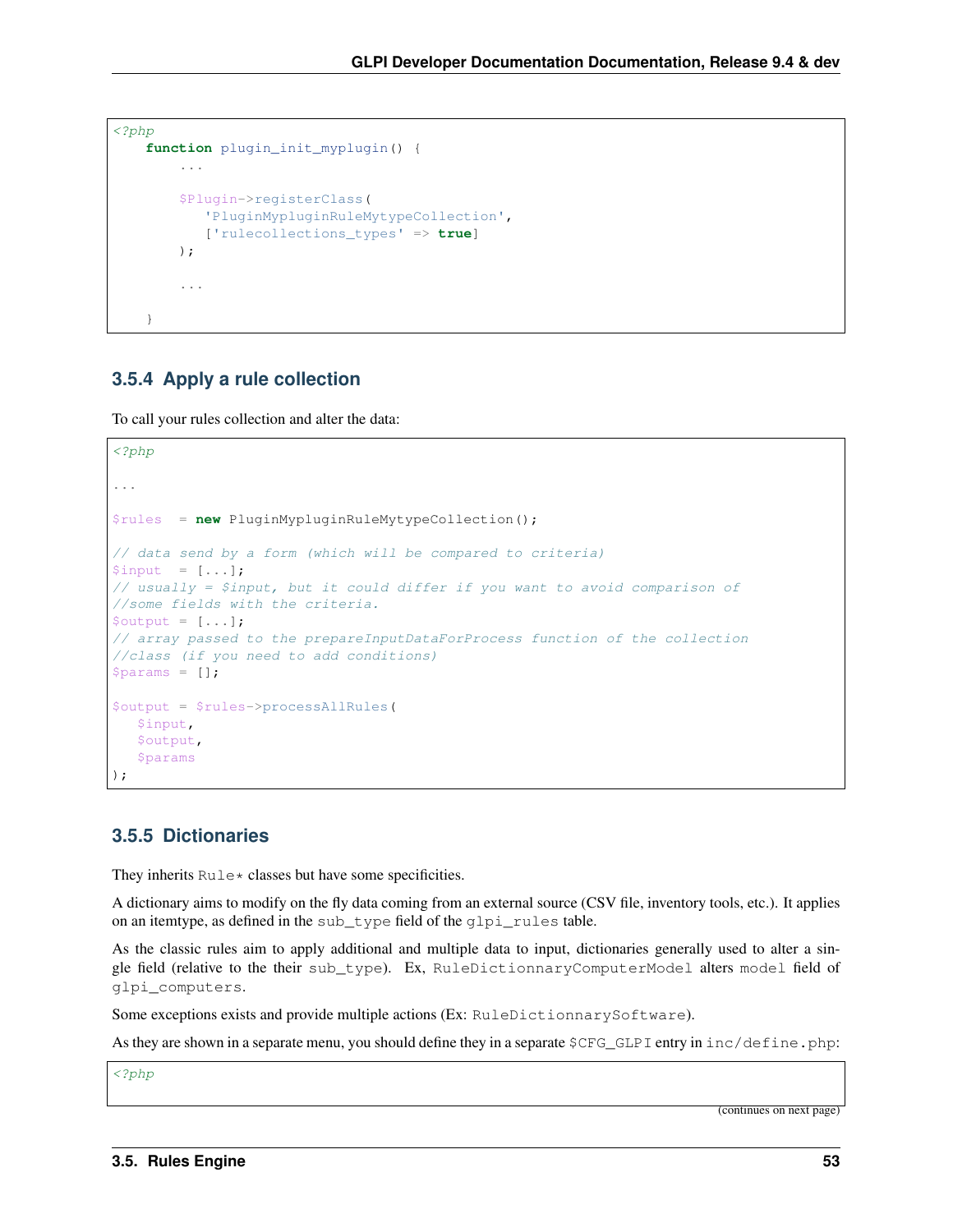

 $(G)$  BY-NC-ND

## <span id="page-57-0"></span>**3.6 Translations**

Main GLPI language is british english (en\_GB). All string in the source code must be in english, and marked as translatable, using some convenient functions.

Since 0.84; GLPI uses [gettext](https://www.gnu.org/software/gettext/) for localization; and [Transifex](https://www.transifex.com/glpi/GLPI/dashboard/) is used for translations. If you want to help translating GLPI, please register on transifex and join our [translation mailing list](https://mail.gna.org/listinfo/glpi-translation)

What the system is capable to do:

- replace variables (on LTR and RTL languages),
- manage plural forms,
- add context informations,
- $\bullet$  ...

Here is the workflow used for translations:

- 1. Developers add string in the source code,
- 2. String are extracted to POT file,
- 3. POT file is sent to Transifex,
- 4. Translators translate,
- 5. Developers pull new translations from Transifex,
- 6. MO files used by GLPI are generated.

## **3.6.1 PHP Functions**

There are several standard functions you will have to use in order to get translations. Remember the tranlsation domain will be *glpi* if not defined; so, for plugins specific translations, do not forget to set it!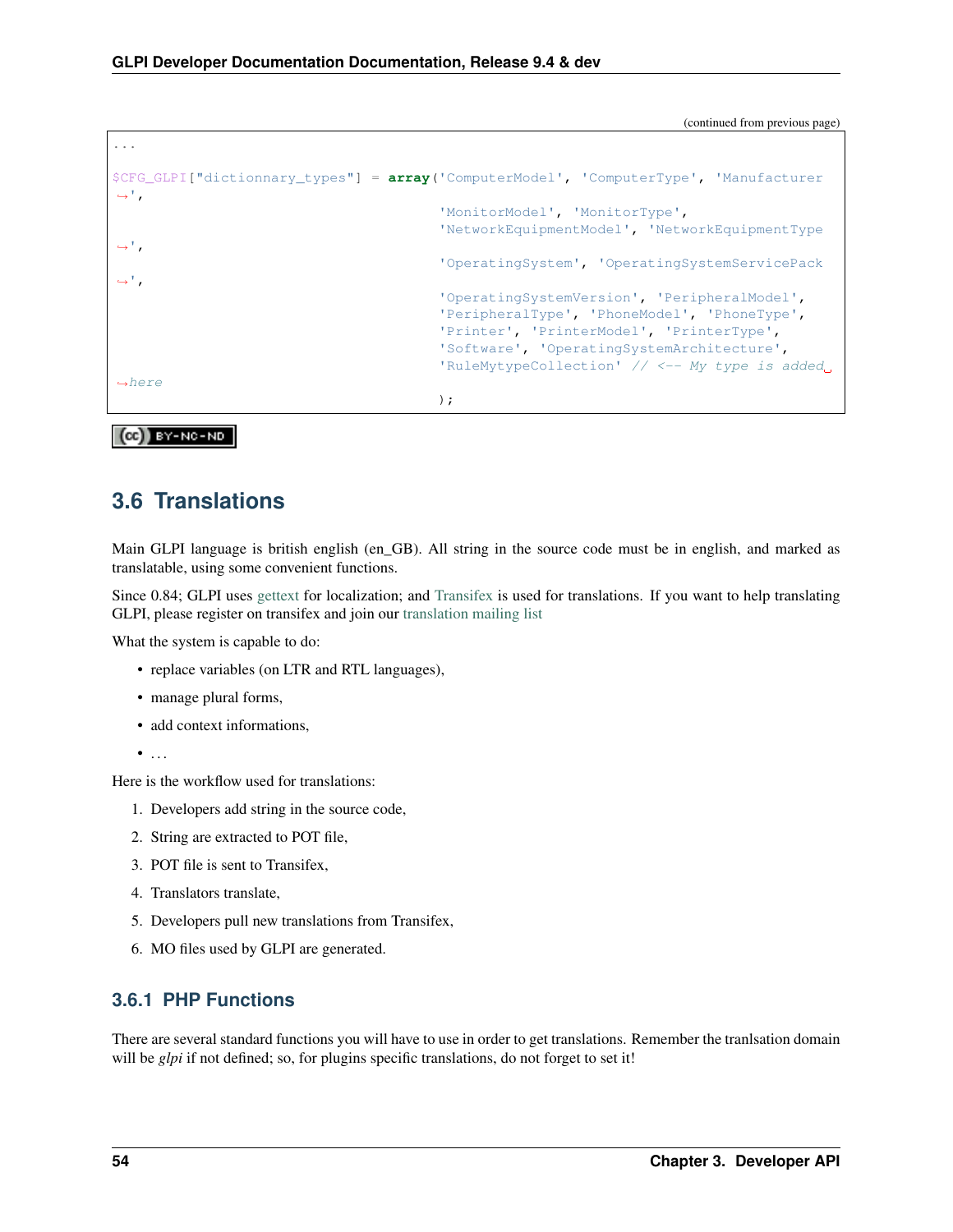Note: All translations functions take a \$domain as argument; it defaults to glpi and must be changed when you are working on a plugin.

#### **Simple translation**

When you have a "simple" string to translate, you may use several functions, depending on the particular use case:

- \_\_(\$str, \$domain='glpi') (what you will probably use the most frequently): just translate a string,
- \_x(\$ctx, \$str, \$domain='glpi'): same as \_\_() but provide an extra context,
- s (\$str, \$domain='glpi'): same as () but escape HTML entities,
- \_sx(\$ctx, \$str, \$domain='glpi'): same as \_\_() but provide an extra context and escape HTML entities,

#### **Handle plural forms**

When you have a string to translate, but which rely on a count or something. You may as well use several functions, depending on the particular use case:

- \_n(\$sing, \$plural, \$nb, \$domain='qlpi') (what you will probably use the most frequently): give a string for singular form, another for plural form, and set current "count",
- $\sin(5 \text{str}, 5 \text{domain} = \text{qlpi}$ '): same as  $\pi$ () but escape HTML entities,
- \_nx(\$ctx, \$str, \$domain='qlpi'): same as \_n() but provide an extra context,

### **Handle variables**

You may want to replace some parts of translations; for some reason. Let's say you would like to display current page on a total number of pages; you will use the [sprintf](http://php.net/manual/fr/function.sprintf.php) method. This will allow you to make replacements; but without relying on arguments positions. For example:

```
\langle ?php \rangle\text{Spages} = 20; //total number of pages
\text{Current} = 2; //current page
$string = sprintf(
   __('Page %1$s on %2$s'),
   $pages,
   $total
);
echo $string; //will display: "Page 2 on 20"
```
In the above example,  $\S1$ \$s will always be replaced by 2; even if places has been changed in some translations.

**Warning:** You may sometimes see the use of  $print f()$  which is an equivalent that directly output (echo) the result. This should be avoided!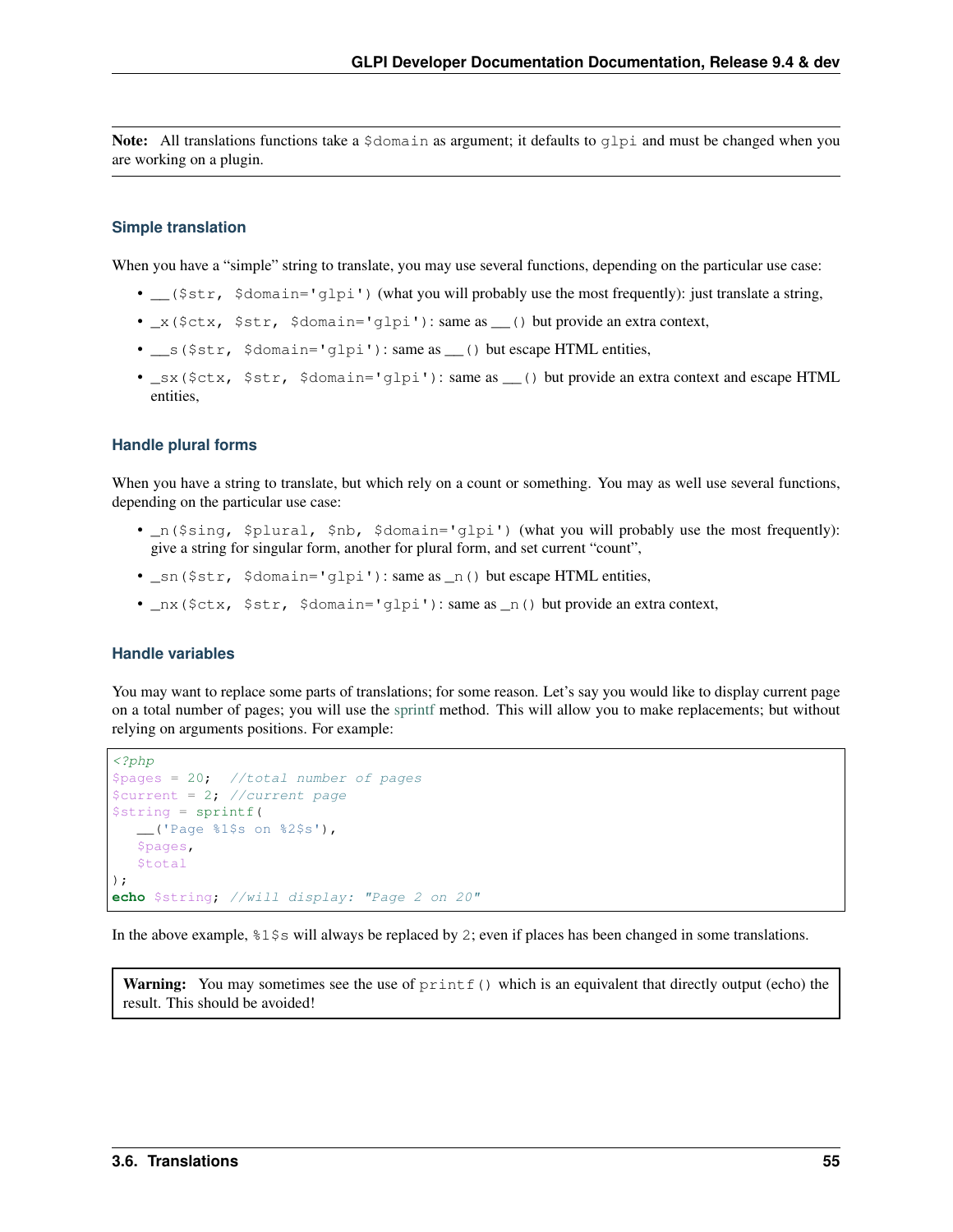## **3.6.2 Javascript Functions**

New in version 9.5.0.

Translation functions  $( )$ ,  $\mathbb{R}$  (),  $\mathbb{R}$  (),  $\mathbb{R}$  () are also available in javascript in browser context. They have same signatures as PHP functions.

alert(\_('Test successful'));



## **3.7 Right Management**

## **3.7.1 Goals**

Provide a way for administrator to segment usages into profiles of users.

## **3.7.2 Profiles**

The [Profile class](https://forge.glpi-project.org/apidoc/class-Profile.html) (corresponding to glpi\_profiles table) stores each set of rights.

A profile has a set of base fields independent of sub rights and, so, could:

- be defined as default for new users (is\_default field).
- force the ticket creation form at the login (create\_ticket\_on\_login field).
- define the interface used (interface field):
	- helpdesk (self-service users)
	- central (technician view)

## **3.7.3 Rights definition**

They are defined by the [ProfileRight class](https://forge.glpi-project.org/apidoc/class-ProfileRight.html) (corresponding to qlpi\_profilerights table)

Each consists of:

- a profile foreign key (profiles\_id field)
- a key (name field)
- a value (right field)

The keys match the static property \$rightname in the GLPI itemtypes. Ex: In Computer class, we have a static \$rightname = 'computer';

Value is a numeric sum of integer constants.

Values of standard rights can be found in inc/define.php:

```
<?php
...
define("READ", 1);
```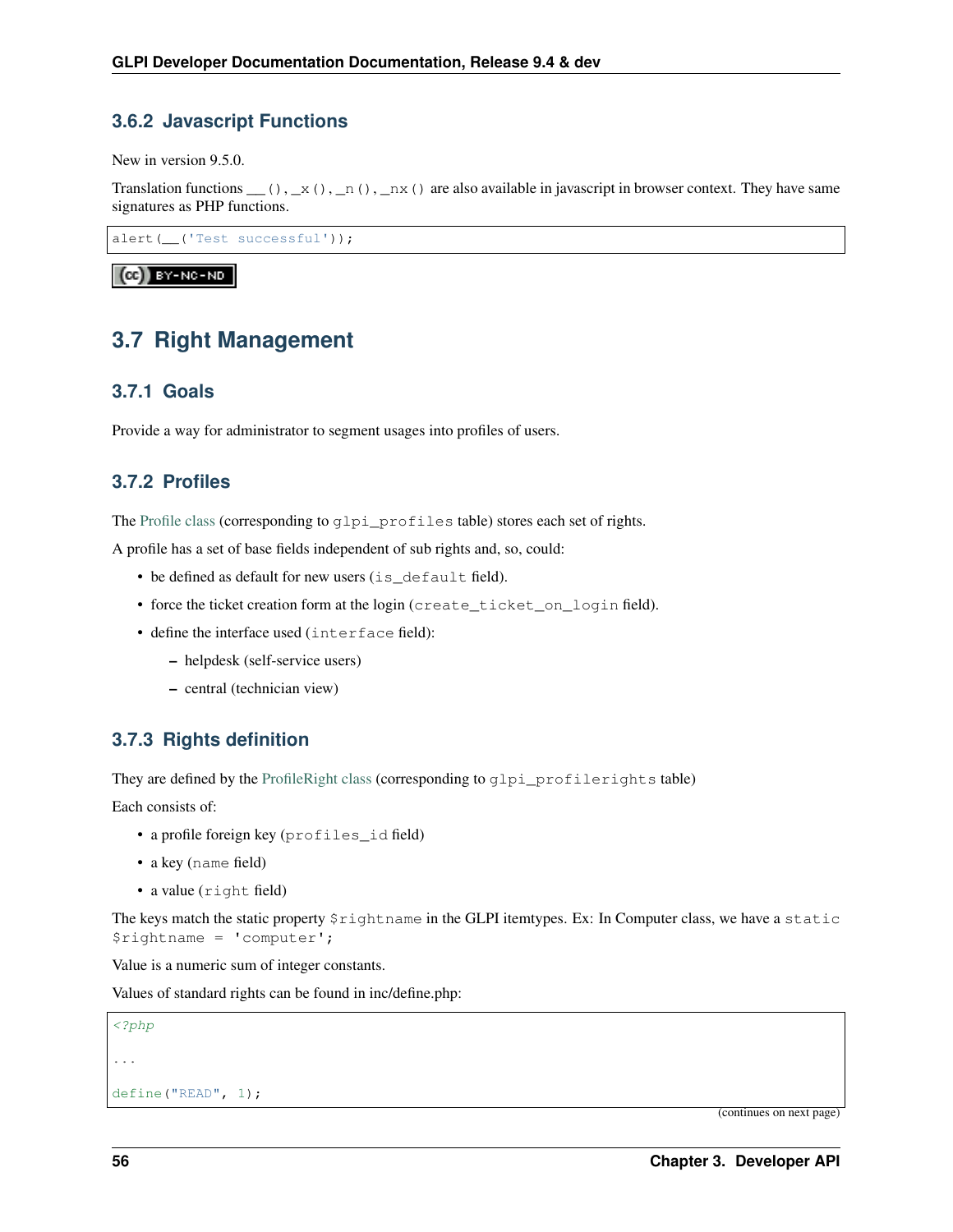```
define("UPDATE", 2);
define("CREATE", 4);
define("DELETE", 8);
define("PURGE", 16);
define("ALLSTANDARDRIGHT", 31);
define("READNOTE", 32);
define("UPDATENOTE", 64);
define("UNLOCK", 128);
```
So, for example, to have the right to READ and UPDATE an itemtype, we'll have a right value of 3.

As defined in this above block, we have a computation of all standards right = 31:

```
READ (1)
\left\langle +\right\rangle UPDATE (2)
\left\langle + \right\rangle CREATE (4)
\left\langle +\right\rangle DELETE (8)
\left\langle + \right\rangle PURGE (16)
= 31
```
If you need to extends the possible values of rights, you need to declare these part into your itemtype, simplified example from Ticket class:

```
<?php
class Ticket extends CommonITILObject {
   ...
  const READALL = 1024;
  const READGROUP = 2048;
   ...
  function getRights($interface = 'central') {
     $values = parent::getRights();
     $values[self::READGROUP] = array('short' => __('See group ticket'),
                                       'long' => \angle ('See tickets created by my
˓→groups'));
     $values[self::READASSIGN] = array('short' => __('See assigned'),
                                       'long' => ( 'See assigned tickets') );
     return $values;
  }
   ...
```
The new rights need to be checked by your own functions, see *[check rights](#page-60-0)*

## <span id="page-60-0"></span>**3.7.4 Check rights**

Each itemtype class which inherits from [CommonDBTM](https://forge.glpi-project.org/apidoc/class-CommonDBTM.html) will benefit from standard right checks. See the following methods:

• [canView](https://forge.glpi-project.org/apidoc/class-CommonDBTM.html#_canView)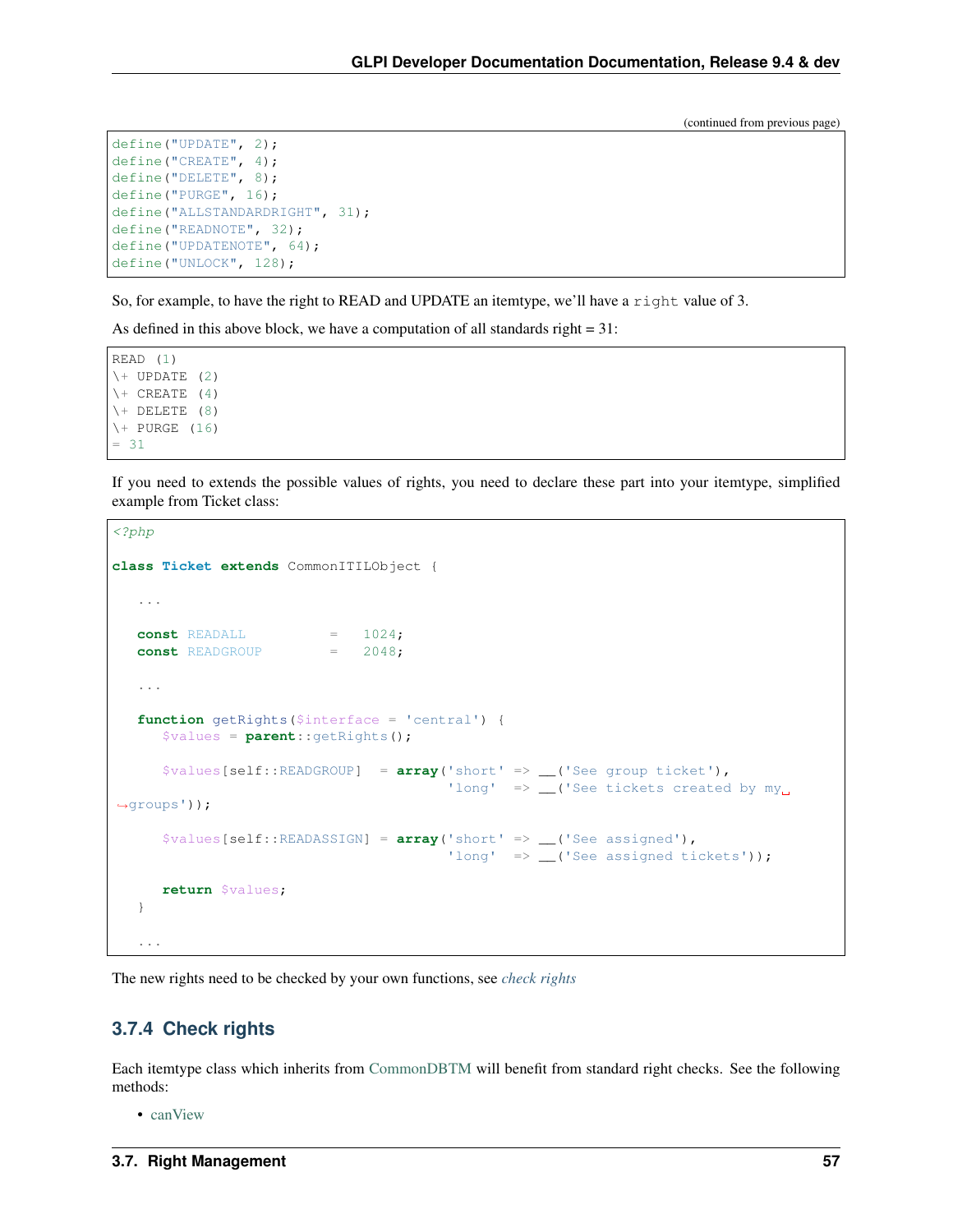- [canUpdate](https://forge.glpi-project.org/apidoc/class-CommonDBTM.html#_canUpdate)
- [canCreate](https://forge.glpi-project.org/apidoc/class-CommonDBTM.html#_canCreate)
- [canDelete](https://forge.glpi-project.org/apidoc/class-CommonDBTM.html#_canDelete)
- [canPurge](https://forge.glpi-project.org/apidoc/class-CommonDBTM.html#_canPurge)

If you need to test a specific rightname against a possible right, here is how to do:

```
<?php
if (Session::haveRight(self::$rightname, CREATE)) {
   // OK
}
// we can also test a set multiple rights with AND operator
if (Session::haveRightsAnd(self::$rightname, [CREATE, READ])) {
   // OK
}
// also with OR operator
if (Session::haveRightsOr(self::$rightname, [CREATE, READ])) {
   // OK
}
// check a specific right (not your class one)
if (Session::haveRight('ticket', CREATE)) {
   // OK
}
```
See methods definition:

- [haveRight](https://forge.glpi-project.org/apidoc/class-Session.html#_haveRight)
- [haveRightsAnd](https://forge.glpi-project.org/apidoc/class-Session.html#_haveRightsAnd)
- [haveRightsOr](https://forge.glpi-project.org/apidoc/class-Session.html#_haveRightsOr)

All above functions return a boolean. If we want a graceful die of your pages, we have equivalent function but with a check prefix instead have:

- [checkRight](https://forge.glpi-project.org/apidoc/class-Session.html#_checkRight)
- [checkRightsAnd](https://forge.glpi-project.org/apidoc/class-Session.html#_checkRightsAnd)
- [checkRightsOr](https://forge.glpi-project.org/apidoc/class-Session.html#_checkRightsOr)

If you need to check a right directly in a SQL query, use bitwise  $\&$  $\&$  and  $\vert$  operators, ex for users:

```
\langle ?php \rangle$query = "SELECT `glpi_profiles_users`.`users_id`
  FROM `glpi_profiles_users`
   INNER JOIN `glpi_profiles`
     ON (`glpi_profiles_users`.`profiles_id` = `glpi_profiles`.`id`)
  INNER JOIN `glpi_profilerights`
    ON (`glpi_profilerights`.`profiles_id` = `glpi_profiles`.`id`)
  WHERE `glpi_profilerights`.`name` = 'ticket'
     AND `glpi_profilerights`.`rights` & ". (READ | CREATE);
$result = $DB->query($query);
```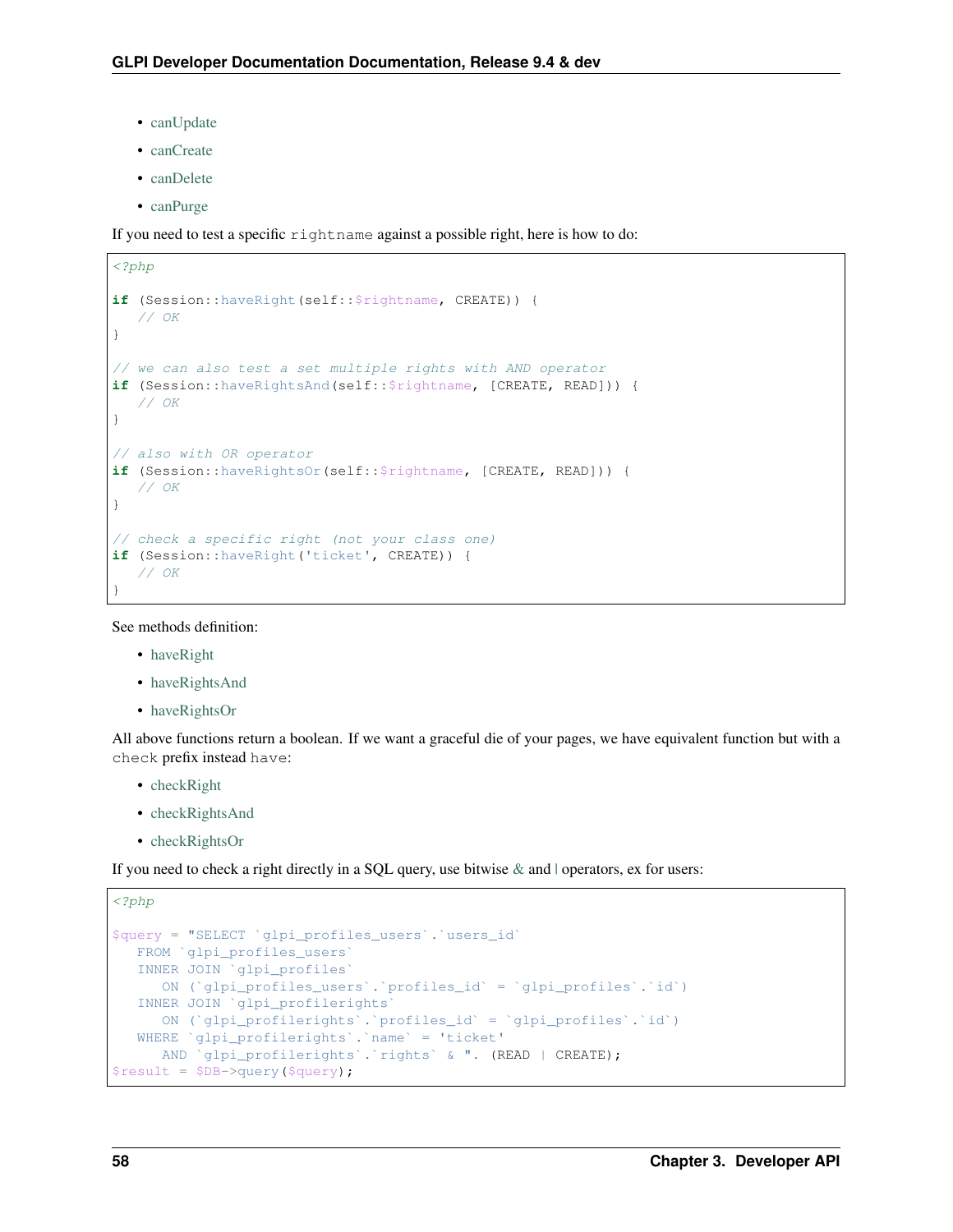In this snippet, the READ  $\parallel$  CREATE do a [bitwise operation](http://php.net/manual/fr/language.operators.bitwise.php) to get the sum of these rights and the  $\&$  SOL operator do a logical comparison with the current value in the DB.

## **3.7.5 CommonDBRelation and CommonDBChild specificities**

These classes permits to manage the relation between items and so have properties to propagate rights from their parents.

```
<?php
abstract class CommonDBChild extends CommonDBConnexity {
   static public $checkParentRights = self::HAVE_SAME_RIGHT_ON_ITEM;
   ...
}
abstract class CommonDBRelation extends CommonDBConnexity {
   static public $checkItem_1_Rights = self::HAVE_SAME_RIGHT_ON_ITEM;
   static public $checkItem_2_Rights = self::HAVE_SAME_RIGHT_ON_ITEM;
   ...
}
```
possible values for these properties are:

- DONT\_CHECK\_ITEM\_RIGHTS: don't check the parent, we always have all rights regardless of parent's rights.
- HAVE\_VIEW\_RIGHT\_ON\_ITEM: we have all rights (CREATE, UPDATE), if we can view the parent.
- HAVE\_SAME\_RIGHT\_ON\_ITEM: we have the same rights as the parent class.



## **3.8 Automatic actions**

## **3.8.1 Goals**

Provide a scheduler for background tasks used by GLPI and its plugins.

### **3.8.2 Implementation overview**

The entry point of automatic actions is the file front/cron.php. On each execution, it executes a limited number of automatic actions.

#### There are two ways to wake up the scheduler :

- when a user browses in GLPI (the internal mode)
- when the operating system's scheduler calls front/cron.php (the external mode)

When GLPI generates an HTML page for a browser, it adds an invisible image generated by front/cron.php. This way, the automatic action runs in a separate process and does not impact the user.

The automatic actions are defined by the [CronTask class.](https://forge.glpi-project.org/apidoc/class-CronTask.html) GLPI defines a lot of them for its own needs. They are created in the installation or upgrade process.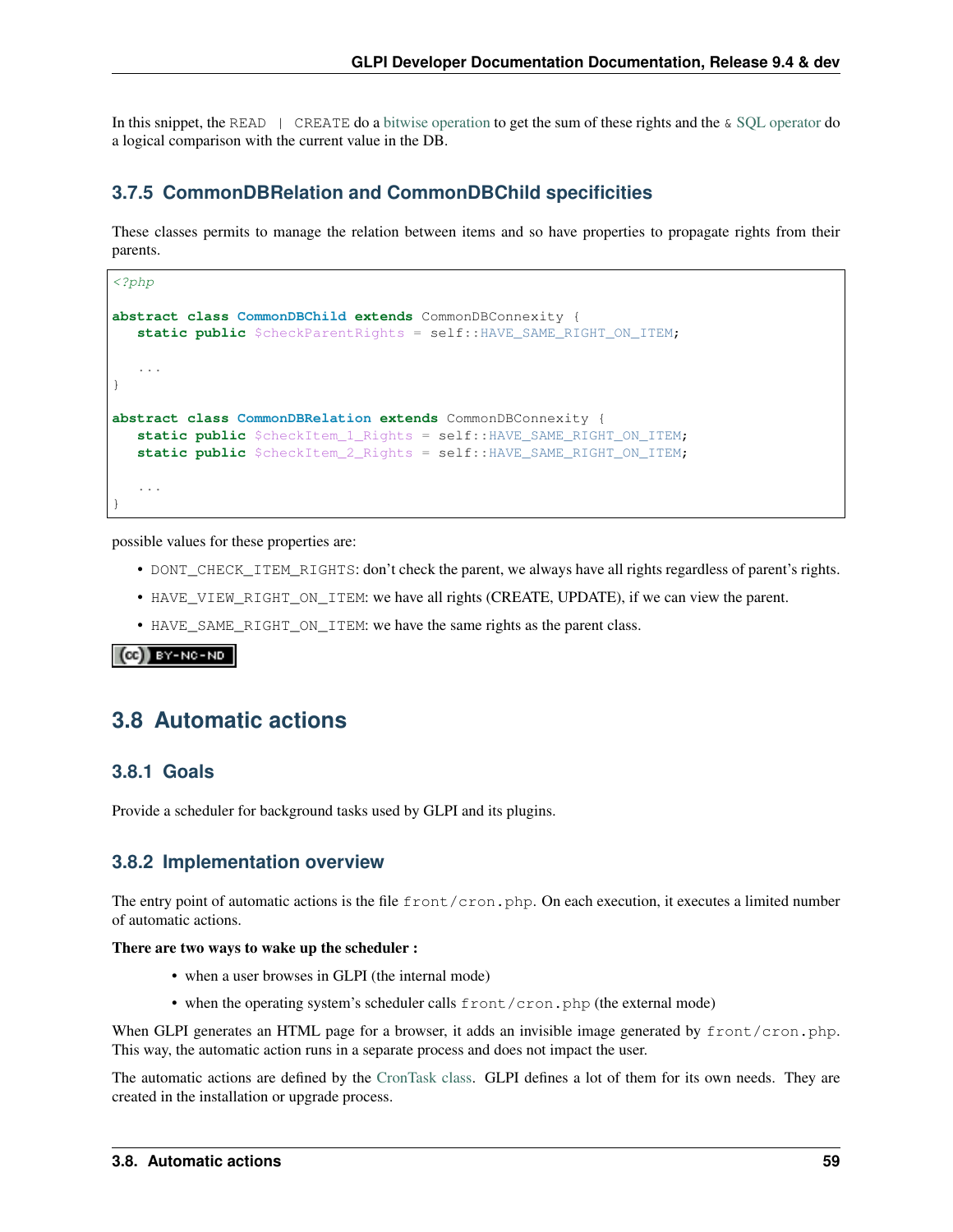## **3.8.3 Implementation**

Automatic actions could be related to an itemtype and the implemention is defined in its class or haven't any itemtype relation and are implemented directly into [CronTask class.](https://forge.glpi-project.org/apidoc/class-CronTask.html)

When GLPI shows a list of automatic actions, it shows a short description for each item. The description is gathered in the static method cronInfo() of the itemtype.

Note: An itemtype may contain several automatic actions.

Example of implementation from the [QueuedNotification class](https://forge.glpi-project.org/apidoc/class-QueuedNotification.html) :

```
<?php
class QueuedNotification extends CommonDBTM {
   // ...
   /*** Give cron information
    *
    * @param $name : automatic action's name
    *
    * @return arrray of information
   **/
   static function cronInfo($name) {
      switch ($name) {
         case 'queuednotification' :
            return array('description' => __('Send mails in queue'),
                         'parameter' \Rightarrow ('Maximum emails to send at once'));
      }
      return [];
   }
   /*** Cron action on notification queue: send notifications in queue
    *
    * @param CommonDBTM $task for log (default NULL)
    *
    * @return integer either 0 or 1
   **/
   static function cronQueuedNotification($task=NULL) {
      global $DB, $CFG_GLPI;
      if (!$CFG_GLPI["notifications_mailing"]) {
         return 0;
      }
      $cron status = 0;
      // Send mail at least 1 minute after adding in queue to be sure that process on
˓→it is finished
      $send time = date("Y-m-d H:i:s", stratotine("+1 minutes"));$mail = new self();
      $pendings = self::getPendings(
         $send_time,
         $task->fields['param']
```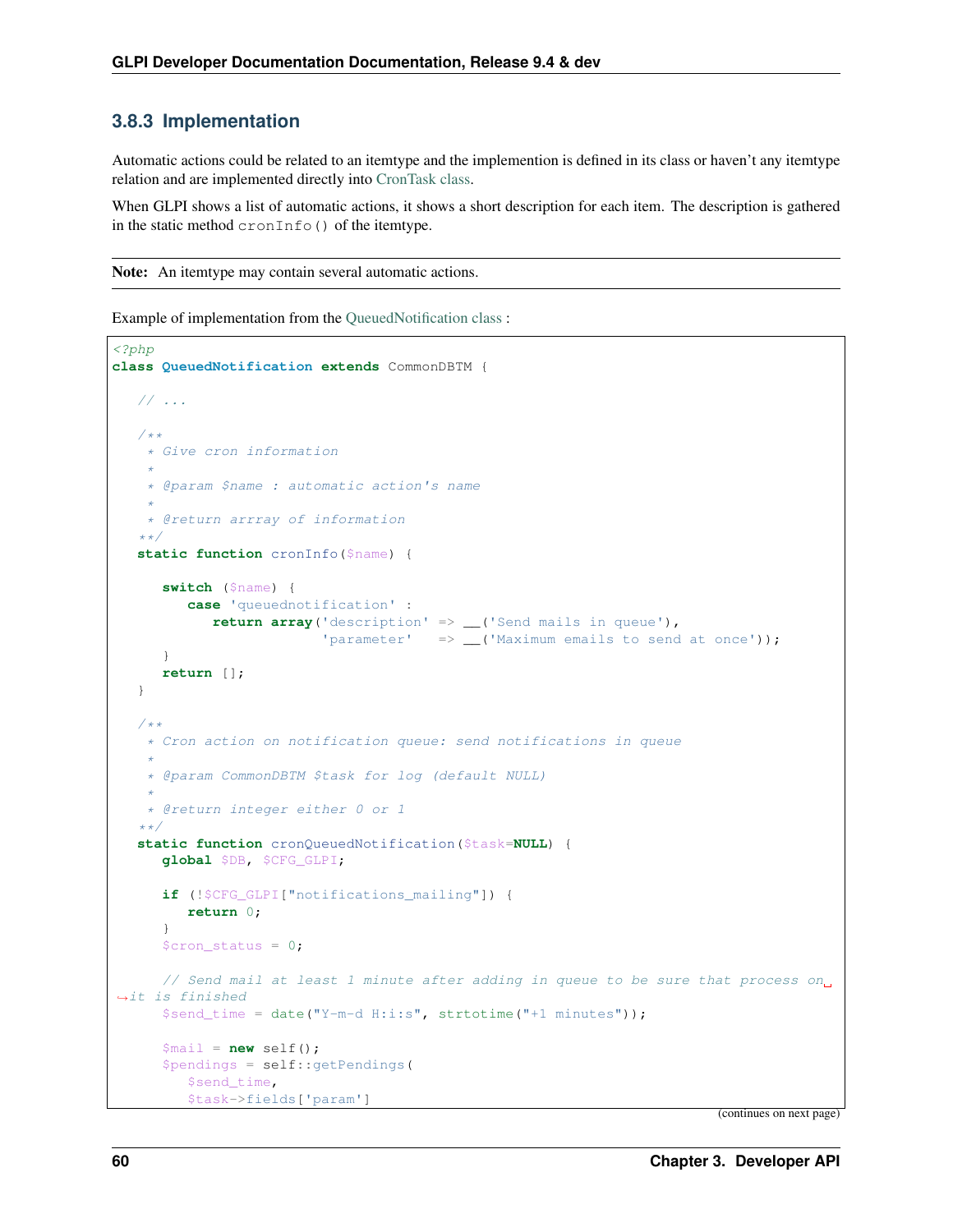```
);
   foreach ($pendings as $mode => $data) {
      $eventclass = 'NotificationEvent' . ucfirst($mode);
      $conf = Notification_NotificationTemplate::getMode($mode);
      if ($conf['from'] != 'core') {
         $eventclass = 'Plugin' . ucfirst($conf['from']) . $eventclass;
      }
      $result = $eventclass::send($data);
      if ($result !== false && count($result)) {
         $cron_status = 1;
         if (!is_null($task)) {
            $task->addVolume($result);
         }
      }
   }
   return $cron_status;
}
// ...
```
If the argument \$task is a [CronTask](https://forge.glpi-project.org/apidoc/class-CronTask.html) object, the method must increment the quantity of actions done. In this example, each notification type reports the wuantity of notification processed and is added to the task's volume.

### **3.8.4 Register an automatic actions**

}

Automatic actions are defined in the empty schema located in install/mysql/. Use the existing sql queries creating rows in the table glpi\_crontasks as template for a new automatic action.

To handle upgrade from a previous version, the new automatic actions must be added in the appropriate update file install/update\_xx\_to\_yy.php.

```
<?php
// Register an automatic action
CronTask::register('QueuedNotification', 'QueuedNotification', MINUTE_TIMESTAMP,
      array(
      ' comment' \Rightarrow '',
      'mode' => CronTask::MODE_EXTERNAL
));
```
The register method takes four arguments:

- itemtype: a string containing an itemtype name containing the automatic action implementation
- name: a string containing the name of the automatic action
- frequency the period of time between two executions in seconds (see  $inc/\text{define}$ , php for convenient constants)
- options an array of options

Note: The name of an automatic action is actually the method's name without the prefix cron. In the example, the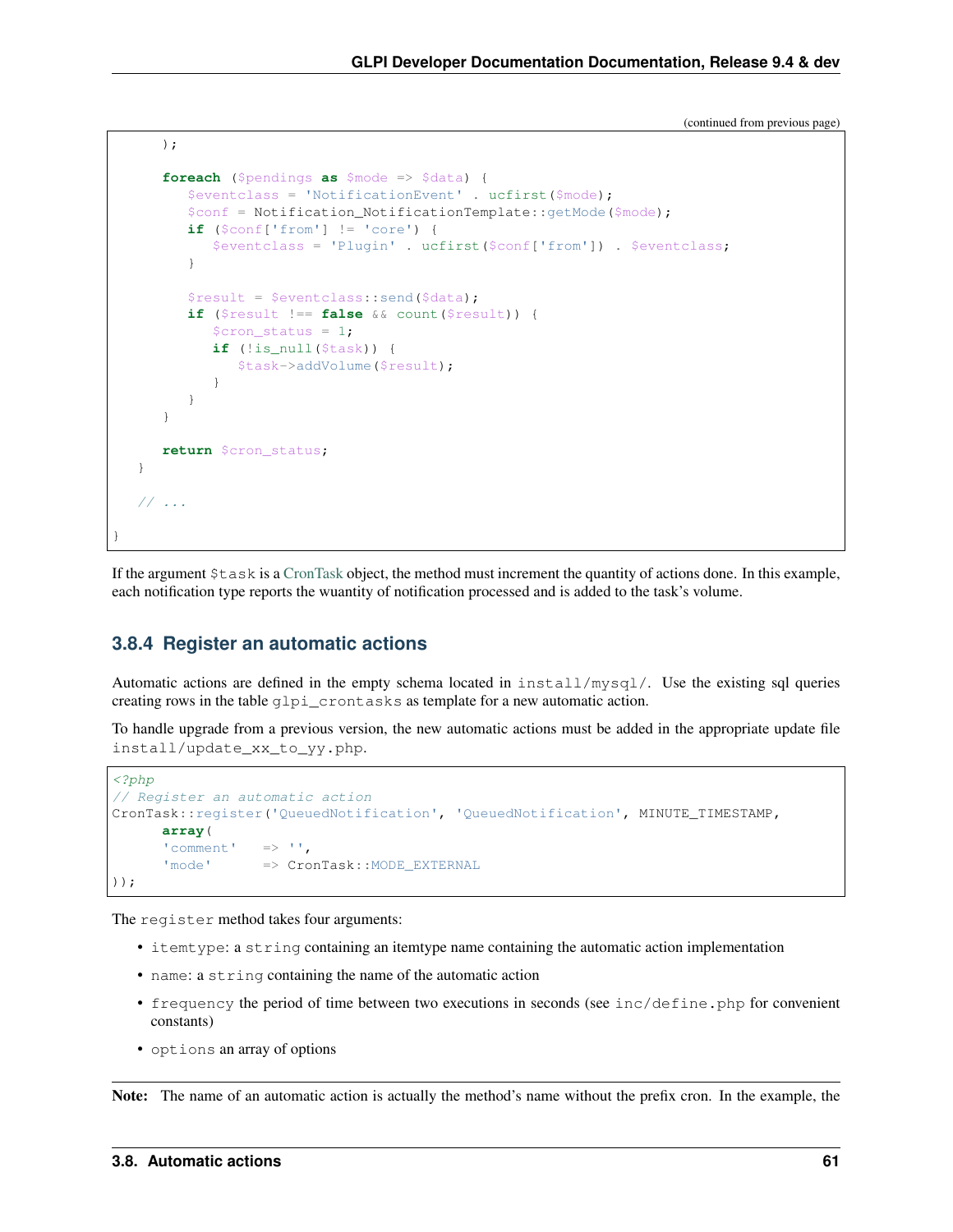method cronQueuedNotification implements the automatic action named QueuedNotification.

### $(G)$  BY-NC-ND

## **3.9 Tools**

Differents tools are available on the tools folder; here is an non exhaustive list of provided features.

## **3.9.1 locale/**

The locale directory contains several scripts used to maintain *[translations](#page-57-0)* along with Transifex services:

- extract\_template.sh is used to extract translated string to the POT file (before sending it to Transifex),
- locale\update\_mo.pl compiles MO files from PO file (after they've been updated from transifex).

## **3.9.2 genapidoc.sh**

Generate GLPI phpdoc using [apigen.](http://www.apigen.org/) apigen command must be available in your path.

Generated documentation will be available in the api directory. Note that you can also look at the [online version.](https://forge.glpi-project.org/apidoc/)

## **3.9.3 convert\_search\_options.php**

Search options have changed in GLPI 9.2 (see [PR #1396\)](https://github.com/glpi-project/glpi/issues/1396). This script is a helper to convert existing search options to new way.

Note: The script output can probably not be used as is; but it would probably help you a lot!

## **3.9.4 make\_release.sh**

Builds GLPI release tarball:

- install and cleanup third party libraries,
- remove files and directories that should not be part of tarball,
- minify CSS an Javascript files,
- $\bullet$  ...

## **3.9.5 modify\_headers.pl**

Update copyright header based on the contents of the HEADER file.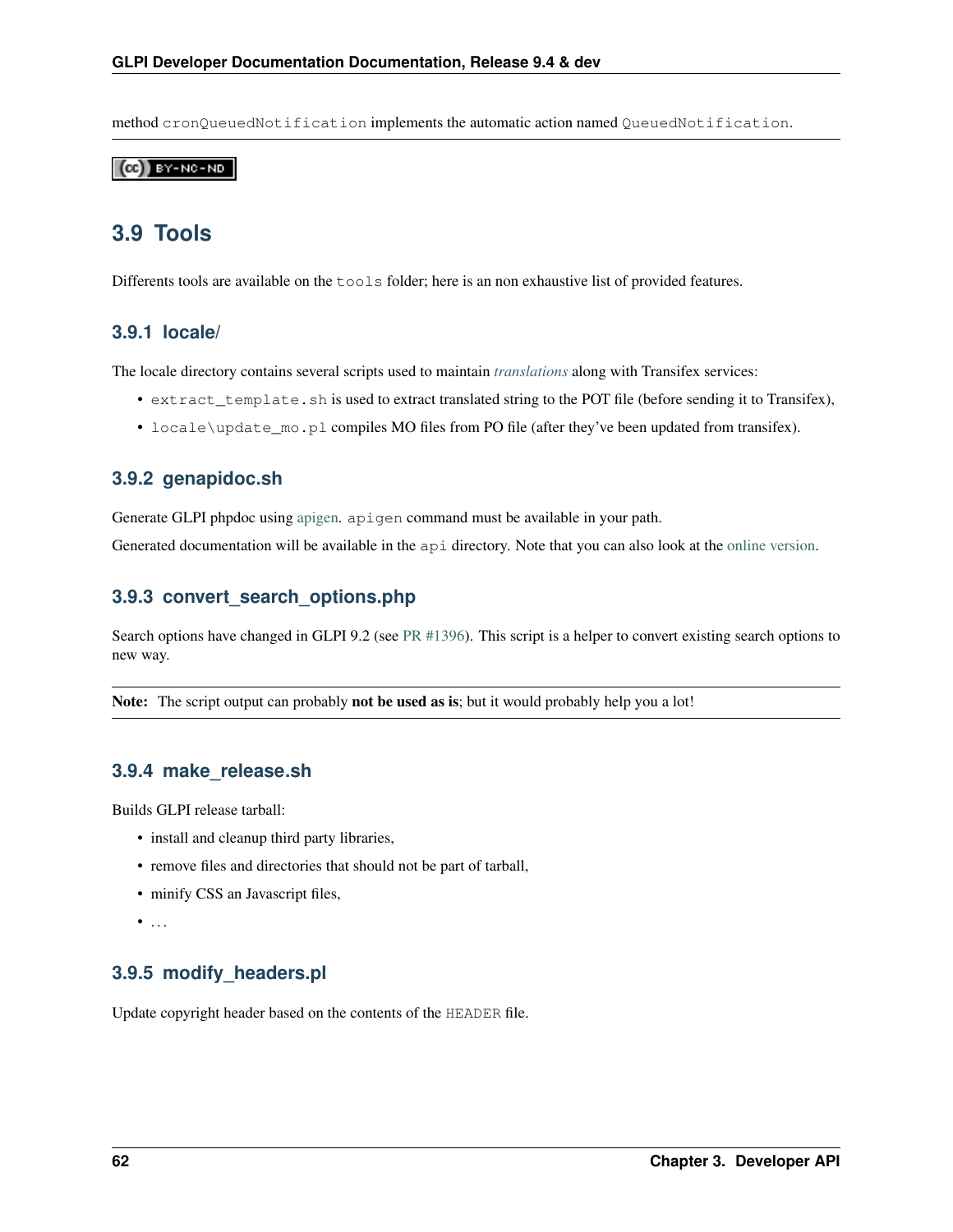## <span id="page-66-0"></span>**3.9.6 getsearchoptions.php**

This script is designed to be called from a browser, or from the command line. It will display existing search options for an item specified with the type argument.

For example, open http://localhost/glpi/tools/getsearchoptions.php?type=Computer, and you will see search options for *Computer* type.

On command line, you can get the exact same result entering:

\$ php tools/getsearchoptions.php --type=Computer

## **3.9.7 generate\_bigdump.php**

This script is designed to generate many data in your GLPI instance. It relies on the generate\_bigdump. function.php file.

## **3.9.8 Not yet documented. . .**

Note: Following scripts are not yet documented... Feel free to open a pull request to add them!

- autoupdatelocales.sh: Probably obsolete
- check dict.pl
- check\_functions.pl
- checkforms.php: Check forms opened / closed
- checkfunction.php: Check for obsolete function usage
- cleanhistory.php: Purge history with some criteria
- diff\_plugin\_locale.php: Probably obsolete
- find twin in dict.sh: Check duplicates key in language template
- findtableswithoutclass.php
- fix\_utf8\_bomfiles.sh
- fk\_generate.php
- genphpcov.sh
- glpiuser.php
- ldap-glpi.ldif: An LDAP export
- ldap-schema.txt: An LDAP export
- ldapsync.php
- notincludedlanguages.php: Get all po files not used in GLPI
- test\_langfiles.php
- testmail.php
- testunit.php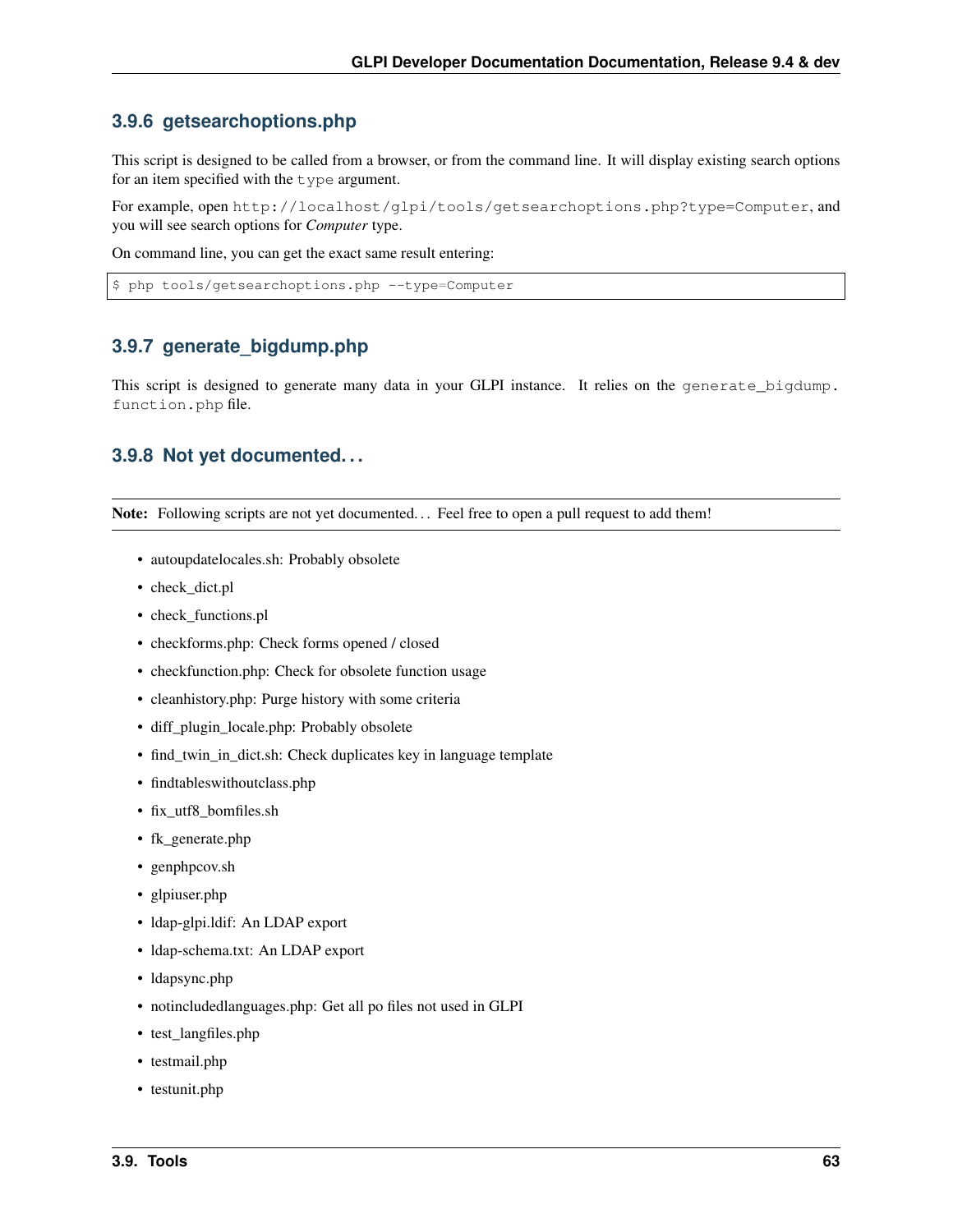• update registered ids.php: Purge history with some criteria

## **3.9.9 Out of date**

Warning: Those tools are outdated, and kept for reference, or need some work to be working again. Use them at your own risks, or do not use them at all :)

#### **phpunit/**

This directory contains a set of unit tests that have not really been integrated in the project. Since, some unit tests have been rewritten, but not everything has been ported :/

### **php.vim**

A vimfile for autocompletion and highlithing in VIM. This one is very outaded; it should be replaced with a most recent version, or being removed.

#### **CC** BY-NC-ND

## **3.10 Extra**

The extra config/local\_define.php file will be loaded if present. It permit you to change some GLPI framework configurations.

## **3.10.1 Change loging level**

Logging level is declared with the GLPI\_LOG\_LVL constant; and rely on [available Monolog levels.](https://github.com/Seldaek/monolog/blob/master/doc/01-usage.md#log-levels) The default log level will change if debug mode is enabled on GUI or not. To change logging level to ERROR, add the following to your local\_define.php file:

```
<?php
define('GLPI_LOG_LVL', \Monolog\Logger::ERROR);
```
Note: Once you've declared a logging level, it will **always be used**. It will no longer take care of the debug mode.

## **3.10.2 Override mailing recipient**

In some cases, during development, you may want to test notifications that can be sent. Problem is you will have to make sure you are not going to sent fake email to your real users if you rely on a production database copy for example.

You can define a unique email recipient for all emails that will be sent from GLPI. Original recipient address will be added as part of the message (for you to know who was originally targetted). To get all sent emails delivered on the *you@host.org* email addresse, use the GLPI FORCE MAIL in the local define.php file: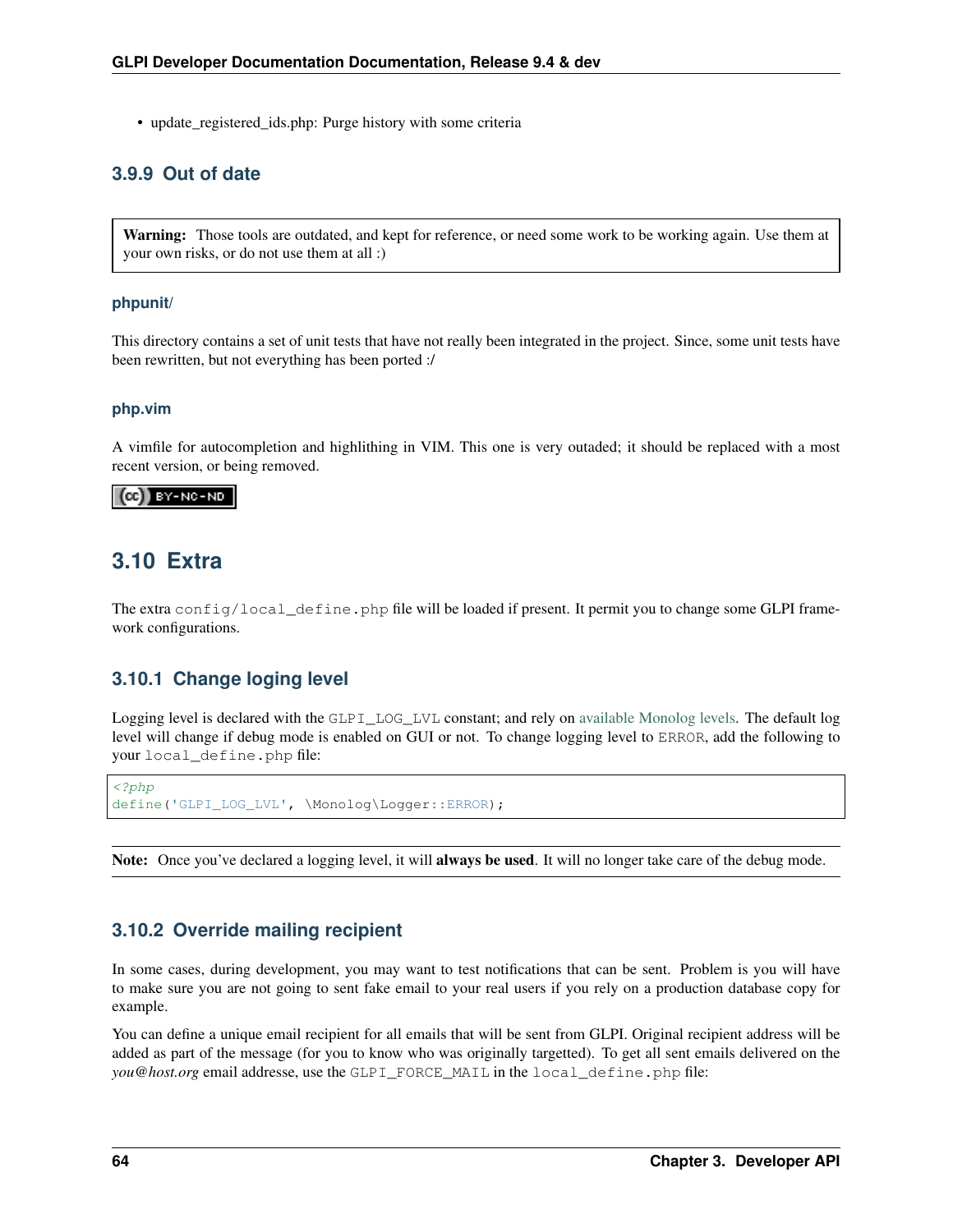```
<?php
define('GLPI_FORCE_MAIL', 'you@host.org');
```
## **3.10.3 Disabling CSRF checks**

Warning: Use it with cautions!

While disabling CSRF checks may be really interesting during debugging, keep in mind that enabling it again (which is the default) may cause issues you cannot see before.

CSRF checks will prevent for example a same form to be sent twice. While this is the expected behavior for the application, this may be a pain during development or debugging. You can therefore use the GLPI\_USE\_CSRF\_CHECK constant in the local\_define.php file:

```
<?php
define('GLPI_USE_CSRF_CHECK', 0);
```
 $(c)$  BY-NC-ND

 $(cc)$  BY-NC-ND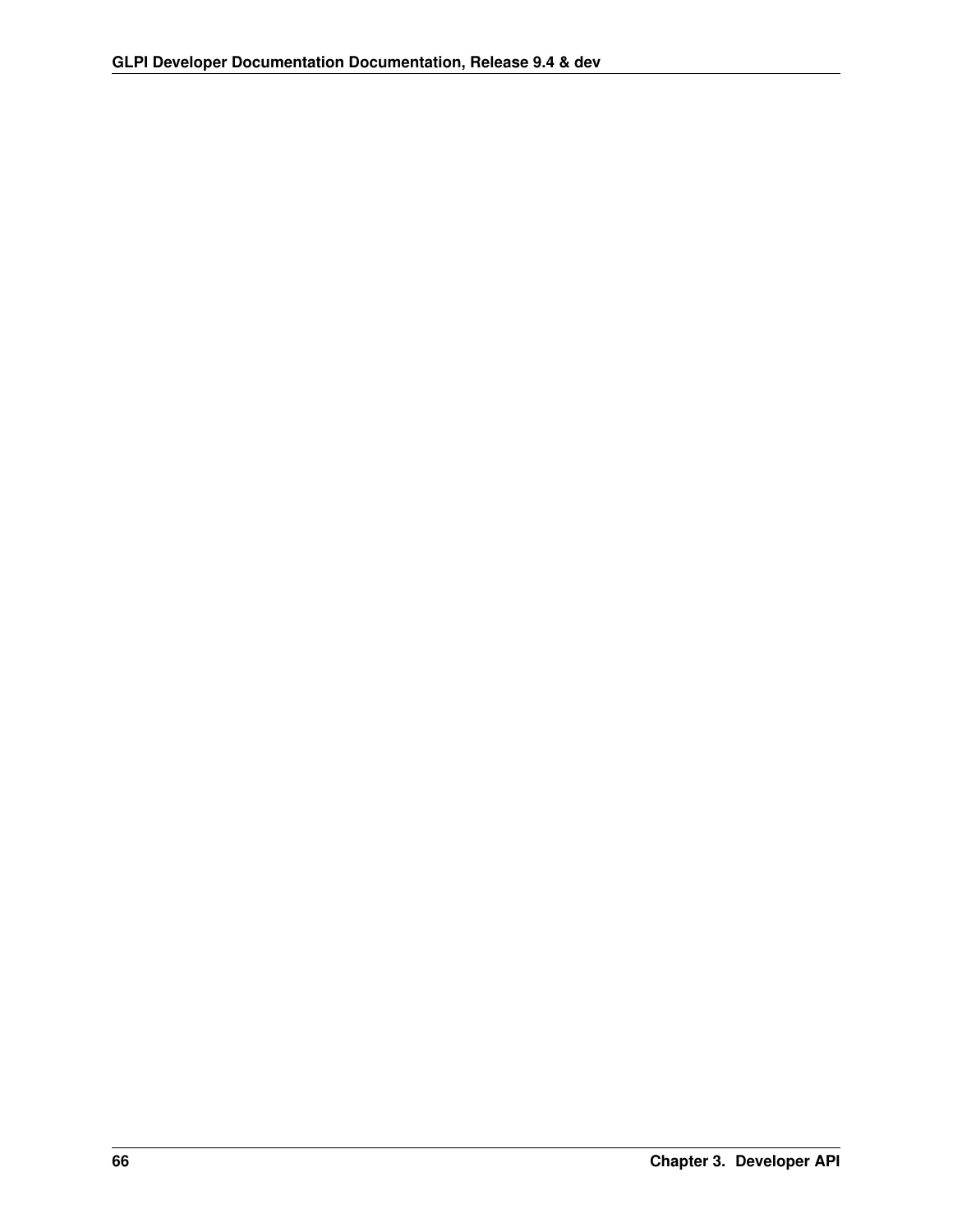# CHAPTER 4

## **Checklists**

Some really usefull checklists, for development, releases, and so on!

## **4.1 Review process**

Here is the process you must follow when you are reviewing a PR.

- 1. Make sure the destination branch is the correct one:
- *master* for new features,
- *xx/bugfixes* for bug fixes
- 2. Check if unit tests are not failing,
- 3. Check if coding standards checks are not failing,
- 4. Review the code itself. It must follow *[GLPI's coding standards](#page-14-0)*,
- 5. Using the Github review process, approve, request changes or just comment the PR,
- If some new methods are added, or if the request made important changes in the code, you should ask the developer to write some more unit tests
- 6. A PR can be merged if two developers approved it, or if one developer approved it more than one day ago,
- 7. A bugfix PR that has been merged into the *xx/bugfixes* branch must be reported on the *master* branch. If the *master* already contains many changes, you may have to change some code before doing this. If changes are consequent, maybe should you open a new PR against the *master* branch for it,
- 8. Say thanks to the contributor :-)

## **CC** BY-NC-ND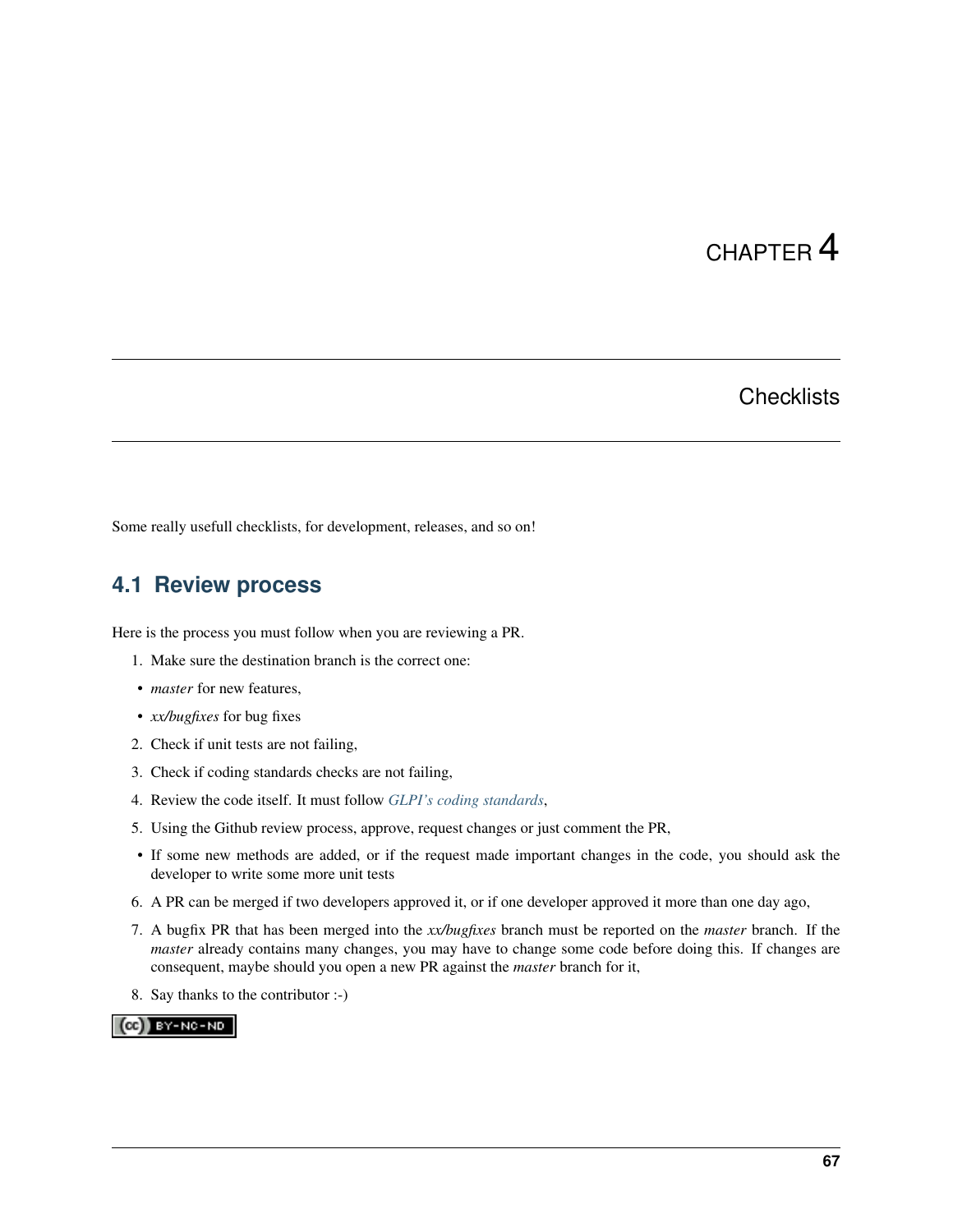## **4.2 Prepare next major release**

Once a major release has been finished, it's time to think about the next one!

You'll have to remember a few steps in order to get that working well:

- bump version in config/define.php
- create SQL empty script (copying last one) in install/mysql/glpi-{version}-empty.sql
- change empty SQL file calls in inc/toolbox.class.php (look for the \$DB->runFile call)
- create a PHP migration script copying provided template install/update\_xx\_xy.tpl.php
	- change its main comment to reflect reality
	- change method name
	- change version in displayTitle and setVersion calls
- add the new case in install/update.php and tools/cliupdate.php; that will include your new PHP migration script and then call the function defined in it
- change the include and the function called in the --force option part of the tools/cliupdate.php script

That's all, folks!

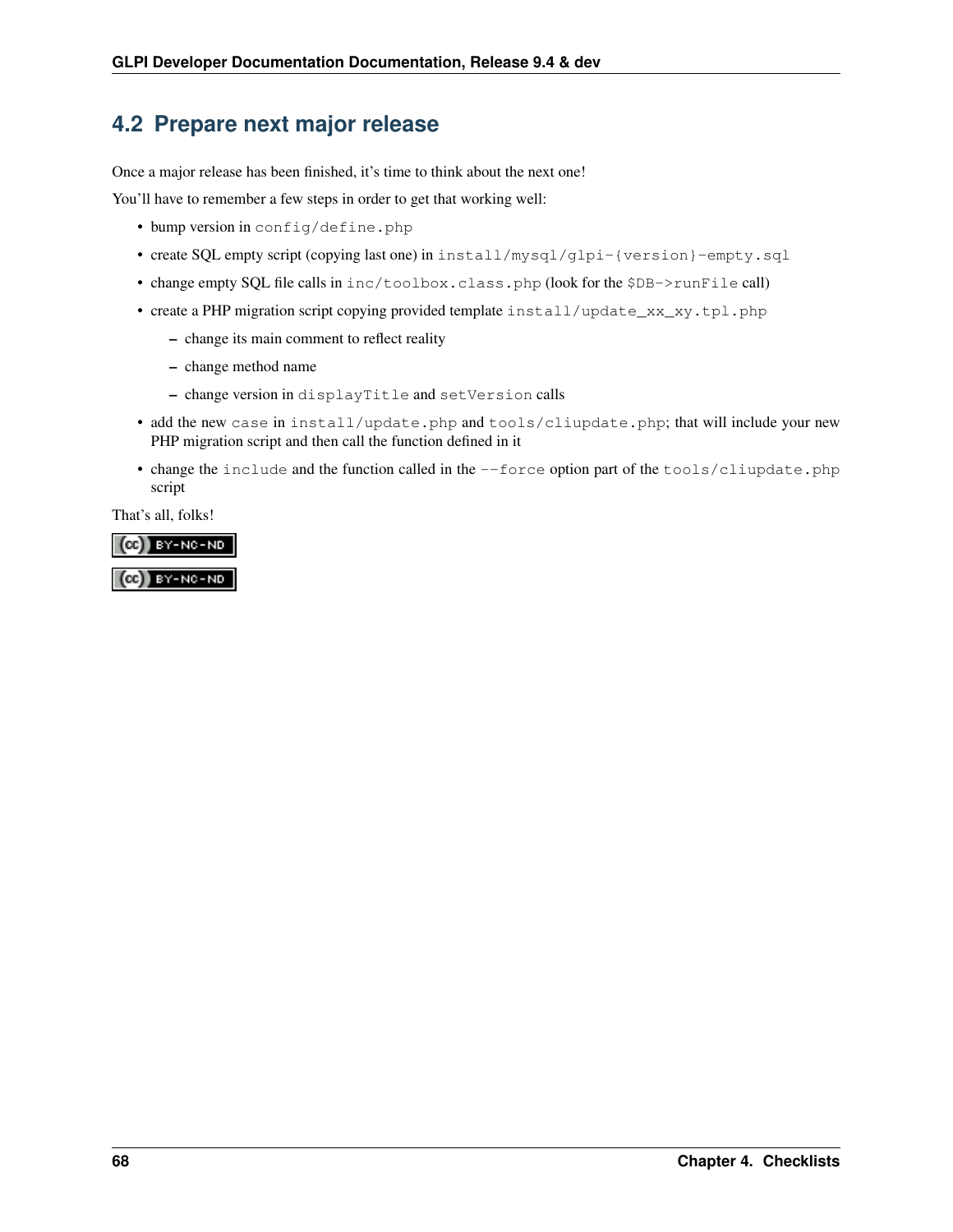# CHAPTER 5

# Plugins

GLPI provides facilities to develop plugins, and there are many [plugins that have been already published.](http://plugins.glpi-project.org)

Note: Plugins are designed to add features to GLPI core.

This is a sub-directory in the plugins of GLPI; that would contains all related files.

Generally speaking, there is really a few things you have to do in order to get a plugin working; many considerations are up to you. Anyways, this guide will provide you some guidelines to get a plugins repository as consistent as possible :)

If you want to see more advanced examples of what it is possible to do with plugins, you can take a look at the [example](http://github.com/pluginsGLPI/example/) [plugin source code.](http://github.com/pluginsGLPI/example/)

# **5.1 Guidelines**

# **5.1.1 Directories structure**

Real structure will depend of what your plugin propose. See *[requirements](#page-74-0)* to find out what is needed. You may also want to *[take a look at GLPI File Hierarchy Standard](#page-7-0)*.

Warning: The main directory name of your plugin may contain only alphanumeric characters (no - or  $\_\,$  or accentued characters or else).

The plugin directory structure should look like the following:

• *MyPlugin* – *front* \* *. . .*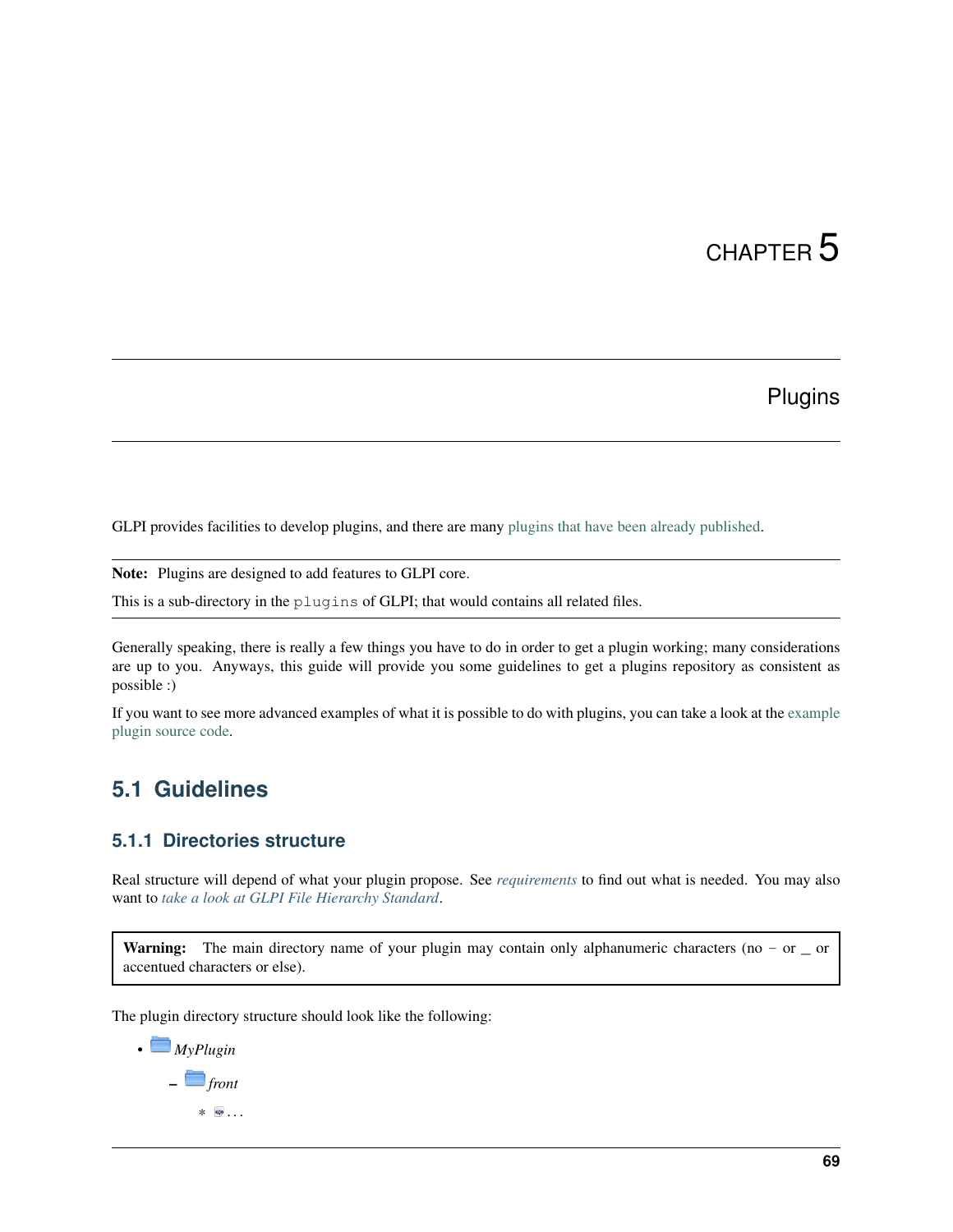

- *. . .*
- *front* will host all PHP files directly used to display something to the user,
- *inc* will host all classes,
- if you internationalize your plugin, localization files will be found under the *locale* directory,
- if you need any scripting tool (like something to extract or update your translatable strings), you can put them in the *tools* directory
- a *README.md* file describing the plugin features, how to install it, and so on,
- a *LICENSE* file contaiing the license,
- *MyPlugin.xml* and *MyPlugin.png* can be used to reference your plugin on the [plugins directory website,](http://plugins.glpi-project.org)
- the required *setup.php* and *hook.php* files.

#### **Where to write files?**

Warning: Plugins my never ask user to give them write access on their own directory!

The GLPI installation already ask for administrator to get write access on its files directory; just use GLPI\_PLUGIN\_DOC\_DIR/{plugin\_name} (that would resolve to glpi\_dir/files/\_plugins/ {plugin\_name} in default basic installations).

Make sure to create the plugin directory at install time, and to remove it on uninstall.

# **5.1.2 Versionning**

We recommand you to use [semantic versionning](http://semver.org/) for you plugins. You may find existing plugins that have adopted another logic; some have reasons, others don't... Well, it is up to you finally  $\cdot$ -)

Whatever the versionning logic you adopt, you'll have to be consistent, it is not easy to change it without breaking things, once you've released something.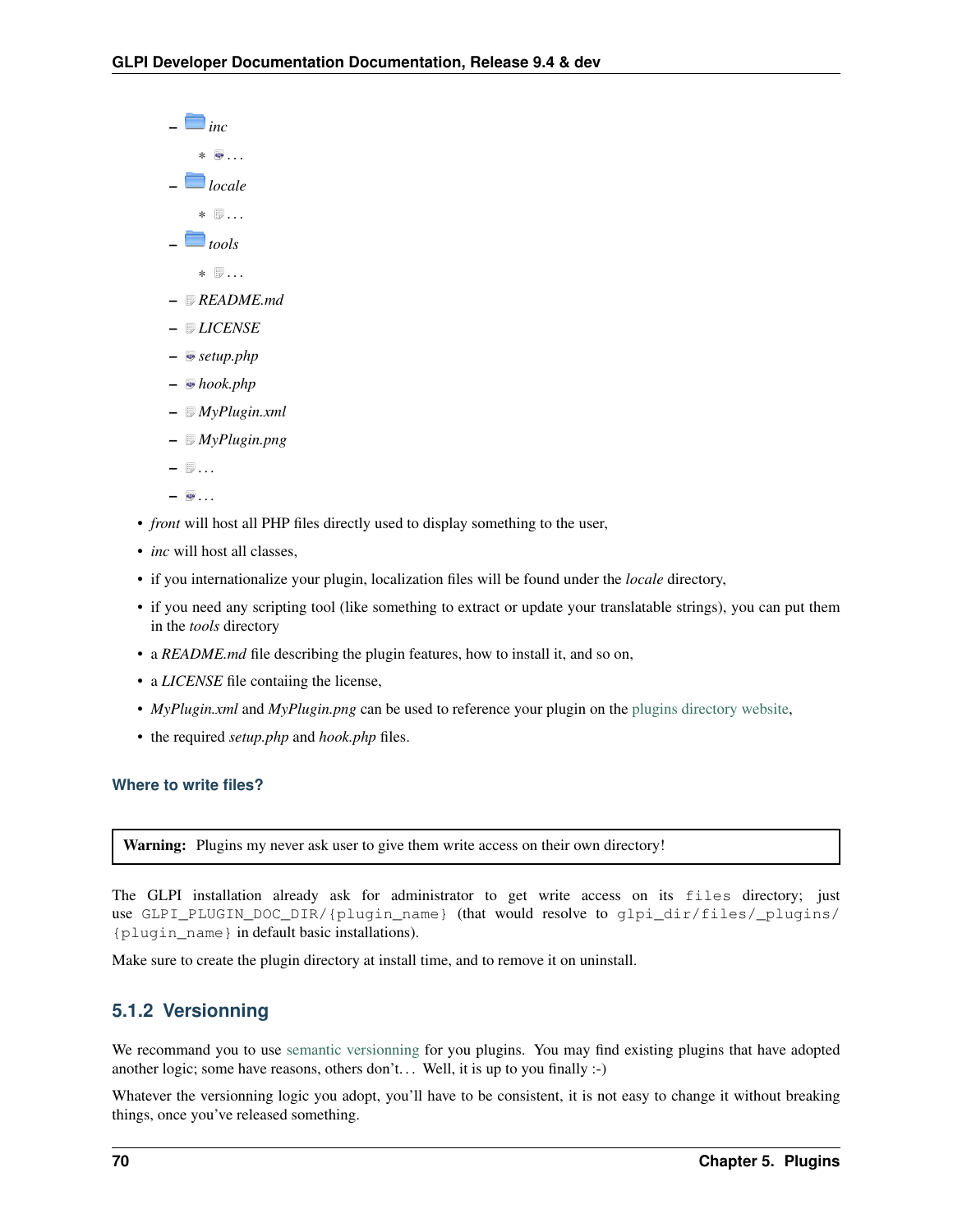# **5.1.3 ChangeLog**

Many projects make releases without providing any changlog file. It is not simple for any end user (whether a developer or not) to read a repository log or a list of tickets to know what have changed between two releases.

Keep in mind it could help users to know what have been changed. To achieve this, take a look at [Keep an ChangeLog,](http://keepachangelog.com/) it will exaplin you some basics and give you guidelines to maintain sug a thing.

## **5.1.4 Third party libraries**

Just like GLPI, you should use the *[composer tool to manage third party libraries](#page-10-0)* for your plugin.

#### $(G<sub>c</sub>)$  BY-NC-ND

# <span id="page-74-0"></span>**5.2 Requirements**

- plugin will be installed by creating a directory in the plugins directory of the GLPI instance,
- plugin directory name should never change,
- each plugin must at least provides *[setup.php](#page-74-1)* and *[hook.php](#page-78-0)* files,
- if your plugin requires a newer PHP version than GLPI one, or extensions that are not mandatory in core; it is up to you to check that in the install process.

# <span id="page-74-1"></span>**5.2.1 setup.php**

The plugin's *setup.php* file will be automatically loaded from GLPI's core in order to get its version, to check prerequisites, etc.

This is a good practice, thus not mandatory, to define a constant name *{PLUGINNAME}\_VERSION* in this file.

This is a minimalist example, for a plugin named *myexample* (functions names will contain plugin name):

```
<?php
define('MYEXAMPLE_VERSION', '1.2.10');
/**
 * Init the hooks of the plugins - Needed
 *
 * @return void
 */
function plugin_init_myexample() {
  global $PLUGIN_HOOKS;
   //required!
   $PLUGIN_HOOKS['csrf_compliant']['myexample'] = true;
   //some code here, like call to Plugin::registerClass(), populating PLUGIN_HOOKS,
˓→.
}
/**
 * Get the name and the version of the plugin - Needed
```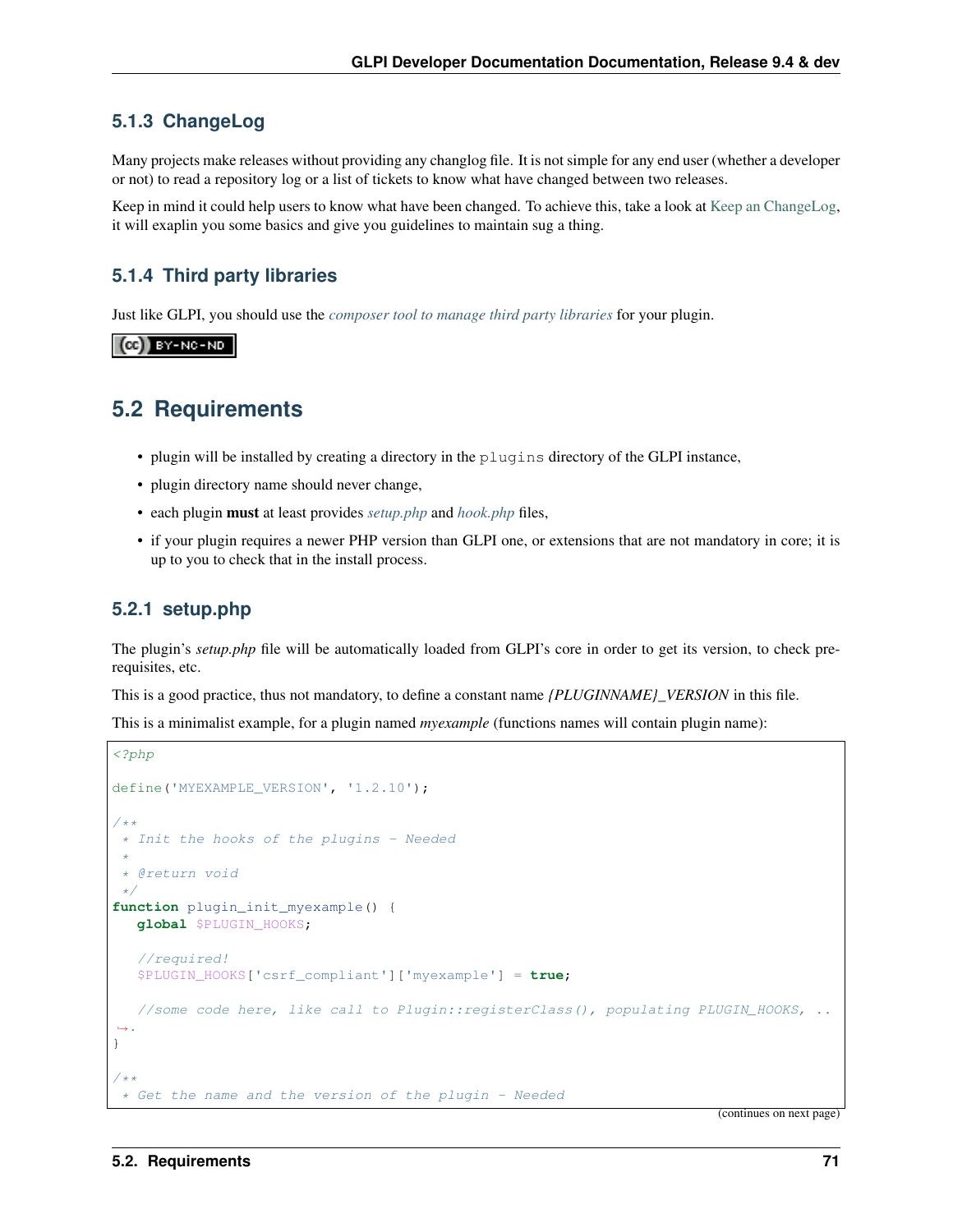```
*
 * @return array
\star /
function plugin_version_myexample() {
  return [
     'name' => 'Plugin name that will be displayed',
      'version' => MYEXAMPLE_VERSION,
     'author' => 'John Doe and <a href="http://foobar.com">Foo Bar</a>',
      'license' => 'GLPv3',
      'homepage' => 'http://perdu.com',
      'requirements' => [
        'glpi' => [
           'min' => '9.1'
        ]
     ]
  ];
}
/**
* Optional : check prerequisites before install : may print errors or add to message,
˓→after redirect
 *
* @return boolean
*/
function plugin_myexample_check_prerequisites() {
  //do what the checks you want
  return true;
}
/**
* Check configuration process for plugin : need to return true if succeeded
 * Can display a message only if failure and $verbose is true
 *
 * @param boolean $verbose Enable verbosity. Default to false
 *
 * @return boolean
 */
function plugin_myexample_check_config($verbose = false) {
  if (true) { // Your configuration check
     return true;
   }
  if ($verbose) {
     echo "Installed, but not configured";
   }
  return false;
}
/**
 * Optional: defines plugin options.
 *
 * @return array
\star/function plugin_myexample_options() {
  return [
     Plugin::OPTION_AUTOINSTALL_DISABLED => true,
   ];
```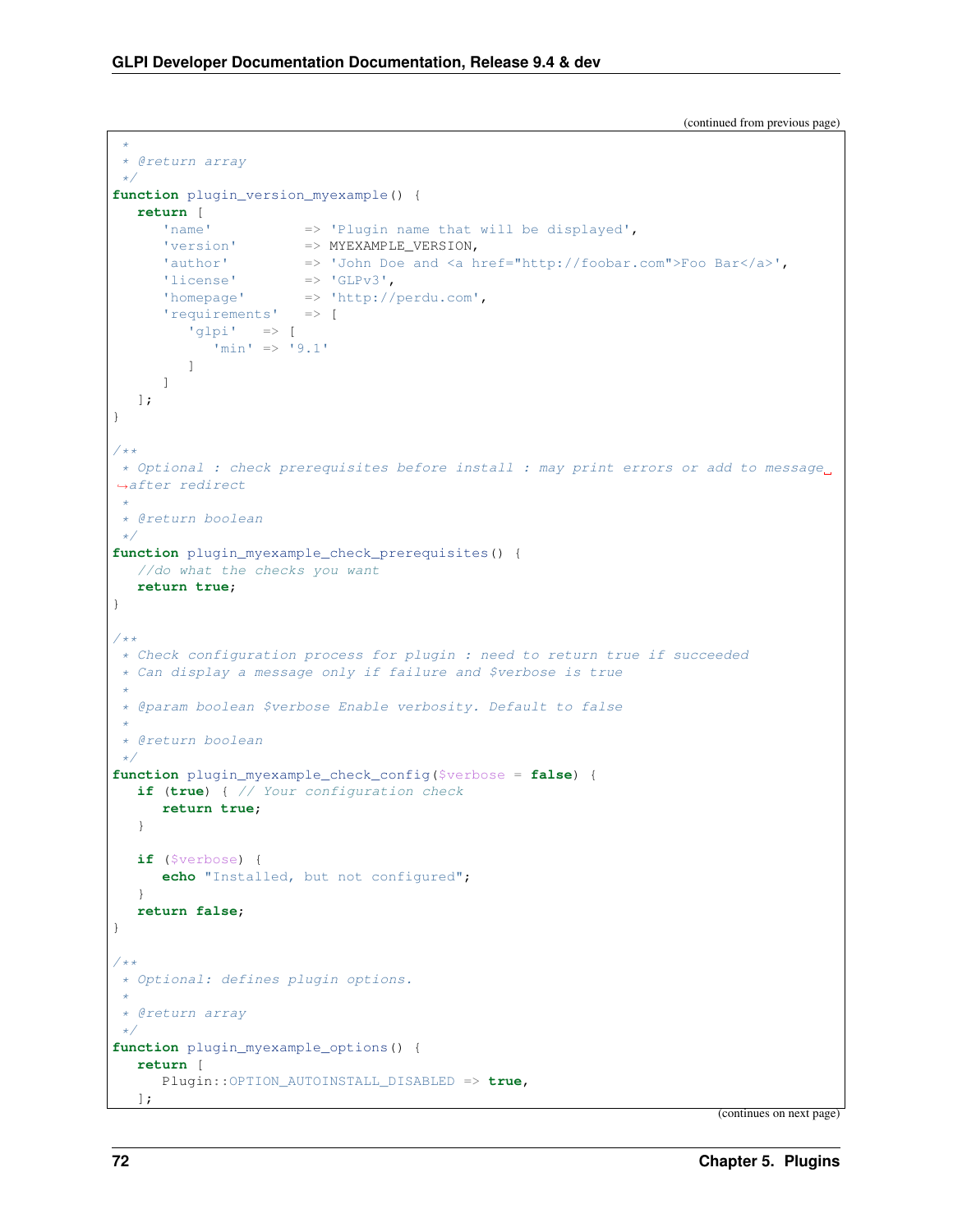Plugin informations provided in plugin\_version\_myexample method will be displayed in the GLPI plugins user interface.

#### **Requirements checking**

}

Since GLPI 9.2; it is possible to provide some requirement informations along with the informations array. Those informations are not mandatory, but we encourage you to migrate :)

**Warning:** Even if this has been deprecated for a wile, many plugins continue to provide a minGlpiVersion entry in the informations array. If this value is set; it will be automatically used as minimal GLPI version.

In order to set your requirements, add a requirements entry in the plugin\_version\_myexample informations array. Let's say your plugin is compatible with a version of GLPI comprised between 0.90 and 9.2; with a minimal version of PHP set to 7.0. The method would look like:

```
<?php
function plugin_version_myexample() {
  return [
     'name' => 'Plugin name that will be displayed',
     'version' => MYEXAMPLE_VERSION,
     'author' => 'John Doe and <a href="http://foobar.com">Foo Bar</a>',
     'license' => 'GLPv3',
     'homepage' => 'http://perdu.com',
      'requirements' => [
        'qlpi' => [
           'min' \implies '0.90',\text{max}' => '9.2'
        ],
        'php' => ['min' => '7.0'
        ]
     ]
  ];
}
```
requirements array may take the following values:

• glpi

- min: minimal GLPI version required,
- max: maximal supported GLPI version,
- dev: whether the plugin is supported on development versions (*9.2-dev* for example),
- params: an array of GLPI parameters names that must be set (not empty, not null, not false),
- plugins: an array of plugins name your plugin depends on (must be installed and active).

• php

- min: minimal PHP version required,
- max: maximal PHP version supported (discouraged),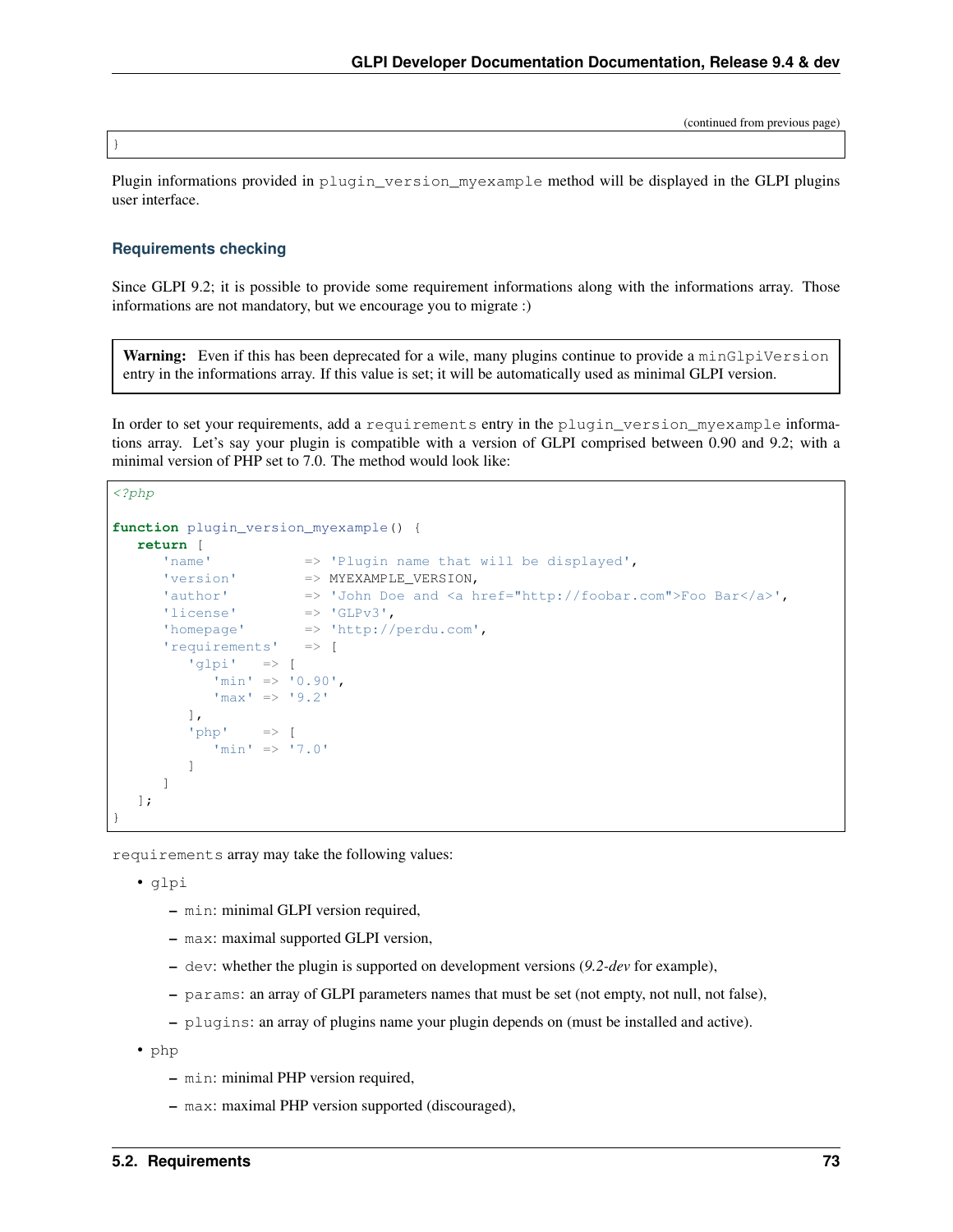- $-$  params: an array of parameters name that must be set (retrieved from ini  $q$ et()),
- exts: array of used extensions (see below).

PHP extensions checks rely on core capabilities. You have to provide a multi dimensionnal array with extension name as key. For each of those entries; you can define if the extension is required or not, and optionnally a class or a function to check.

The following example is from the core:

```
<?php
$extensions = [
   'mysqli' => [
      'required' => true
   ],
   'fileinfo' => [
      'required' => true,
      'class' => 'finfo'
   \frac{1}{2},
   'json' => [
      'required' => true,
      'function' => 'json_encode'
   \frac{1}{2},
   ' imap' \Rightarrow [
      'required' => false
   ]
];
```
- the mysqli extension is mandatory; extension loaded () function will be used for check;
- the fileinfo extension is mandatory; class\_exists() function will be used for check;
- the json extension is madatory; function\_exists() function will be used for check;
- the imap extension is not mandatory.

Note: Optionnal extensions are not yet handled in the checks function; but will probably be in the future. You can add them to the configuration right now :)

Without using automatic requirements; it's up to you to check with something like the following in the plugin\_myexample\_check\_prerequisites:

Warning: Automatic requirements and manual checks are not exclusive. Both will be played! If you want to use automatic requirements with GLPI >= 9.2 and still provide manual checks for older versions; be careful not to indicate different versions.

```
<?php
  // Version check
  if (version_compare(GLPI_VERSION, '9.1', 'lt') || version_compare(GLPI_VERSION, '9.
\rightarrow2', 'ge')) {
     if (method_exists('Plugin', 'messageIncompatible')) {
        //since GLPI 9.2
        Plugin::messageIncompatible('core', 9.1, 9.2);
      } else {
         echo "This plugin requires GLPI >= 9.1 and < 9.2";
      }
```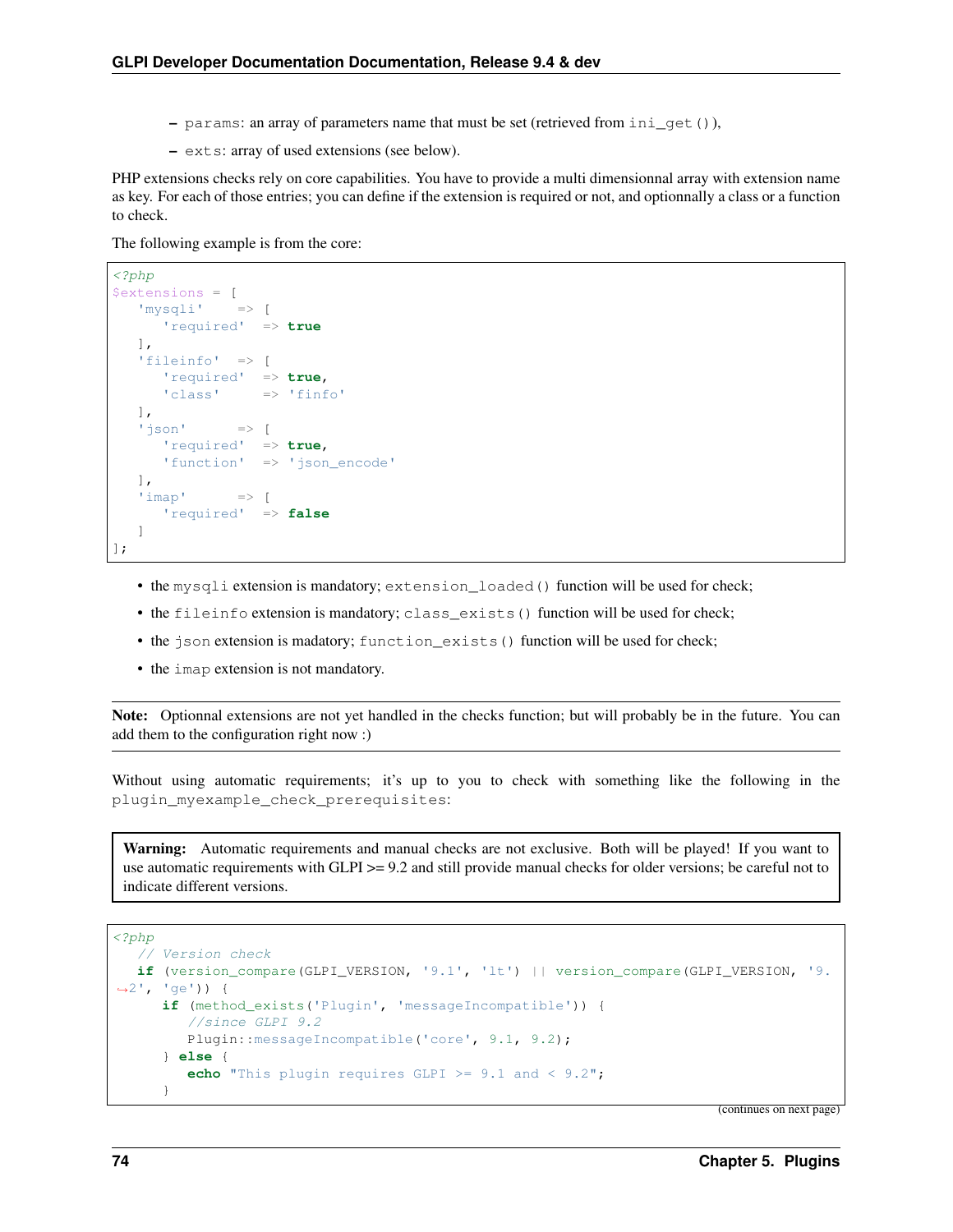```
return false;
}
```
Note: Since GLPI 9.2, you can rely on Plugin: : messageIncompatible() to display internationalized messages when GLPI or PHP versions are not met.

On the same model, you can use Plugin: : messageMissingRequirement () to display internationalized message if any extension, plugin or GLPI parameter is missing.

#### **Plugin options**

Since GLPI 10.0, it is possible to define some plugin options.

**autoinstall\_disabled** New in version 10.0.0.

Disable automatic call of plugin install hook function. For instance, when the plugin will be downloaded from GLPI marketplace, *plugin\_myexample\_install* will not be executed automatically. Administrator will have to use the "Install" or "Update" button to trigger this hook.

#### <span id="page-78-0"></span>**5.2.2 hook.php**

This file will contains hooks that GLPI may call under some user actions. Refer to core documentation to know more about available hooks.

For instance, a plugin need both an install and an uninstall hook calls. Here is the minimal file:

```
<?php
/**
* Install hook
 *
 * @return boolean
\star/function plugin_myexample_install() {
  //do some stuff like instanciating databases, default values, ...
   return true;
}
/**
 * Uninstall hook
 *
 * @return boolean
 */
function plugin_myexample_uninstall() {
   //to some stuff, like removing tables, generated files, ...
   return true;
}
```
# **5.2.3 Coding standards**

You must respect GLPI's *[global coding standards](#page-14-0)*.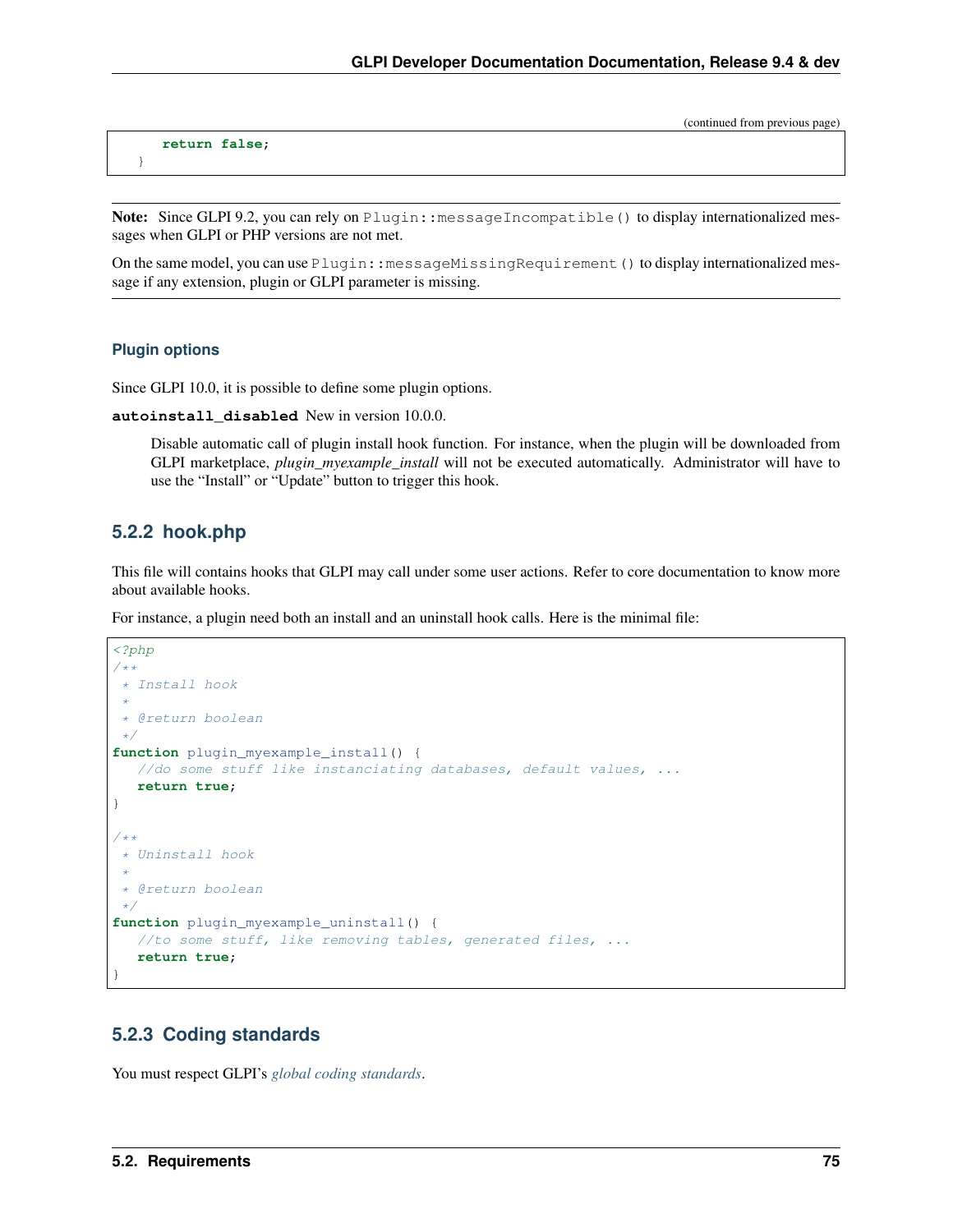In order to check for coding standards compliance, you can add the *glpi-project/coding-standard* to your composer file, using:

\$ composer require --dev glpi-project/coding-standard

This will install the latest version of the coding-standard used in GLPI core. If you want to use an loder version of the checks (for example if you have a huge amount of work to fix!), you can specify a version in the above command like glpi-project/coding-standard:0.5. Refer to the [coding-standard project changelog](https://github.com/glpi-project/coding-standard/blob/master/CHANGELOG.md) to know more ;)

You can then for example add a line in your .travis.yml file to automate checking:

```
script:
 - vendor/bin/phpcs -p --ignore=vendor --standard=vendor/glpi-project/coding-
˓→standard/GlpiStandard/ .
```
Note: Coding standards and theirs checks are enabled per default using the [empty plugin facilities](http://glpi-plugins.readthedocs.io/en/latest/empty/)

#### $(G)$  BY-NC-ND

# **5.3 Database**

Warning: A plugin should never change core's database! It just add its own tables to manage its own data.

Of course, plugins rely on *[GLPI database model](#page-24-0)* and must therefore respect *[database naming conventions](#page-25-0)*.

Creating, updating or removing tables is done by the plugin, at installation, update or uninstallation; functions added in the hook.php file will be used for that; and you will rely on the [Migration class](https://forge.glpi-project.org/apidoc/class-Migration.html) provided from GLPI core. Please refer to this documentation do know more about various *Migration* possibilities.

### **5.3.1 Creating and updating tables**

Creating and updating tables must be done in the plugin installation process. You will add the required code to the plugin\_{myplugin}\_install. As the same function is used for both installation and update, you'll have to make tests to know what to do.

For example, we will create a basic table to store some configuration for our plugin:

```
<?php
/**
 * Install hook
 *
 * @return boolean
 */
function plugin_myexample_install() {
   global $DB;
   //instanciate migration with version
   $migration = new Migration(100);
   //Create table only if it does not exists yet!
```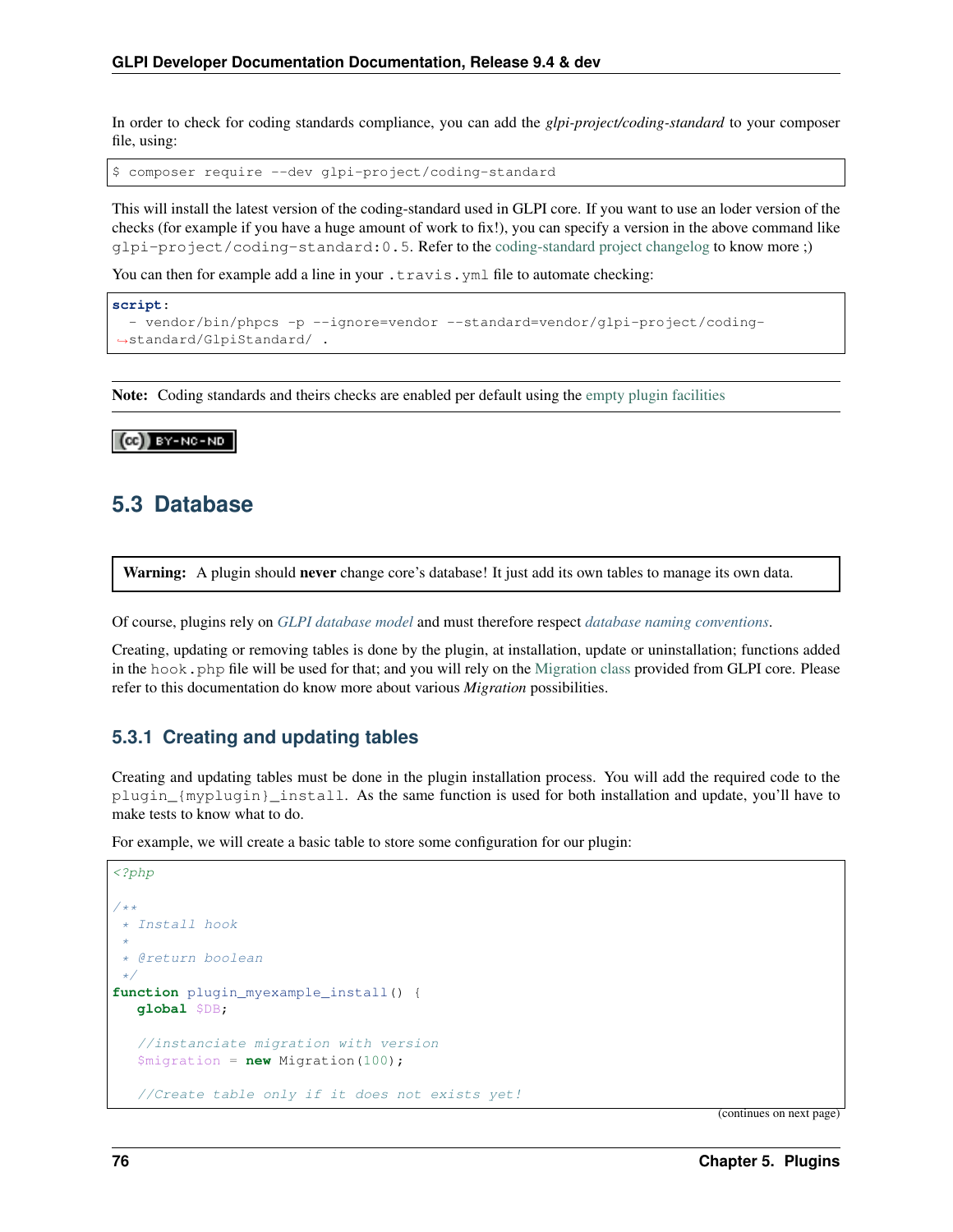```
if (!$DB->tableExists('glpi_plugin_myexample_configs')) {
   //table creation query
   $query = "CREATE TABLE `glpi_plugin_myexample_config` (
               `id` INT(11) NOT NULL autoincrement,
               `name` VARCHAR(255) NOT NULL,
              PRIMARY KEY (`id`)
            ) ENGINE=MyISAM DEFAULT CHARSET=utf8 COLLATE=utf8_unicode_ci";
   $DB->queryOrDie($query, $DB->error());
}
//execute the whole migration
$migration->executeMigration();
return true;
```
The update part is quite the same. Considering our previous example, we missed to add a field in the configuration table to store the config value; and we should add an index on the name column. The code will become:

```
<?php
/**
* Install hook
 *
 * @return boolean
 */
function plugin_myexample_install() {
  global $DB;
   //instanciate migration with version
   $migration = new Migration(100);
   //Create table only if it does not exists yet!
   if (!$DB->tableExists('glpi_plugin_myexample_configs')) {
      //table creation query
      $query = "CREATE TABLE `glpi_plugin_myexample_configs` (
                  `id` INT(11) NOT NULL autoincrement,
                  `name` VARCHAR(255) NOT NULL,
                  PRIMARY KEY (`id`)
               ) ENGINE=MyISAM DEFAULT CHARSET=utf8 COLLATE=utf8_unicode_ci";
      $DB->queryOrDie($query, $DB->error());
   }
   if ($DB->tableExists('glpi_plugin_myexample_configs')) {
      //missed value for configuration
      $migration->addField(
         'glpi_plugin_myexample_configs',
         'value',
         'string'
      );
      $migration->addKey(
         'glpi_plugin_myexample_configs',
         'name'
      );
   }
```
(continues on next page)

}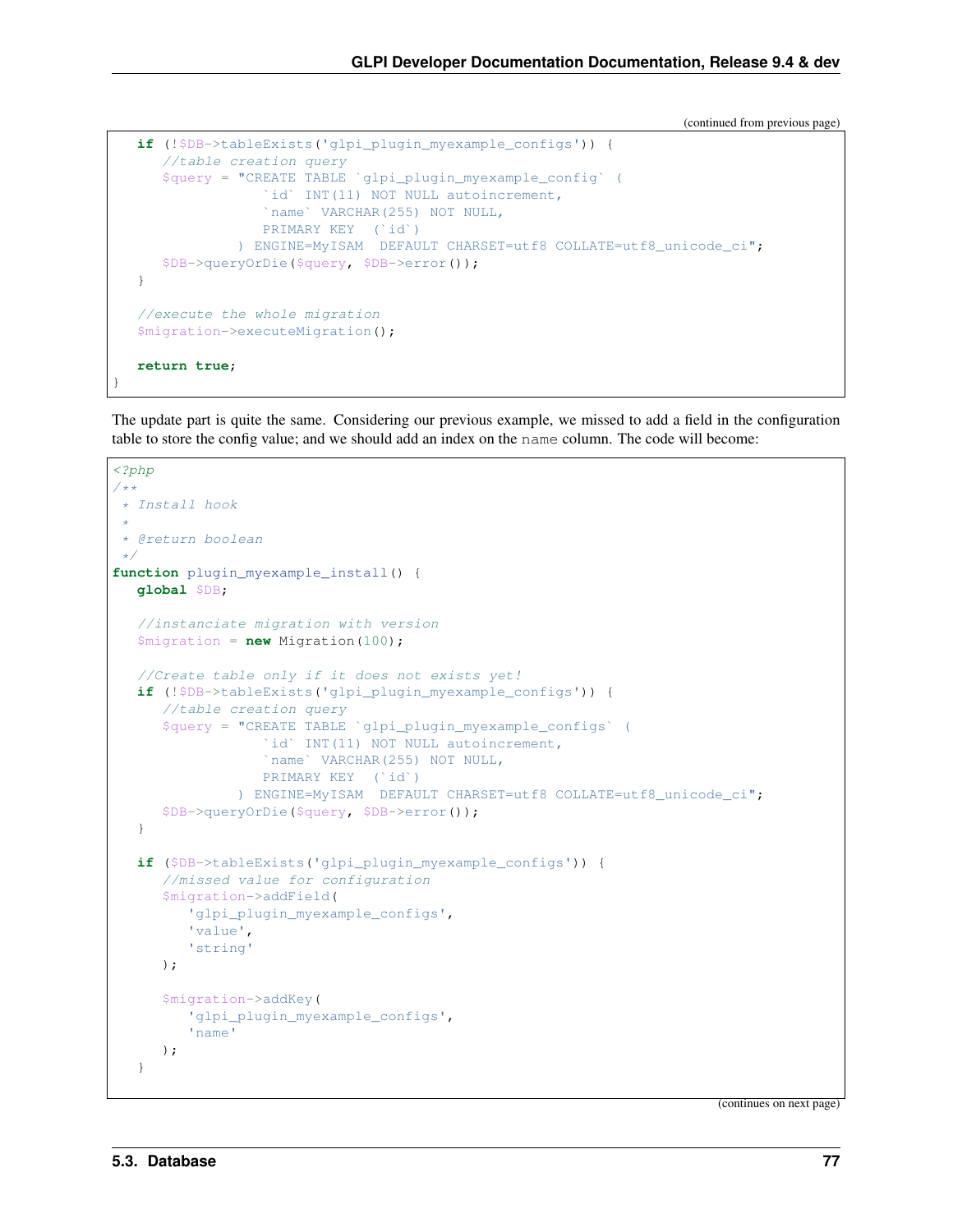```
//execute the whole migration
$migration->executeMigration();
return true;
```
Of course, we can also add or remove tables in our upgrade process, drop fields, keys, . . . Well, do just what you need to do  $:-)$ 

# **5.3.2 Deleting tables**

}

You will have to drop all plugins tables when it will be uninstalled. Just put your code into the plugin\_{myplugin}\_uninstall function:

```
<?php
/**
* Uninstall hook
 *
 * @return boolean
 */
function plugin_myexample_uninstall() {
  global $DB;
   $tables = ['configs'
   ];
   foreach ($tables as $table) {
      $tablename = 'glpi_plugin_myexample_' . $table;
      //Create table only if it does not exists yet!
      if ($DB->tableExists($tablename)) {
         $DB->queryOrDie(
            "DROP TABLE `$tablename`",
            $DB->error()
         );
      }
   }
   return true;
}
```
 $\left(\begin{matrix}cc\end{matrix}\right)$  BY-NC-ND

# **5.4 Adding and managing objects**

In most of the cases; your plugin will have to manage several objects

# **5.4.1 Define an object**

Objects definitions will be stored into the inc/ directory of your plugin. File name will be the name of your class, lowercased; the class name will be the concatenation of your plugin name and your class name.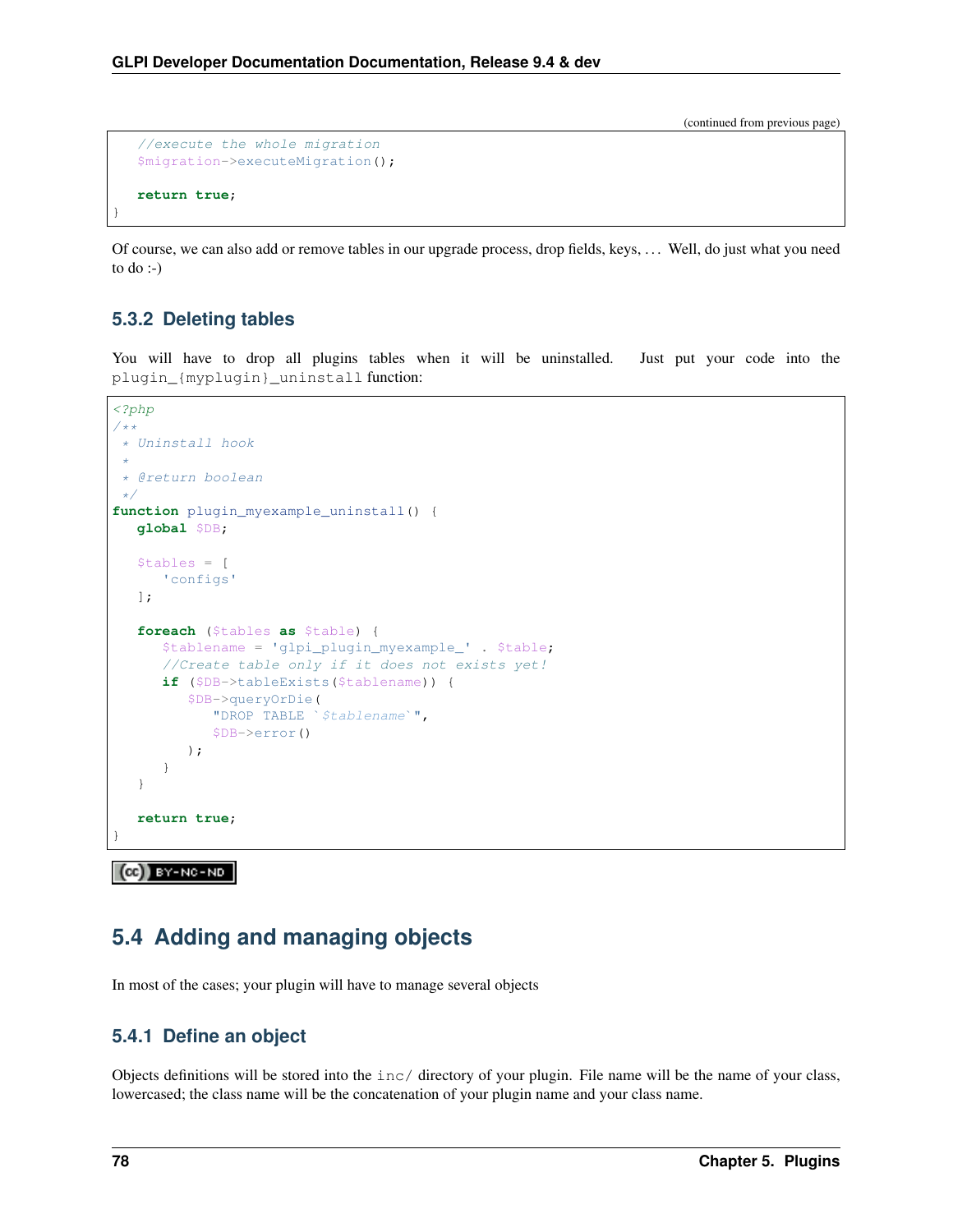For example, if you want to create the MyObject in MyExamplePlugin; you will create the inc/myobject. class.php file; and the class name will be MyExamplePluginMyObject.

Your object will extends one of the *[common core types](#page-20-0)* (CommonDBTM in our example).

Extra operations are aslo described in the *[tips and tricks page](#page-96-0)*, you may want to take a look at it.

# **5.4.2 Add a front for my object (CRUD)**

The goal is to build CRUD (Create, Read, Update, Delete) and list views for your object.

You will need:

- a class for your object (inc/myobject.class.php),
- a front file to handle display (front/myobject.php),
- a front file to handle form display (front/myobject.form.php).

First, create the inc/myobject.class.php file that looks like:

```
<?php
class PluginMyExampleMyObject extends CommonDBTM {
   public function showForm($ID, $options = []) {
      global $CFG_GLPI;
      $this->initForm($ID, $options);
      $this->showFormHeader($options);
      if (!isset($options['display'])) {
         //display per default
         $options['display'] = true;
      }
      $params = $options;
      //do not display called elements per default; they'll be displayed or returned.
\rightarrowhere
      $params['display'] = false;
      Sout = ' <tr>':
      $out .= '<th>' . __('My label', 'myexampleplugin') . '</th>'
      $objectName = autoName(
        $this->fields["name"],
         "name",
         (isset($options['withtemplate']) && $options['withtemplate']==2),
         $this->getType(),
         $this->fields["entities_id"]
      );
      $out := ' <td>';</math>$out .= Html::autocompletionTextField(
         $this,
         'name',
         \lceil'value' => $objectName,
            'display' => false
         ]
      );
```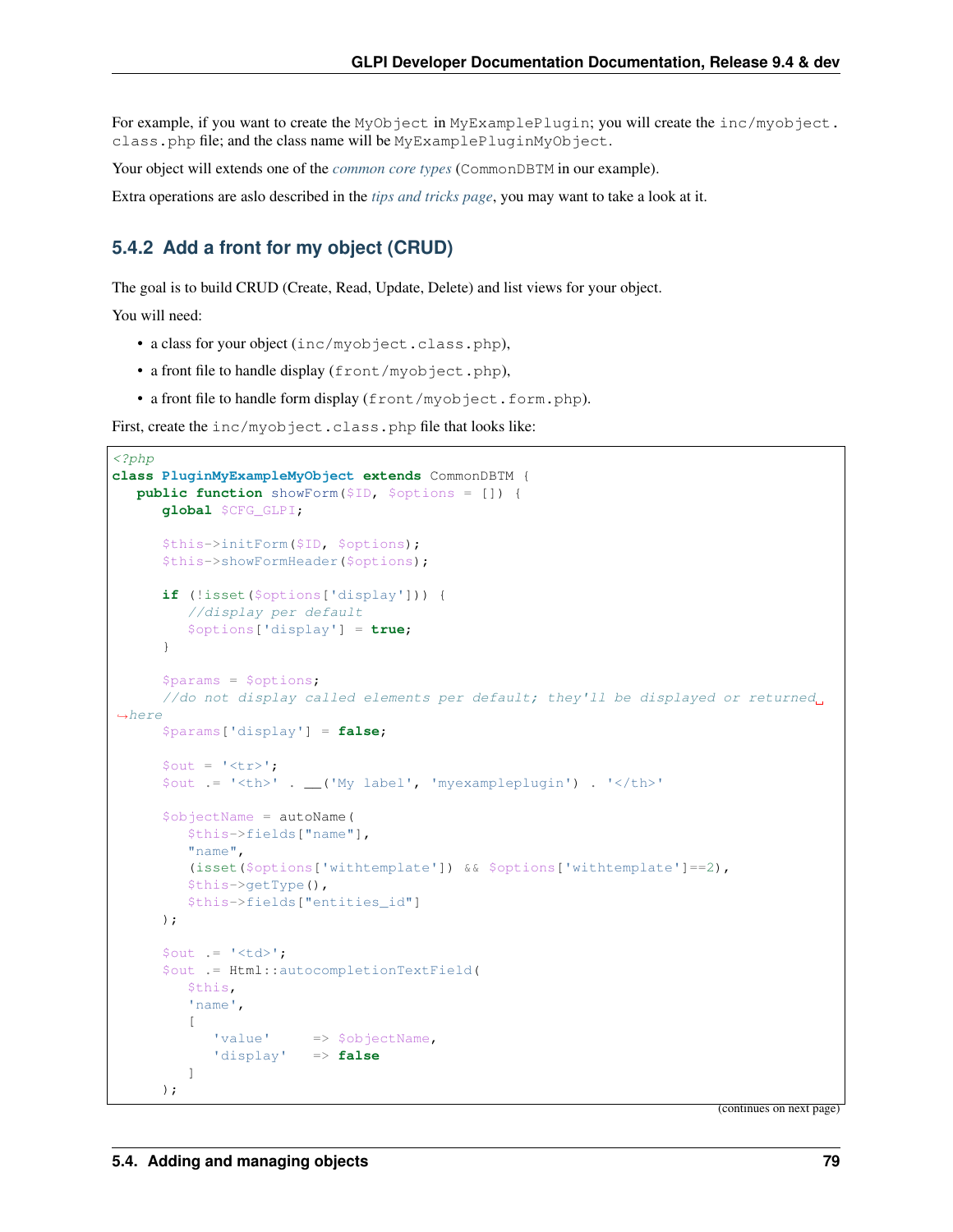```
$out := '<<td>';$out .= $this->showFormButtons($params);
   if ($options['display'] == true) {
      echo $out;
   } else {
     return $out;
   }
}
```
The front/myobject.php file will be in charge to list objects. It should look like:

```
<?php
include ("../../../inc/includes.php");
// Check if plugin is activated...
$plugin = new Plugin();
if (!$plugin->isInstalled('myexampleplugin') || !$plugin->isActivated('myexampleplugin
\leftrightarrow')) {
   Html::displayNotFoundError();
}
//check for ACLs
if (PluginMyExampleMyObject::canView()) {
   //View is granted: display the list.
   //Add page header
   Html::header(
      __('My example plugin', 'myexampleplugin'),
      $_SERVER['PHP_SELF'],
      'assets',
      'pluginmyexamplemyobject',
      'myobject'
   );
   Search::show('PluginMyExampleMyObject');
  Html::footer();
} else {
   //View is not granted.
   Html::displayRightError();
}
```
And finally, the front/myobject.form.php will be in charge of CRUD operations:

```
<?php
include ("../../../inc/includes.php");
// Check if plugin is activated...
$plugin = new Plugin();
if (!$plugin->isInstalled('myexampleplugin') || !$plugin->isActivated('myexampleplugin
\rightarrow')) {
  Html::displayNotFoundError();
}
```
(continues on next page)

}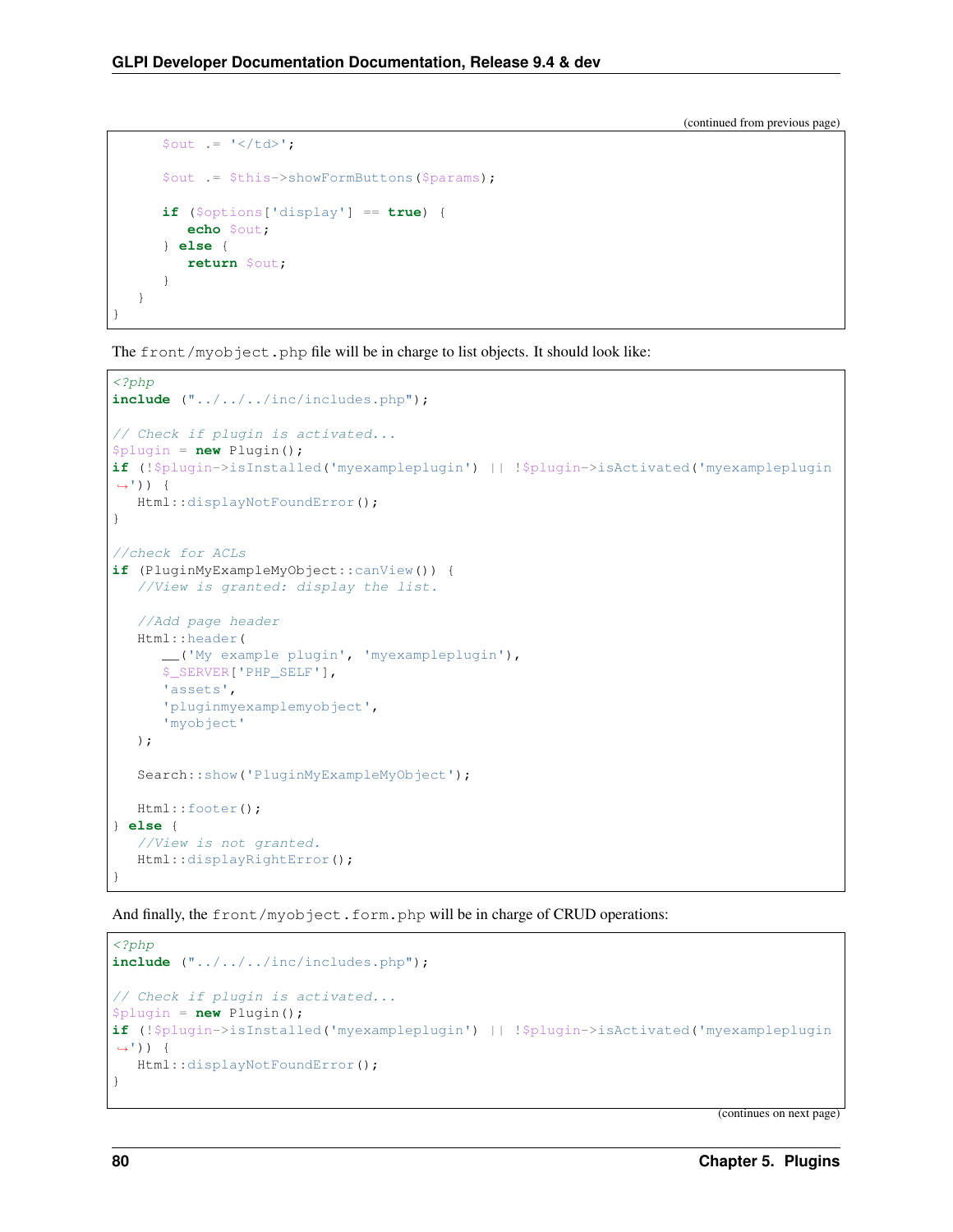```
(continued from previous page)
```

```
$object = new PluginMyExampleMyObject();
if (isset($_POST['add'])) {
   //Check CREATE ACL
   $object->check(-1, CREATE, $_POST);
  //Do object creation
  $newid = $object->add($_POST);
   //Redirect to newly created object form
  Html::redirect("{$CFG_GLPI['root_doc']}/plugins/front/myobject.form.php?id=$newid
ightharpoonup");
} else if (isset($_POST['update'])) {
  //Check UPDATE ACL
  $object->check($_POST['id'], UPDATE);
  //Do object update
  $object->update($_POST);
   //Redirect to object form
  Html::back();
} else if (isset($_POST['delete'])) {
   //Check DELETE ACL
   $object->check($_POST['id'], DELETE);
  //Put object in dustbin
  $object->delete($_POST);
  //Redirect to objects list
  $object->redirectToList();
} else if (isset($_POST['purge'])) {
  //Check PURGE ACL
  $object->check($_POST['id'], PURGE);
  //Do object purge
  $object->delete($_POST, 1);
   //Redirect to objects list
  Html::redirect("{$CFG_GLPI['root_doc']}/plugins/front/myobject.php");
} else {
   //per default, display object
   $with template = (isset ($\mathcal{S}$ - GET['withtemplate']) ? $GET['withoutTemplate'] : 0);$object->display(
      \sqrt{2}'id' \Rightarrow \angle GET['id'],
         'withtemplate' => $withtemplate
      ]
   );
}
```
### $\left(\mathbf{c}\mathbf{c}\right)$  BY-NC-ND

# **5.5 Hooks**

GLPI provides a certain amount of "hooks". Their goal is for plugins (mainly) to work on certain places of the framework; like when an item has been added, updated, deleted, . . .

This page describes current existing hooks; but not the way they must be implemented from plugins. Please refer to the plugins development documentation.

# **5.5.1 Standards Hooks**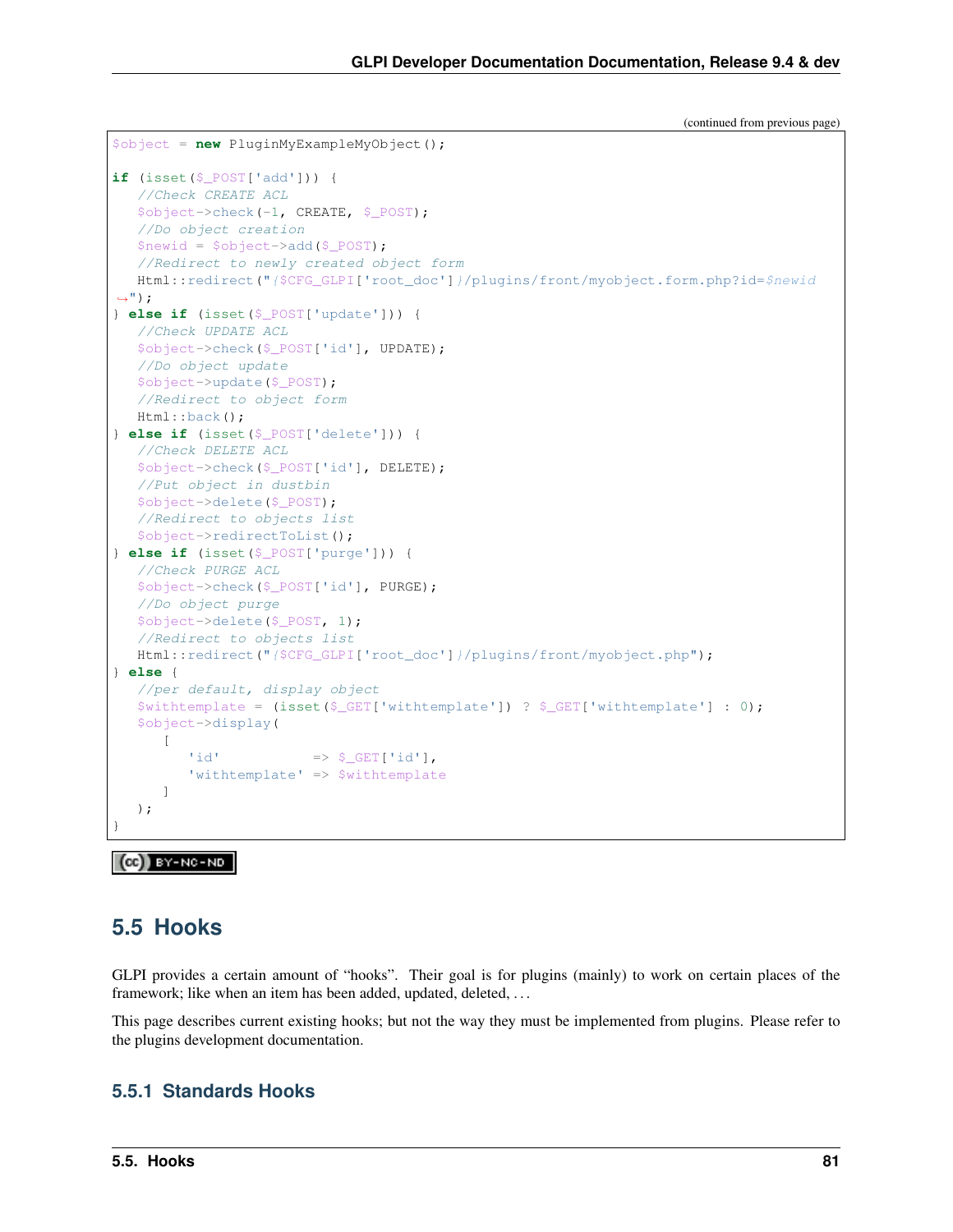#### **Usage**

Aside from their goals or when/where they're called; you will see three types of different hooks. Some will receive an item as parameter, others an array of parameters, and some won't receive anything. Basically, the way they're declared into your plugin, and the way you'll handle that will differ.

All hooks called are defined in the setup.php file of your plugin; into the \$PLUGIN\_HOOKS array. The first key is the hook name, the second your plugin name; values can be just text (to call a function declared in the hook.php file), or an array (to call a static method from an object):

```
<?php
//call a function
$PLUGIN_HOOKS['hook_name']['plugin_name'] = 'function_name';
//call a static method from an object
$PLUGIN_HOOKS['other_hook']['plugin_name'] = ['ObjectName', 'methodName'];
```
#### **Without parameters**

Those hooks are called without any parameters; you cannot attach them to any itemtype; basically they'll permit youi to display extra informations. Let's say you want to call the display\_login hook, in you setup.php you'll add something like:

<?php \$PLUGIN\_HOOKS['display\_login']['myPlugin'] = 'myplugin\_display\_login';

You will also have to declare the function you want to call in you hook. php file:

```
<?php
/**
  * Display informations on login page
  *
  * @return void
  */
public function myplugin_display_login () {
   echo "That line will appear on the login page!";
}
```
The hooks that are called without parameters are: display\_central, post\_init init\_session, change\_entity, change\_profile`, display\_login and add\_plugin\_where.

#### <span id="page-85-0"></span>**With item as parameter**

Those hooks will send you an item instance as parameter; you'll have to attach them to the itemtypes you want to apply on. Let's say you want to call the pre\_item\_update hook for *Computer* and *Phone* item types, in your setup.php you'll add something like:

```
<?php
$PLUGIN_HOOKS['pre_item_update']['myPlugin'] = [
   'Computer' => 'myplugin_updateitem_called',
   'Phone' => 'myplugin_updateitem_called'
];
```
You will also have to declare the function you want to call in you hook. php file: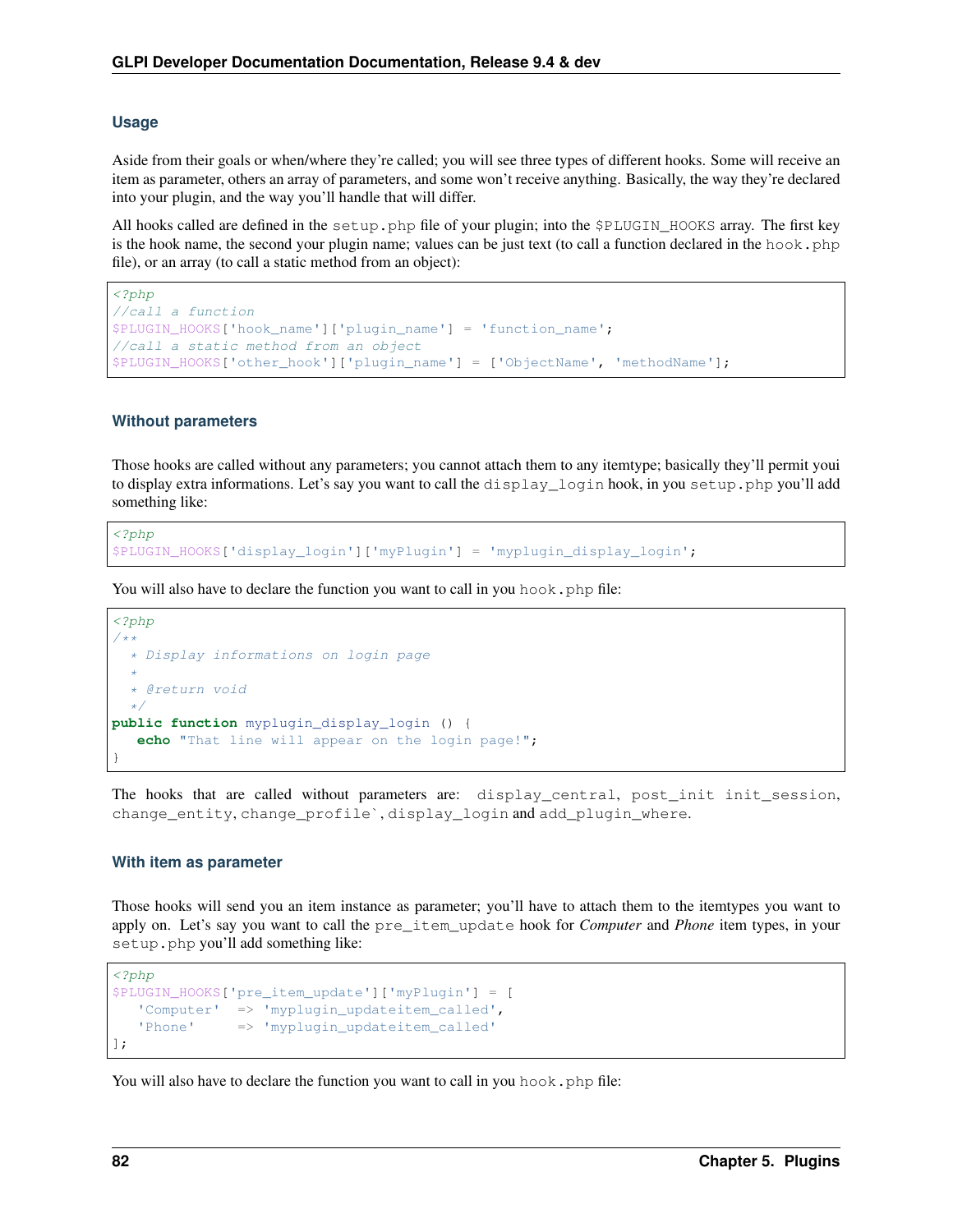```
<?php
/**
* Handle update item hook
 *
 * @param CommonDBTM $item Item instance
 *
 * @return void
 */
public function myplugin_updateitem_called (CommonDBTM $item) {
   //do everything you want!
   //remember that $item is passed by reference (it is an abject)
   //so changes you will do here will be used by the core.
   if ($item::getType() === Computer::getType()) {
      //we're working with a computer
   } elseif ($item::getType() === Phone::getType()) {
      //we're working with a phone
   }
}
```
The hooks that are called with item as parameter are: item\_empty, pre\_item\_add, post\_prepareadd, item\_add, pre\_item\_update, item\_update, pre\_item\_purge, pre\_item\_delete, item\_purge, item\_delete, pre\_item\_restore, item\_restore, autoinventory\_information, item\_add\_targets, item\_get\_events, item\_action\_targets, item\_get\_datas.

#### **With array of parameters**

These hooks will work just as the *[hooks with item as parameter](#page-85-0)* expect they will send you an array of parameters instead of only an item instance. The array will contain two entries: item and options, the first one is the item instance, the second options that have been passed:

```
<?php
/**
* Function that handle a hook with array of parameters
 *
 * @param array $params Array of parameters
 *
 * @return void
 */
public function myplugin_params_hook(array $params) {
  print_r($params);
  //Will display:
  //Array
  //(
  // [item] => Computer Object
  // (...)
  //
  // [options] => Array
  // (
  // [_target] => /front/computer.form.php
  // \left[\text{id}\right] => 1
  // [withtemplate] =>
  // [tabnum] => 1
  // [itemtype] => Computer
  // )
  //)
}
```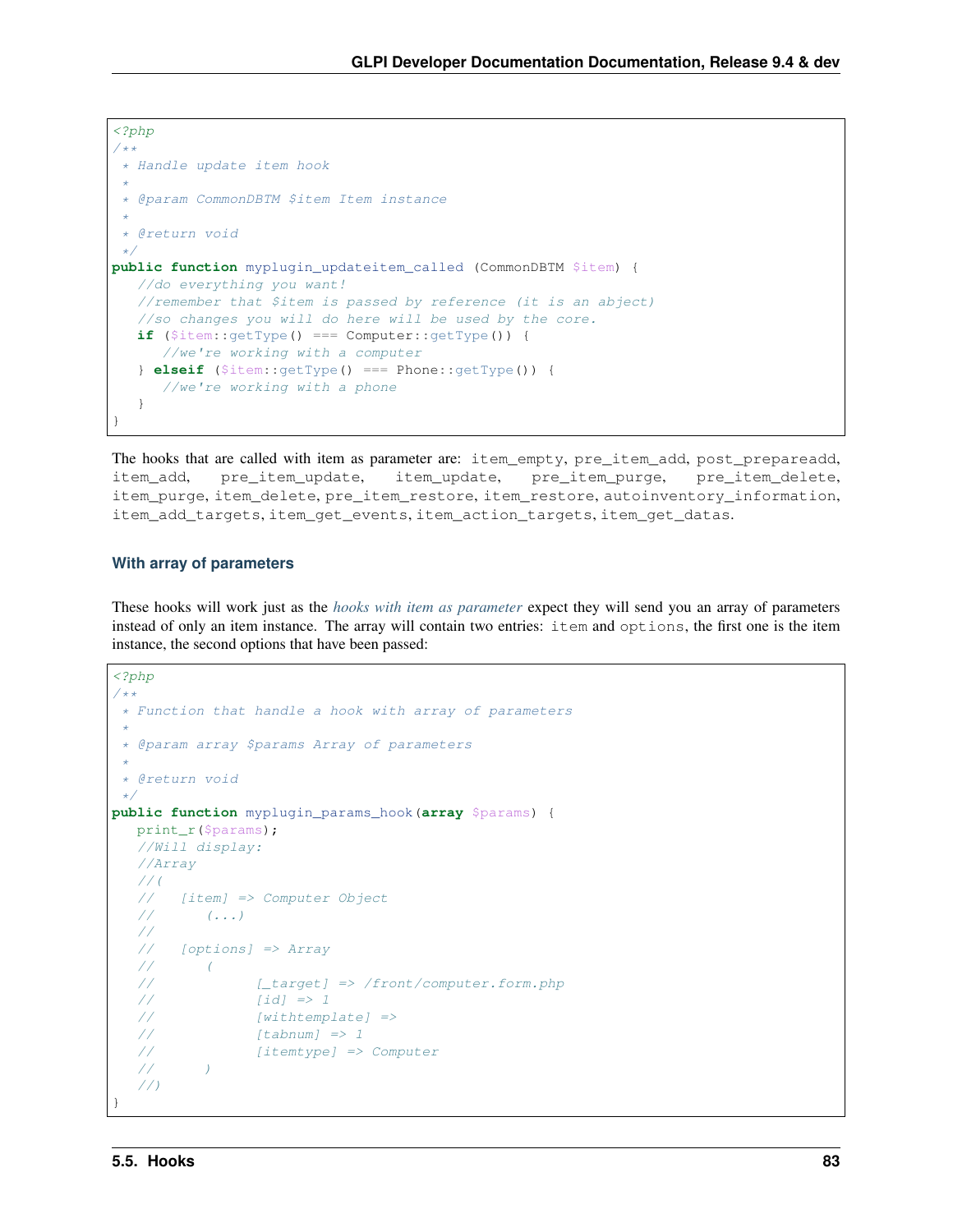The hooks that are called with an array of parameters are: post\_item\_form, pre\_item\_form, pre\_show\_item, post\_show\_item, pre\_show\_tab, post\_show\_tab, item\_transfer.

Some hooks will receive a specific array as parameter, they will be detailled below.

#### **Unclassified**

Hooks that cannot be classified in above categories :)

secured fields New in version 9.4.6.

An array of fields names (with table like glpi\_mytable.myfield) that are stored using GLPI crypting methods. This allows plugins to add some fields to the glpi:security:changekey command.

**Warning:** Plugins have to ensure crypt migration on their side is OK; and once using it, they **must** properly declare fields.

All fields that would use the key file without being listed would be unreadable after key has been changed (and stored data would stay potentially unsecure).

#### **secured\_configs** New in version 9.4.6.

An array of configuration entries that are stored using GLPI crypting methods. This allows plugins to add some entries to the glpi:security:changekey command.

Warning: Plugins have to ensure crypt migration on their side is OK; and once using it, they must properly declare fields.

All configuration entries that would use the key file without being listed would be unreadable after key has been changed (and stored data would stay potentially unsecure).

#### **add\_javascript** Add javascript in all pages headers

New in version 9.2: Minified javascript files are checked automatically. You will just have to provide a minified file along with the original to get it used!

The name of the minified plugin.js file must be plugin.min.js

**add\_css** Add CSS stylesheet on all pages headers

New in version 9.2: Minified CSS files are checked automatically. You will just have to provide a minified file along with the original to get it used!

The name of the minified plugin.css file must be plugin.min.css

**display\_central** Displays something on central page

**display\_login** Displays something on the login page

**status** Displays status

**post\_init** After the framework initialization

**rule\_matched** After a rule has matched.

This hook will receive a specific array that looks like: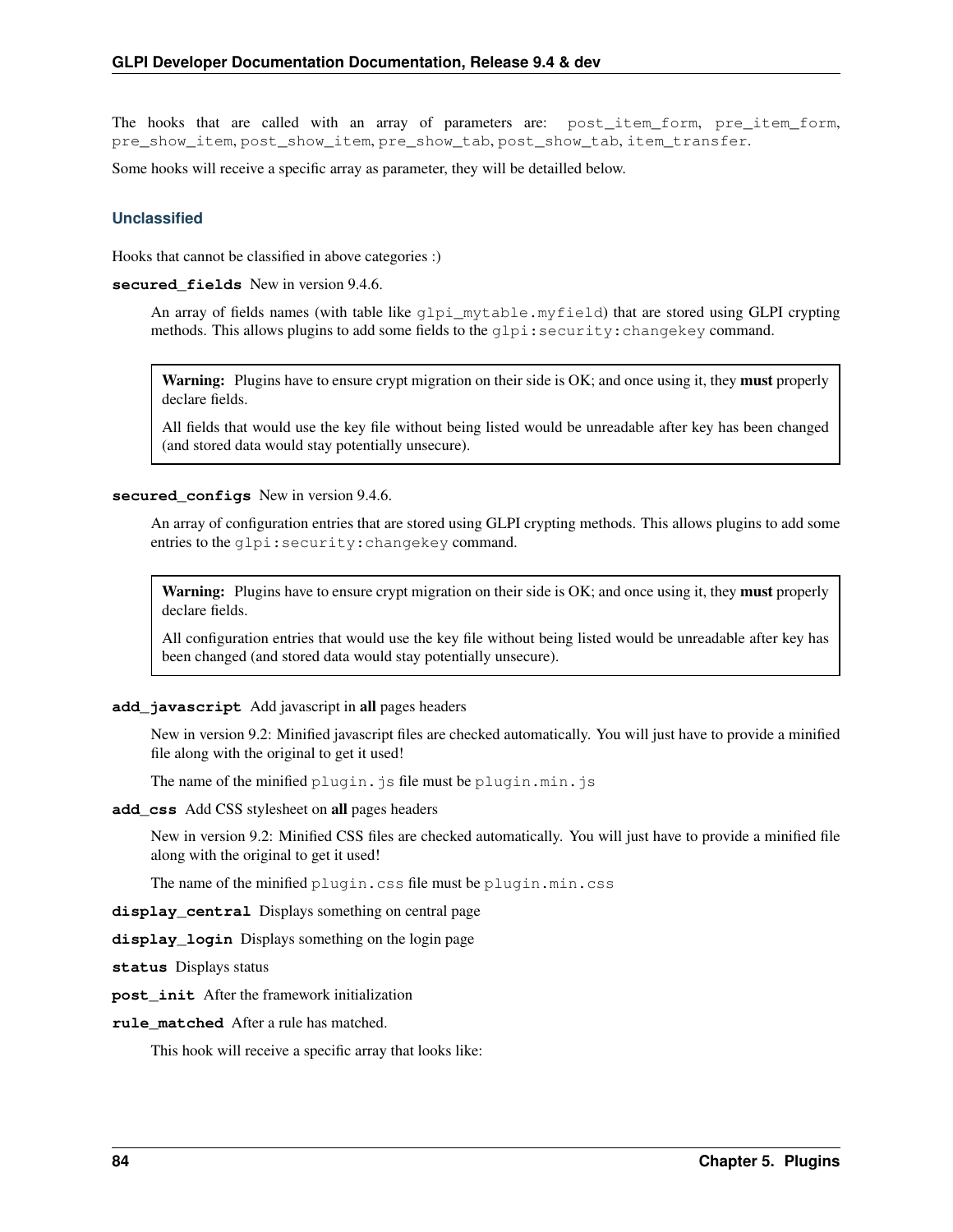```
<?php
$hook_params = [
  'sub_type' => 'an item type',
   'rule_id' => 'tule id',
   'input' => array(), //original input
   'output' \Rightarrow array() //output modified by rule
];
```
**redefine\_menus** Add, edit or remove items from the GLPI menus.

This hook will receive the current GLPI menus definition as an argument and must return the new definition.

**init\_session** At session initialization

**change\_entity** When entity is changed

**change\_profile** When profile is changed

**pre\_kanban\_content** New in version 9.5.

Set or modify the content that shows before the main content in a Kanban card.

This hook will receive a specific array that looks like:

```
<?php
$hook_params = [
   'itemtype' => string, //item type that is showing the Kanban
   'items_id' => int, //ID of itemtype showing the Kanban
   'content' => string //current content shown before main content
];
```
**post\_kanban\_content** New in version 9.5.

Set or modify the content that shows after the main content in a Kanban card.

This hook will receive a specific array that looks like:

```
<?php
$hook_params = [
   'itemtype' \Rightarrow string, //item type that is showing the Kanban
   'items_id' => int, //ID of itemtype showing the Kanban
   'content' => string //current content shown after main content
];
```
**kanban\_filters** Add new filter definitions for Kanban by itemtype.

This data is set directly in \$PLUGIN\_HOOKS like:

```
<?php
$PLUGIN_HOOKS['kanban_filters']['tag'] = [
   'Ticket' => [
      'tag' \Rightarrow [
          'description' => _x('filters', 'If the item has a tag'),
          'supported_prefixes' => ['!']
      \frac{1}{\sqrt{2}}'tagged' => [
          'description' => \angle x ('filters', 'If the item is tagged'),
          'supported_prefixes' => ['!']
      ]
   ],
   'Project' => [
```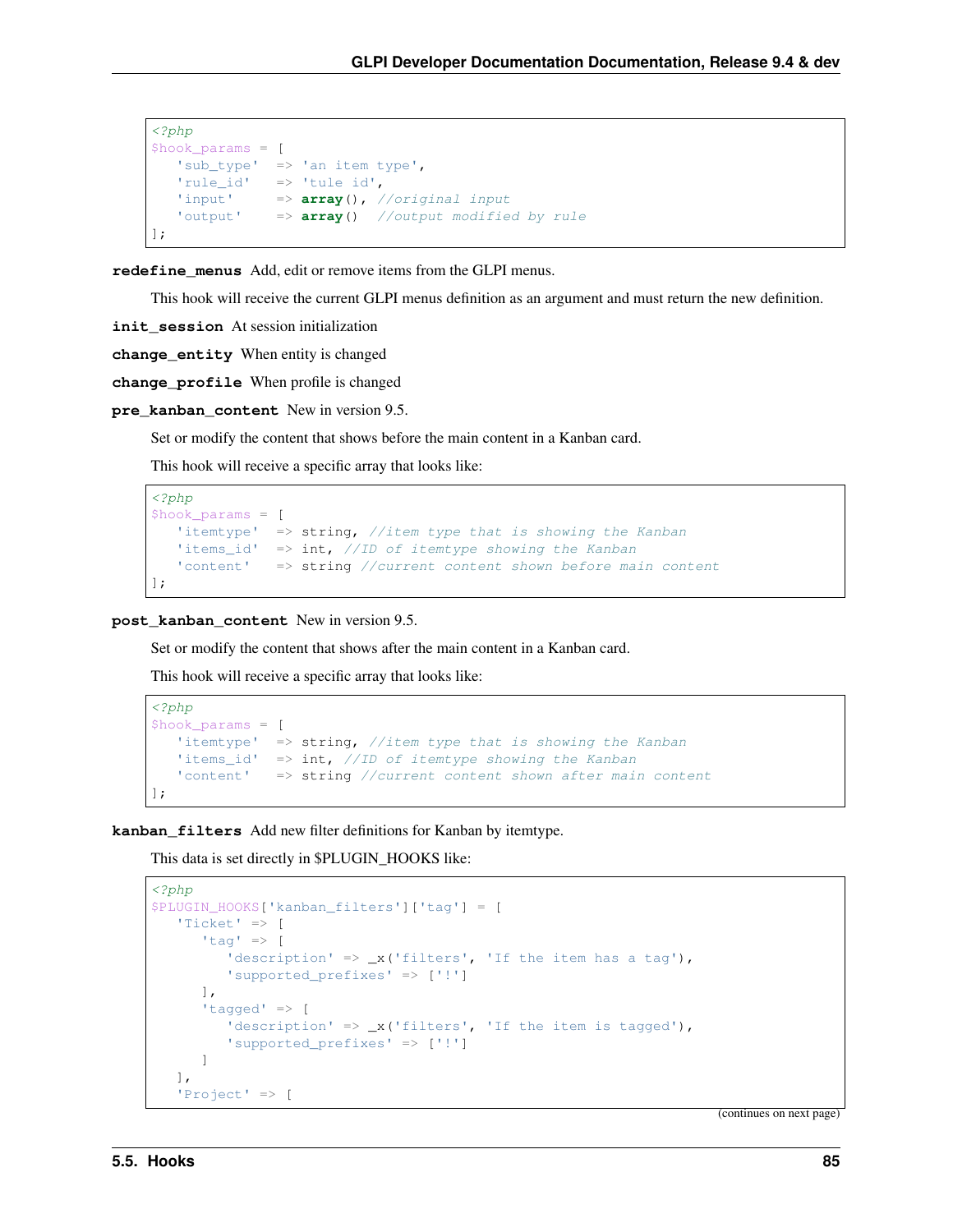```
'tag' \Rightarrow [
          'description' => _x('filters', 'If the item has a tag'),
          'supported_prefixes' => ['!']
      ],
      'tagged' \Rightarrow [
         'description' => _x('filters', 'If the item is tagged'),'supported_prefixes' => ['!']
      ]
  ];
]
```
**kanban\_item\_metadata** Set or modify the metadata for a Kanban card. This metadata isn't displayed directly but will be used by the filtering system.

This hook will receive a specific array that looks like:

```
<?php
$hook_params = [
  'itemtype' => string, //item type that is showing the Kanban'items_id' => int, //ID of itemtype showing the Kanban
   'metadata' => array //current metadata array
];
```
**vcard\_data** Add or modify data in vCards such as IM contact information

```
<?php
$hook_params = [
   'item' => CommonDBTM, //The item the vCard is for such as a User or Contact
   'data' => array, //The current vCard data for the item
];
```
**filter\_actors** Add or modify data actor fields provided in the right panel of ITIL objects

```
\langle ?php$hook_params = [
   'actors' => array, // actors array send to select2 field
   'params' => array, // actor field param
];
```
**helpdesk\_menu\_entry** Add a link to the menu for users with the simplified interface

```
<?php
$PLUGIN_HOOKS['helpdesk_menu_entry']['example'] = 'MY_CUSTOM_LINK';
```
**helpdesk\_menu\_entry\_icon** Add an icon for the link specified by the *helpdesk\_menu\_entry* hook

```
<?php
$PLUGIN_HOOKS['helpdesk_menu_entry_icon']['example'] = 'fas fa-tools';
```
**debug\_tabs** Add one or more new tabs to the GLPI debug panel. Each tab must define a *title* and *display\_callable* which is what will be called to print the tab contents.

```
<?php
$PLUGIN_HOOKS['debug_tabs']['example'] = [
  [
     'title' => 'ExampleTab',
```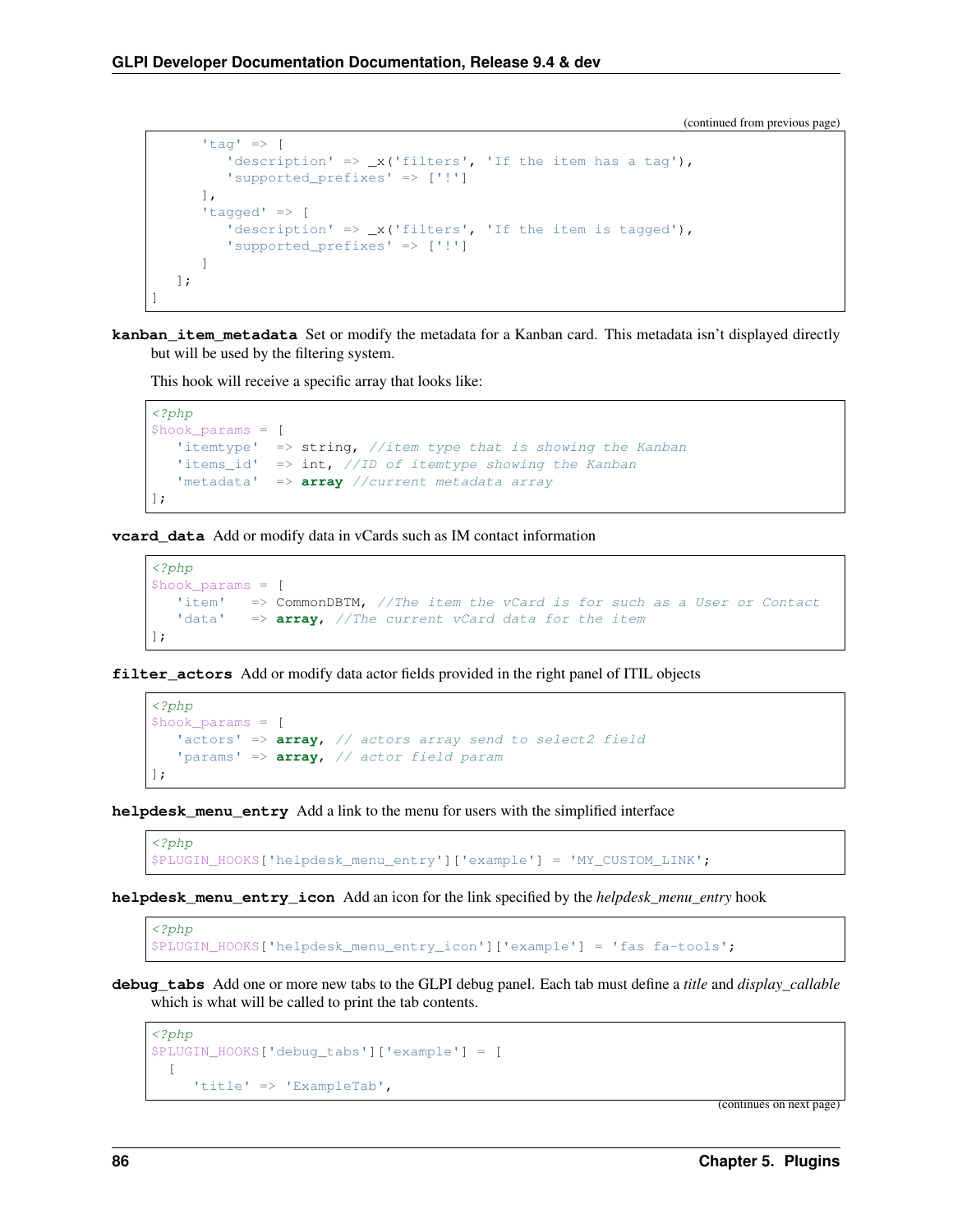```
'display_callable' => 'ExampleClass::displayDebugTab'
]
```
**post\_plugin\_install** Called after a plugin is installed

**post\_plugin\_enable** Called after a plugin is enabled

**post\_plugin\_disable** Called after a plugin is disabled

**post\_plugin\_uninstall** Called after a plugin is uninstalled

**post\_plugin\_clean** Called after a plugin is cleaned (removed from the database after the folder is deleted)

#### **Items business related**

];

Hooks that can do some busines stuff on items.

- **item\_empty** When a new (empty) item has been created. Allow to change / add fields.
- **post\_prepareadd** Before an item has been added, after prepareInputForAdd() has been run, so after rule engine has ben run, allow to edit input property, setting it to false will stop the process.
- **pre** item add Before an item has been added, allow to edit input property, setting it to false will stop the process.

**item\_add** After adding an item, fields property can be used.

**pre\_item\_update** Before an item is updated, allow to edit input property, setting it to false will stop the process.

**item update** While updating an item, fields and updates properties can be used.

- **pre\_item\_purge** Before an item is purged, allow to edit input property, setting it to false will stop the process.
- **item\_purge** After an item is purged (not pushed to trash, see item\_delete). The fields property still available.

**pre\_item\_restore** Before an item is restored from trash.

- **item restore** After an item is restored from trash.
- **pre\_item\_delete** Before an item is deleted (moved to trash), allow to edit input property, setting it to false will stop the process.

item delete After an item is moved to tash.

**autoinventory\_information** After an automated inventory has occured

**item transfer** When an item is transfered from an entity to another

item can New in version 9.2.

Allow to restrict user rights (can't grant more right). If right property is set (called during CommonDBTM::can) changing it allow to deny evaluated access. Else (called from Search::addDefaultWhere) add where property can be set to filter search results.

**add\_plugin\_where** New in version 9.2.

Permit to filter search results.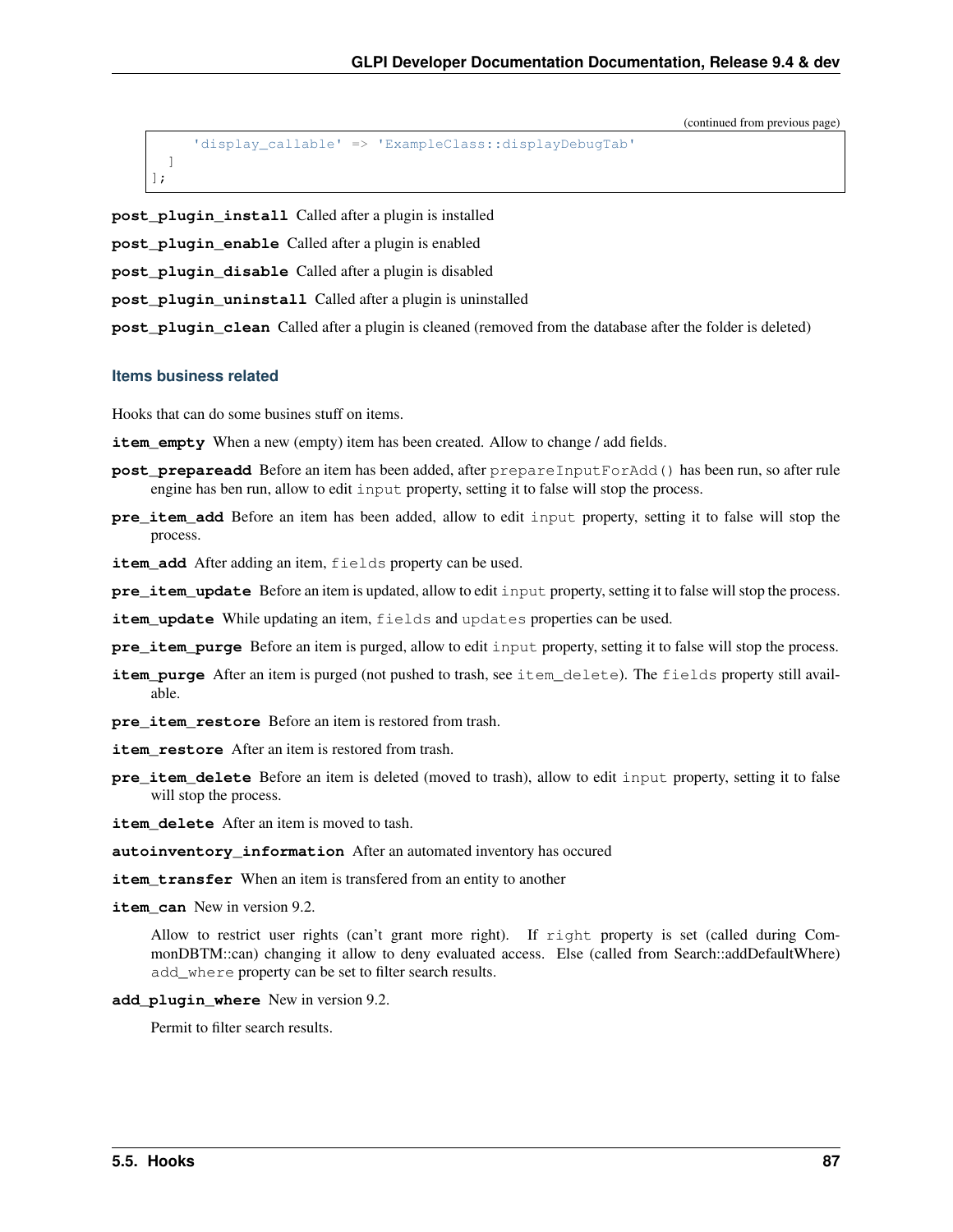#### **Items display related**

Hooks that permits to add display on items.

**pre\_item\_form** New in version 9.1.2.

Before an item is displayed; just after the form header if any; or at the beginnning of the form. Waits for a  $\langle \text{tr} \rangle$ .

**post\_item\_form** New in version 9.1.2.

After an item form has been displayed; just before the dates or the save buttons. Waits for a <tr>.

**pre\_show\_item** Before an item is displayed

**post\_show\_item** After an item has been displayed

**pre\_show\_tab** Before a tab is displayed

**post\_show\_tab** After a tab has been displayed

**show\_item\_stats** New in version 9.2.1.

Add display from statistics tab of a item like ticket

**timeline\_actions** New in version 9.4.1.

Changed in version 10.0.0: The timeline action buttons were moved to the timeline footer. Some previous actions may no longer be compatible with the new timeline and will need adjusted.

Display new actions in the ITIL object's timeline

**timeline\_answer\_actions** New in version 10.0.0.

Display new actions in the ITIL object's answer dropdown

**show\_in\_timeline** New in version 10.0.0.

Display forms in the ITIL object's timeline

#### **Notifications**

Hooks that are called from notifications

**item\_add\_targets** When a target has been added to an item

**item\_get\_events** After notifications events have been retrieved

**item\_action\_targets** After target addresses have been retrieved

**item\_get\_datas** After data for template have been retrieved

**add\_recipient\_to\_target** New in version 9.4.0.

When a recipient is added to targets.

The object passed as hook method parameter will contain a property recipient\_data which will be an array containing *itemtype* and *items\_id* fields corresponding to the added target.

# **5.5.2 Functions hooks**

#### **Usage**

Functions hooks declarations are the same than standards hooks one. The main difference is that the hook will wait as output what have been passed as argument.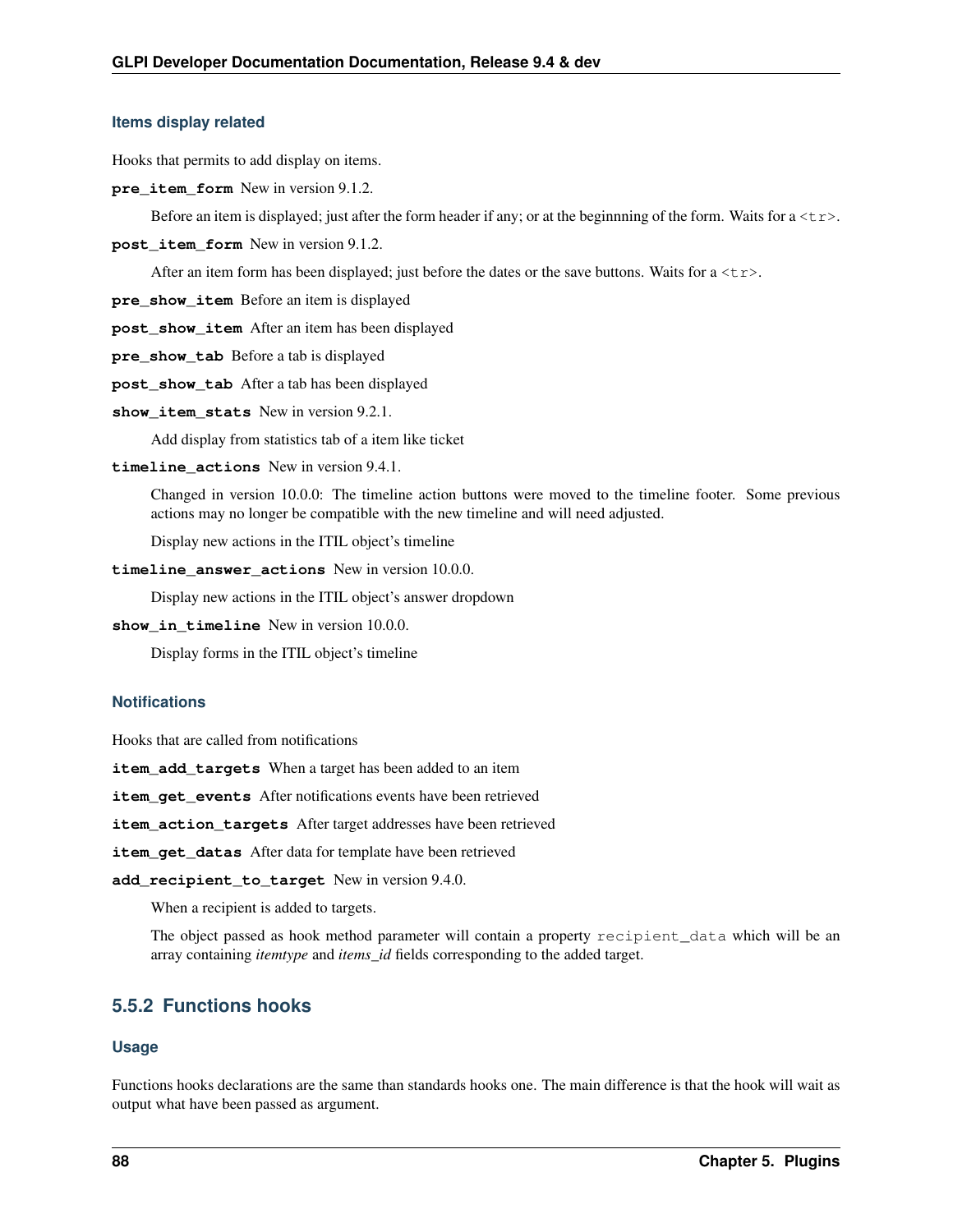```
<?php
/**
 * Handle hook function
 *
 * @param array $$data Array of something (assuming that's what wer're receiving!)
 *
 * @return array
 */
public function myplugin_updateitem_called ($data) {
   //do everything you want
   //return passed argument
   return $data;
}
```
#### **Existing hooks**

- **unlock fields** After a fields has been unlocked. Will receive the \$ POST array used for the call.
- **restrict** 1dap auth Aditional LDAP restrictions at connection. Must return a boolean. The dn string is passed as parameter.
- **undiscloseConfigValue** Permit plugin to hide fields that should not appear from the API (like configuration fields, etc). Will receive the requested fields list.
- **infocom** Additional infocom informations oin an item. Will receive an item instance as parameter, is expected to return a table line  $(\langle \text{tr} \rangle)$ .
- **retrieve\_more\_field\_from\_ldap** Retrieve aditional fields from LDAP for a user. Will receive the current fields lists, is expected to return a fields list.
- **retrieve\_more\_data\_from\_ldap** Retrieve aditional data from LDAP for a user. Will receive current fields list, is expected to return a fields list.
- **display\_locked\_fields** To manage fields locks. Will receive an array with item and header entries. Is expected to output a table line  $(\langle \text{tr} \rangle)$ .
- **migratetypes** Item types to migrate, will receive an array of types to be updated; must return an aray of item types to migrate.

# **5.5.3 Automatic hooks**

Some hooks are automated; they'll be called if the relevant function exists in you plugin's hook.php file. Required function must be of the form plugin\_{plugin\_name}\_{hook\_name}.

- **MassiveActionsFieldsDisplay** Add massive actions. Will receive an array with item (the item type) and options (the search options) as input. These hook have to output its content, and to return true if there is some specific output, false otherwise.
- **dynamicReport** Add parameters for print. Will receive the \$\_GET array used for query. Is expected to return an array of parameters to add.
- **AssignToTicket** Declare types an ITIL object can be assigned to. Will receive an empty array adn is expected to return a list an array of type of the form:

```
<?php
return [
   'TypeClass' => 'label'
];
```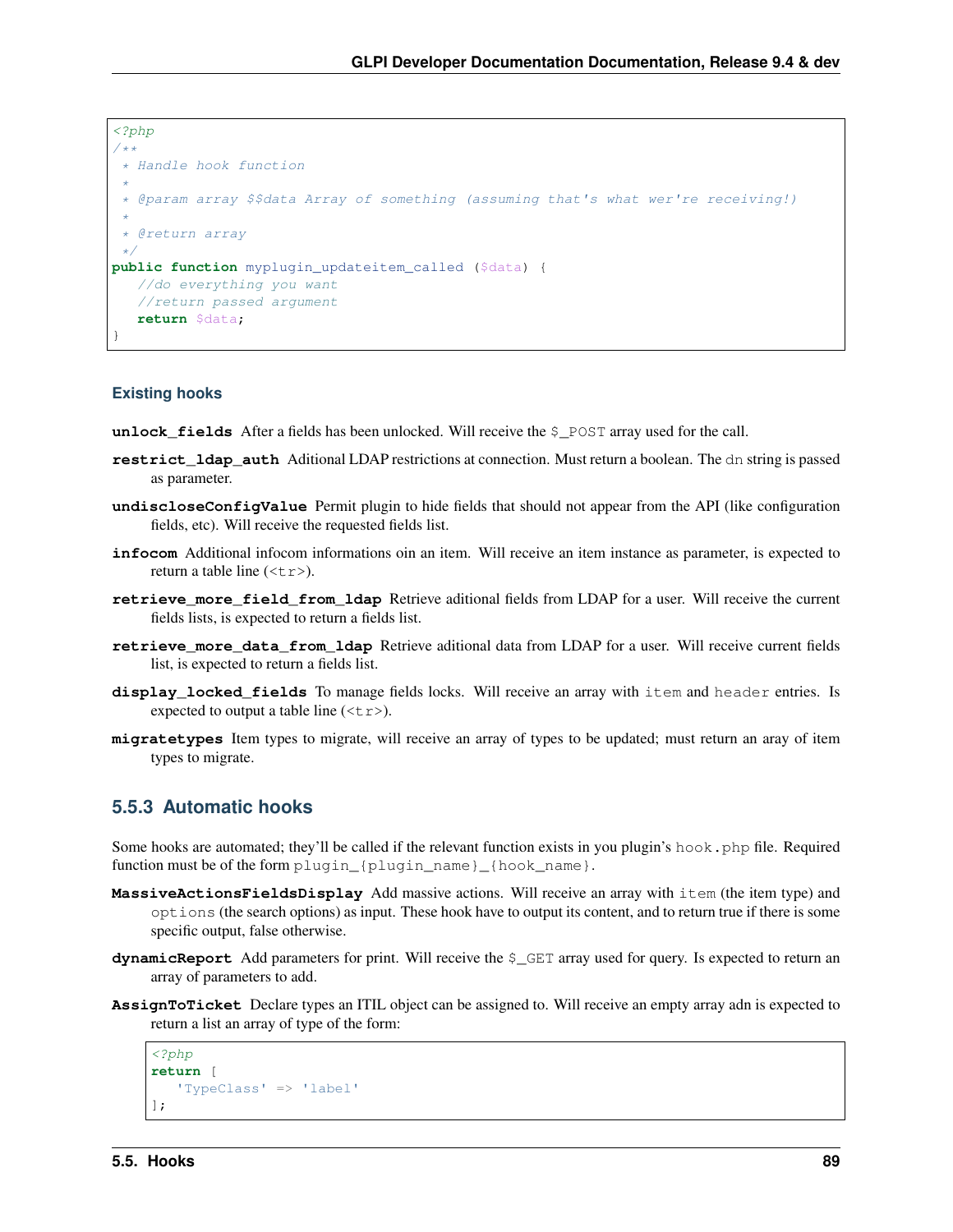**MassiveActions** If plugin is parameted to provide massive actions (via \$PLUGIN\_HOOKS['use\_massive\_actions']), will pass the item type as parameter, and expect an array of aditional massives actions of the form:

```
<?php
return [
   'Class::method' => 'label'
];
```
**getDropDown** To declare extra dropdowns. Will not receive any parameter, and is expected to return an array of the form:

```
\langle ?php \ranglereturn [
    'Class::method' => 'label'
];
```
- **rulePrepareInputDataForProcess** Provide data to process rules. Will receive an array with item (data used to check criteria) and params (the parameters) keys. Is expected to retrun an array of rules.
- **executeActions** Actions to execute for rule. Will receive an array with output, params ans action keys. Is expected to return an array of actions to execute.

preProcessRulePreviewResults

Todo: Write documentation for this hook.

use\_rules

Todo: Write documentation for this hook. It lloks at bit particular.

**ruleCollectionPrepareInputDataForProcess** Prepare input data for rules collections. Will receive an array of the form:

```
<?php
array(
   'rule_itemtype' => 'name fo the rule itemtype',
   'values' => array(
      'input' \Rightarrow 'input array',
      'params' => 'array of parameters'
   )
);
```
Is expected to return an array.

preProcessRuleCollectionPreviewResults

Todo: Write documentation for this hook.

- **ruleImportComputer\_addGlobalCriteria** Add global criteria for computer import. Will receive an array of global criteria, is expected to return global criteria array.
- **ruleImportComputer\_getSqlRestriction** Adds SQL restriction to links. Will receive an array of the form: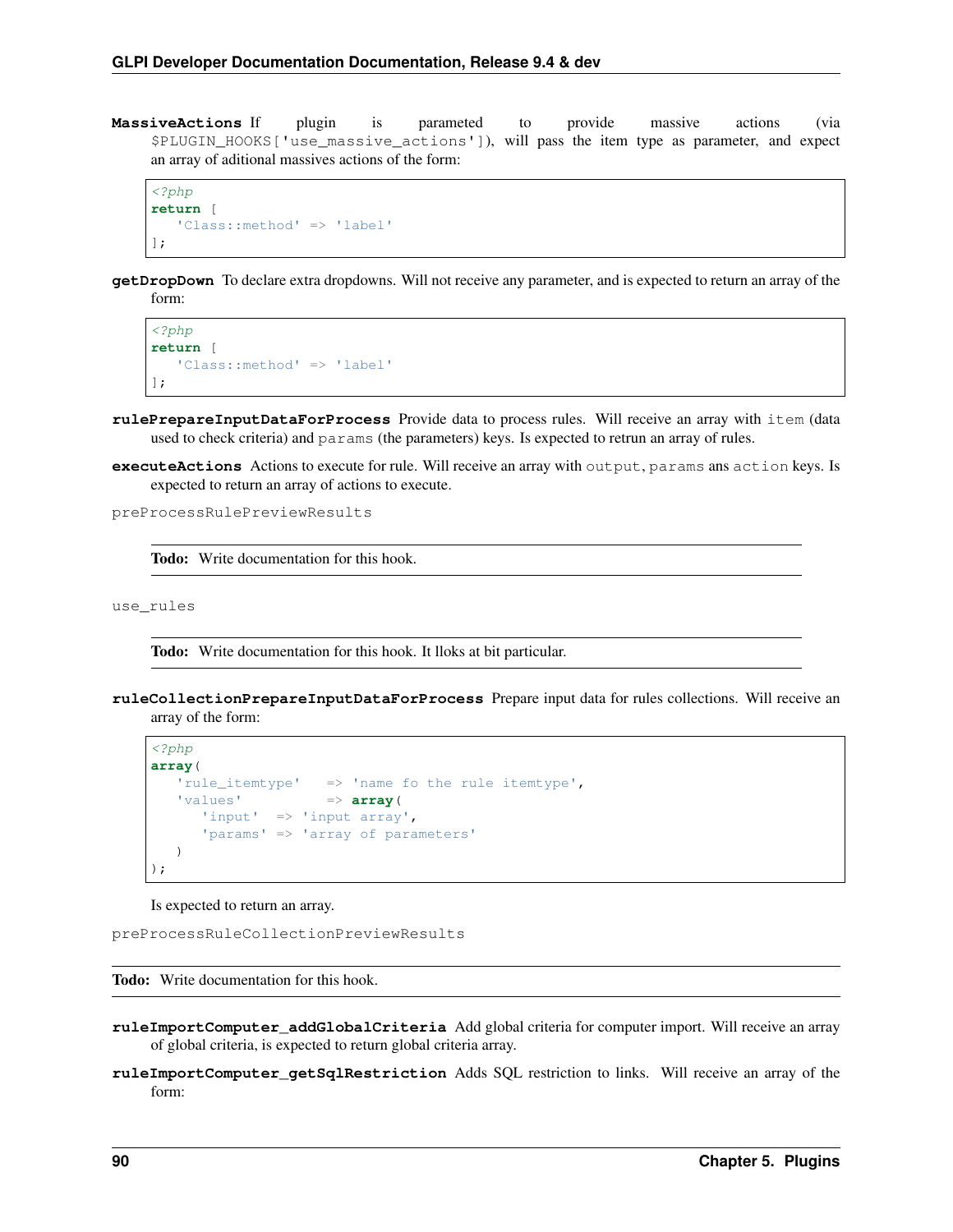```
<?php
array(
   'where_entity' => 'where entity clause',
   'input' => 'input array',
   'criteria' => 'complex cirteria array',
   'sql_where' => 'sql where clause as string',
   'sql_from' => 'sql from clause as string'
)
```
Is expected to return the input array modified.

- **getAddSearchOptions** Adds *[search options](#page-40-0)*, using "old" method. Will receive item type as string, is expected to return an array of search options.
- **getAddSearchOptionsNew** Adds *[search options](#page-40-0)*, using "new" method. Will receive item type as string, is expected to return an indexed array of search options.

 $\left(\mathbf{ce}\right)$  BY-NC-ND

# **5.6 Automatic actions**

# **5.6.1 Goals**

Plugins may need to run automatic actions in background, or at regular interval. GLPI provides a task scheduler for itself and its plugins.

### **5.6.2 Implement an automatic action**

A plugin must implement its automatic action the same way as GLPI does, except the method is located in a plugin's itemtype. See *[crontasks](#page-62-0)*.

### **5.6.3 Register an automatic action**

A plugin must register its automatic action the same way as GLPI does in its upgrade process. See *[crontasks](#page-62-0)*.

#### **5.6.4 Unregister a task**

GLPI unregisters tasks of a plugin when it cleans or uninstalls it.

#### $(G)$  BY-NC-ND

# **5.7 Massive Actions**

Plugins can use the core's *[massive actions](#page-49-0)* for its own itemtypes.

They just need to aditionnaly define a hook in their init function (setup.php):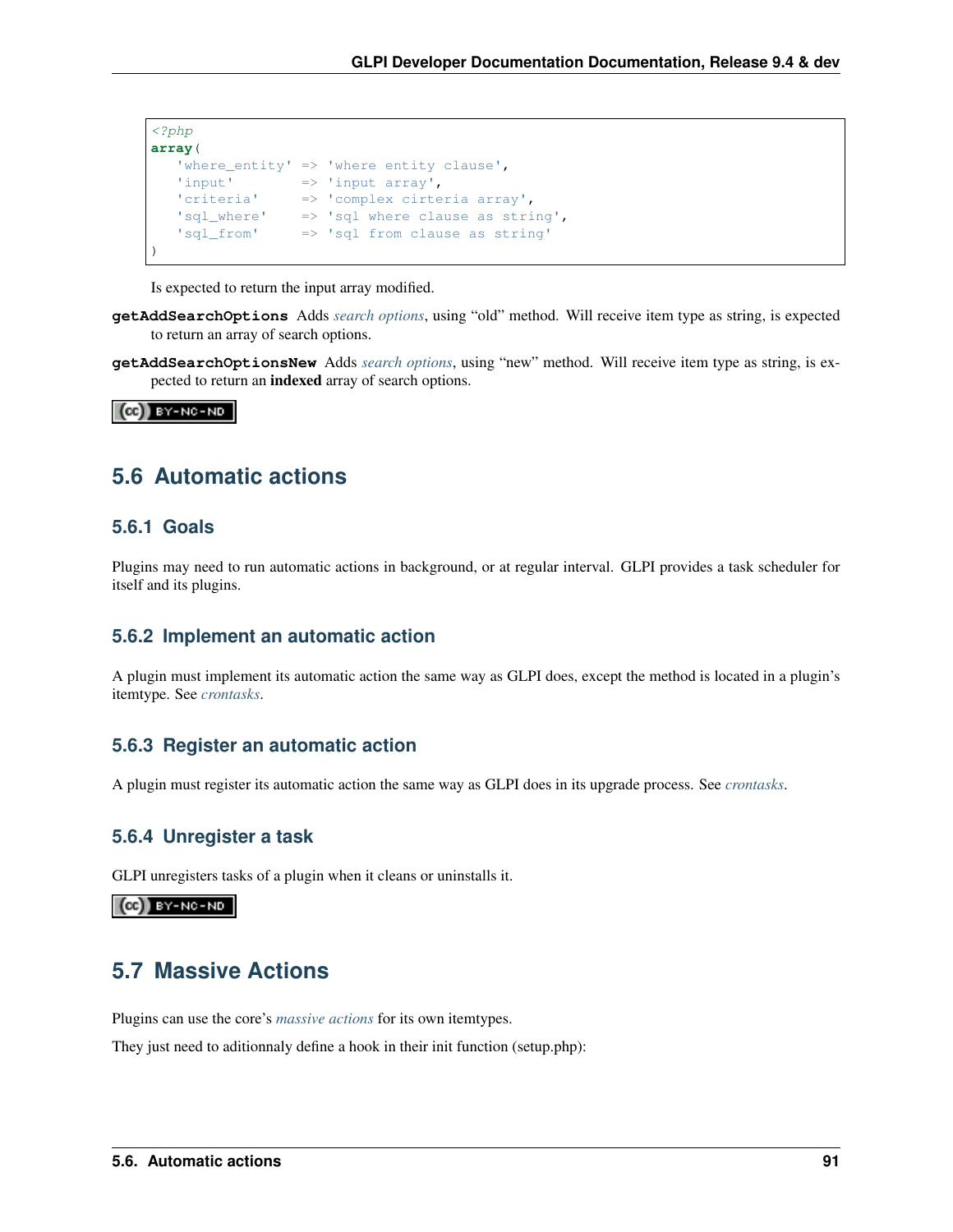<?php

```
function plugin_init_example() {
   $PLUGIN_HOOKS['use_massive_action']['example'] = 1;
}
```
But they can also add specific massive actions to core's itemtypes. First, in their hook.php file, they must declare a new definition into a plugin\_pluginname\_MassiveActions function, ex addition of new action for Computer:

```
<?php
function plugin_example_MassiveActions($type) {
  $actions = [];
  switch ($type) {
      case 'Computer' :
         $myclass = PluginExampleExample;
         $action_{key} = 'DoIt';
         $action_label = __("plugin_example_DoIt", 'example');
         $actions[$myclass.MassiveAction::CLASS_ACTION_SEPARATOR.$action_key]
            = $action_label;
        break;
   }
  return $actions;
}
```
Next, in the class defined int the definition, we can use the showMassiveActionsSubForm and processMassiveActionsForOneItemtype in the same way as *[core documentation for massive actions](#page-50-0)*:

```
<?php
class PluginExampleExample extends CommonDBTM {
   static function showMassiveActionsSubForm(MassiveAction $ma) {
      switch ($ma->getAction()) {
         case 'DoIt':
            echo __("fill the input");
            echo Html::input('myinput');
            echo Html::submit(_('Do it'), array('name' => 'massiveaction'))."</span>
ightharpoonup";
            return true;
    }
      return parent::showMassiveActionsSubForm($ma);
   }
  static function processMassiveActionsForOneItemtype(MassiveAction $ma, CommonDBTM
˓→$item,
                                                         array $ids) {
      global $DB;
      switch ($ma->getAction()) {
         case 'DoIt' :
            $input = $ma->getInput();
```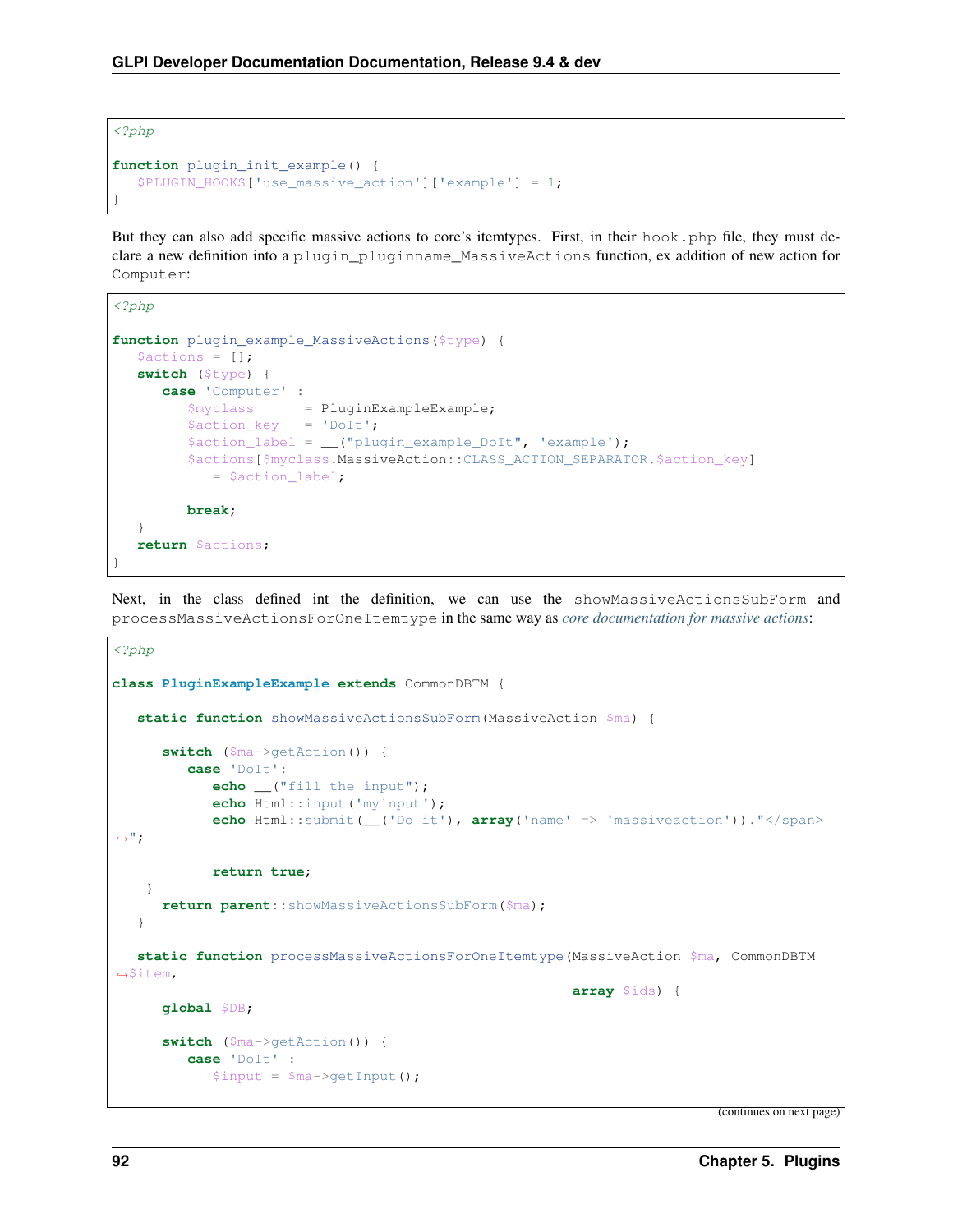```
foreach ($ids as $id) {
               if ($item->getFromDB($id)
                   && $item->doIt($input)) {
                  $ma->itemDone($item->getType(), $id, MassiveAction::ACTION_OK);
               } else {
                  $ma->itemDone($item->getType(), $id, MassiveAction::ACTION_KO);
                  $ma->addMessage(__("Something went wrong"));
               }
            }
            return;
      }
     parent::processMassiveActionsForOneItemtype($ma, $item, $ids);
  }
}
```
(CC) BY-NC-ND

# <span id="page-96-0"></span>**5.8 Tips & tricks**

# **5.8.1 Add a tab on a core object**

In order to add a new tab on a core object, you will have to:

- register your class against core object(s) telling it you will add a tab,
- use [getTabNameForItem\(\)](https://forge.glpi-project.org/apidoc/class-CommonGLPI.html#_getTabNameForItem) to give tab a name,
- use [displayTabContentForItem\(\)](https://forge.glpi-project.org/apidoc/class-CommonGLPI.html#_displayTabContentForItem) to display tab contents.

First, in the plugin\_init\_{plugin\_name} function, add the following:

```
<?php
//[...]
Plugin::registerClass(
   'PluginMyExampleMyClass', [
      'addtabon' => [
         'Computer',
         'Phone'
      ]
   ]
);
//[...]
```
Here, we request to add a tab on *Computer* and *Phone* objects.

Then, in your inc/myclass.php (in which PluginMyExampleMyClass is defined):

```
<?php
function getTabNameForItem(CommonGLPI $item, $withtemplate=0) {
  switch ($item::getType()) {
     case Computer::getType():
      case Phone::getType():
        return __('Tab from my plugin', 'myexampleplugin');
```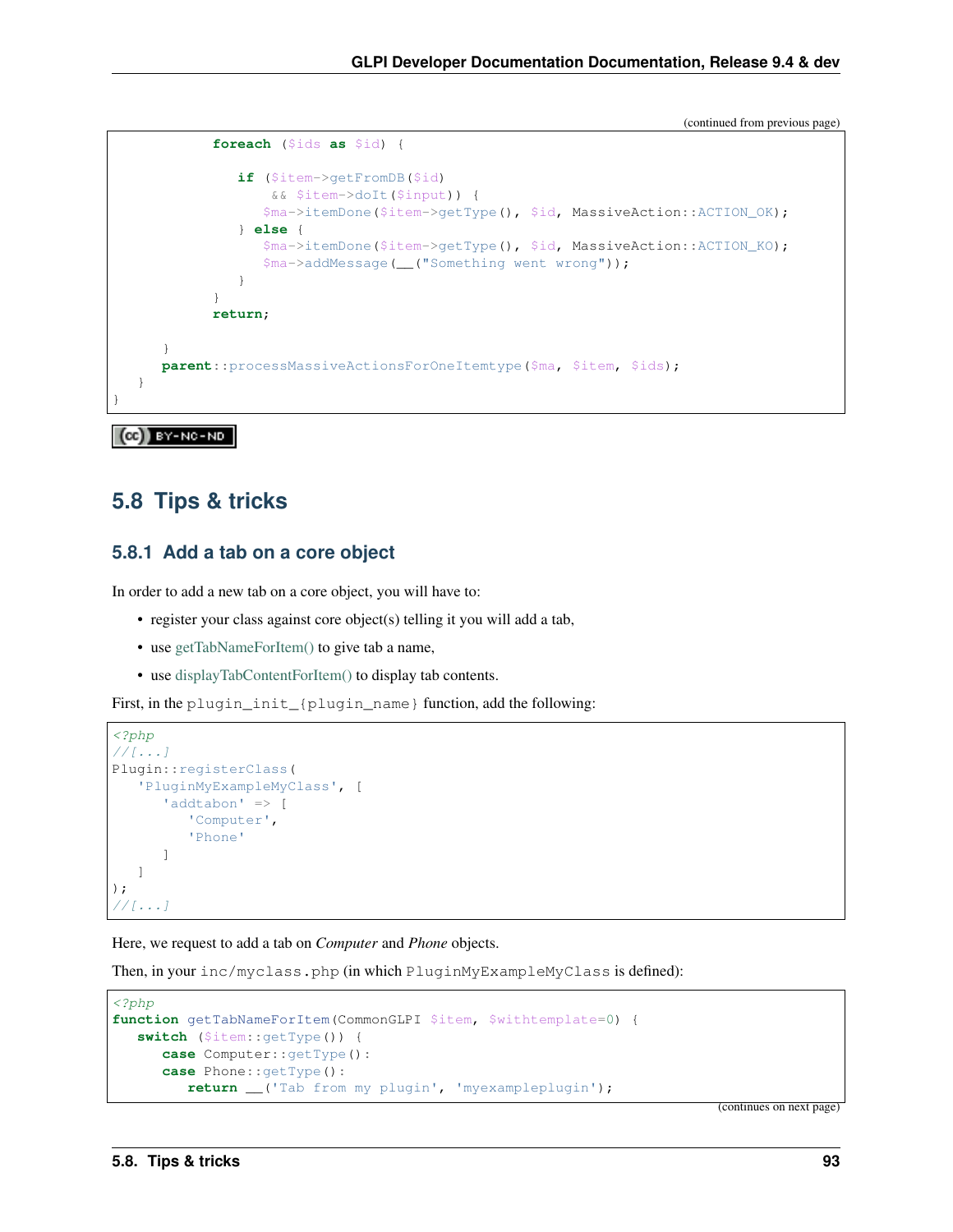```
break;
   }
   return '';
}
static function displayTabContentForItem(CommonGLPI $item, $tabnum=1,
˓→$withtemplate=0) {
   switch ($item::getType()) {
      case Computer::getType():
         //display form for computers
         self::displayTabContentForComputer($item);
         break;
      case Phone::getType():
         self::displayTabContentForPhone($item);
         break;
   }
   if ($item->getType() == 'ObjetDuCoeur') {
      $monplugin = new self();
      $ID = $item->getField('id');
     // j'affiche le formulaire
      $monplugin->nomDeLaFonctionQuiAfficheraLeContenuDeMonOnglet();
   }
   return true;
}
private static function displayTabContentForComputer(Computer $item) {
   //...
}
private static function displayTabContentForPhone(Phone $item) {
   //...
}
```
On the above example, we have used two different methods to display tab, depending on item type. You could of course use only one if there is no (or minor) differences at display.

# **5.8.2 Add a tab on one of my plugin objects**

In order to add a new tab on your plugin object, you will have to:

- use [defineTabs\(\)](https://forge.glpi-project.org/apidoc/class-CommonGLPI.html#_defineTabs) to register the new tab,
- use [getTabNameForItem\(\)](https://forge.glpi-project.org/apidoc/class-CommonGLPI.html#_getTabNameForItem) to give tab a name,
- use [displayTabContentForItem\(\)](https://forge.glpi-project.org/apidoc/class-CommonGLPI.html#_displayTabContentForItem) to display tab contents.

Then, in your inc/myclass.php:

```
<?php
function defineTabs($options=array()) {
  $ong = array();
  //add main tab for current object
  $this->addDefaultFormTab($ong);
  //add core Document tab
  $this->addStandardTab(__('Document'), $ong, $options);
  return $ong;
}
```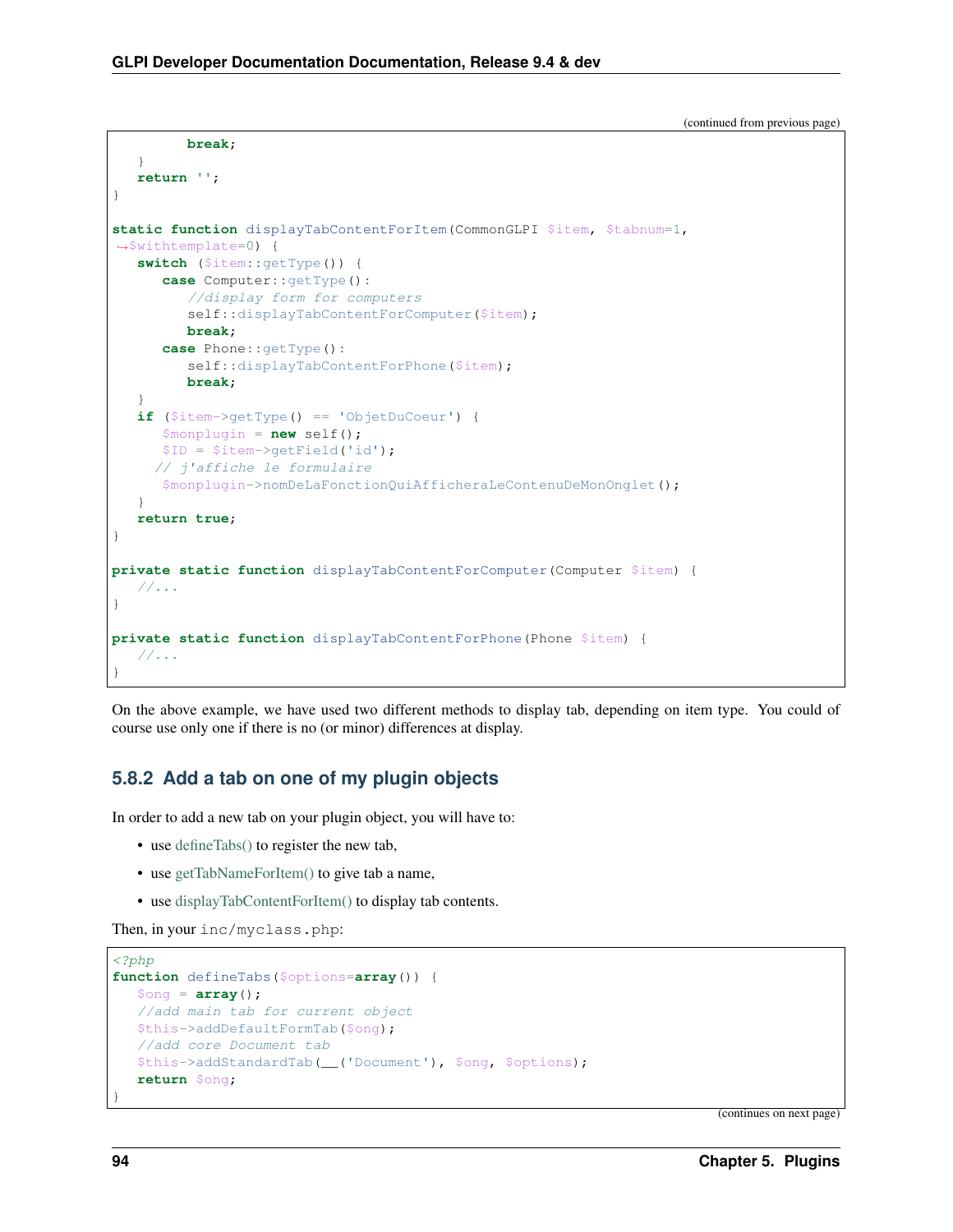```
/**
* Définition du nom de l'onglet
**/
function getTabNameForItem(CommonGLPI $item, $withtemplate=0) {
  switch ($item::getType()) {
      case __CLASS__:
        return __('My plugin', 'myexampleplugin');
        break;
   }
   return '';
}
/*** Définition du contenu de l'onglet
**/
static function displayTabContentForItem(CommonGLPI $item, $tabnum=1,
˓→$withtemplate=0) {
   switch ($item::getType()) {
      case __CLASS__:
         self::myStaticMethod();
         break;
   }
   return true;
}
```
# **5.8.3 Add several tabs**

On the same model you create one tab, you may add several tabs.

```
<?php
function getTabNameForItem(CommonGLPI $item, $withtemplate=0) {
   \text{Song} = \text{I}__('My first tab', 'myexampleplugin'),
      __('My second tab', 'myexampleplugin')
      ];
   return $ong;
}
static function displayTabContentForItem(CommonGLPI $item, $tabnum=0,
˓→$withtemplate=0) {
  switch ($tabnum) {
      case 0 : //"My first tab"
         //do something
         break;
      case 1 : //"My second tab""
         //do something else
         break;
   }
   return true;
}
```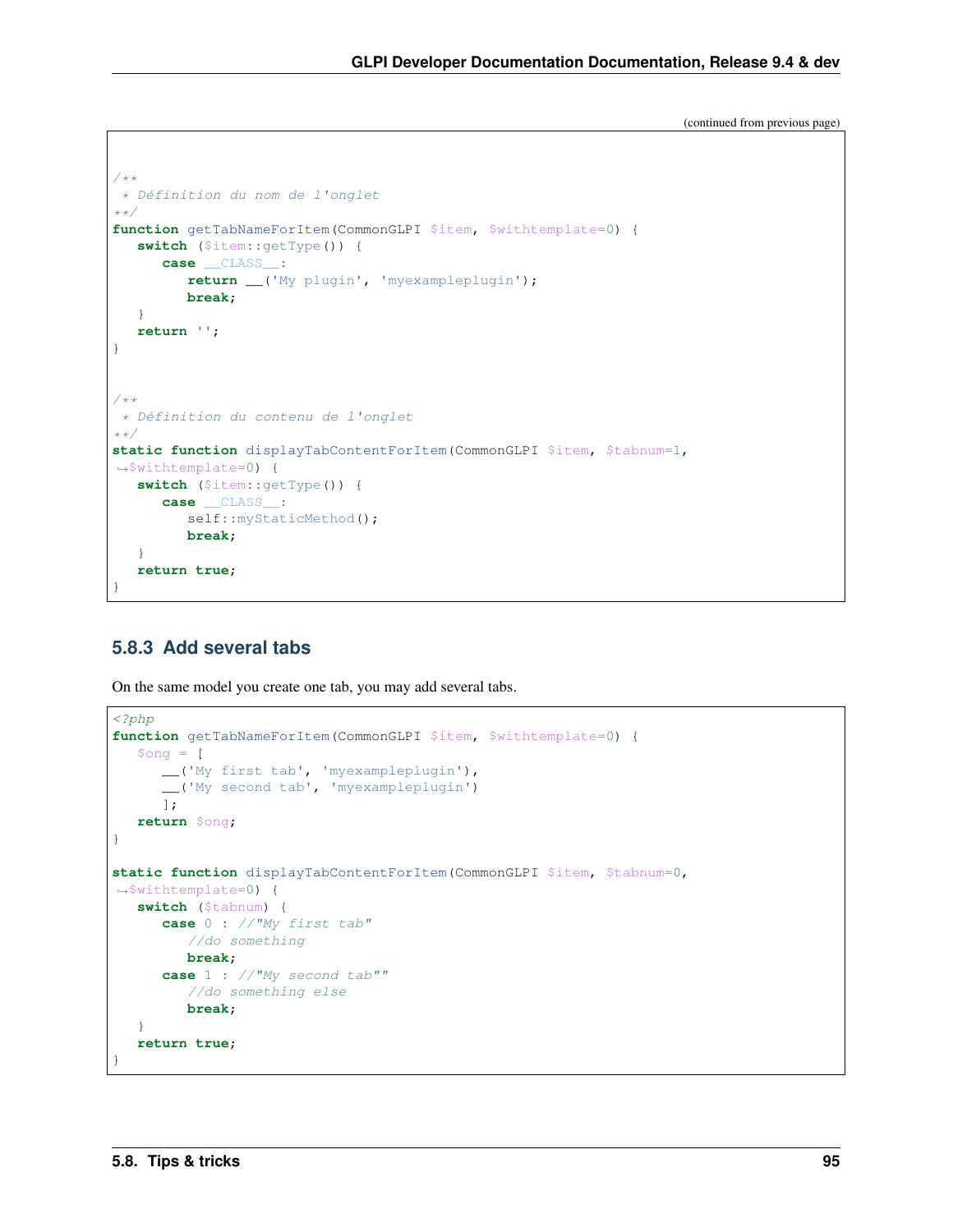# **5.8.4 Add an object in dropdowns**

Just add the following to your object class (inc/myobject.class.php):

```
<?php
function plugin_myexampleplugin_getDropdown() {
   return ['PluginMyExampleMyObject' => PluginMyExampleMyObject::getTypeName(2)];
}
```

```
(cc) BY-NC-ND
```
# **5.9 Notification modes**

Core GLPI provides two notifications modes as of today:

- email (sends email),
- ajax (send browser notifications if/when user is logged)

It is possible to extends this mechanism in order to create another mode to use. Let's take a tour. . . We'll take example of a plugin designed to send SMS to the users.

# **5.9.1 Required configuration**

A few steps are required to setup the mode. In the init method (setup.php file); register the mode:

```
<?php
public function plugin_init_sms {
  //[...]
  if ($plugin->isActivated('sms')) {
     Notification_NotificationTemplate::registerMode(
       Notification_NotificationTemplate::MODE_SMS, //mode itself
       __('SMS', 'plugin_sms'), //label
       'sms' //plugin name
     );
  }
  //[...]
}
```
Note: GLPI will look for classes named like Plugin{NAME}Notification{MODE}.

In the above example; we have used one the the [provided \(but not yet used\) modes from the core.](https://forge.glpi-project.org/apidoc/class-Notification_NotificationTemplate.html#constants) If you need a mode that does not exists, you can of course create yours!

In order to make you new notification active, you will have to declare a notifications\_{MODE} variable in the main configuration: You will add it at install time, and remove it on uninstall... In the hook.php file:

<?php

```
function plugin_sms_install() {
   Config::setConfigurationValues('core', ['notifications_sms' => 0]);
```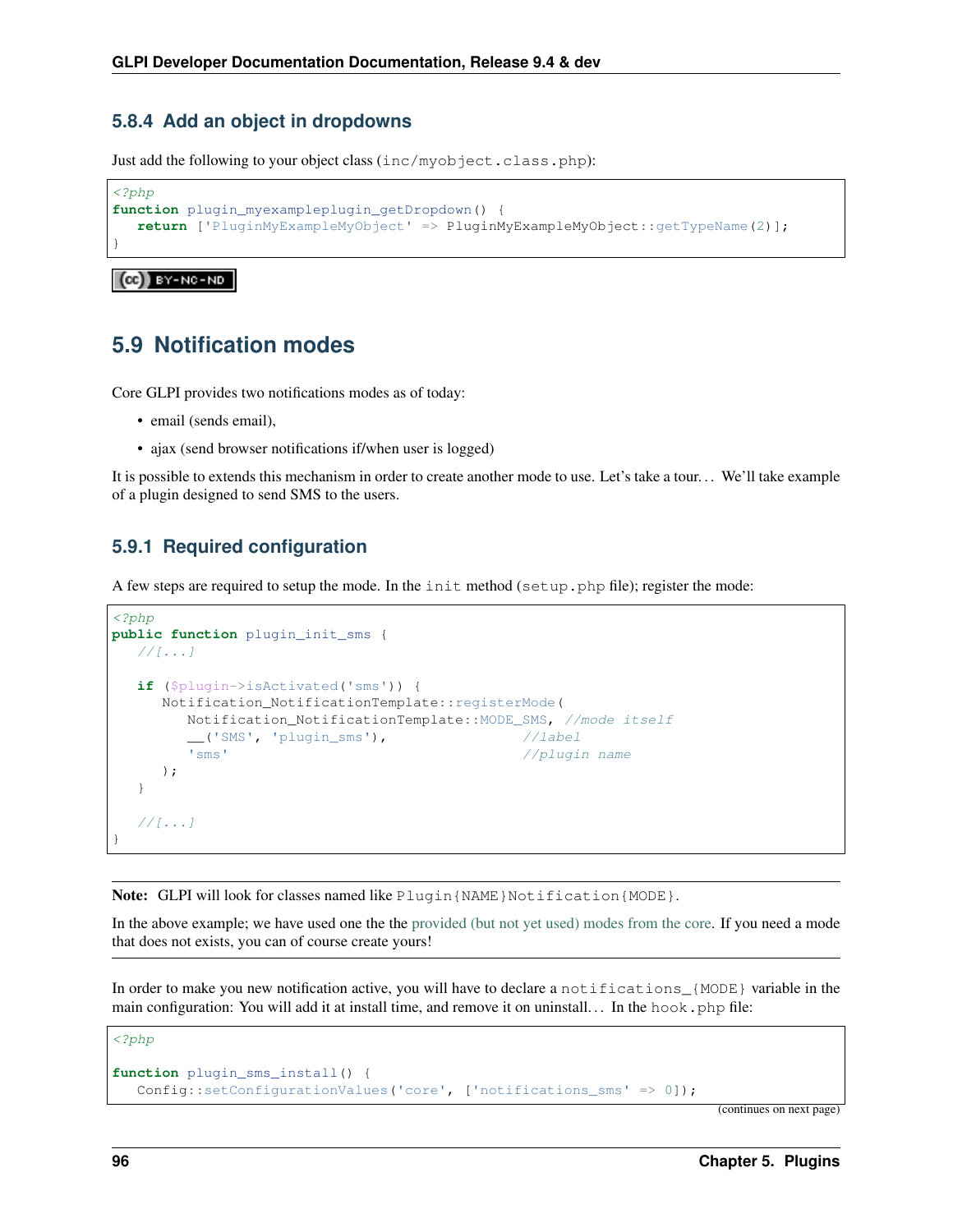```
return true;
}
function plugin_sms_uninstall() {
  $config = new Config();
   $config->deleteConfigurationValues('core', ['notifications_sms']);
   return true;
}
```
# **5.9.2 Settings**

You will probably need some configuration settings to get your notifications mode to work. You can register and retrieve additional configuration values using core Configuration.

```
<?php
//set configuration
Config::setConfigurationValues(
  'plugin:sms', //context
   [ //values
      'server' => '',
      'port' => ']
);
//get configuration
$conf = Config::getConfigurationValues('plugin:sms');
//$conf will be ['server' => '', 'port' => '']
```
That said, we need to create a class to handle the settings, and a front file to display them. The class must be named PluginSmsNotificationSmsSetting and must be in the inc/notificationsmssetting.class. php. It have to extends the [NotificationSetting](https://forge.glpi-project.org/apidoc/class-NotificationSetting.html) core class :

```
<?php
if (!defined('GLPI_ROOT')) {
   die("Sorry. You can't access this file directly");
}
/**
* This class manages the sms notifications settings
*/
class PluginSmsNotificationSmsSetting extends NotificationSetting {
   static function getTypeName($nb=0) {
      return __('SMS followups configuration', 'sms');
   }
   public function getEnableLabel() {
      return __('Enable followups via SMS', 'sms');
   }
   static public function getMode() {
      return Notification_NotificationTemplate::MODE_SMS;
```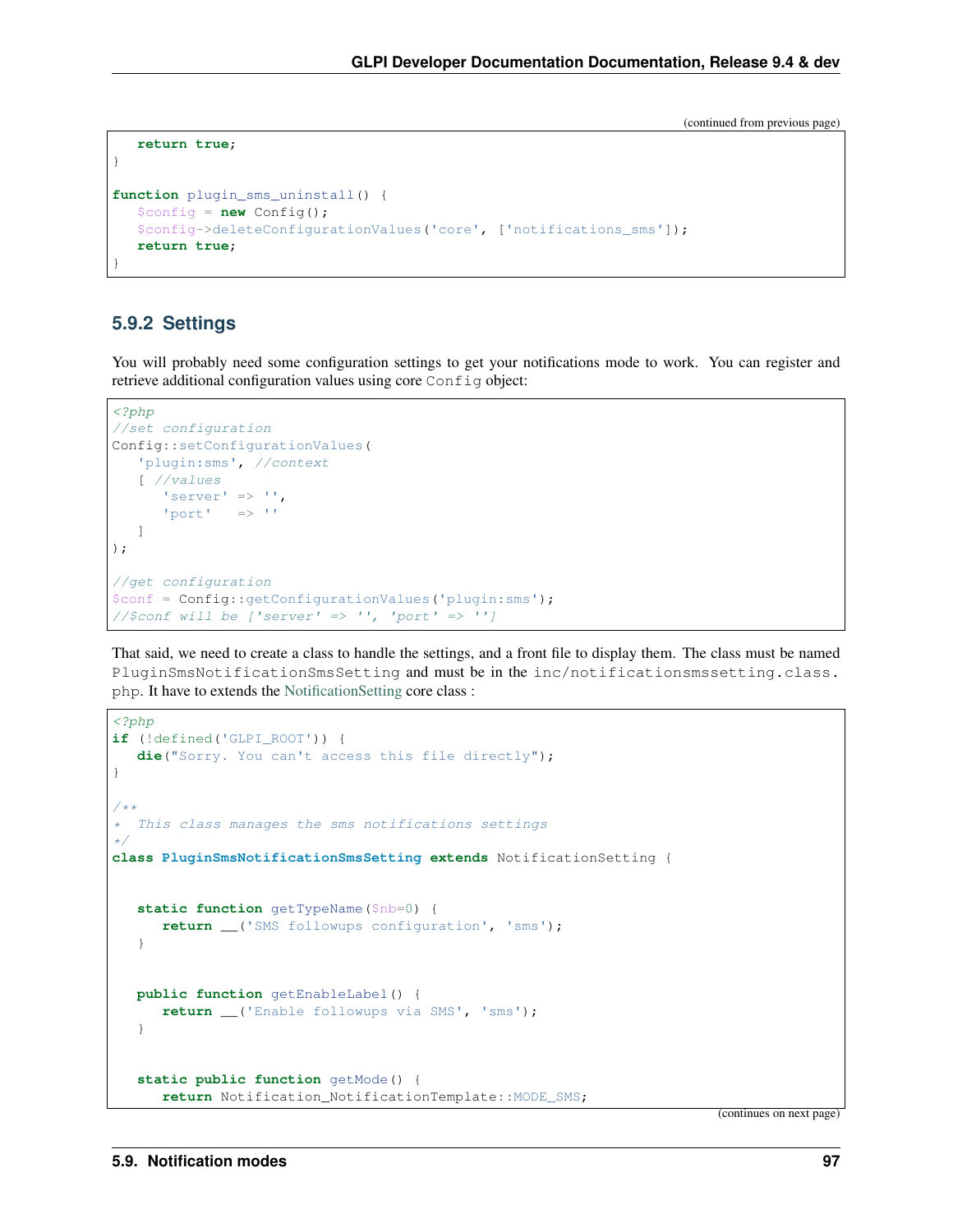```
(continued from previous page)
```

```
function showFormConfig($options = []) {
     global $CFG_GLPI;
     $conf = Config::getConfigurationValues('plugin:sms');
     $params = [
        'display' => true
     ];
     $params = array_merge($params, $options);
     $out = "<form action='".Toolbox::getItemTypeFormURL(__CLASS__)."' method='post'>
\leftarrow";
     $out .= Html::hidden('config_context', ['value' => 'plugin:sms']);
     Sout .= "<div>";
      $out .= "<input type='hidden' name='id' value='1'>";
     $out .= "<table class='tab_cadre_fixe'>";
     $out .= "<tr class='tab_bg_1'><th colspan='4'>"._n('SMS notification', 'SMS
˓→notifications', Session::getPluralNumber(), 'sms')."</th></tr>";
     if ($CFG_GLPI['notifications_sms']) {
         //TODO
         $out .= "<tr><td colspan='4'>" . __('SMS notifications are not implemented
→yet.', 'sms') . "</td></tr>";
     } else {
        $out . = "str&gt;td colspan="4" > " . _('Notifications are disabled.'') . " <a.˓→href='{$CFG_GLPI['root_doc']}/front/setup.notification.php'>" . _('See configuration
→') . "</td></tr>";
      }
     $options['candel'] = false;
     if ($CFG_GLPI['notifications_sms']) {
        $options['addbuttons'] = array('test_sms_send' => __('Send a test SMS to you
\leftrightarrow', 'sms'));
     }
     //Ignore display parameter since showFormButtons is now ready :/ (from all but.
\leftrightarrowtests)
     echo \text{Sout};
     $this->showFormButtons($options);
  }
}
```
The front form file, located at front/notificationsmssetting.form.php will be quite simple. It handles the display of the configuration form, update of the values, and test send (if any):

```
<?php
include ('../../../inc/includes.php');
Session::checkRight("config", UPDATE);
$notificationsms = new PluginSmsNotificationSmsSetting();
if (!empty($_POST["test_sms_send"])) {
  PluginSmsNotificationSms::testNotification();
  Html::back();
```
(continues on next page)

}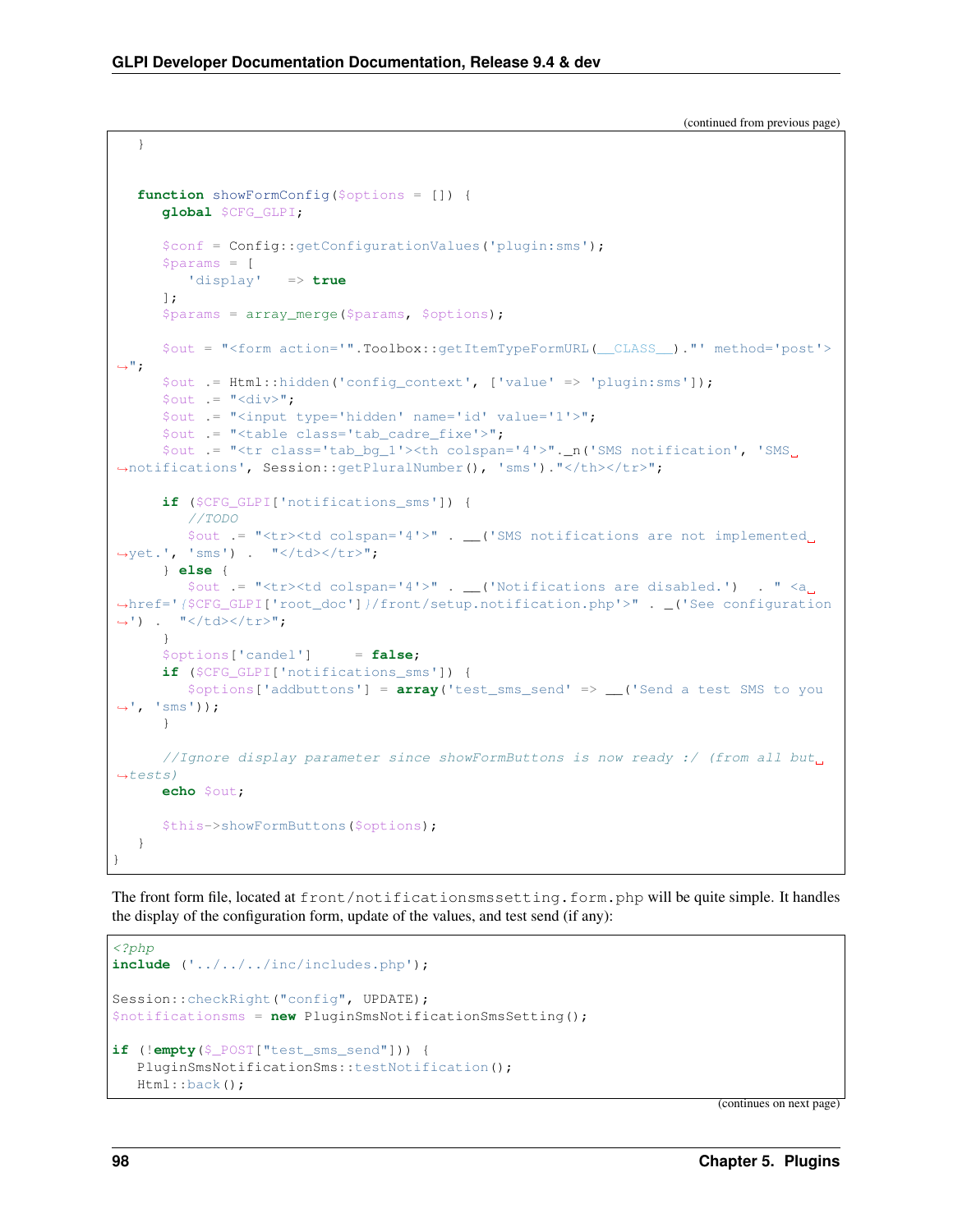```
} else if (!empty($_POST["update"])) {
   $config = new Config();
   $config->update($_POST);
   Html::back();
}
Html::header(Notification::getTypeName(Session::getPluralNumber()), $_SERVER['PHP_SELF
˓→'], "config", "notification", "config");
$notificationsms->display(array('id' => 1));
Html::footer();
```
### **5.9.3 Event**

Once the new mode has been enabled; it will try to raise core events. You will need to create an event class named PluginSmsNotificationEventSms that implements [NotificationEventInterface](https://forge.glpi-project.org/apidoc/class-NotificationEventInterface.html) and extends *NotificationEventAbstract <https://forge.glpi-project.org/apidoc/class-NotificationEventAbstract.html>* in the inc/ notificationeventsms.php.

Methods to implement are:

- getTargetFieldName: defines the name of the target field;
- get Target Field: populates if needed the target field to use. For a SMS plugin, it would retrieve the phone number from users table for example;
- canCron: whether notification can be called from a crontask. For the SMS plugins, it would be true. It is set to false for ajax based events; because notifications are requested from user browser;
- getAdminData: as global admin is not a real user; you can define here the data used to send the notification;
- getEntityAdminData: same as the above, but for entities admins rather than global admin;
- send: method that will really send data.

The raise method declared in the interface is implemented in the abstract class; since it should be used as it for every mode. If you want to do extra process in the raise method, you should override the extraRaise method. This is done in the core to add signatures in the mailing for example.

Note: Notifications uses the QueueNotification to store its data. Each notification about to be sent will be stored in the relevant table. Rows are updated once the notification has really be send (set is deleted to 1 and update sent\_time.

En example class for SMS Events would look like the following:

```
<?php
class PluginSmsNotificationEventSms implements NotificationEventInterface {
   static public function getTargetFieldName() {
      return 'phone';
   }
   static public function getTargetField(&$data) {
```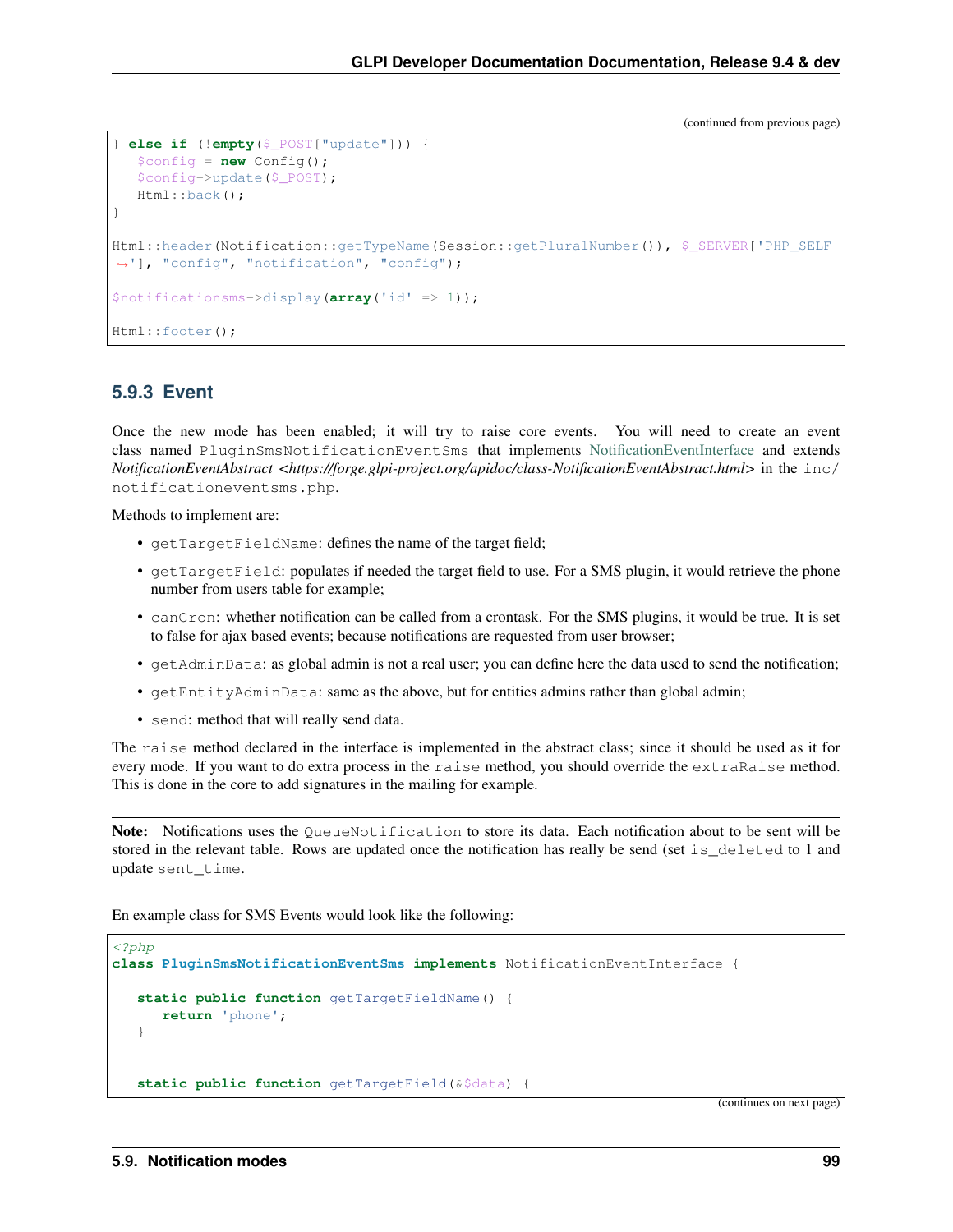```
$field = self::getTargetFieldName();
     if (!isset($data[$field])
        && isset($data['users_id'])) {
        // No phone set: get one for user
        $user = new user();
         $user->getFromDB($data['users_id']);
        $phone_fields = ['mobile', 'phone', 'phone2'];
        foreach ($phone_fields as $phone_field) {
           if (isset($user->fields[$phone_field]) && !empty($user->fields[$phone_
˓→field])) {
               $data[$field] = $user->fields[$phone_field];
              break;
           }
        }
     }
     if (!isset($data[$field])) {
        //Missing field; set to null
         $data[$field] = null;
     }
     return $field;
  }
  static public function canCron() {
     return true;
  }
  static public function getAdminData() {
     //no phone available for global admin right now
     return false;
  }
  static public function getEntityAdminsData($entity) {
     global $DB, $CFG_GLPI;
     $iterator = $DB->request([
        'FROM' => 'glpi_entities',
         'WHERE' \Rightarrow ['id' => $entity]
     ]);
     $admins = [];
     while ({\text{grow = Siterator-}}<sub>next()</sub>) {
         $admins[] = ['language' => $CFG_GLPI['language'],
            'phone' => $row['phone_number']
        ];
     }
     return $admins;
  }
```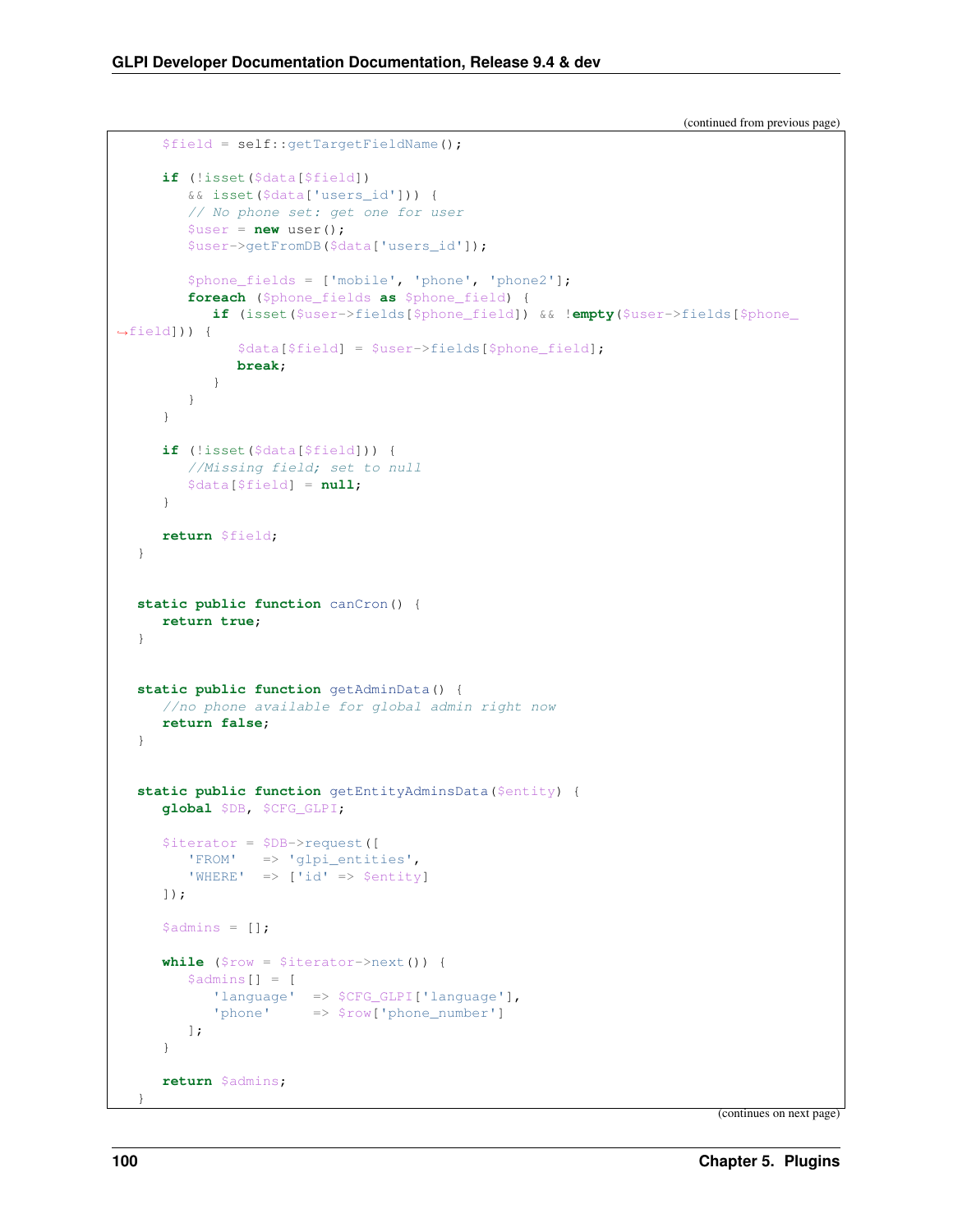```
static public function send(array $data) {
      \sqrt{2} //data is an array of notifications to send. Process the array and send real,
˓→SMS here!
      throw new \RuntimeException('Not yet implemented!');
   }
}
```
# **5.9.4 Notification**

Finally, create a NotificationSms class that implements the [NotificationInterface](https://forge.glpi-project.org/apidoc/class-NotificationInterface.html) in the inc/ notificationsms.php file.

Methods to implement are:

- check: to validate data (checking if a mail address is well formed, . . . );
- sendNotification: to store raised event notification in the OueueNotification;
- testNotification: used from settings to send a test notification.

Again, the SMS example:

```
<?php
class PluginSmsNotificationSms implements NotificationInterface {
  static function check($value, $options = []) {
     //Does nothing, but we could check if $value is actually what we expect as a_{1}˓→phone number to send SMS.
     return true;
  }
  static function testNotification() {
     $instance = new self();
     //send a notification to current loged in user
     $instance->sendNotification([
        '_itemtype' \qquad \qquad \Rightarrow \qquad'NotificationSms',
         \text{items_id}' => 1,
       '_notificationtemplates_id' => 0,
        '\text{entities_id}' => 0,
       'fromname' \Rightarrow 'TEST',
       'subject' \Rightarrow 'Test notification',
       'content_text' \Rightarrow "Hello, this is a test notification.",
        'to' \Rightarrow Session::getLoginUserID()
     ]);
  }
  function sendNotification($options=array()) {
     $data = array();
     $data['itemtype'] = $options['_itemtype'];
     $data['items_id'] = $options['_items_id'];
     $data['notificationtemplates_id'] = $options['_
˓→notificationtemplates_id'];
     $data['entities_id'] = $options['_entities_id'];
```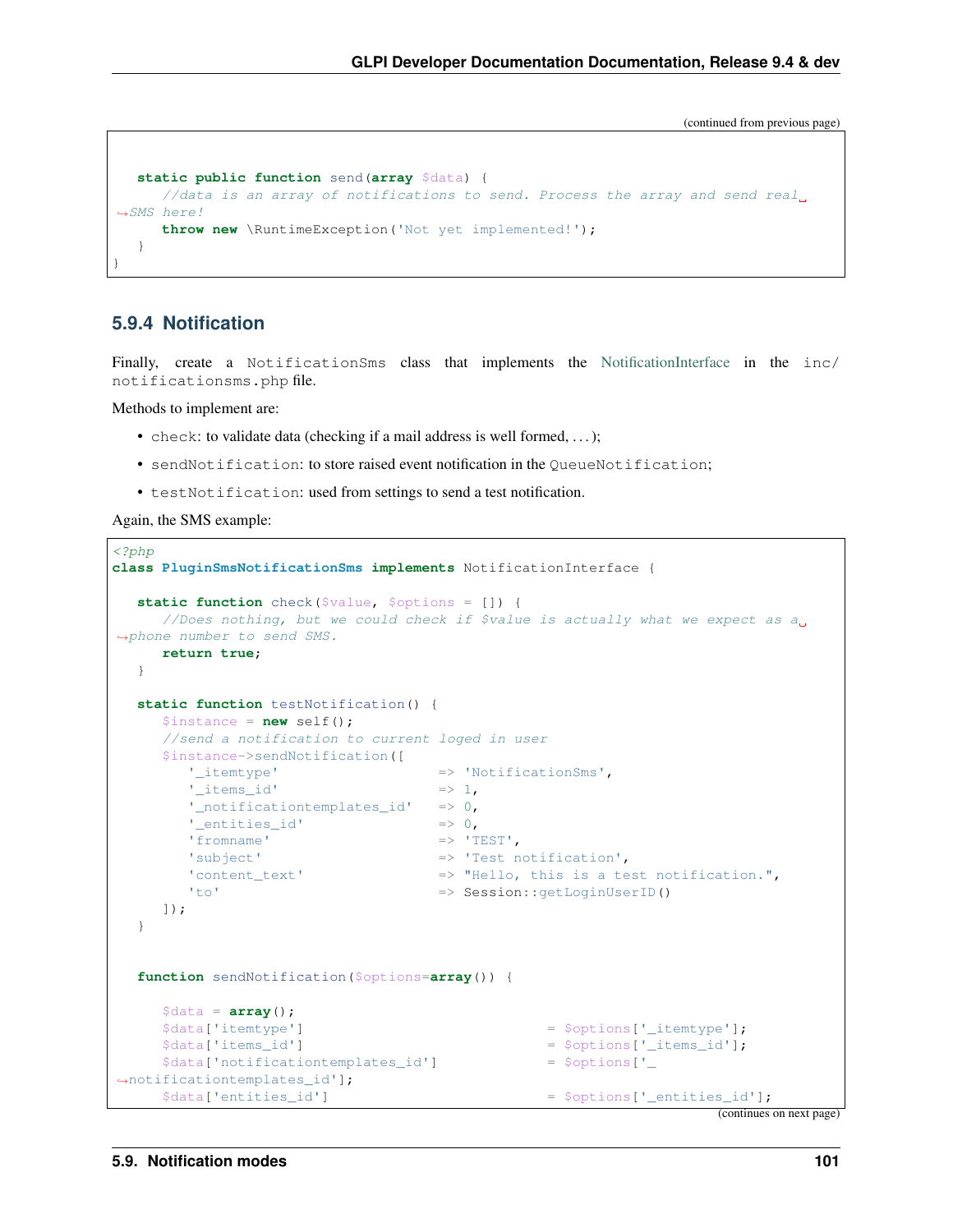```
$data['sendername'] = $options['fromname'];
     $data['name'] = $options['subject'];
     \text{6data}[\text{body}\text{text}'] = \text{6options}[\text{content}\text{text}'];
     $data['recipient'] = $options['to'];
     $data['mode'] = Notification_NotificationTemplate::MODE_SMS;
     $mailqueue = new QueuedMail();
     if (!$mailqueue->add(Toolbox::addslashes_deep($data))) {
       Session::addMessageAfterRedirect(__('Error inserting sms notification to
˓→queue', 'sms'), true, ERROR);
       return false;
     } else {
        //TRANS to be written in logs \$1\s is the to email / \$2\s is the subject of
˓→the mail
        Toolbox::logInFile("notification",
                        sprintf(__('%1$s: %2$s'),
                                 sprintf(__('An SMS notification to %s was added.
˓→to queue', 'sms'),
                                      $options['to']),
                                 $options['subject']."\n"));
     }
     return true;
  }
}
```
 $(G)$  BY-NC-ND

# **5.10 Unit Testing**

# **5.10.1 Goals**

As a plugin's complexity increases so does the possibility of a feature or bug fix breaking some other part of the plugin. For this, it is recommended that plugins have some unit tests in place to detect when expected functionality breaks.

# **5.10.2 Bootstrap**

Next, you need to create a bootstrap file to prepare the testing environment. This file should be located at tests/ bootstrap.php. In the bootstrap file, you need to import a few required files and set a few constants, as well as loading your plugin. Note that you must manually cheeck prerequisites since this check is not called automatically. For example:

```
<?php
global $CFG_GLPI;
define('GLPI_ROOT', dirname(dirname(dirname(_DIR_))));
define("GLPI_CONFIG_DIR", GLPI_ROOT . "/tests");
```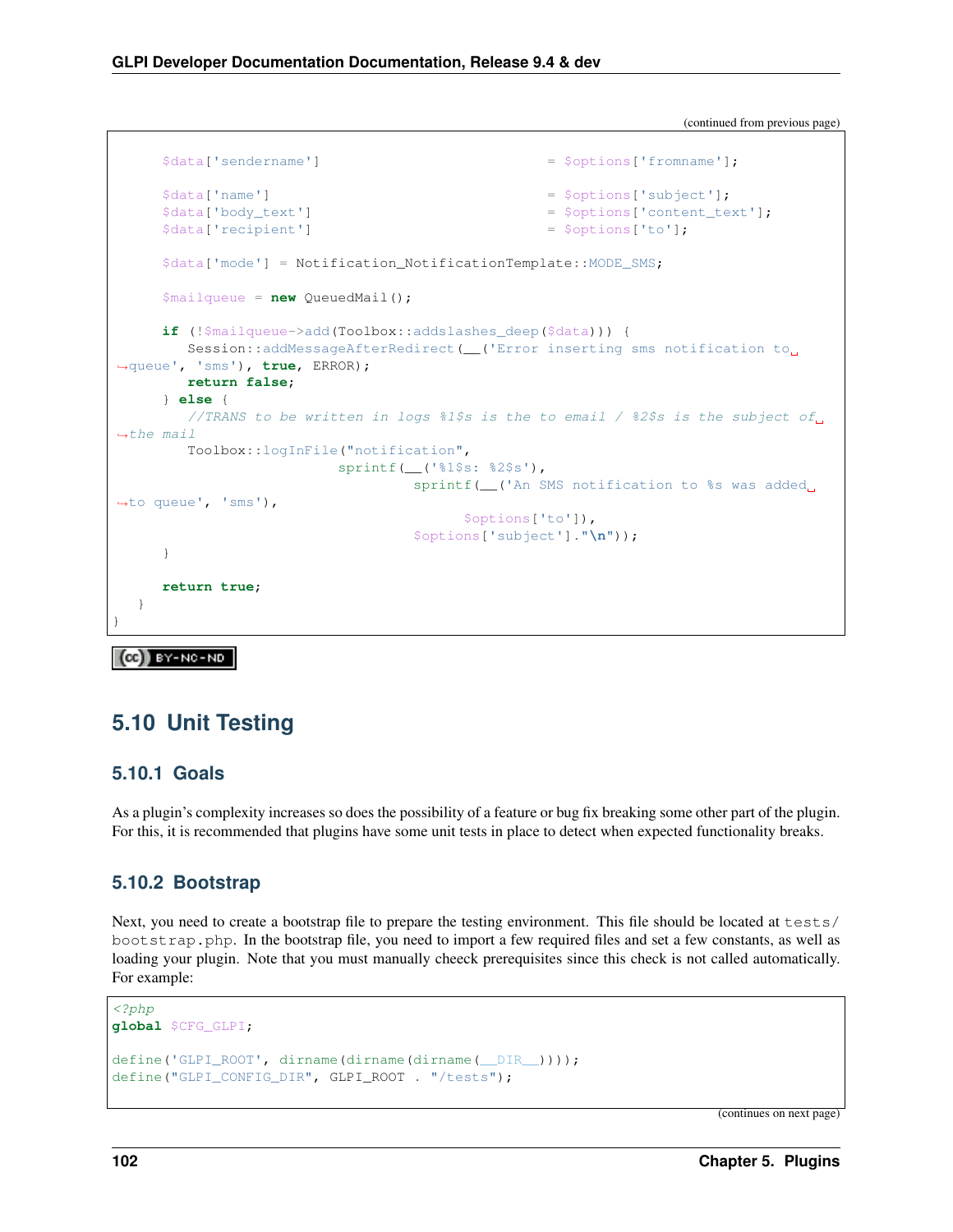```
include GLPI_ROOT . "/inc/includes.php";
include_once GLPI_ROOT . '/tests/GLPITestCase.php';
include_once GLPI_ROOT . '/tests/DbTestCase.php';
$plugin = new \Plugin();
$plugin->checkStates(true);
$plugin->getFromDBbyDir('myplugin');
if (!plugin_myplugin_check_prerequisites()) {
    echo "\nPrerequisites are not met!";
    die(1);
}
if (!$plugin->isInstalled('myplugin')) {
    $plugin->install($plugin->getID());
}
if (!$plugin->isActivated('myplugin')) {
    $plugin->activate($plugin->getID());
}
```
You must replace "myplugin" with the directory name of your plugin.

# **5.10.3 Unit test files**

All unit tests must be placed inside the tests/units directory in your plugin. Each test file has to correspond to an existing class name. If your plugin has a file inc/test.class.php with the class name PluginMypluginTest, the test file must be named PluginMypluginTest.php.

# **5.10.4 Running your tests**

To run your tests, go to the root of your GLPI installation and run:

vendor/bin/atoum -bf plugins/myplugin/tests/bootstrap.php -d plugins/myplugin/tests/

You must replace "myplugin" with the directory name of your plugin.

### **5.10.5 Real examples**

The following plugins are a good example of how to implement Atoum tests:

- [JAMF Plugin for GLPI](https://github.com/cconard96/jamf)
- [Fields Plugin for GLPI](https://github.com/pluginsGLPI/fields)

# **5.10.6 Further reading**

The [Atoum documentation](https://atoum.readthedocs.io/) is a good place to start if you are not familiar with unit testing or Atoum.

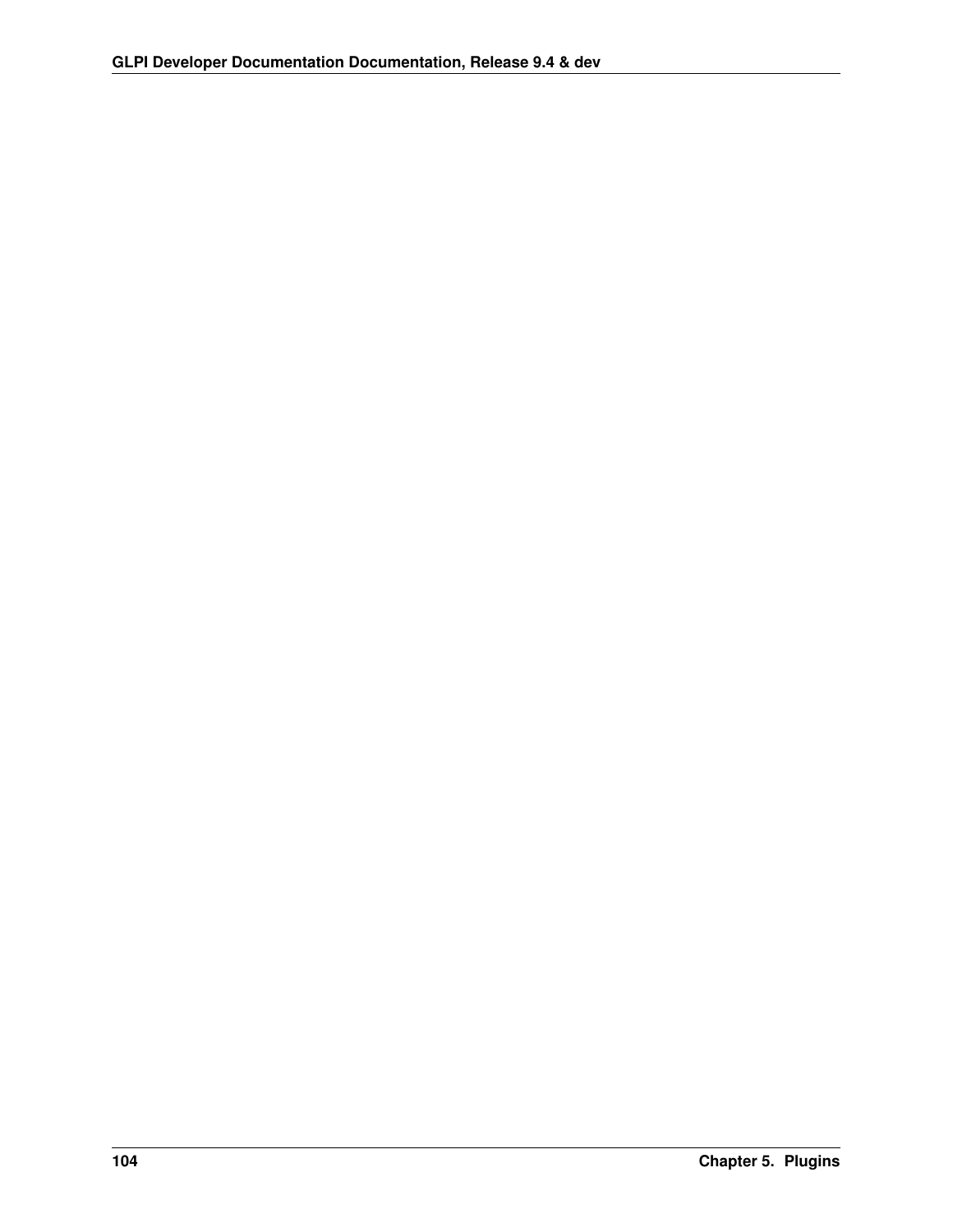# CHAPTER 6

# Packaging

Various Linux distributions provides packages (*deb*, *rpm*, . . . ) for GLPI (Debian, Mandriva, Fedora, Redhat/CentOS, . . . ) and for some plugins. You may want to take a look at [Remi's package for Fedora/RHEL](https://git.remirepo.net/cgit/rpms/glpi/glpi.git/) to rely on a concrete example.

Here is some information about using and creating package:

- for users to understand how GLPI is installed
- for support to understand how GLPI work on this installation
- for packagers

#### **6.1 Sources**

GLPI public tarball is designed for ends-user; it will not fit packaging requirements. For example, this tarball bundle a lot of third party libraries, it does not ships unit tests, etc.

A better candidate would be to retrieve directly a tarball from github as package source.

## **6.2 Filesystem Hirerarchy Standard**

Most distributions requires that packages follows the [FHS \(Filesystem Hierarchy Standard\):](http://www.pathname.com/fhs/)

- /etc/glpi for configuration files: config\_db.php and config\_db\_slave.php. Prior to 9.2 release, other files stay in glpi/config; begining with 9.2, those files have been moved;
- /usr/share/glpi for the web pages (read only dir);
- /var/lib/glpi/files for GLPI data and state information (session, uploaded documents, cache, cron, plugins,  $\dots$  );
- /var/log/glpi for various GLPI log files.

Please refer to GLPI installation documentation in order to [get GLPI paths configured.](https://glpi-install.readthedocs.io/en/latest/install/index.html#files-and-directories-locations)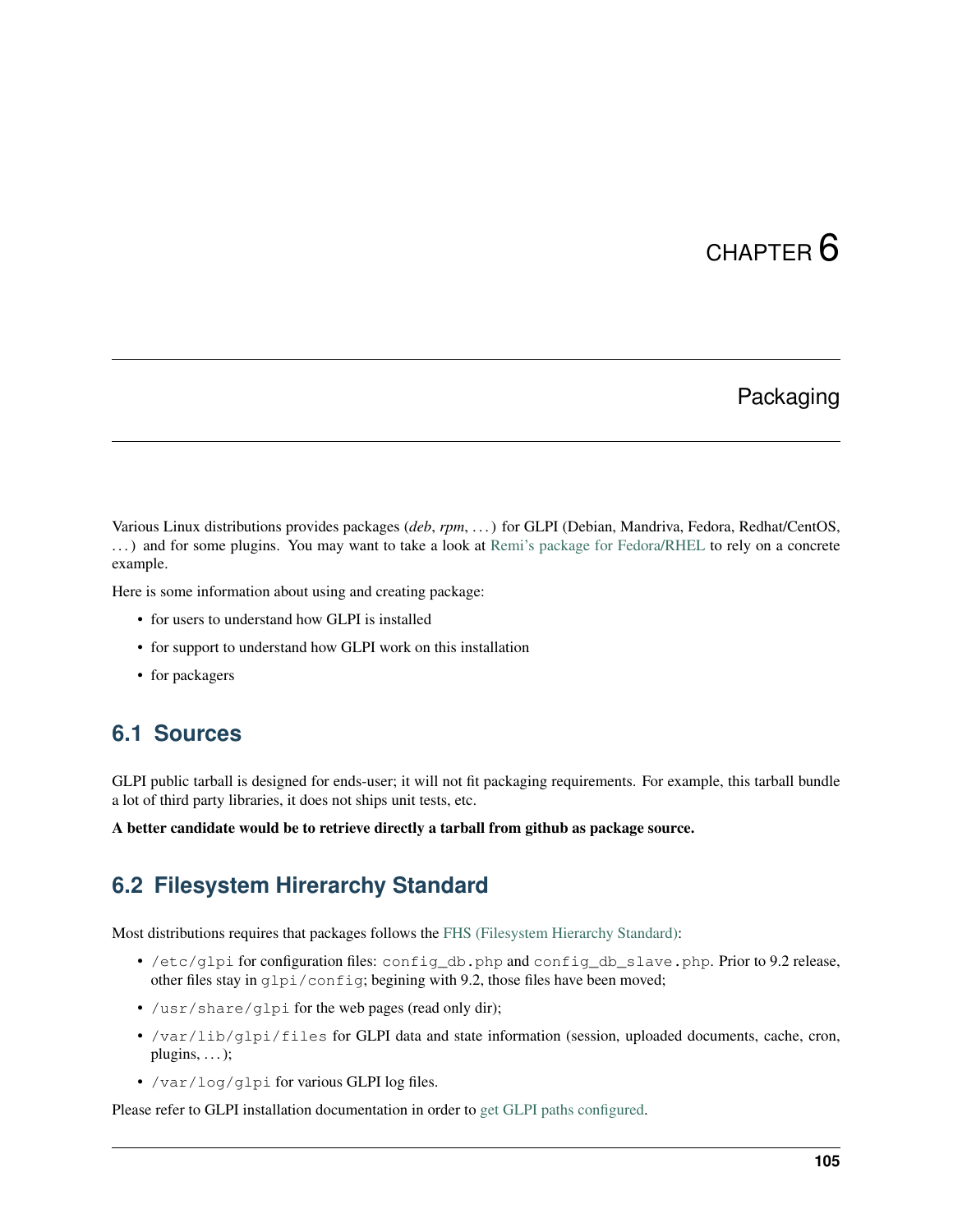# **6.3 Apache Configuration File**

Here is a configuration file sample for the Apache web server:

```
#To access via http://servername/glpi/
Alias /glpi /usr/share/glpi
# some people prefer a simple URL like http://glpi.example.com
#<VirtualHost *:80>
# DocumentRoot /usr/share/glpi
# ServerName glpi.example.com
#</VirtualHost>
<Directory /usr/share/glpi>
   Options None
   AllowOverride None
    # to overwrite default configuration which could be less than recommanded value
   php_value memory_limit 64M
  <IfModule mod_authz_core.c>
     # Apache 2.4
     Require all granted
  </IfModule>
  <IfModule !mod_authz_core.c>
     # Apache 2.2
     Order Deny,Allow
     Allow from All
   </IfModule>
</Directory>
<Directory /usr/share/glpi/install>
    # 15" should be enough for migration in most case
    php_value max_execution_time 900
   php_value memory_limit 128M
</Directory>
# This sections remplace the .htaccess files provided in the tarball
<Directory /usr/share/glpi/config>
  <IfModule mod_authz_core.c>
      # Apache 2.4
     Require all denied
  </IfModule>
   <IfModule !mod_authz_core.c>
      # Apache 2.2
     Order Deny,Allow
     Deny from All
   </IfModule>
</Directory>
<Directory /usr/share/glpi/locales>
  <IfModule mod_authz_core.c>
     # Apache 2.4
     Require all denied
  </IfModule>
   <IfModule !mod_authz_core.c>
      # Apache 2.2
```
(continues on next page)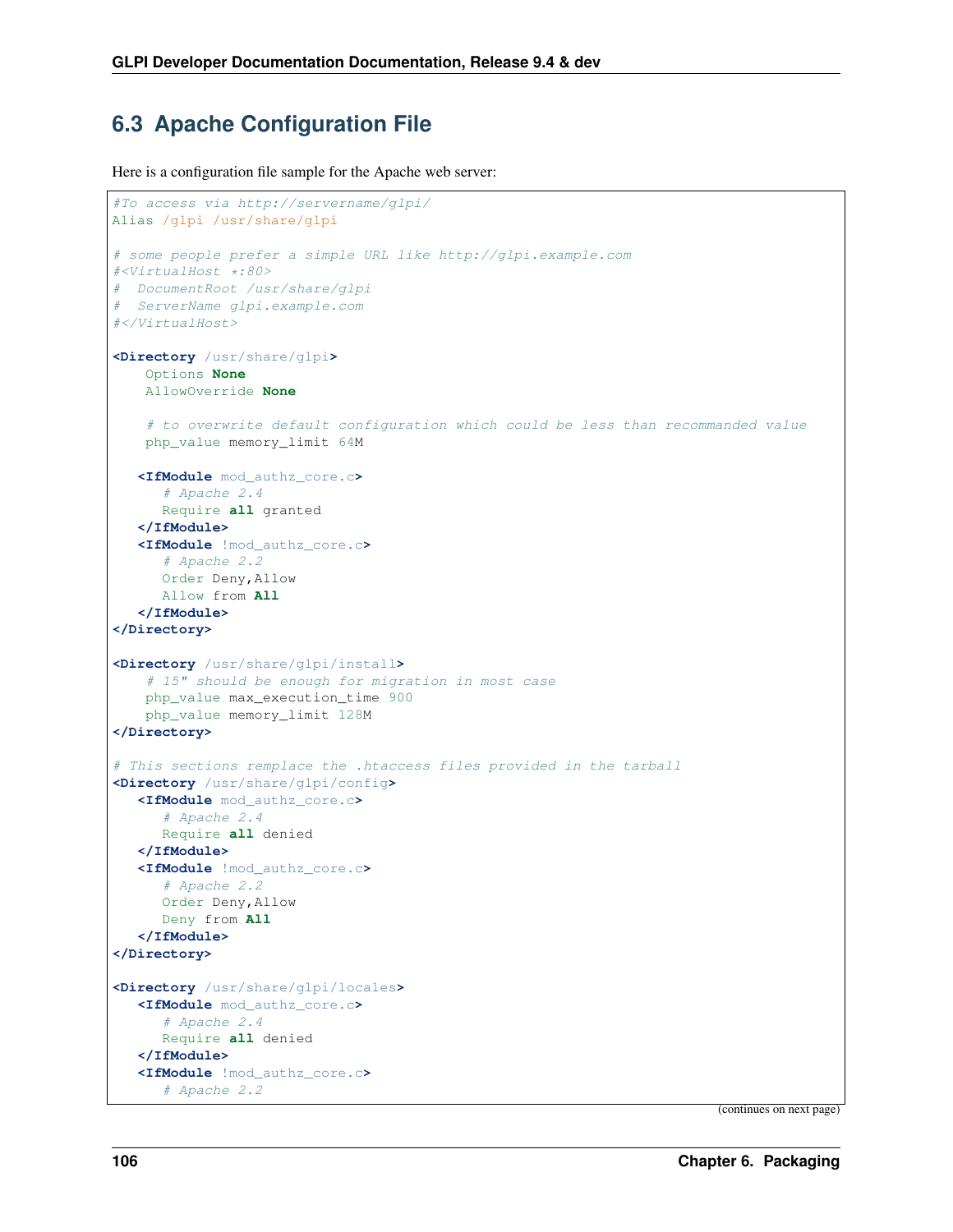(continued from previous page)

```
Order Deny,Allow
      Deny from All
   </IfModule>
</Directory>
<Directory /usr/share/glpi/install/mysql>
   <IfModule mod_authz_core.c>
      # Apache 2.4
      Require all denied
   </IfModule>
   <IfModule !mod_authz_core.c>
      # Apache 2.2
      Order Deny,Allow
     Deny from All
   </IfModule>
</Directory>
<Directory /usr/share/glpi/scripts>
   <IfModule mod_authz_core.c>
      # Apache 2.4
     Require all denied
   </IfModule>
   <IfModule !mod_authz_core.c>
      # Apache 2.2
      Order Deny,Allow
     Deny from All
   </IfModule>
</Directory>
```
## **6.4 Logs files rotation**

Here is a logrotate sample configuration file (/etc/logrotate.d/glpi):

```
# Rotate GLPI logs daily, only if not empty
# Save 14 days old logs under compressed mode
/var/log/glpi/*.log {
  daily
  rotate 14
  compress
  notifempty
  missingok
   create 644 apache apache
}
```
# **6.5 SELinux stuff**

For [SELinux](http://en.wikipedia.org/wiki/Selinux) enabled distributions, you need to declare the correct context for the folders.

As an example, on Redhat based distributions:

• /etc/glpi and /var/lib/glpi: httpd\_sys\_script\_rw\_t, the web server need to write the config file in the former and various data in the latter;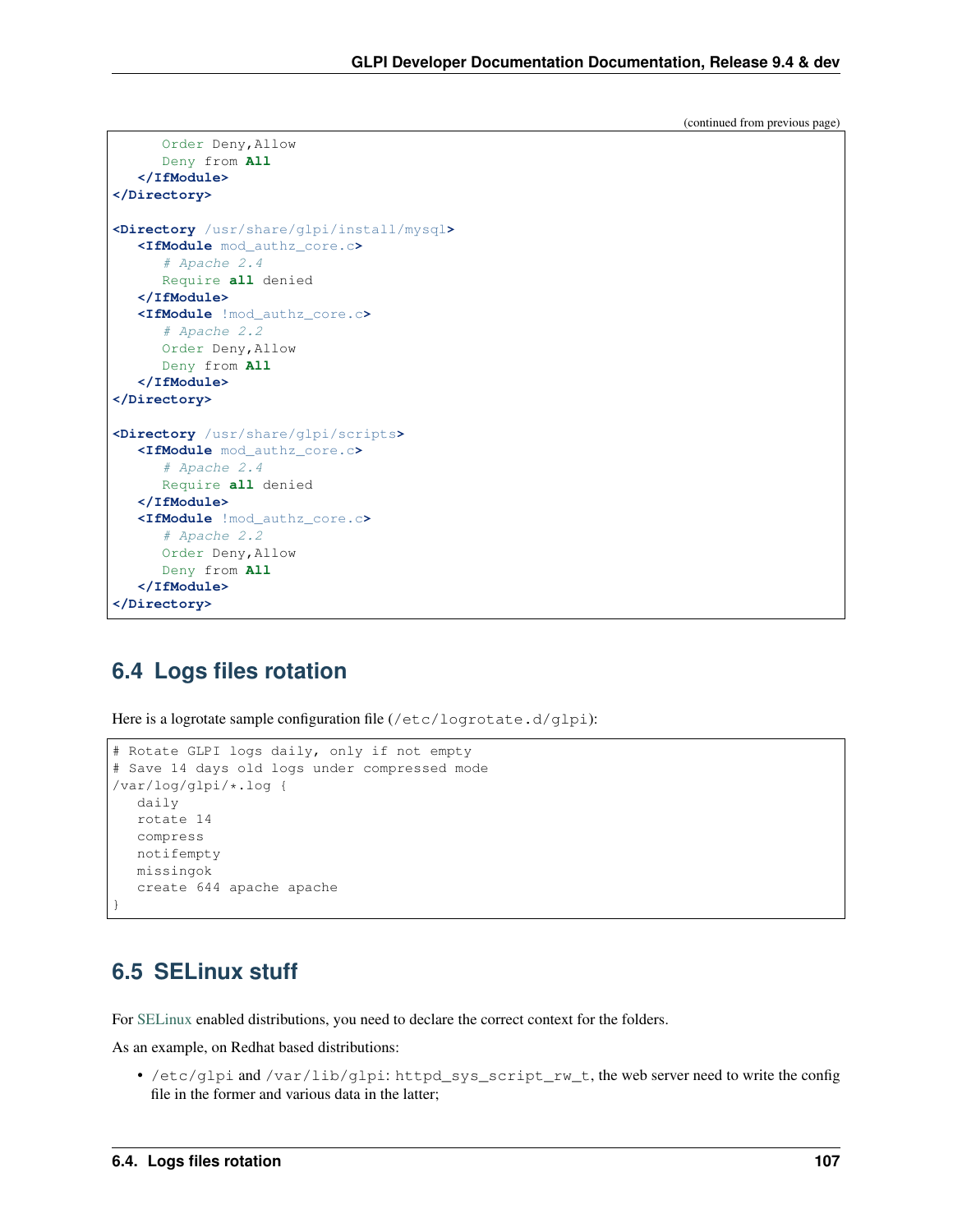• /var/log/glpi: httpd log t (apache log type: write only, no delete).

#### **6.6 Use system cron**

GLPI provides an internal cron for automated tasks. Using a system cron allow a more consistent and regular execution, for example when no user connected on GLPI.

Note: cron.php should be run as the web server user (apache or www-data)

You will need a crontab file, and to configure GLPI to use system cron. Sample cron configuration file (/etc/cron. d/glpi):

```
# GLPI core
# Run cron from to execute task even when no user connected
*/4 * * * * apache /usr/bin/php /usr/share/glpi/front/cron.php
```
To tell GLPI it must use the system crontab, simply define the GLPI\_SYSTEM\_CRON constant to true in the config\_path.php file:

```
<?php
//[...]
//Use system cron
define('GLPI_SYSTEM_CRON', true);
```
### **6.7 Using system libraries**

Since most distributions prefers the use of system libraries (maintained separately); you can't rely on the vendor directory shipped in the public tarball; nor use composer.

The way to handle third party libraries is to provide an autoload file with paths to you system libraries. You'll find all requirements from the composer.json file provided along with GLPI:

```
<?php$vendor = '##DATADIR##/php';
// Dependencies from composer.json
// "ircmaxell/password-compat"
// \Rightarrow useless for php >= 5.5
//require_once $vendor . '/password_compat/password.php';
// "jasig/phpcas"
require_once '##DATADIR##/pear/CAS/Autoload.php';
// "iamcal/lib_autolink"
require_once $vendor . '/php-iamcal-lib-autolink/autoload.php';
// "phpmailer/phpmailer"
require_once $vendor . '/PHPMailer/PHPMailerAutoload.php';
// "sabre/vobject"
require_once $vendor . '/Sabre/VObject/autoload.php';
// "simplepie/simplepie"
require_once $vendor . '/php-simplepie/autoloader.php';
// "tecnickcom/tcpdf"
require_once $vendor . '/tcpdf/tcpdf.php';
// "zendframework/zend-cache"
```
(continues on next page)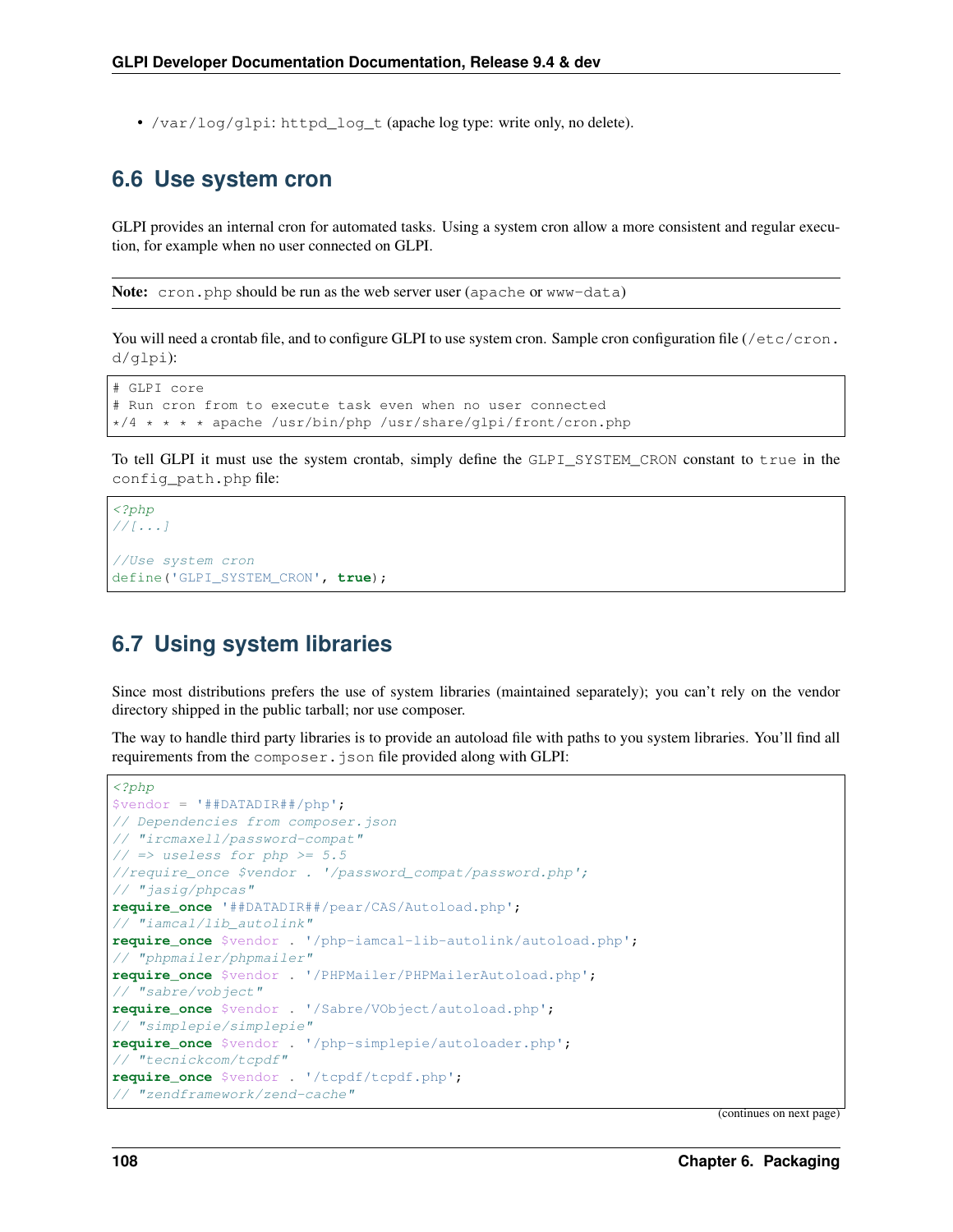(continued from previous page)

```
// "zendframework/zend-i18n"
// "zendframework/zend-loader"
require_once $vendor . '/Zend/autoload.php';
// "zetacomponents/graph"
require_once $vendor . '/ezc/Graph/autoloader.php';
// "ramsey/array_column"
// \Rightarrow useless for php >= 5.5
// "michelf/php-markdown"
require_once $vendor . '/Michelf/markdown-autoload.php';
// "true/punycode"
if (file_exists($vendor . '/TrueBV/autoload.php')) {
   require_once $vendor . '/TrueBV/autoload.php';
} else {
   require_once $vendor . '/TrueBV/Punycode.php';
}
```
**Note:** In the above example, the  $\#\text{DATADIR}\#$  value will be replaced by the correct value (/usr/share/php for instance) from the specfile using macros. Adapt with your build system possibilities.

## **6.8 Using system fonts rather than bundled ones**

Some distribution prefers the use of system fonts (maintained separately).

GLPI use the [FreeSans.ttf](http://www.nongnu.org/freefont/) font you can configure adding in the config\_path.php:

```
\langle ?php \rangle//[...]
define('GLPI_FONT_FREESANS', '/path/to/FreeSans.ttf');
```
#### $(G<sub>e</sub>)$  BY-NC-ND

If you want to help us improve the current documentation, feel free to open pull requests! You can [see open issues](https://github.com/glpi-project/docdev/issues) and [join the documentation mailing list.](https://mail.gna.org/listinfo/glpi-doc)

Here is a list of things to be done:

#### Todo:

- datafields option
- difference between searchunit and delay\_unit
- dropdown translations
- giveItem
- export
- fulltext search

(The [original entry](#page-38-0) is located in /home/docs/checkouts/readthedocs.org/user\_builds/glpi-developerdocumentation/checkouts/latest/source/devapi/search.rst, line 27.)